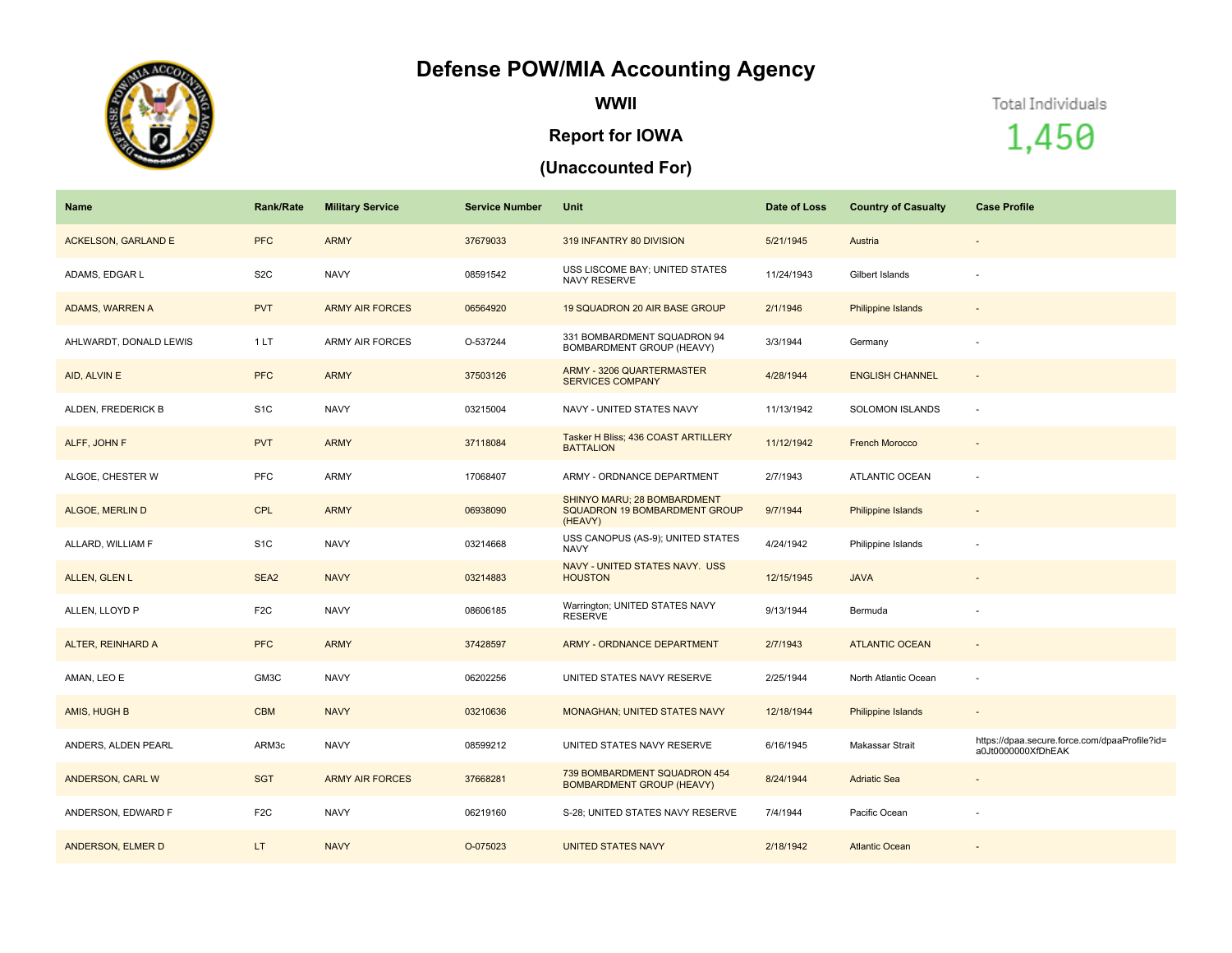| Name                         | <b>Rank/Rate</b>  | <b>Military Service</b> | <b>Service Number</b> | Unit                                                             | Date of Loss | <b>Country of Casualty</b>              | <b>Case Profile</b>                                                 |
|------------------------------|-------------------|-------------------------|-----------------------|------------------------------------------------------------------|--------------|-----------------------------------------|---------------------------------------------------------------------|
| ANDERSON, ERNEST L           | 1LT               | <b>ARMY AIR FORCES</b>  | O-767063              | 95 FIGHTER SQUADRON 82 FIGHTER<br><b>GROUP</b>                   | 4/22/1945    | Mediterranean Sea                       |                                                                     |
| ANDERSON, LENARD L           | <b>T SGT</b>      | <b>ARMY AIR FORCES</b>  | 17068444              | 769 BOMBARDMENT SQUADRON 462<br>BOMBARDMENT GROUP (VERY HEAVY)   | 7/8/1944     | India                                   |                                                                     |
| ANDERSON, LEONARD LEO        | S <sub>2</sub> C  | <b>NAVY</b>             | 06201395              | USS QUINCY; UNITED STATES NAVY<br><b>RESERVE</b>                 | 8/9/1942     | Solomon Islands                         |                                                                     |
| ANDERSON, ROBERT A           | AMM <sub>2C</sub> | <b>NAVY</b>             | 06206066              | Torpedo Squadron 31, USS CABOT;<br>UNITED STATES NAVY RESERVE    | 8/4/1944     | Bonin & Volcano Islands                 |                                                                     |
| ANDERSON, ROBERT BURNS       | PHM2C             | <b>NAVY</b>             | 03213713              | UNITED STATES NAVY                                               | 12/20/1942   | Solomon Islands                         |                                                                     |
| ANSON, GLEN S                | <b>PFC</b>        | <b>ARMY</b>             | 17068390              | ARMY - ORDNANCE DEPARTMENT                                       | 2/7/1943     | <b>ATLANTIC OCEAN</b>                   |                                                                     |
| APPLEBY, CHARLES S           | FLT O             | <b>ARMY AIR FORCES</b>  | T-138893              | 28 BOMBARDMENT SQUADRON 19<br>BOMBARDMENT GROUP (VERY HEAVY)     | 7/27/1945    | Japan/Okinawa                           |                                                                     |
| ARKFELD, FRANCIS FELIX       | MOMM2C            | <b>NAVY</b>             | 06214699              | LCT(5)-486; UNITED STATES NAVY<br><b>RESERVE</b>                 | 6/7/1944     | France                                  |                                                                     |
| ARMSTRONG, DON --            | CAPT              | <b>ARMY AIR FORCES</b>  | O-426329              | 45 SQUADRON 316 TROOP CARRIER<br><b>GROUP</b>                    | 7/11/1943    | Sicily                                  |                                                                     |
| ARNETT, CHARLES J            | AOM3C             | <b>NAVY</b>             | 08594872              | UNITED STATES NAVY RESERVE                                       | 5/19/1945    | <b>Central/South Pacific</b><br>Theater |                                                                     |
| ASHFORD, ROBERT K.           | LT.               | <b>NAVY</b>             | O-086178              | USS COWPENS (CVL-25); UNITED<br>STATES NAVY RESERVE              | 9/13/1944    | Philippine Islands                      |                                                                     |
| <b>ASHMEAD, MORRIS L</b>     | SEA <sub>1c</sub> | <b>NAVY</b>             | 03211194              | USS HOUSTON (CA-30); UNITED STATES<br><b>NAVY</b>                | 3/1/1942     | Sunda Strait                            |                                                                     |
| ASHTON, ARTHUR LEROY         | F <sub>3</sub> C  | <b>NAVY</b>             | 06204987              | USS SMITH: UNITED STATES NAVY<br><b>RESERVE</b>                  | 10/26/1942   | Coral Sea                               |                                                                     |
| ATHEY, JOHN F                | P C               | <b>NAVY</b>             | 00080766              | ARISAN MARU; UNITED STATES NAVY                                  | 10/24/1944   | Philippine Islands                      |                                                                     |
| AUGE, JAMES J                | S <sub>2</sub> C  | <b>NAVY</b>             | 06207580              | USS DEHAVEN; UNITED STATES NAVY<br><b>RESERVE</b>                | 2/1/1943     | Solomon Islands                         |                                                                     |
| <b>AUSTIN, RICHARD PAUL</b>  | MM <sub>2</sub> C | <b>NAVY</b>             | 03212926              | <b>INGRAHAM; UNITED STATES NAVY</b>                              | 8/22/1942    | Nova Scotia                             |                                                                     |
| AUSTIN, SAMUEL --            | GM2C              | <b>NAVY</b>             | 03214506              | USS HELENA; UNITED STATES NAVY                                   | 7/6/1943     | Solomon Islands                         |                                                                     |
| <b>AUTENREITH, HERBERT D</b> | S SGT             | <b>ARMY AIR FORCES</b>  | 17067515              | 862 BOMBARDMENT SQUADRON 493<br><b>BOMBARDMENT GROUP (HEAVY)</b> | 7/5/1945     | Portugal                                |                                                                     |
| AYLWARD, JOSEPH C C          | S SGT             | <b>ARMY AIR FORCES</b>  | 37113270              | 531 BOMBARDMENT SQUADRON 380<br>BOMBARDMENT GROUP (HEAVY)        | 6/11/1943    | New Britain Island                      |                                                                     |
| <b>BACHMAN, VERNON L</b>     | S SGT             | <b>ARMY AIR FORCES</b>  | 37667074              | 403 BOMBARDMENT SQUADRON 43<br><b>BOMBARDMENT GROUP (HEAVY)</b>  | 3/7/1945     | Philippine Islands                      |                                                                     |
| <b>BADGEROW, KEITH M</b>     | <b>PVT</b>        | <b>ARMY AIR FORCES</b>  | 19028863              | HEADQUARTERS SQUADRON 19<br><b>BOMBARDMENT GROUP (HEAVY)</b>     | 7/22/1942    | Philippine Islands                      | https://dpaa.secure.force.com/dpaaProfile?id=<br>a0Jt0000000XfKwEAK |
| <b>BAILEY, PHILLIP W</b>     | 1LT               | <b>ARMY AIR FORCES</b>  | O-661692              | 432 BOMBARDMENT SQUADRON 17<br><b>BOMBARDMENT GROUP (MEDIUM)</b> | 1/14/1943    | Mediterranean Sea                       |                                                                     |
| <b>BAIR, CLYDE T</b>         | LT.               | <b>NAVY</b>             | O-086722              | NAVY - UNITED STATES NAVY                                        | 11/10/1944   | ADMIRALTY ISLANDS                       | https://dpaa.secure.force.com/dpaaProfile?id=<br>a0Jt0000000XeZIEA0 |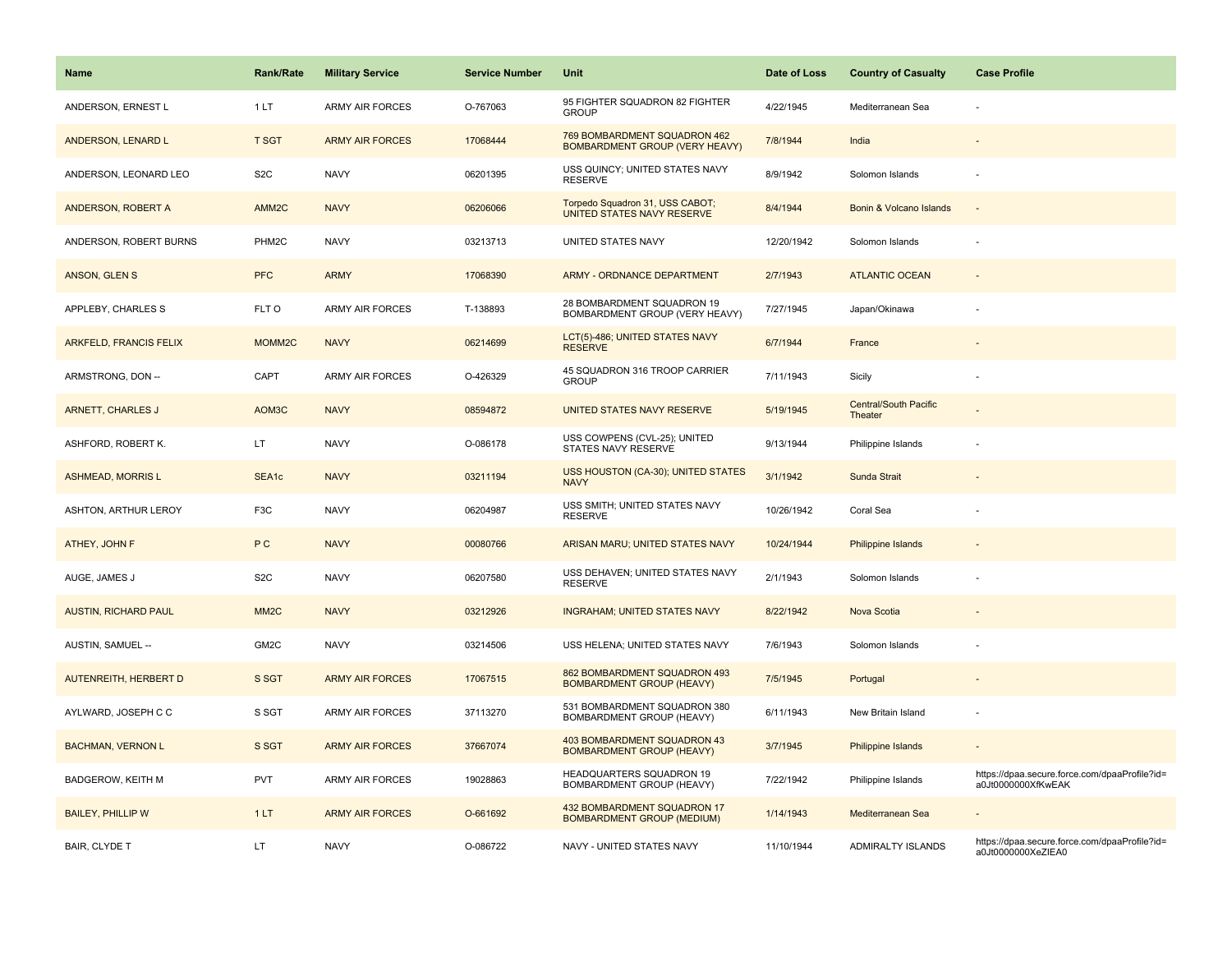| <b>Name</b>                  | <b>Rank/Rate</b>   | <b>Military Service</b> | <b>Service Number</b> | Unit                                                                                         | Date of Loss | <b>Country of Casualty</b>       | <b>Case Profile</b>                                                 |
|------------------------------|--------------------|-------------------------|-----------------------|----------------------------------------------------------------------------------------------|--------------|----------------------------------|---------------------------------------------------------------------|
| <b>BAIR, LEWIS J</b>         | S <sub>2</sub> C   | <b>NAVY</b>             | 08602622              | <b>SPENCE: UNITED STATES NAVY</b><br><b>RESERVE</b>                                          | 12/18/1944   | <b>Philippine Islands</b>        |                                                                     |
| BAKER, DELMAR EUGENE         | F <sub>1</sub> C   | <b>NAVY</b>             | 03213578              | USS Peary; UNITED STATES NAVY                                                                | 2/19/1942    | Australia                        |                                                                     |
| BALDWIN, LEE --              | ARM3C              | <b>NAVY</b>             | 6200206               | VPB 101/VB-51 (Some came as<br>replacements from VPB-102/B-52), UNITED<br><b>STATES NAVY</b> | 3/5/1943     | Solomon Islands                  |                                                                     |
| BALES, PAUL E                | S <sub>2</sub> C   | <b>NAVY</b>             | 08590972              | HOEL; UNITED STATES NAVY                                                                     | 10/28/1944   | Philippine Islands               |                                                                     |
| <b>BALES, VIRGIL E</b>       | PHM <sub>1</sub> C | <b>NAVY</b>             | 03216972              | Mc Kean; UNITED STATES NAVY                                                                  | 11/17/1943   | Solomon Islands                  |                                                                     |
| BALL, RONALD E               | ARM3C              | <b>NAVY</b>             | 08603644              | UNITED STATES NAVY RESERVE                                                                   | 6/22/1945    | Central/South Pacific<br>Theater |                                                                     |
| <b>BALL, WILLIAM V</b>       | S <sub>1C</sub>    | <b>NAVY</b>             | 03212791              | <b>USS Arizona: UNITED STATES NAVY</b>                                                       | 12/7/1941    | <b>Hawaiian Islands</b>          | https://dpaa.secure.force.com/dpaaProfile?id=<br>a0Jt00000004pafEAA |
| <b>BALLARD, JAMES D</b>      | MOMM2C             | <b>NAVY</b>             | 06214140              | USS Abner Read; UNITED STATES NAVY<br><b>RESERVE</b>                                         | 8/18/1943    | Aleutian Islands                 |                                                                     |
| <b>BANGERT, STANLEY H</b>    | MOMM1C             | <b>NAVY</b>             | 03212387              | <b>GRAYBACK: UNITED STATES NAVY</b>                                                          | 3/28/1944    | <b>Philippine Sea</b>            |                                                                     |
| BARBER, WILLIAM RUSSELL      | PVT                | <b>ARMY</b>             | 37111231              | 126 INFANTRY 32 DIVISION                                                                     | 12/16/1942   | New Guinea                       |                                                                     |
| <b>BARGENQUAST, ARNOLD F</b> | MOMM1C             | <b>NAVY</b>             | 03213914              | SEAWOLF; UNITED STATES NAVY                                                                  | 10/3/1944    | <b>Philippine Islands</b>        |                                                                     |
| <b>BARKER, LOREN JOE</b>     | COX                | <b>NAVY</b>             | 03213946              | USS Arizona; UNITED STATES NAVY                                                              | 12/7/1941    | Hawaiian Islands                 | https://dpaa.secure.force.com/dpaaProfile?id=<br>a0Jt0000000BSRPEA4 |
| <b>BARNETT, MEARL L</b>      | S <sub>2</sub> C   | <b>NAVY</b>             | 08605702              | <b>GAMBIER BAY; UNITED STATES NAVY</b><br><b>RESERVE</b>                                     | 10/25/1944   | <b>Philippine Sea</b>            |                                                                     |
| <b>BARNETT, ROBERT L</b>     | PFC                | ARMY                    | 37443598              | 405 INFANTRY 102 DIVISION                                                                    | 3/1/1945     | Germany                          |                                                                     |
| <b>BARNHOUSE, WILLIS N</b>   | B <sub>2</sub> C   | <b>NAVY</b>             | 03215016              | NAVY - UNITED STATES NAVY                                                                    | 7/10/1943    | <b>MEDITERRANEAN SEA</b>         | $\sim$                                                              |
| <b>BARRETT, BRANSON W</b>    | S <sub>1</sub> C   | <b>NAVY</b>             | 03212862              | Pillsbury; UNITED STATES NAVY                                                                | 3/1/1942     | Java                             |                                                                     |
| <b>BARRETT, HARLAN A.</b>    | Pfc                | <b>ARMY AIR FORCES</b>  | 6935960               | 28 BOMBARDMENT SQUADRON 19<br><b>BOMBARDMENT GROUP (HEAVY)</b>                               | 10/31/1942   | <b>Philippine Islands</b>        |                                                                     |
| <b>BARTON, HAROLD T</b>      | SGT                | <b>ARMY AIR FORCES</b>  | 17070107              | 576 BOMBARDMENT SQUADRON 392<br><b>BOMBARDMENT GROUP (HEAVY)</b>                             | 2/21/1944    | North Sea or Tyrrhenian<br>Sea   |                                                                     |
| <b>BARTON, HARRY W</b>       | TEC <sub>3</sub>   | <b>ARMY</b>             | 37671412              | <b>HEADQUARTERS SQUADRON LUCIA</b><br><b>BASE COMMAND</b>                                    | 2/11/1945    | <b>British West Indies</b>       |                                                                     |
| BATE, DANIEL --              | SGT                | <b>MARINE CORPS</b>     | 00413088              | MARINE - UNITED STATES MARINE<br><b>CORPS</b>                                                | 5/18/1944    | Solomon Islands                  |                                                                     |
| <b>BATTEN, ROBERT E</b>      | S <sub>1</sub> C   | <b>NAVY</b>             | 03220161              | NAVY - UNITED STATES NAVY RESERVE                                                            | 7/30/1945    | <b>PHILIPPINE SEA</b>            | $\sim$                                                              |
| BAUMBACH, ALVIN C            | S <sub>2</sub> C   | <b>NAVY</b>             | 03216572              | S-26; UNITED STATES NAVY                                                                     | 1/24/1942    | Panama                           |                                                                     |
| <b>BAXTER, JOHN E</b>        | 2LT                | <b>ARMY AIR FORCES</b>  | O-709746              | 350 BOMBARDMENT SQUADRON 100<br><b>BOMBARDMENT GROUP (HEAVY)</b>                             | 7/28/1944    | North Sea or Tyrrhenian<br>Sea   |                                                                     |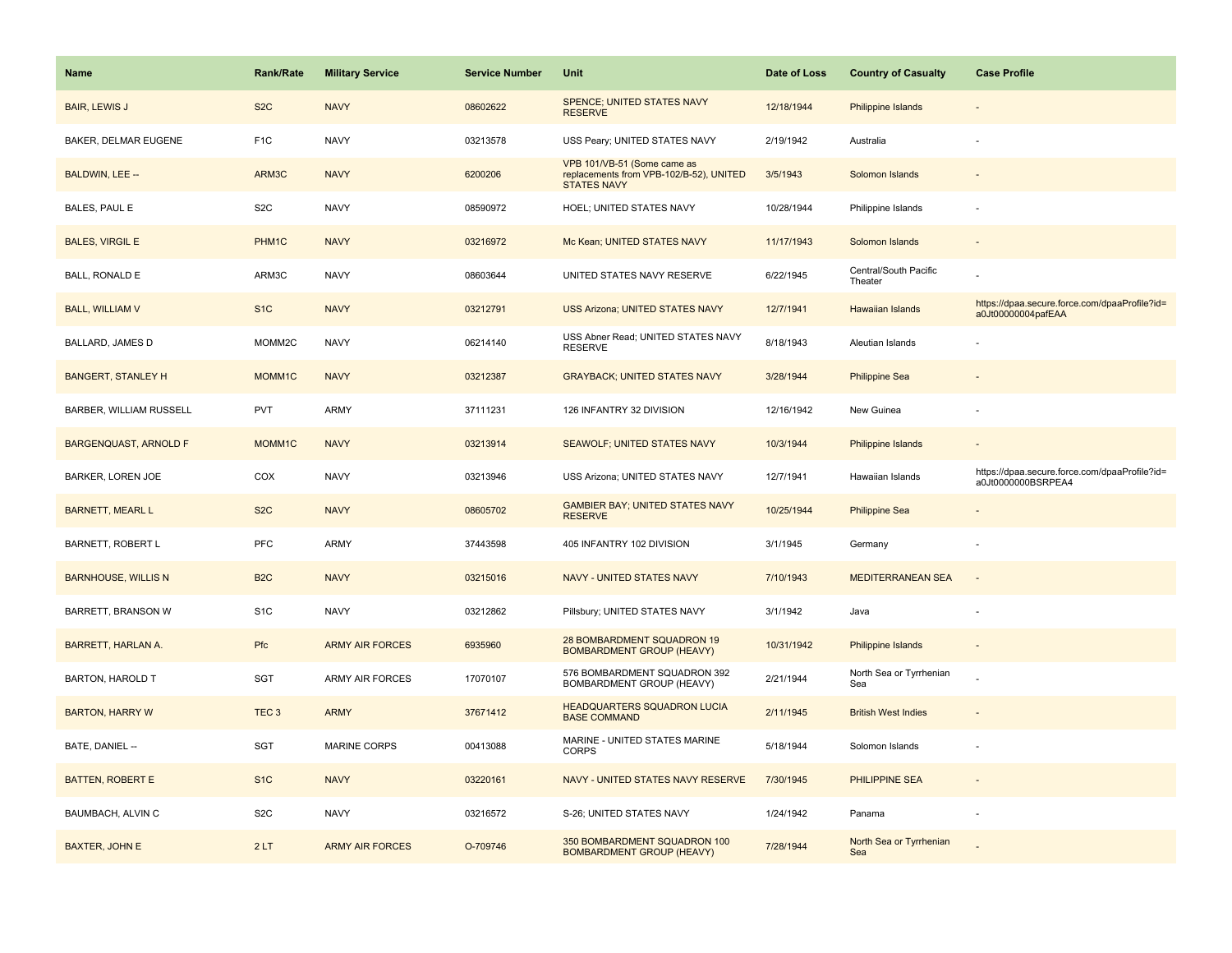| <b>Name</b>                   | <b>Rank/Rate</b>  | <b>Military Service</b> | <b>Service Number</b> | Unit                                                              | Date of Loss | <b>Country of Casualty</b>     | <b>Case Profile</b>                                                 |
|-------------------------------|-------------------|-------------------------|-----------------------|-------------------------------------------------------------------|--------------|--------------------------------|---------------------------------------------------------------------|
| <b>BAYLESS, MERRILL J</b>     | WT1C              | <b>NAVY</b>             | 03214003              | NAVY - UNITED STATES NAVY                                         | 10/25/1944   | PHILIPPINE ISLANDS             |                                                                     |
| <b>BECK, MERLE L</b>          | GM <sub>2</sub> C | <b>NAVY</b>             | 03217875              | <b>BONEFISH; UNITED STATES NAVY</b>                               | 7/14/1945    | Sea of Japan                   |                                                                     |
| BECKER, JOHN L                | 2LT               | <b>ARMY AIR FORCES</b>  | O-805240              | 576 BOMBARDMENT SQUADRON 392<br>BOMBARDMENT GROUP (HEAVY)         | 2/21/1944    | North Sea or Tyrrhenian<br>Sea |                                                                     |
| BEENKEN, ALVIN W              | S Sgt             | <b>ARMY AIR FORCES</b>  | 37660698              | 531 BOMBARDMENT SQUADRON 380<br><b>BOMBARDMENT GROUP (HEAVY)</b>  | 3/7/1946     | Koepang, Timor                 |                                                                     |
| BEERS, LOUIE L                | TEC <sub>4</sub>  | <b>ARMY</b>             | 37438698              | 737 TANK BATTALION                                                | 8/11/1944    | France                         |                                                                     |
| <b>BEIN, CHARLES A</b>        | <b>SGT</b>        | <b>ARMY AIR FORCES</b>  | 37111609              | 561 BOMBARDMENT SQUADRON 388<br><b>BOMBARDMENT GROUP (HEAVY)</b>  | 12/20/1943   | North Sea or Tyrrhenian<br>Sea |                                                                     |
| BELL, GEORGE G                | PFC               | ARMY                    | 37426608              | ARMY - ORDNANCE DEPARTMENT                                        | 2/7/1943     | ATLANTIC OCEAN                 |                                                                     |
| <b>BELL, RICHARD D</b>        | S <sub>1</sub> C  | <b>NAVY</b>             | 03219088              | HOVEY; UNITED STATES NAVY                                         | 1/7/1945     | Philippine Islands             |                                                                     |
| BENAK, MICHAEL JOHN           | ARM2              | <b>NAVY</b>             | 06214695              | NAVY - UNITED STATES NAVY RESERVE                                 | 10/13/1945   | <b>FORMOSA</b>                 | https://dpaa.secure.force.com/dpaaProfile?id=<br>a0Jt000001EuWJiEAN |
| <b>BENSON, THOMAS W</b>       | 2LT               | <b>MARINE CORPS</b>     | O-009033              | <b>MARINE - UNITED STATES MARINE</b><br><b>CORPS</b>              | 6/4/1942     | Midway Island                  |                                                                     |
| BENTON, RAYMOND J             | S SGT             | ARMY AIR FORCES         | 37112067              | 366 BOMBARDMENT SQUADRON 305<br>BOMBARDMENT GROUP (HEAVY)         | 2/3/1945     | English Channel                |                                                                     |
| <b>BERG, ROBERT WILLIAM</b>   | WT <sub>2C</sub>  | <b>NAVY</b>             | 03212447              | <b>USS VINCENNES; UNITED STATES NAVY</b>                          | 8/9/1942     | Solomon Islands                |                                                                     |
| BERNHARDT, GUST --            | S <sub>1</sub> C  | <b>NAVY</b>             | 03215006              | USS JUNEAU; UNITED STATES NAVY                                    | 11/13/1942   | Solomon Islands                |                                                                     |
| <b>BERNHARDT, PAUL R</b>      | MM <sub>2</sub> C | <b>NAVY</b>             | 06202793              | Leary; UNITED STATES NAVY RESERVE                                 | 12/24/1943   | North Atlantic Ocean           | $\sim$                                                              |
| BERRINGER, MERROLL J          | 1LT               | <b>ARMY AIR FORCES</b>  | O-735025              | 35 PHOTO RECONNAISSANCE<br>SQUADRON                               | 4/1/1946     | China                          |                                                                     |
| <b>BERRY, HARLEY L</b>        | QM <sub>1</sub> C | <b>NAVY</b>             | 03208885              | <b>USS Pecos; UNITED STATES NAVY</b>                              | 3/1/1942     | Java                           |                                                                     |
| BERRY, KENNETH C              | MM3C              | <b>NAVY</b>             | 06481271              | Buck; UNITED STATES NAVY RESERVE                                  | 10/9/1943    | Italy                          |                                                                     |
| <b>BERSCH, ARTHUR ANTHONY</b> | S <sub>1C</sub>   | <b>NAVY</b>             | 03214895              | USS Arizona; UNITED STATES NAVY                                   | 12/7/1941    | Hawaiian Islands               | https://dpaa.secure.force.com/dpaaProfile?id=<br>a0Jt00000004qCvEAI |
| BERSCHEL, ELDON F             | <b>SGT</b>        | <b>ARMY AIR FORCES</b>  | 17068788              | 70 SQUADRON 433 TROOP CARRIER<br><b>GROUP</b>                     | 11/27/1944   | Philippine Islands             |                                                                     |
| <b>BETTS, DONALD M</b>        | ARM1              | <b>NAVY</b>             | 04103783              | NAVY - UNITED STATES NAVY RESERVE                                 | 1/11/1946    | <b>NEW BRITAIN ISLAND</b>      | $\overline{a}$                                                      |
| BEYER, GLENN H                | CPL               | ARMY                    | 17027417              | ARISAN MARU; 60 COAST ARTILLERY<br><b>REGIMENT</b>                | 10/24/1944   | China Seas                     |                                                                     |
| <b>BILLINGS, FRANK E.</b>     | <b>SGT</b>        | <b>ARMY AIR FORCES</b>  | 37419477              | 454 BOMBARDMENT SQUADRON 323<br><b>BOMBARDMENT GROUP (MEDIUM)</b> | 5/20/1944    | France                         |                                                                     |
| <b>BISHOP, HAROLD F</b>       | CAPT              | ARMY                    | O-322292              | ARMY - HEADQUARTERS PHILIPPINES<br><b>DEPARTMENT</b>              | 1/23/1945    | PHILIPPINE ISLANDS             |                                                                     |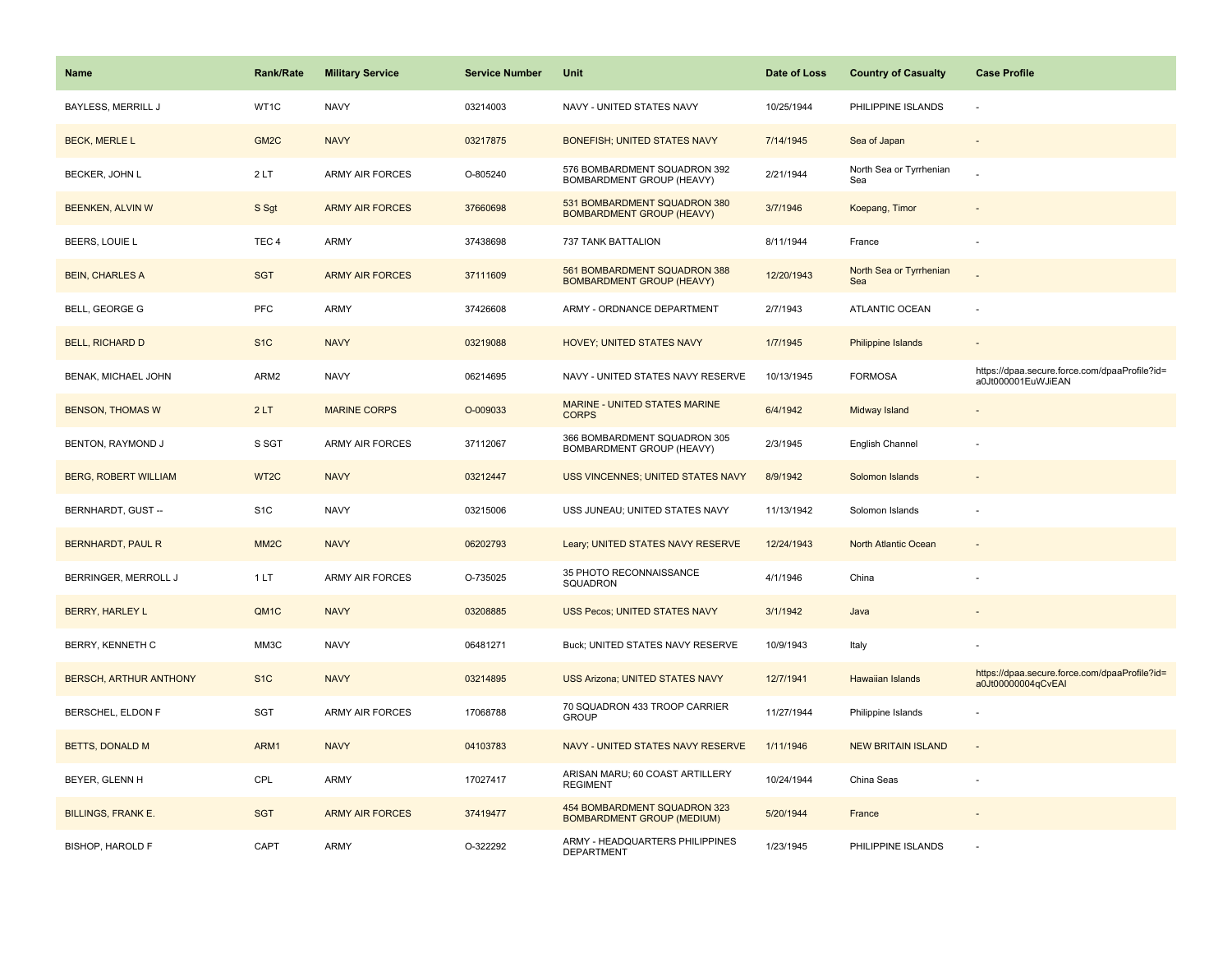| Name                        | <b>Rank/Rate</b>  | <b>Military Service</b> | <b>Service Number</b> | Unit                                                                  | Date of Loss | <b>Country of Casualty</b>     | <b>Case Profile</b>                                                 |
|-----------------------------|-------------------|-------------------------|-----------------------|-----------------------------------------------------------------------|--------------|--------------------------------|---------------------------------------------------------------------|
| <b>BLACK, BERNARD S</b>     | 2LT               | <b>ARMY AIR FORCES</b>  | O-866285              | 869 BOMBARDMENT SQUADRON 497<br><b>BOMBARDMENT GROUP (VERY HEAVY)</b> | 1/9/1945     | Japan/Okinawa                  |                                                                     |
| <b>BLACK, ISAAC ALBERT</b>  | SEA1c             | <b>NAVY</b>             | 03165987              | USS HOUSTON (CA-30); UNITED STATES<br><b>NAVY</b>                     | 3/1/1942     | West Java                      |                                                                     |
| <b>BLACK, RAY JUNIOR</b>    | S <sub>2</sub> C  | <b>NAVY</b>             | 06201316              | USS QUINCY; UNITED STATES NAVY<br><b>RESERVE</b>                      | 8/9/1942     | Solomon Islands                |                                                                     |
| BLACKSMITH, ROBERT L        | S <sub>1</sub> C  | <b>NAVY</b>             | 03212540              | Langley; UNITED STATES NAVY                                           | 2/27/1942    | Java                           |                                                                     |
| <b>BLACKSMITH, ROBERT L</b> | SM <sub>2</sub> C | <b>NAVY</b>             | 08591753              | Longshaw; UNITED STATES NAVY                                          | 5/18/1945    | China Seas                     |                                                                     |
| BLAKE, DONALD JAY           | S <sub>2</sub> C  | <b>NAVY</b>             | 06160228              | USS NEW ORLEANS; UNITED STATES<br>NAVY RESERVE                        | 11/30/1942   | Solomon Islands                |                                                                     |
| <b>BLAYLOCK, ROGER C</b>    | 1LT               | <b>ARMY AIR FORCES</b>  | O-701709              | 40 FIGHTER SQUADRON 35 FIGHTER<br><b>GROUP</b>                        | 11/6/1944    | <b>Netherlands East Indies</b> | $\sim$                                                              |
| BLOOMQUIST, HAROLD E        | S <sub>1</sub> C  | <b>NAVY</b>             | 08596868              | SPENCE; UNITED STATES NAVY<br><b>RESERVE</b>                          | 12/18/1944   | Philippine Islands             |                                                                     |
| <b>BLOSCH, LESTER R</b>     | AMM1C             | <b>NAVY</b>             | 06203454              | <b>FRANKLIN; UNITED STATES NAVY</b><br><b>RESERVE</b>                 | 3/19/1945    | Japan                          |                                                                     |
| BOATWRIGHT, FRED --         | SC <sub>3</sub> C | <b>NAVY</b>             | 03216007              | USS ASTORIA; UNITED STATES NAVY                                       | 8/9/1942     | Solomon Islands                |                                                                     |
| <b>BOCK, DONALD L</b>       | S SGT             | <b>ARMY AIR FORCES</b>  | 37474200              | 513 BOMBARDMENT SQUADRON 376<br><b>BOMBARDMENT GROUP (HEAVY)</b>      | 8/10/1944    | Albania                        |                                                                     |
| BODE, JOHN H                | CPL               | ARMY                    | 37667687              | SS PAUL HAMILTON; 32 PHOTO<br>RECONNAISSANCE SQUADRON                 | 4/20/1944    | Mediterranean Sea              |                                                                     |
| <b>BOEGE, RAYNARD R</b>     | S <sub>2</sub> C  | <b>NAVY</b>             | 09844861              | NAVY - UNITED STATES NAVY RESERVE                                     | 7/30/1945    | <b>PHILIPPINE SEA</b>          |                                                                     |
| BOEKHOFF, LAWRENCE A        | <b>PVT</b>        | ARMY                    | 37696804              | SS Leopoldville; 262 INFANTRY 66<br><b>DIVISION</b>                   | 12/24/1944   | English Channel                |                                                                     |
| <b>BOGARD, IRA A</b>        | <b>PVT</b>        | <b>ARMY</b>             | 37658962              | <b>ARMY</b>                                                           | 6/9/1944     | <b>BURMA</b>                   |                                                                     |
| BOHRNS, DALE F              | <b>PVT</b>        | ARMY                    | 37692704              | 313 GENERAL HOSPITAL                                                  | 7/12/1945    | Admiralty Islands              |                                                                     |
| <b>BOLEYN, GERALD E.</b>    | FIt O             | <b>ARMY AIR FORCES</b>  | T-65402               | 28 BOMBARDMENT SQUADRON 19<br>BOMBARDMENT GROUP (VERY HEAVY)          | 7/27/1945    | Japan/Okinawa                  |                                                                     |
| BONJOUR, EARL F             | S <sub>2</sub> C  | <b>NAVY</b>             | 06205201              | INGRAHAM; UNITED STATES NAVY<br><b>RESERVE</b>                        | 8/22/1942    | Nova Scotia                    |                                                                     |
| <b>BONNESEN, ROBERT E</b>   | RM3C              | <b>NAVY</b>             | 08590707              | <b>UNITED STATES NAVY</b>                                             | 6/6/1944     | France                         |                                                                     |
| <b>BOO, ROBERT FRANCIS</b>  | EM3C              | <b>NAVY</b>             | 03214828              | <b>GRUNION; UNITED STATES NAVY</b>                                    | 8/1/1942     | Aleutian Islands               |                                                                     |
| <b>BOOTH, HUBERT P</b>      | <b>ACMM</b>       | <b>NAVY</b>             | 03207614              | <b>UNITED STATES NAVY</b>                                             | 4/6/1944     | <b>Atlantic Ocean</b>          |                                                                     |
| <b>BORCHERS, FRANK DIRK</b> | Pvt               | <b>ARMY AIR FORCES</b>  | 6938053               | 30 BOMBARDMENT SQUADRON 19<br>BOMBARDMENT GROUP (HEAVY)               | 12/8/1941    | Philippine Islands             | https://dpaa.secure.force.com/dpaaProfile?id=<br>a0Jt000001nzZedEAE |
| <b>BORICH, WILLIAM B</b>    | S <sub>2</sub> C  | <b>NAVY</b>             | 06218291              | <b>USS LISCOME BAY; UNITED STATES</b><br><b>NAVY RESERVE</b>          | 11/24/1943   | <b>Gilbert Islands</b>         |                                                                     |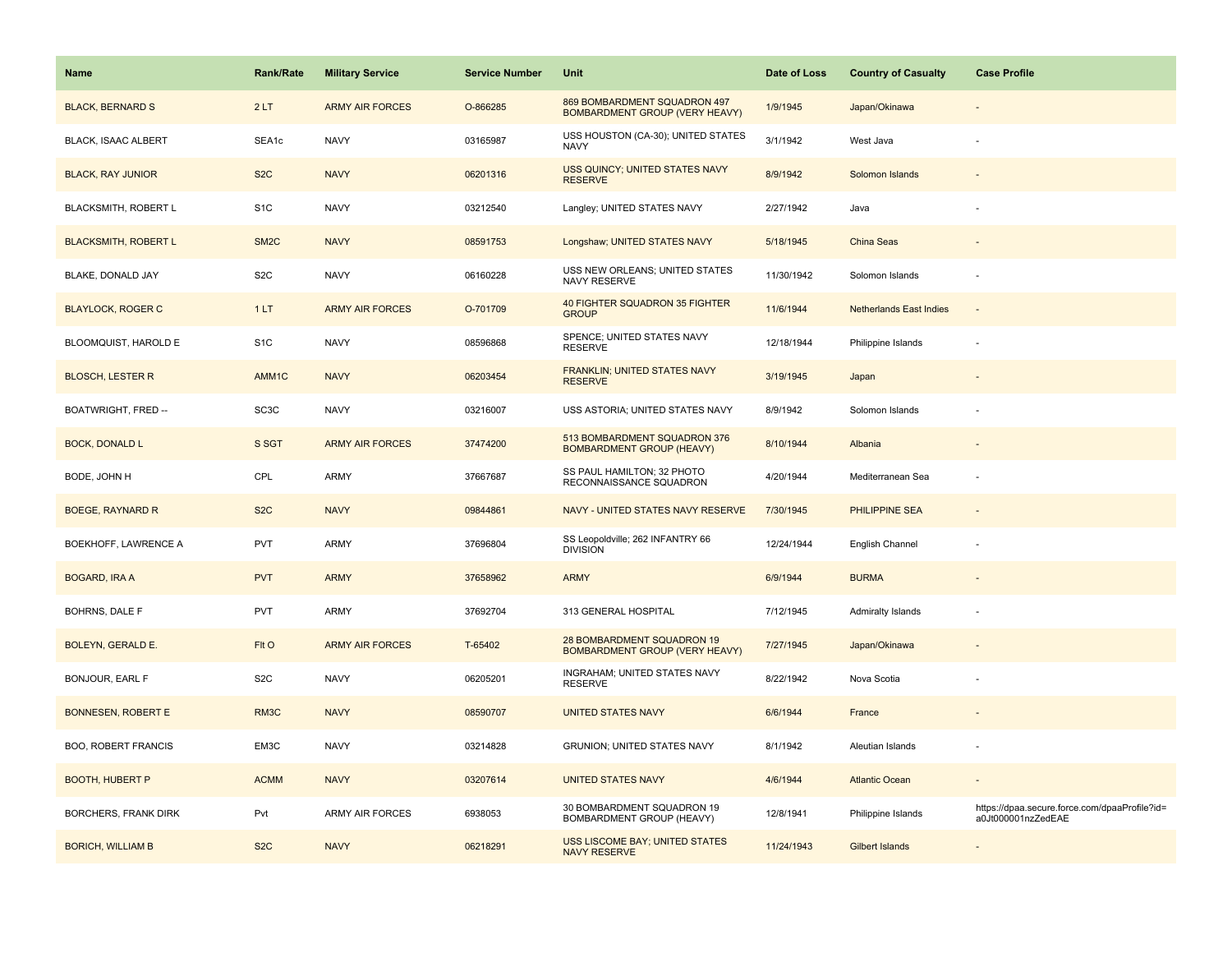| Name                         | <b>Rank/Rate</b>  | <b>Military Service</b> | <b>Service Number</b> | Unit                                                             | Date of Loss | <b>Country of Casualty</b>     | <b>Case Profile</b>                                                 |
|------------------------------|-------------------|-------------------------|-----------------------|------------------------------------------------------------------|--------------|--------------------------------|---------------------------------------------------------------------|
| BOSCH, GERALD NMI            | SGT               | ARMY                    | 37480377              | SS Leopoldville; 262 INFANTRY 66<br><b>DIVISION</b>              | 12/24/1944   | English Channel                |                                                                     |
| <b>BOSLEY, KENNETH LEROY</b> | EM3C              | <b>NAVY</b>             | 03214887              | <b>USS Arizona; UNITED STATES NAVY</b>                           | 12/7/1941    | <b>Hawaiian Islands</b>        | https://dpaa.secure.force.com/dpaaProfile?id=<br>a0Jt0000000BSabEAG |
| BOSTEDT, JOE W               | CPL               | <b>ARMY AIR FORCES</b>  | 17011348              | 3 PURSUIT SQUADRON 24 PURSUIT<br><b>GROUP</b>                    | 9/20/1942    | Philippine Islands             | https://dpaa.secure.force.com/dpaaProfile?id=<br>a0Jt0000000XfqUEAS |
| <b>BOSTEDT, JOHN B</b>       | <b>CPL</b>        | <b>ARMY AIR FORCES</b>  | 17011358              | 3 PURSUIT SQUADRON 24 PURSUIT<br><b>GROUP</b>                    | 7/7/1942     | Philippine Islands             | https://dpaa.secure.force.com/dpaaProfile?id=<br>a0Jt0000000Xgh0EAC |
| <b>BOUVIA, CHESTER LEWIS</b> | MM1C              | <b>NAVY</b>             | 03679817              | <b>GRUNION; UNITED STATES NAVY</b>                               | 8/1/1942     | Aleutian Islands               |                                                                     |
| BOVEE, JAMES G J             | <b>PVT</b>        | <b>ARMY AIR FORCES</b>  | 19021249              | 7 CHEMICAL COMPANY (AVIATION)                                    | 10/9/1942    | Philippine Islands             | https://dpaa.secure.force.com/dpaaProfile?id=<br>a0Jt0000000Xh8LEAS |
| BOWEN, LEROY M               | S <sub>1</sub> C  | <b>NAVY</b>             | 03212228              | Atik; UNITED STATES NAVY                                         | 3/27/1942    | Bermuda                        |                                                                     |
| <b>BOWERS, CHARLES F</b>     | 1LT               | <b>ARMY AIR FORCES</b>  | O-236655              | HEADQUARTERS SQUADRON SEVENTH<br><b>AIR FORCE</b>                | 10/20/1943   | Pacific Ocean                  |                                                                     |
| BOWMAN, HOWARD ALTON         | S <sub>2</sub> C  | <b>NAVY</b>             | 03214900              | USS Arizona; UNITED STATES NAVY                                  | 12/7/1941    | Hawaiian Islands               | https://dpaa.secure.force.com/dpaaProfile?id=<br>a0Jt00000004mvjEAA |
| <b>BOYER, GERALD L</b>       | <b>PVT</b>        | <b>ARMY</b>             | 37694759              | SS Leopoldville; 262 INFANTRY 66<br><b>DIVISION</b>              | 12/24/1944   | <b>English Channel</b>         |                                                                     |
| BRAATHEN, JOHN W             | SEA2c             | <b>NAVY</b>             | 03215632              | USS Houston; UNITED STATES NAVY                                  | 3/1/1942     | Sunda Strait                   |                                                                     |
| <b>BRADFIELD, WILLIAM B</b>  | S <sub>2</sub> C  | <b>NAVY</b>             | 03218447              | <b>HOEL; UNITED STATES NAVY</b>                                  | 10/25/1944   | <b>Philippine Sea</b>          |                                                                     |
| BRADLEY, DONALD J            | F <sub>1</sub> C  | <b>NAVY</b>             | 06483986              | USS MCCAWLEY; UNITED STATES NAVY<br><b>RESERVE</b>               | 6/30/1943    | Solomon Islands                |                                                                     |
| <b>BRADSHAW, HARRY F</b>     | S <sub>1C</sub>   | <b>NAVY</b>             | 03213641              | Neosho; UNITED STATES NAVY                                       | 5/7/1942     | <b>Coral Sea</b>               |                                                                     |
| <b>BRANDENBURG, LJ</b>       | T SGT             | <b>ARMY AIR FORCES</b>  | 37114199              | 401 BOMBARDMENT SQUADRON 91<br>BOMBARDMENT GROUP (HEAVY)         | 4/17/1943    | North Sea or Tyrrhenian<br>Sea |                                                                     |
| <b>BRANDT, NORBERT A</b>     | FC <sub>1</sub> C | <b>NAVY</b>             | 03213923              | <b>TROUT; UNITED STATES NAVY</b>                                 | 2/29/1944    | <b>Philippine Sea</b>          |                                                                     |
| BRANSTAD, WILLIAM T          | S SGT             | ARMY AIR FORCES         | 37424438              | 498 BOMBARDMENT SQUADRON 345<br>BOMBARDMENT GROUP (MEDIUM)       | 3/29/1944    | New Guinea                     |                                                                     |
| <b>BRANT, HAROLD J</b>       | SC <sub>2</sub> C | <b>NAVY</b>             | 03215372              | <b>SUBMARINE Amberjack; UNITED STATES</b><br><b>NAVY</b>         | 3/22/1943    | <b>New Britain Island</b>      |                                                                     |
| <b>BRAY, GEORGE M</b>        | FLT O             | <b>ARMY AIR FORCES</b>  | T-003356              | 743 BOMBARDMENT SQUADRON 455<br>BOMBARDMENT GROUP (HEAVY)        | 10/13/1944   | Poland                         |                                                                     |
| <b>BREAW, EDWING</b>         | 2LT               | <b>ARMY AIR FORCES</b>  | O-723565              | 708 BOMBARDMENT SQUADRON 447<br><b>BOMBARDMENT GROUP (HEAVY)</b> | 11/4/1944    | North Sea or Tyrrhenian<br>Sea |                                                                     |
| BRECHT, RAYMOND P            | S SGT             | ARMY AIR FORCES         | 37109976              | 36 BOMBARDMENT SQUADRON 801<br>BOMBARDMENT GROUP (HEAVY)         | 2/5/1945     | North Sea or Tyrrhenian<br>Sea |                                                                     |
| <b>BRERETON, JAMES K</b>     | <b>CAPT</b>       | <b>ARMY AIR FORCES</b>  | O-401378              | 515 BOMBARDMENT SQUADRON 376<br><b>BOMBARDMENT GROUP (HEAVY)</b> | 2/7/1943     | Italy                          |                                                                     |
| BRIDGES, WILBUR I            | 2LT               | <b>ARMY AIR FORCES</b>  | O-757417              | 3 PHOTO SQUADRON 311<br>RECONNAISSANCE WING                      | 2/14/1945    | Japan/Okinawa                  |                                                                     |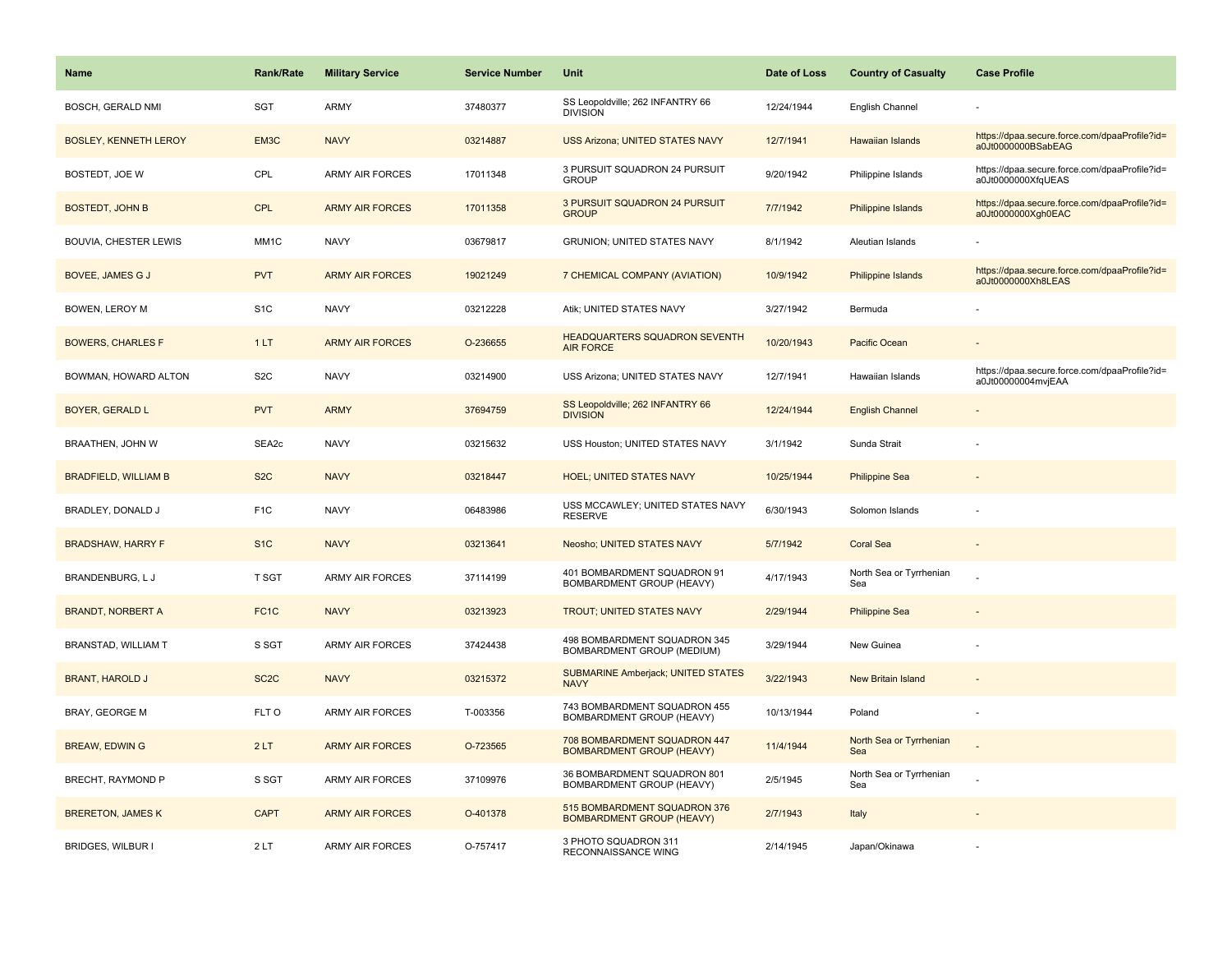| <b>Name</b>                   | Rank/Rate         | <b>Military Service</b> | <b>Service Number</b> | Unit                                                             | Date of Loss | <b>Country of Casualty</b>       | <b>Case Profile</b>                                                 |
|-------------------------------|-------------------|-------------------------|-----------------------|------------------------------------------------------------------|--------------|----------------------------------|---------------------------------------------------------------------|
| <b>BRIDIE, ROBERT MAURICE</b> | F <sub>1</sub> C  | <b>NAVY</b>             | 03214914              | <b>USS Arizona; UNITED STATES NAVY</b>                           | 12/7/1941    | Hawaiian Islands                 | https://dpaa.secure.force.com/dpaaProfile?id=<br>a0Jt000000mpzrxEAA |
| BRIEAR, GEORGE H              | F <sub>1</sub> C  | <b>NAVY</b>             | 06207732              | USS DEHAVEN; UNITED STATES NAVY<br><b>RESERVE</b>                | 2/1/1943     | Solomon Islands                  |                                                                     |
| <b>BRIGGS, ORVAL P</b>        | S <sub>1</sub> C  | <b>NAVY</b>             | 03213962              | NAVY - UNITED STATES NAVY                                        | 11/13/1942   | <b>SOLOMON ISLANDS</b>           |                                                                     |
| BRILEY, HAROLD V              | SP/M/3C           | <b>NAVY</b>             | 08604829              | Indianapolis; UNITED STATES NAVY<br><b>RESERVE</b>               | 7/30/1945    | Central/South Pacific<br>Theater |                                                                     |
| <b>BRIM, MAX P</b>            | T SGT             | <b>ARMY AIR FORCES</b>  | 17042214              | 349 BOMBARDMENT SQUADRON 100<br><b>BOMBARDMENT GROUP (HEAVY)</b> | 6/25/1943    | North Sea or Tyrrhenian<br>Sea   |                                                                     |
| BRINKMAN, ELMER P.            | 1LT               | <b>ARMY AIR FORCES</b>  | O-660626              | 71 BOMBARDMENT SQUADRON 38<br>BOMBARDMENT GROUP (MEDIUM)         | 1/7/1943     |                                  |                                                                     |
| <b>BROCKMEYER, HOMER W</b>    | <b>ENS</b>        | <b>NAVY</b>             | O-315151              | <b>USS LEXINGTON; UNITED STATES NAVY</b><br><b>RESERVE</b>       | 6/20/1944    | Pacific Ocean                    |                                                                     |
| BRODIE, WALTER --             | F <sub>2</sub> C  | <b>NAVY</b>             | 03216144              | Sims; UNITED STATES NAVY                                         | 5/7/1942     | Coral Sea                        |                                                                     |
| <b>BROM, LEO FRANK</b>        | <b>CQM</b>        | <b>NAVY</b>             | 03209546              | USS ASTORIA; UNITED STATES NAVY                                  | 8/9/1942     | Solomon Islands                  |                                                                     |
| BROM, WALTER WILLIAM          | SM <sub>1</sub> C | <b>NAVY</b>             | 03208899              | Truxton; UNITED STATES NAVY                                      | 2/18/1942    | Newfoundland                     |                                                                     |
| <b>BROMAN, DONALD N</b>       | <b>PVT</b>        | <b>ARMY</b>             | 37485648              | <b>746 TANK BATTALION</b>                                        | 7/11/1944    | France                           |                                                                     |
| BROUSSEAU, GEORGE --          | S <sub>1</sub> C  | <b>NAVY</b>             | 06218163              | HOEL; UNITED STATES NAVY RESERVE                                 | 10/25/1944   | Philippine Sea                   |                                                                     |
| <b>BROUSSEAU, HERBERT D</b>   | S <sub>2</sub> C  | <b>NAVY</b>             | 06218164              | <b>HOEL: UNITED STATES NAVY RESERVE</b>                          | 10/25/1944   | <b>Philippine Sea</b>            |                                                                     |
| <b>BROWN, E SHERRILL</b>      | 1LT               | <b>ARMY</b>             | O-373333              | ORYOKU MARU; 693 ORDNANCE<br>COMPANY (AVIATION)                  | 12/15/1944   | Formosa                          |                                                                     |
| <b>BROWN, EDGAR M</b>         | MM <sub>2</sub> C | <b>NAVY</b>             | 03212315              | Langley; UNITED STATES NAVY                                      | 2/27/1942    | Java                             |                                                                     |
| BROWN, EUGENE R               | S SGT             | ARMY                    | 20704473              | 168 INFANTRY 34 DIVISION                                         | 12/2/1942    | Tunisia                          |                                                                     |
| <b>BROWN, FRANK JOHN</b>      | <b>SGT</b>        | <b>MARINE CORPS</b>     | 00361361              | <b>MARINE - UNITED STATES MARINE</b><br><b>CORPS</b>             | 2/20/1945    | Bonin & Volcano Islands          | $\sim$                                                              |
| BROWN, FRANKLIN M             | SGT               | ARMY AIR FORCES         | 37661103              | 768 BOMBARDMENT SQUADRON 462<br>BOMBARDMENT GROUP (VERY HEAVY)   | 1/6/1945     | Japan/Okinawa                    |                                                                     |
| <b>BROWN, GEORGE E</b>        | FC3C              | <b>NAVY</b>             | 06218807              | UNITED STATES NAVY RESERVE                                       | 2/8/1946     | <b>Atlantic Ocean</b>            |                                                                     |
| BROWN, IVAN J                 | <b>PVT</b>        | <b>ARMY</b>             | 37504225              | ARMY - 3206 QUARTERMASTER<br>SERVICES COMPANY                    | 4/28/1944    | <b>ENGLISH CHANNEL</b>           |                                                                     |
| <b>BROWN, KENNETH D</b>       | RM1C              | <b>NAVY</b>             | 04110961              | <b>BARBEL; UNITED STATES NAVY</b><br><b>RESERVE</b>              | 2/18/1945    | China Seas                       | $\overline{\phantom{a}}$                                            |
| BROWN, LYNN R.                | S SGT             | <b>ARMY AIR FORCES</b>  | 17070930              | 710 BOMBARDMENT SQUADRON 447<br>BOMBARDMENT GROUP (HEAVY)        | 3/3/1944     | North Sea or Tyrrhenian<br>Sea   |                                                                     |
| <b>BROWN, PHILIP NORMAN</b>   | ARM2C             | <b>NAVY</b>             | 04112313              | UNITED STATES NAVY RESERVE                                       | 6/24/1943    | <b>Atlantic Ocean</b>            |                                                                     |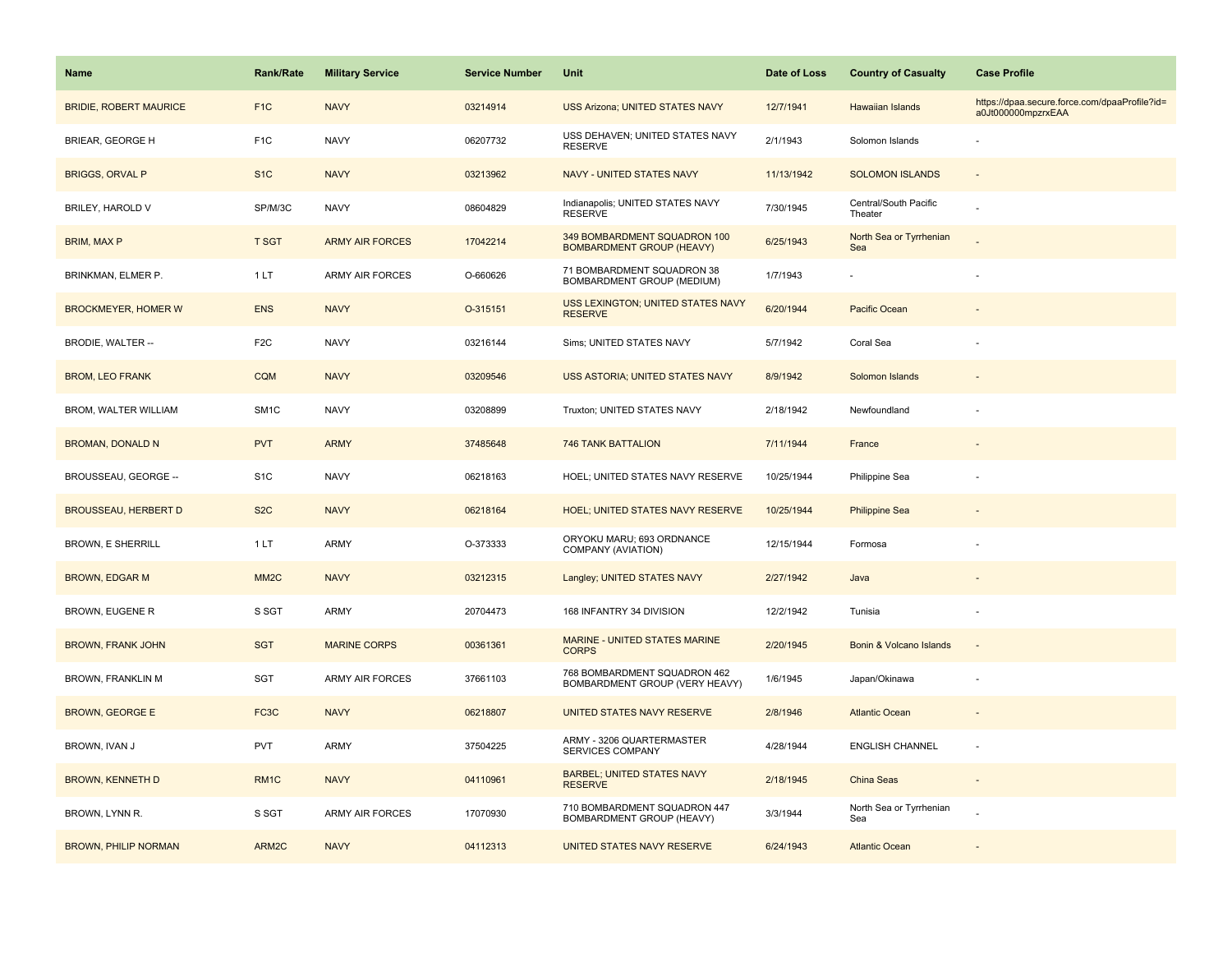| Name                         | <b>Rank/Rate</b>  | <b>Military Service</b> | <b>Service Number</b> | Unit                                                                            | Date of Loss | <b>Country of Casualty</b>     | <b>Case Profile</b>                                                 |
|------------------------------|-------------------|-------------------------|-----------------------|---------------------------------------------------------------------------------|--------------|--------------------------------|---------------------------------------------------------------------|
| BROWN, ROBERT L.             | 1LT               | <b>ARMY AIR FORCES</b>  | O-724587              | 330 BOMBARDMENT SQUADRON 93<br>BOMBARDMENT GROUP (HEAVY)                        | 2/15/1943    | Italy                          |                                                                     |
| <b>BROWN, RUSSELL L</b>      | <b>PFC</b>        | <b>ARMY</b>             | 37659786              | 133 INFANTRY 34 DIVISION                                                        | 9/14/1945    | Italy                          |                                                                     |
| BROWN, SHIRLEY --            | S <sub>1</sub> C  | <b>COAST GUARD</b>      | 00572549              | COAST GUARD - UNITED STATES<br><b>COAST GUARD</b>                               | 3/9/1944     | Atlantic Ocean                 |                                                                     |
| <b>BROWN, WILLIAM C</b>      | 1LT               | <b>ARMY AIR FORCES</b>  | O-727163              | <b>ARMY AIR FORCE</b>                                                           | 8/22/1943    | North Sea or Tyrrhenian<br>Sea |                                                                     |
| <b>BRUBAKER, RICHARD K</b>   | <b>WOJG</b>       | ARMY                    | W-2126999             | 22 ENGINEERS BATTALION 5 ARMORED<br><b>DIVISION</b>                             | 9/18/1944    | Germany                        |                                                                     |
| <b>BRUBAKER, RUSSELL W.</b>  | <b>PFC</b>        | <b>MARINE CORPS</b>     | 00816052              | MARINE - UNITED STATES MARINE<br><b>CORPS</b>                                   | 7/21/1944    | <b>Marianas Islands</b>        |                                                                     |
| BRUNHAVER, WALTER J.         | 2LT               | ARMY AIR FORCES         | O-769712              | 8 PHOTO SQUADRON 6<br>RECONNAISSANCE GROUP                                      | 1/10/1945    | Philippine Islands             |                                                                     |
| <b>BRUNK, EDWIN S</b>        | S <sub>2</sub> C  | <b>NAVY</b>             | 08591862              | USS LISCOME BAY; UNITED STATES<br><b>NAVY</b>                                   | 11/24/1943   | <b>Gilbert Islands</b>         |                                                                     |
| BRUNSTING, ALBERT --         | 2LT               | ARMY AIR FORCES         | O-726189              | 369 BOMBARDMENT SQUADRON 306<br>BOMBARDMENT GROUP (HEAVY)                       | 1/3/1943     | English Channel                |                                                                     |
| <b>BRUNSVOLD, DONALD D</b>   | <b>T SGT</b>      | <b>ARMY AIR FORCES</b>  | 17071215              | 749 BOMBARDMENT SQUADRON 457<br><b>BOMBARDMENT GROUP (HEAVY)</b>                | 11/8/1944    | North Sea or Tyrrhenian<br>Sea |                                                                     |
| BRUNTMYER, LLOYD R           | TEC <sub>4</sub>  | <b>ARMY AIR FORCES</b>  | 19048974              | 7 MATERIALS SQUADRON 5 AIR BASE<br><b>GROUP</b>                                 | 11/1/1942    | Philippine Islands             | https://dpaa.secure.force.com/dpaaProfile?id=<br>a0Jt0000000QrjuEAC |
| <b>BRUSH, FREDERICK G</b>    | S <sub>2</sub> C  | <b>NAVY</b>             | 06218366              | USS LISCOME BAY; UNITED STATES<br><b>NAVY RESERVE</b>                           | 11/24/1943   | <b>Gilbert Islands</b>         |                                                                     |
| BRYAN, HAROLD A              | MOMM1C            | <b>NAVY</b>             | 06212908              | LST-282; UNITED STATES NAVY<br><b>RESERVE</b>                                   | 8/15/1944    | Mediterranean Sea              |                                                                     |
| <b>BRYAN, KEITH A</b>        | TEC <sub>5</sub>  | <b>ARMY</b>             | 37447189              | 716 TANK BATTALION                                                              | 7/17/1944    | New Guinea                     |                                                                     |
| BRYAN, KEITH K               | <b>PVT</b>        | ARMY                    | 17068435              | 506 PARACHUTE INFANTRY 101<br>AIRBORNE DIVISION                                 | 6/6/1944     | English Channel                | https://dpaa.secure.force.com/dpaaProfile?id=<br>a0Jt000001nzPEhEAM |
| <b>BRYANT, CLIFFORD L</b>    | TEC <sub>5</sub>  | <b>ARMY</b>             | 37427988              | 902 ORDNANCE AUTO MAINTENANCE<br><b>COMPANY</b>                                 | 7/20/1944    | <b>English Channel</b>         |                                                                     |
| BUCHMILLER, LOWELL C         | 2LT               | <b>ARMY AIR FORCES</b>  | O-774008              | 62 FIGHTER SQUADRON 56 FIGHTER<br><b>GROUP</b>                                  | 12/14/1944   | North Sea or Tyrrhenian<br>Sea |                                                                     |
| <b>BUDREVICH, GERALD J</b>   | 1LT               | <b>ARMY AIR FORCES</b>  | O-769716              | <b>13 PHOTO SQUADRON 7</b><br><b>RECONNAISSANCE GROUP</b>                       | 11/7/1945    | Germany                        |                                                                     |
| <b>BULGREN, ELMER C</b>      | TEC <sub>5</sub>  | ARMY                    | 37464734              | Company A, 715 AMPHIBIOUS TRACTOR<br>BATTALION, 2 MARINE DIVISION<br>(ATTACHED) | 6/15/1944    | <b>SAIPAN</b>                  |                                                                     |
| <b>BUNS, ARNOLD H</b>        | S <sub>1C</sub>   | <b>NAVY</b>             | 03213103              | USS Houston; UNITED STATES NAVY                                                 | 3/1/1942     | Java                           |                                                                     |
| <b>BURCH, JESSE M</b>        | EM2C              | <b>NAVY</b>             | 03216346              | <b>GRAYLING: UNITED STATES NAVY</b>                                             | 9/24/1943    | Pacific Ocean                  |                                                                     |
| <b>BURD, ROSS D</b>          | S SGT             | <b>ARMY AIR FORCES</b>  | 17038346              | 403 BOMBARDMENT SQUADRON 43<br><b>BOMBARDMENT GROUP (HEAVY)</b>                 | 10/13/1943   | Solomon Islands                |                                                                     |
| <b>BURGER, DENNIS DANIEL</b> | CM <sub>3</sub> C | <b>NAVY</b>             | 03216325              | Neosho; UNITED STATES NAVY                                                      | 5/7/1942     | Coral Sea                      |                                                                     |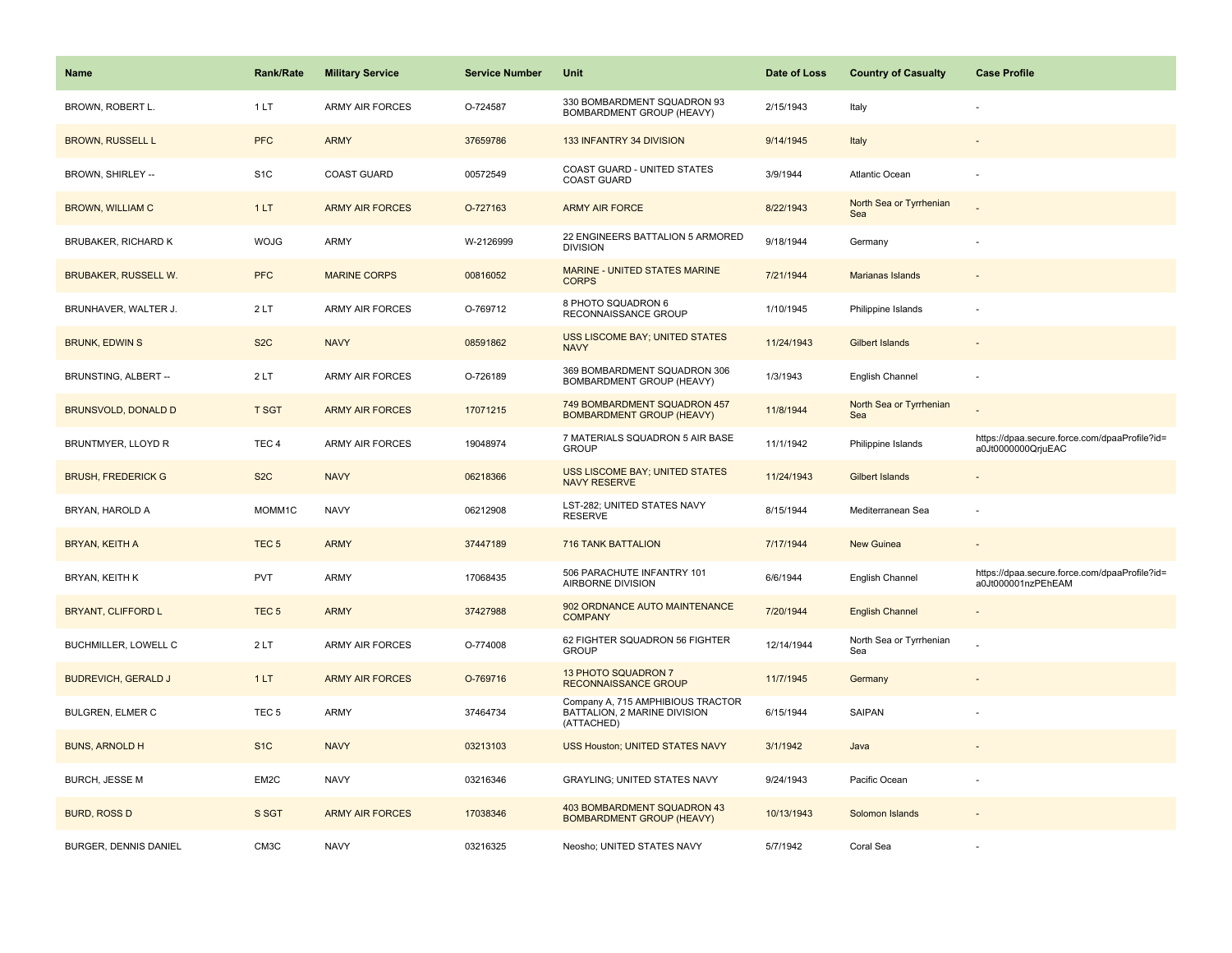| <b>Name</b>                 | <b>Rank/Rate</b>  | <b>Military Service</b> | <b>Service Number</b> | Unit                                                                          | Date of Loss | <b>Country of Casualty</b>                             | <b>Case Profile</b>                                                 |
|-----------------------------|-------------------|-------------------------|-----------------------|-------------------------------------------------------------------------------|--------------|--------------------------------------------------------|---------------------------------------------------------------------|
| <b>BURNETT, HAROLD C</b>    | <b>PVT</b>        | <b>ARMY</b>             | 20701328              | 168 INFANTRY 34 DIVISION                                                      | 12/6/1943    | Tunisia                                                |                                                                     |
| BURNETT, ROBERT L           | 2LT               | <b>ARMY AIR FORCES</b>  | O-717176              | 501 BOMBARDMENT SQUADRON 345<br>BOMBARDMENT GROUP (MEDIUM)                    | 4/28/1945    | French Indochina                                       | https://dpaa.secure.force.com/dpaaProfile?id=<br>a0Jt0000000XfLKEA0 |
| <b>BURNS, GLENN L</b>       | F <sub>2</sub> C  | <b>NAVY</b>             | 06207169              | USS HELENA; UNITED STATES NAVY<br><b>RESERVE</b>                              | 7/6/1943     | Solomon Islands                                        |                                                                     |
| BURNSIDE, JOHN A            | EM3C              | <b>NAVY</b>             | 08606087              | USS Borie; UNITED STATES NAVY<br><b>RESERVE</b>                               | 8/9/1945     | Japan                                                  |                                                                     |
| <b>BURR, RICHARD H</b>      | 1LT               | <b>ARMY</b>             | O-407971              | <b>ARMY - 21 ENGINEERS BATTALION 21</b><br><b>DIVISION (FILIPINO ARMY)</b>    | 12/15/1944   | PHILIPPINE ISLANDS                                     |                                                                     |
| BURWELL, LEONARD A          | WT2C              | <b>NAVY</b>             | 03213396              | USS LISCOME BAY; UNITED STATES<br><b>NAVY</b>                                 | 11/24/1943   | Gilbert Islands                                        |                                                                     |
| <b>BUTLER, JAMES RODNEY</b> | ARM3C             | <b>NAVY</b>             | 06205343              | UNITED STATES NAVY RESERVE                                                    | 5/12/1943    | Newfoundland                                           |                                                                     |
| BUTLER, KENNETH W           | 1LT               | <b>ARMY AIR FORCES</b>  | O-430568              | AIR CORPS                                                                     | 7/9/1942     | Mediterranean Sea                                      | ÷,                                                                  |
| <b>BYRNE, HAROLD L</b>      | SC <sub>3</sub> C | <b>NAVY</b>             | 03214604              | Langley; UNITED STATES NAVY                                                   | 2/27/1942    | Java                                                   |                                                                     |
| CAHILL, THOMAS J            | Y <sub>2</sub> C  | <b>NAVY</b>             | 04114476              | NAVY - UNITED STATES NAVY RESERVE                                             | 4/12/1945    | CHINA SEAS                                             |                                                                     |
| <b>CALLAHAN, JAMES A</b>    | S <sub>1</sub> C  | <b>NAVY</b>             | 03216172              | Jacob Jones; UNITED STATES NAVY                                               | 2/28/1942    | <b>Atlantic Ocean: North</b><br><b>American Waters</b> |                                                                     |
| CALLAWAY, WILLIAM E         | S SGT             | ARMY AIR FORCES         | 17068177              | 331 BOMBARDMENT SQUADRON 94<br>BOMBARDMENT GROUP (HEAVY)                      | 6/13/1943    | North Sea or Tyrrhenian<br>Sea                         |                                                                     |
| CALTWEDT, MYRON D.          | <b>T SGT</b>      | <b>ARMY AIR FORCES</b>  | 17027158              | 17TH SQUADRON, 71ST TACTICAL<br>RECONNAISSANCE GROUP, 5TH AIR<br><b>FORCE</b> | 3/2/1945     | <b>China Seas</b>                                      |                                                                     |
| CAMPBELL, MACK E            | Y3C               | <b>NAVY</b>             | 03214655              | USS CHICAGO; UNITED STATES NAVY                                               | 1/29/1943    | Solomon Islands                                        |                                                                     |
| CANFIELD, ROBERT H          | 1LT               | <b>ARMY AIR FORCES</b>  | O-741463              | 873 BOMBARDMENT SQUADRON 498<br><b>BOMBARDMENT GROUP (VERY HEAVY)</b>         | 4/1/1945     | <b>Marianas Islands</b>                                |                                                                     |
| CAREW, WILLIAM B            | PFC               | ARMY                    | 37695844              | SS Leopoldville; 262 INFANTRY 66<br><b>DIVISION</b>                           | 12/24/1944   | English Channel                                        |                                                                     |
| CARLSON, CHARLES W.         | S SGT             | <b>ARMY AIR FORCES</b>  | 37424736              | 528 BOMBARDMENT SQUADRON 380<br><b>BOMBARDMENT GROUP (HEAVY)</b>              | 1/7/1944     | <b>New Guinea</b>                                      |                                                                     |
| CARLSON, HAROLD E           | CY                | <b>NAVY</b>             | 03209681              | USS LISCOME BAY; UNITED STATES<br><b>NAVY</b>                                 | 11/24/1943   | Gilbert Islands                                        |                                                                     |
| <b>CARLSON, HAROLD H</b>    | <b>PFC</b>        | <b>ARMY</b>             | 37111340              | 126 INFANTRY 32 DIVISION                                                      | 12/1/1942    | New Guinea                                             |                                                                     |
| CARLSON, MORRIS A           | 1 LT              | ARMY AIR FORCES         | O-854541              | HEADQUARTERS SQUADRON 360 AIR<br><b>SERVICES GROUP</b>                        | 4/26/1945    | New Guinea                                             | https://dpaa.secure.force.com/dpaaProfile?id=<br>a0Jt000001nzaWeEAI |
| <b>CARNAHAN, DARRELL K</b>  | MOMM3C            | <b>NAVY</b>             | 03217145              | <b>BARBEL; UNITED STATES NAVY</b>                                             | 2/18/1945    | China Seas                                             |                                                                     |
| CARNEY, JAMES R             | SM3C              | <b>NAVY</b>             | 06207480              | GUDGEON; UNITED STATES NAVY<br><b>RESERVE</b>                                 | 5/5/1944     | Marianas Islands                                       |                                                                     |
| <b>CARPENTER, ALBERT E</b>  | 2LT               | <b>ARMY AIR FORCES</b>  | O-690544              | 408 BOMBARDMENT SQUADRON 22<br><b>BOMBARDMENT GROUP (HEAVY)</b>               | 6/9/1944     | Caroline Islands                                       |                                                                     |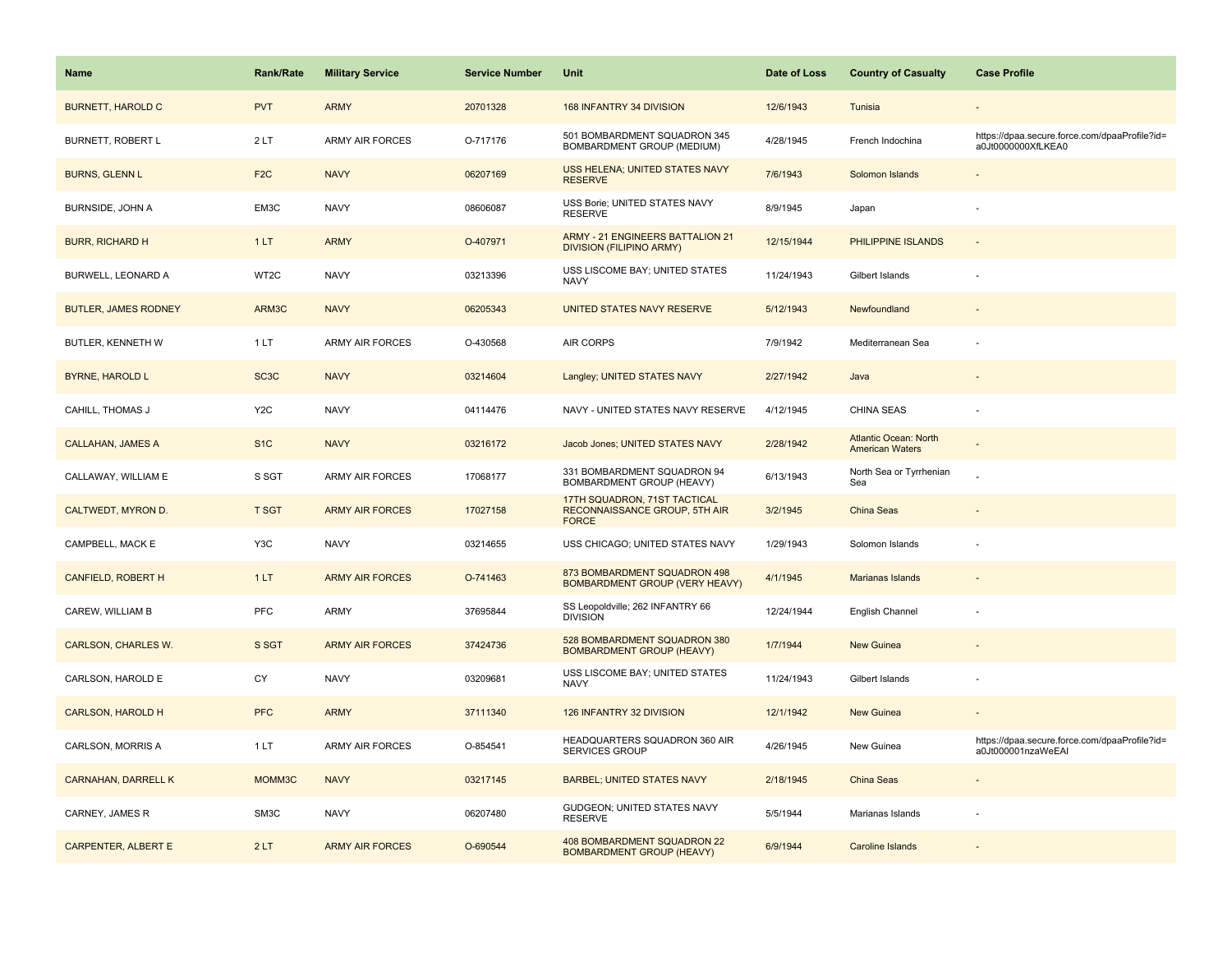| <b>Name</b>                  | Rank/Rate         | <b>Military Service</b> | <b>Service Number</b> | Unit                                                             | Date of Loss | <b>Country of Casualty</b>                             | <b>Case Profile</b>                                                 |
|------------------------------|-------------------|-------------------------|-----------------------|------------------------------------------------------------------|--------------|--------------------------------------------------------|---------------------------------------------------------------------|
| CARRICO, RUSSEL E            | LT /JG/           | <b>NAVY</b>             | O-177051              | TROUT; UNITED STATES NAVY                                        | 2/29/1944    | Philippine Sea                                         |                                                                     |
| <b>CARSTENS, LAWRENCE C</b>  | S <sub>2</sub> C  | <b>NAVY</b>             | 08592066              | NAVY - UNITED STATES NAVY RESERVE                                | 3/19/1945    | <b>JAPAN</b>                                           |                                                                     |
| CARTER, WILLIAM M            | <b>PVT</b>        | ARMY                    | 17043719              | 18 INFANTRY 1 DIVISION                                           | 4/23/1943    | Tunisia                                                |                                                                     |
| CARY, ORAN F                 | RM <sub>1C</sub>  | <b>NAVY</b>             | 03209457              | ARISAN MARU; UNITED STATES NAVY                                  | 10/24/1944   | <b>Central/South Pacific</b><br>Theater                |                                                                     |
| CASADY, TIMOTHY --           | 2LT               | <b>MARINE CORPS</b>     | O-021224              | MARINE - UNITED STATES MARINE<br><b>CORPS</b>                    | 9/19/1943    | Midway Island                                          |                                                                     |
| <b>CASEY, KENNETH E</b>      | SC <sub>2</sub> C | <b>NAVY</b>             | 03213780              | USS ASTORIA; UNITED STATES NAVY                                  | 8/9/1942     | Solomon Islands                                        |                                                                     |
| CASEY, PATRICK R             | Capt              | ARMY                    | O-1104554             | <b>ARMY</b>                                                      | 3/5/1944     | Burma                                                  |                                                                     |
| CASSABAUM, DAVID W           | <b>T SGT</b>      | <b>ARMY AIR FORCES</b>  | 37428173              | 404 BOMBARDMENT SQUADRON 28<br><b>BOMBARDMENT GROUP (HEAVY)</b>  | 11/18/1943   | Alaska                                                 |                                                                     |
| CATTELL, CLARENCE A          | S <sub>2</sub> C  | <b>COAST GUARD</b>      | 00230919              | COAST GUARD - UNITED STATES<br>COAST GUARD                       | 12/17/1942   | <b>Belle Isle Straits</b>                              |                                                                     |
| CAVANAUGH, DANIEL --         | S <sub>1</sub> C  | <b>NAVY</b>             | 06205210              | Lansdale; UNITED STATES NAVY<br><b>RESERVE</b>                   | 4/20/1944    | Mediterranean Sea                                      |                                                                     |
| CAVANAUGH, PAUL J            | <b>PVT</b>        | <b>ARMY</b>             | 37111184              | 126 INFANTRY 32 DIVISION                                         | 12/5/1942    | New Guinea                                             |                                                                     |
| CAVE, FRED C                 | <b>PFC</b>        | <b>ARMY AIR FORCES</b>  | 17169701              | 531 BOMBARDMENT SQUADRON 380<br><b>BOMBARDMENT GROUP (HEAVY)</b> | 3/7/1946     | Timor                                                  |                                                                     |
| CHAIM, HARRY A               | CM <sub>1</sub> C | <b>NAVY</b>             | 03212706              | USS LISCOME BAY; UNITED STATES<br><b>NAVY</b>                    | 11/24/1943   | Gilbert Islands                                        |                                                                     |
| <b>CHAMBERLAIN, RL</b>       | <b>PVT</b>        | <b>ARMY</b>             | 37659310              | 3206 QUARTERMASTER SERVICES<br><b>COMPANY</b>                    | 4/28/1944    | <b>English Channel</b>                                 |                                                                     |
| CHANCELLOR, ELMER L          | 2LT               | <b>ARMY AIR FORCES</b>  | O-711946              | 118 TACTICAL RECONNAISSANCE<br>SQUADRON                          | 12/26/1944   | China                                                  |                                                                     |
| CHAPMAN, ROBERT --           | RM1C              | <b>NAVY</b>             | 03214231              | USS LISCOME BAY; UNITED STATES<br><b>NAVY</b>                    | 11/24/1943   | <b>Gilbert Islands</b>                                 |                                                                     |
| CHRIST, ROBERT E             | ENS               | <b>NAVY</b>             | O-383154              | USS BENNINGTON; UNITED STATES<br>NAVY RESERVE                    | 7/18/1945    | Japan                                                  |                                                                     |
| <b>CHRISTENSEN, AXEL S</b>   | COX               | <b>NAVY</b>             | 03208830              | UNITED STATES NAVY RESERVE                                       | 6/16/1942    | <b>Atlantic Ocean: North</b><br><b>American Waters</b> |                                                                     |
| CHRISTENSEN, JOHN K          | S <sub>2</sub> C  | <b>NAVY</b>             | 03216143              | Sims; UNITED STATES NAVY                                         | 5/7/1942     | Coral Sea                                              |                                                                     |
| <b>CHRISTENSEN, LESTER A</b> | S <sub>1</sub> C  | <b>NAVY</b>             | 03166117              | USS HOUSTON (CA-30); UNITED STATES<br><b>NAVY</b>                | 3/1/1942     | Java                                                   |                                                                     |
| CHRISTENSEN, STANLEY E       | S SGT             | <b>ARMY AIR FORCES</b>  | 06938206              | 21 PURSUIT SQUADRON 24 PURSUIT<br><b>GROUP</b>                   | 7/3/1942     | Philippine Islands                                     | https://dpaa.secure.force.com/dpaaProfile?id=<br>a0Jt0000000XfOUEA0 |
| <b>CHRISTIANSEN, PETER E</b> | S <sub>1</sub> C  | <b>NAVY</b>             | 03214730              | USS NEW ORLEANS; UNITED STATES<br><b>NAVY</b>                    | 11/30/1942   | Solomon Islands                                        |                                                                     |
| CHRISTIANSEN, WD             | 2LT               | ARMY AIR FORCES         | O-760784              | 23 BOMBARDMENT SQUADRON 5<br>BOMBARDMENT GROUP (HEAVY)           | 6/23/1944    | Caroline Islands                                       |                                                                     |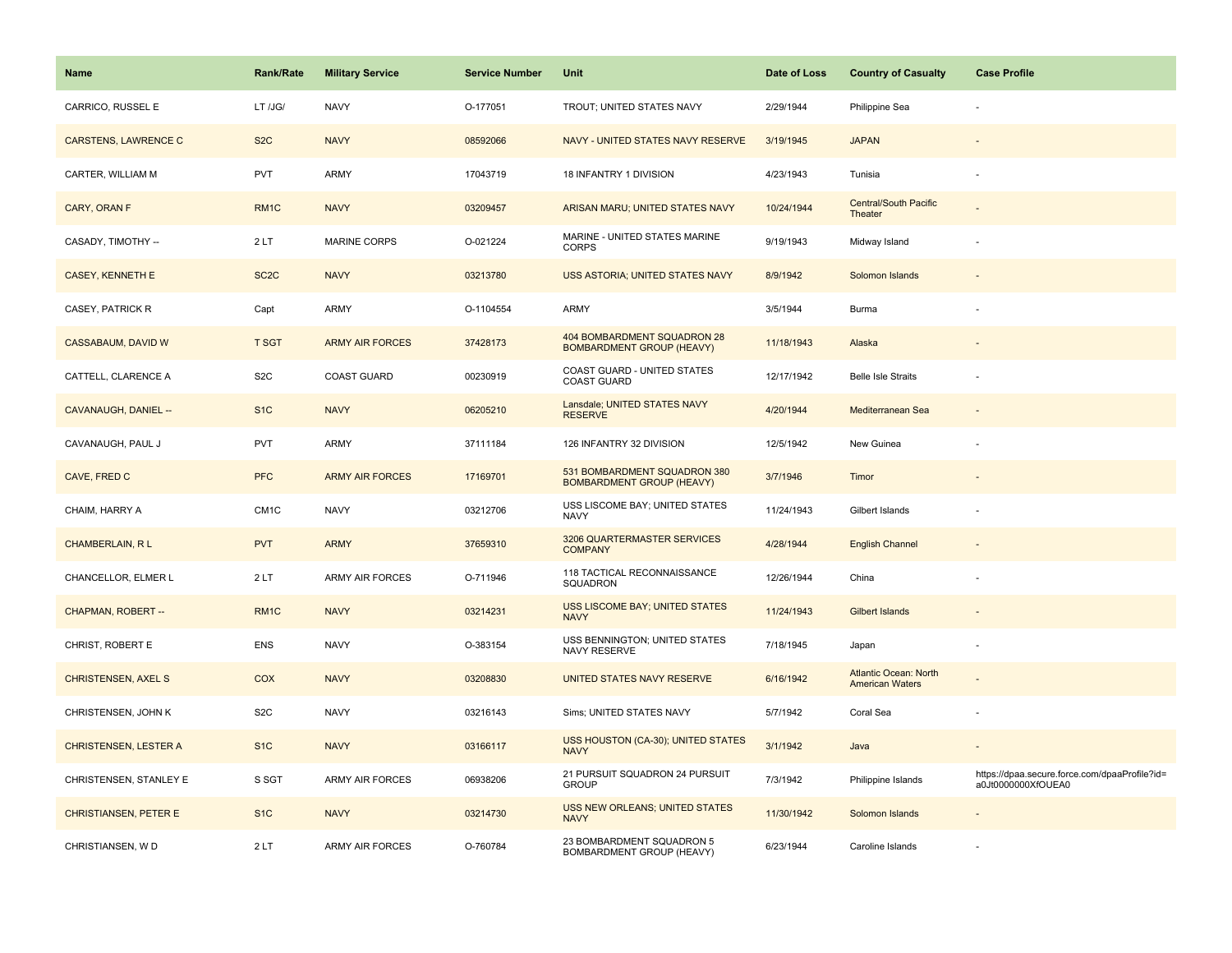| Name                      | <b>Rank/Rate</b>  | <b>Military Service</b> | <b>Service Number</b> | Unit                                                             | Date of Loss | <b>Country of Casualty</b>                     | <b>Case Profile</b>                                                 |
|---------------------------|-------------------|-------------------------|-----------------------|------------------------------------------------------------------|--------------|------------------------------------------------|---------------------------------------------------------------------|
| CHUDZINSKI, ARTHUR F      | <b>PVT</b>        | <b>ARMY</b>             | 37659917              | 3206 QUARTERMASTER SERVICES<br><b>COMPANY</b>                    | 4/28/1944    | <b>English Channel</b>                         |                                                                     |
| CLAIR, CHARLES E          | F <sub>2</sub> C  | <b>NAVY</b>             | 08598008              | NAVY - UNITED STATES NAVY RESERVE                                | 6/19/1944    | <b>ENGLISH CHANNEL</b>                         |                                                                     |
| <b>CLARK, DARWIN L</b>    | ARM2C             | <b>NAVY</b>             | 03214211              | USS HORNET (CV-8); UNITED STATES<br><b>NAVY</b>                  | 6/4/1942     | Midway Island                                  |                                                                     |
| CLARK, HARRY E            | MM <sub>2</sub> C | <b>NAVY</b>             | 06214805              | Fechteler; UNITED STATES NAVY<br><b>RESERVE</b>                  | 5/5/1944     | Gibraltar                                      |                                                                     |
| <b>CLARK, JAMES G</b>     | SC <sub>2</sub> C | <b>NAVY</b>             | 03216976              | <b>CORVINA; UNITED STATES NAVY</b>                               | 11/16/1943   | <b>Marshall Islands</b>                        |                                                                     |
| CLARK, JAMES S            | CDR               | <b>NAVY</b>             | O-075043              | USS GOLET (SS-361); UNITED STATES<br><b>NAVY</b>                 | 7/12/1944    | Japan                                          |                                                                     |
| <b>CLARK, JAMES W</b>     | 2LT               | <b>ARMY AIR FORCES</b>  | O-702236              | 720 BOMBARDMENT SQUADRON 450<br><b>BOMBARDMENT GROUP (HEAVY)</b> | 4/28/1944    | North Sea or Tyrrhenian<br>Sea                 |                                                                     |
| CLARKE, GEORGE H.         | 2LT               | ARMY AIR FORCES         | O-744048              | 1 ARCTIC RESCUE SQUADRON                                         | 11/28/1943   | Greenland                                      |                                                                     |
| <b>CLAWSON, JACK E</b>    | GM3C              | <b>NAVY</b>             | 06210586              | UNITED STATES NAVY RESERVE                                       | 10/20/1943   | <b>Atlantic Ocean</b>                          |                                                                     |
| CLEMANS, DONALD M         | S <sub>2</sub> C  | <b>NAVY</b>             | 06202015              | UNITED STATES NAVY RESERVE                                       | 7/6/1942     | <b>Baltic Sea</b>                              |                                                                     |
| <b>CLEMEN, CLARENCE W</b> | BM <sub>1</sub> C | <b>NAVY</b>             | 03210752              | <b>USS LISCOME BAY; UNITED STATES</b><br><b>NAVY</b>             | 11/24/1943   | <b>Gilbert Islands</b>                         |                                                                     |
| CLUBB, GUY L              | 2LT               | <b>ARMY</b>             | O-1038558             | 83 CHEMICAL BATTALION                                            | 1/26/1944    | North Sea or Tyrrhenian<br>Sea                 |                                                                     |
| <b>COAKLEY, JOHN E</b>    | GM <sub>2C</sub>  | <b>NAVY</b>             | 06200661              | <b>TROUT: UNITED STATES NAVY</b><br><b>RESERVE</b>               | 2/29/1944    | <b>Philippine Sea</b>                          |                                                                     |
| COATS, KENNETH W          | 1LT               | ARMY AIR FORCES         | O-700352              | 311 TROOP CARRIER SQUADRON                                       | 10/12/1945   | Bonin & Volcano Islands                        | $\sim$                                                              |
| <b>COCHRAN, GORDON W</b>  | <b>CPL</b>        | <b>ARMY</b>             | 20703314              | 133 INFANTRY 34 DIVISION                                         | 2/10/1944    | Italy                                          | $\sim$                                                              |
| COCKBURN, GEORGE H        | CAPT              | <b>ARMY</b>             | O-346723              | ARMY - 92 INFANTRY 91 DIVISION<br>(FILIPINO ARMY)                | 7/12/1942    | PHILIPPINE ISLANDS                             | https://dpaa.secure.force.com/dpaaProfile?id=<br>a0Jt0000000QrwoEAC |
| CODY, CLAUDE L            | EM <sub>2C</sub>  | <b>NAVY</b>             | 06480590              | NAVY - UNITED STATES NAVY RESERVE                                | 10/14/1944   | <b>CENTRAL/SOUTH</b><br><b>PACIFIC THEATER</b> |                                                                     |
| COE, JACK W               | S <sub>1</sub> C  | <b>NAVY</b>             | 06215496              | USS LISCOME BAY; UNITED STATES<br>NAVY RESERVE                   | 11/24/1943   | Gilbert Islands                                |                                                                     |
| <b>COFFIN, ROBERT W</b>   | <b>RE</b>         | <b>NAVY</b>             | 00196759              | USS BARTON; UNITED STATES NAVY                                   | 11/13/1942   | Solomon Islands                                |                                                                     |
| COKER, HOWARD E           | <b>ENS</b>        | <b>NAVY</b>             | O-146510              | UNITED STATES NAVY                                               | 7/14/1942    | Alaska                                         |                                                                     |
| <b>COLLINS, JAMES P</b>   | M2C               | <b>NAVY</b>             | 01220881              | Atik; UNITED STATES NAVY RESERVE                                 | 3/27/1942    | Bermuda                                        | $\sim$                                                              |
| COLLINS, LEONARD P        | S <sub>2</sub> C  | <b>NAVY</b>             | 09731481              | LSMR-194; UNITED STATES NAVY<br><b>RESERVE</b>                   | 5/4/1945     | Central/South Pacific<br>Theater               |                                                                     |
| <b>COLLINS, MARVIN R</b>  | WT2C              | <b>NAVY</b>             | 04098555              | USS ASTORIA; UNITED STATES NAVY                                  | 8/9/1942     | Solomon Islands                                |                                                                     |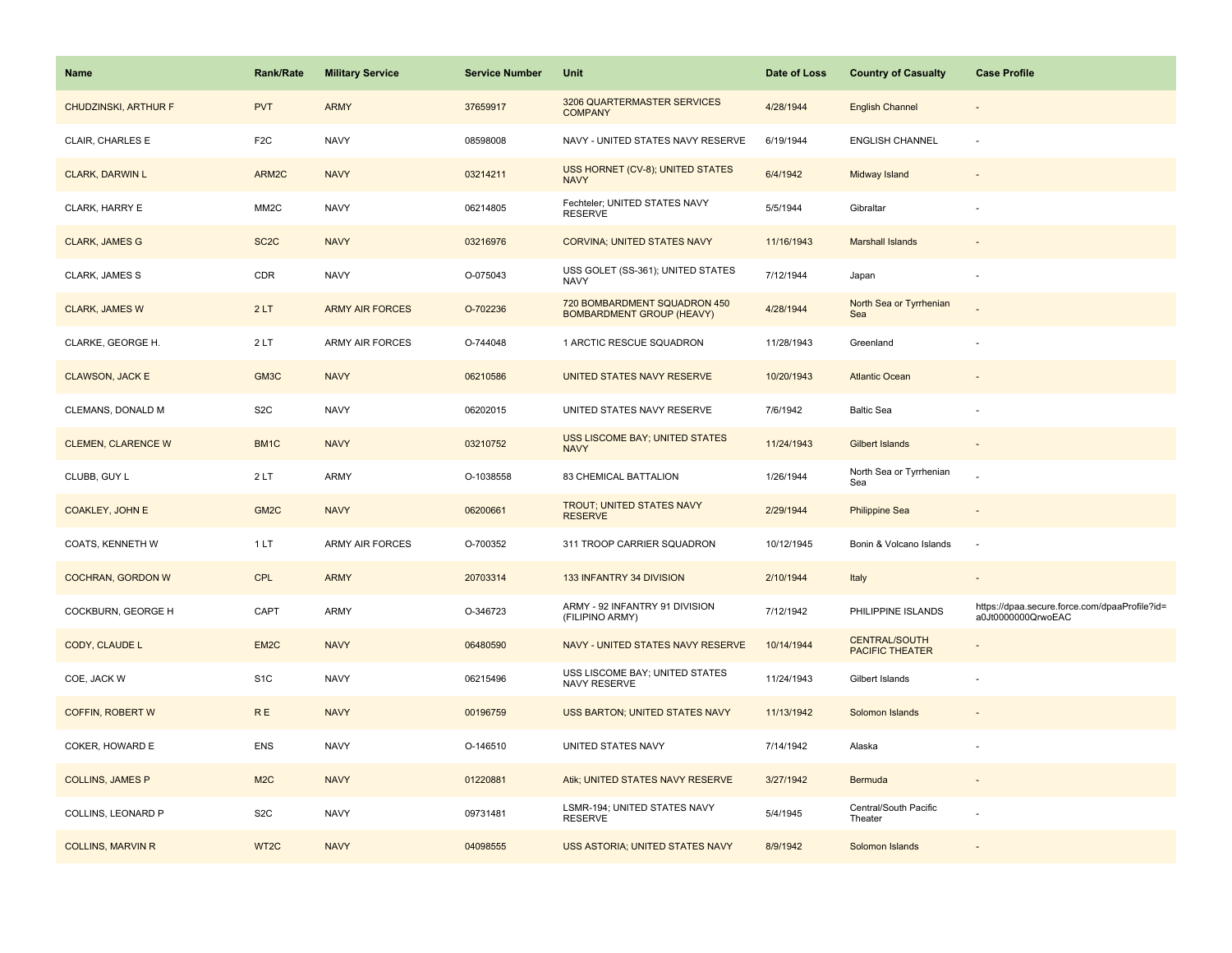| <b>Name</b>                 | <b>Rank/Rate</b>  | <b>Military Service</b> | <b>Service Number</b> | Unit                                                                | Date of Loss | <b>Country of Casualty</b>       | <b>Case Profile</b> |
|-----------------------------|-------------------|-------------------------|-----------------------|---------------------------------------------------------------------|--------------|----------------------------------|---------------------|
| COLWELL, CARL LAYNE         | MOMM <sub>2</sub> | <b>NAVY</b>             | 6487384               | YMS-19; UNITED STATES NAVY<br><b>RESERVE</b>                        | 9/24/1944    | Pacific Ocean                    |                     |
| <b>COMLEY, SYDNEY P</b>     | MM <sub>2</sub> C | <b>NAVY</b>             | 03364361              | PECOS; UNITED STATES NAVY                                           | 3/1/1942     | Java                             |                     |
| CONKLIN, WILLIS L           | PHM1C             | <b>NAVY</b>             | 06206835              | NAVY - UNITED STATES NAVY RESERVE                                   | 4/22/1945    | CENTRAL/SOUTH<br>PACIFIC THEATER |                     |
| <b>CONNETT, WESLEY L</b>    | <b>CPL</b>        | <b>ARMY AIR FORCES</b>  | 17153081              | HEADQUARTERS SQUADRON FAR EAST<br><b>AIR FORCES</b>                 | 12/11/1945   | Japan/Okinawa                    |                     |
| CONRAD, ROBERT FRANK        | BM <sub>2</sub> C | <b>NAVY</b>             | 03210685              | NAVY - UNITED STATES NAVY                                           | 1/23/1942    | <b>HAWAIIAN ISLANDS</b>          |                     |
| <b>CONWAY, ROBERT JAMES</b> | S <sub>2</sub> C  | <b>NAVY</b>             | 03217221              | USS COLHOUN; UNITED STATES NAVY                                     | 8/30/1942    | Solomon Islands                  |                     |
| COOK, DEAN L                | <b>PFC</b>        | ARMY                    | 37673301              | SS Leopoldville; 262 INFANTRY 66<br><b>DIVISION</b>                 | 12/24/1944   | English Channel                  |                     |
| <b>COOKMAN, HAROLD F</b>    | S SGT             | <b>ARMY</b>             | 17043268              | 448 BOMBARDMENT SQUADRON 321<br><b>BOMBARDMENT GROUP (MEDIUM)</b>   | 3/31/1943    | Mediterranean Sea                |                     |
| COON, BENJAMIN F            | CM3C              | <b>NAVY</b>             | 03211477              | NAVY - UNITED STATES NAVY                                           | 10/24/1944   | CENTRAL/SOUTH<br>PACIFIC THEATER |                     |
| COON, JOSEPH H              | S <sub>2</sub> C  | <b>NAVY</b>             | 03215196              | PECOS; UNITED STATES NAVY                                           | 3/1/1942     | Java                             |                     |
| COONEY, MANFORD L           | ARM1C             | <b>NAVY</b>             | 06208102              | VT(N)-90, USS ENTERPRISE; UNITED<br>STATES NAVY RESERVE             | 1/15/1945    | China Seas                       |                     |
| COOPER, FREDERICK --        | <b>ENS</b>        | <b>NAVY</b>             | O-392489              | UNITED STATES NAVY RESERVE                                          | 2/17/1945    | Bonin & Volcano Islands          |                     |
| COOPER, ROBERT P            | 2LT               | ARMY AIR FORCES         | O-737365              | 511 BOMBARDMENT SQUADRON 351<br>BOMBARDMENT GROUP (HEAVY)           | 5/15/1943    | North Sea or Tyrrhenian<br>Sea   |                     |
| <b>CORNICK, RAY LELAND</b>  | 1LT               | <b>ARMY AIR FORCES</b>  | O-666877              | 328 FIGHTER SQUADRON 352 FIGHTER<br><b>GROUP</b>                    | 2/3/1944     | North Sea or Tyrrhenian<br>Sea   |                     |
| CORRIGAN, RAYMOND P.        | 2LT               | ARMY AIR FORCES         | O-743419              | 433 FIGHTER SQUADRON 475 FIGHTER<br><b>GROUP</b>                    | 9/24/1943    | New Guinea                       |                     |
| COTTON, JESSE J.            | <b>SGT</b>        | <b>ARMY AIR FORCES</b>  | 37657756              | 45 BOMBARDMENT SQUADRON 40<br><b>BOMBARDMENT GROUP (VERY HEAVY)</b> | 6/15/1944    | India                            |                     |
| COWELL, ROY THOMAS          | SGT               | <b>MARINE CORPS</b>     | 00308645              | MARINE - UNITED STATES MARINE<br><b>CORPS</b>                       | 2/19/1945    | Bonin & Volcano Islands          | $\sim$              |
| COYNE, JOSEPH M             | MM3C              | <b>NAVY</b>             | 03214213              | Asheville; UNITED STATES NAVY                                       | 3/3/1942     | Java                             |                     |
| CRANDALL, ROBERT L          | FC <sub>1</sub> C | <b>NAVY</b>             | 03213620              | NAVY - UNITED STATES NAVY                                           | 7/10/1943    | MEDITERRANEAN SEA                | ÷.                  |
| <b>CRAWFORD, GEORGE A</b>   | <b>ACMM</b>       | <b>NAVY</b>             | 03203681              | NAVY - UNITED STATES NAVY                                           | 10/25/1944   | PHILIPPINE SEA                   |                     |
| CRAWFORD, W F               | S <sub>1</sub> C  | <b>NAVY</b>             | 06200789              | USS BARTON; UNITED STATES NAVY<br><b>RESERVE</b>                    | 11/13/1942   | Solomon Islands                  |                     |
| <b>CREEKMUR, HERBERT O</b>  | SM <sub>1</sub> C | <b>NAVY</b>             | 03210784              | LST-342; UNITED STATES NAVY                                         | 7/18/1943    | Solomon Islands                  |                     |
| CRIPPEN, MARSHALL E         | COX               | <b>NAVY</b>             | 03210464              | USS HOUSTON (CA-30); UNITED STATES<br><b>NAVY</b>                   | 3/1/1942     | Java                             |                     |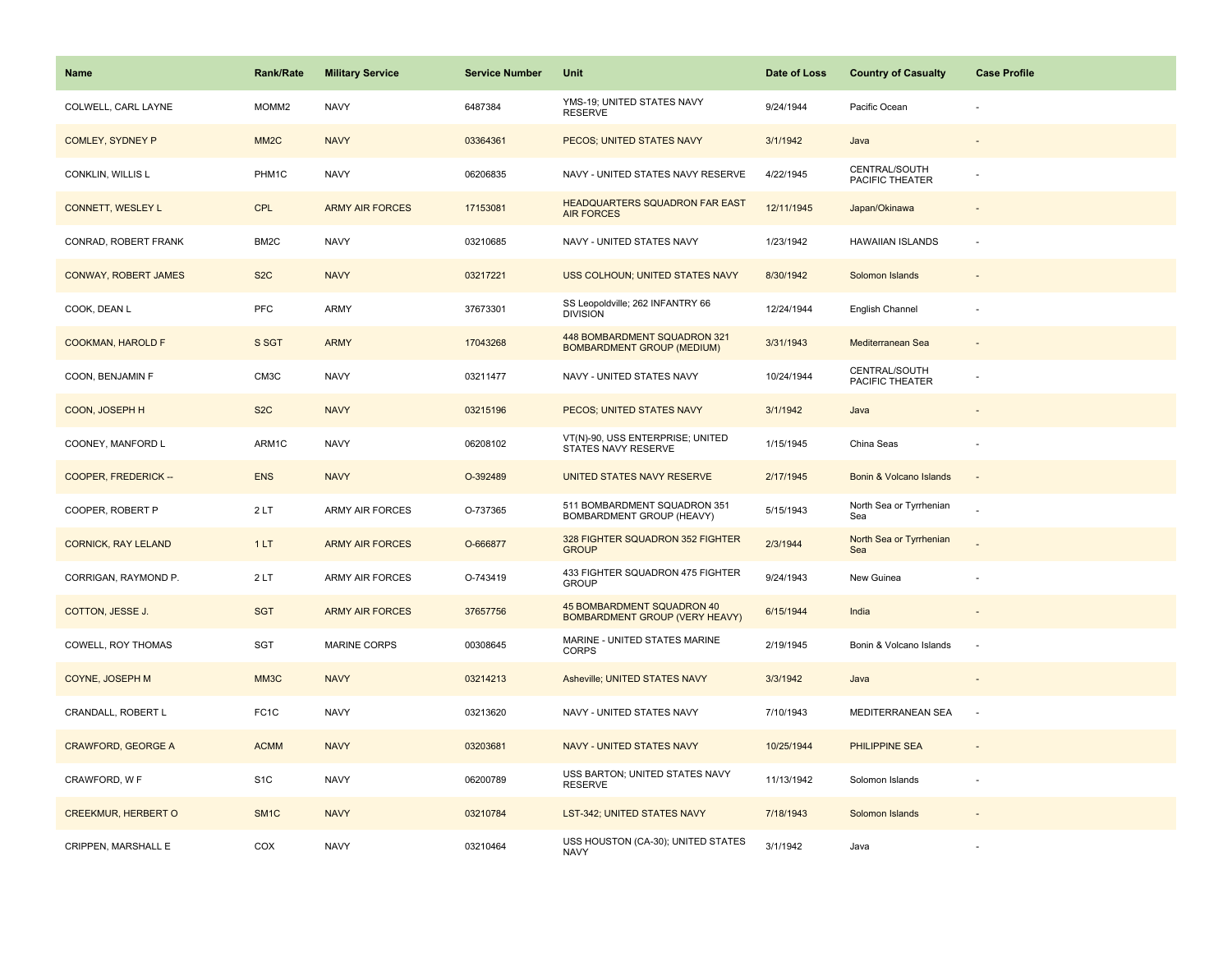| <b>Name</b>                  | <b>Rank/Rate</b>  | <b>Military Service</b> | <b>Service Number</b> | Unit                                                                    | Date of Loss | <b>Country of Casualty</b> | <b>Case Profile</b>                                                 |
|------------------------------|-------------------|-------------------------|-----------------------|-------------------------------------------------------------------------|--------------|----------------------------|---------------------------------------------------------------------|
| <b>CROOK, GRANT A</b>        | S <sub>1</sub> C  | <b>NAVY</b>             | 06203509              | NAVY - UNITED STATES NAVY RESERVE                                       | 3/19/1945    | <b>JAPAN</b>               |                                                                     |
| CROSS, LUAL JUNIOR           | F3C               | <b>NAVY</b>             | 03216512              | USS QUINCY; UNITED STATES NAVY                                          | 8/9/1942     | Solomon Islands            |                                                                     |
| <b>CROW, MARWIN EUGENE</b>   | S <sub>1</sub> C  | <b>NAVY</b>             | 06202160              | UNITED STATES NAVY RESERVE                                              | 11/2/1942    | North Atlantic Ocean       |                                                                     |
| CUNNINGHAM, CHARLES L        | S SGT             | <b>ARMY AIR FORCES</b>  | 36482020              | 424 BOMBARDMENT SQUADRON 307<br>BOMBARDMENT GROUP (HEAVY)               | 10/18/1944   | Borneo                     |                                                                     |
| <b>CURRAY, MAURICE C</b>     | SF <sub>2</sub> C | <b>NAVY</b>             | 03212443              | USS VINCENNES; UNITED STATES NAVY                                       | 8/9/1942     | Solomon Islands            |                                                                     |
| CURTIS, CHARLES T            | SM3C              | <b>NAVY</b>             | 06209493              | UNITED STATES NAVY RESERVE                                              | 8/18/1943    | North Atlantic Ocean       |                                                                     |
| DABNEY, JOHN D               | CK3C              | <b>NAVY</b>             | 03214069              | TRITON; UNITED STATES NAVY                                              | 3/15/1943    | <b>Admiralty Islands</b>   |                                                                     |
| DAILEY, MAX E.               | 2LT               | <b>ARMY AIR FORCES</b>  | O-795211              | 409 BOMBARDMENT SQUADRON 93<br>BOMBARDMENT GROUP (HEAVY)                | 8/1/1943     | Rumania                    |                                                                     |
| DALE, LEROY R                | <b>CFC</b>        | <b>NAVY</b>             | 03209056              | UNITED STATES NAVY RESERVE                                              | 4/12/1945    | Ryukyus Islands            |                                                                     |
| DAMMROW, STANLEY A           | CPL               | <b>ARMY AIR FORCES</b>  | 17030323              | HEADQUARTERS SQUADRON V<br>INTERCEPTOR COMMAND                          | 11/23/1942   | Philippine Islands         | https://dpaa.secure.force.com/dpaaProfile?id=<br>a0Jt0000000LkgREAS |
| DANDY, WILBUR D              | AMM <sub>2C</sub> | <b>NAVY</b>             | 08717271              | UNITED STATES NAVY RESERVE                                              | 12/19/1944   | Pacific Ocean              |                                                                     |
| DANIELS, ALFRED E            | S <sub>1</sub> C  | <b>NAVY</b>             | 06208587              | UNITED STATES NAVY RESERVE                                              | 2/23/1943    | North Atlantic Ocean       |                                                                     |
| DAVENPORT, W T               | <b>SGT</b>        | <b>ARMY AIR FORCES</b>  | 17122771              | 62 BOMBARDMENT SQUADRON 39<br>BOMBARDMENT GROUP (VERY HEAVY)            | 5/29/1945    | Japan/Okinawa              |                                                                     |
| DAVIS, CLARENCE A            | F <sub>1</sub> C  | <b>NAVY</b>             | 08596141              | NAVY - UNITED STATES NAVY RESERVE                                       | 11/10/1944   | ADMIRALTY ISLANDS          | https://dpaa.secure.force.com/dpaaProfile?id=<br>a0Jt0000000Xee7EAC |
| DAVIS, GEORGE FRANK          | F <sub>2C</sub>   | <b>NAVY</b>             | 03215090              | USS DUNCAN; UNITED STATES NAVY                                          | 10/12/1942   | Solomon Islands            | $\sim$                                                              |
| DAVIS, JAMES R               | 1 LT              | ARMY AIR FORCES         | O-427470              | ORYOKU MARU; 91 BOMBARDMENT<br>SQUADRON 27 BOMBARDMENT GROUP<br>(LIGHT) | 12/15/1944   | Philippine Islands         |                                                                     |
| DAVIS, JOSEPH S              | S <sub>1</sub> C  | <b>NAVY</b>             | 03214319              | USS HOUSTON (CA-30); UNITED STATES<br><b>NAVY</b>                       | 3/1/1942     | Java                       |                                                                     |
| DAVIS, MYRLE CLARENCE        | F <sub>3</sub> C  | <b>NAVY</b>             | 03214913              | USS Arizona; UNITED STATES NAVY                                         | 12/7/1941    | Hawaiian Islands           | https://dpaa.secure.force.com/dpaaProfile?id=<br>a0Jt00000004oKxEAI |
| DAVIS, RAYMOND E.            | AOM3C             | <b>NAVY</b>             | 07026117              | UNITED STATES NAVY RESERVE                                              | 7/24/1945    | China Seas                 |                                                                     |
| DEAHL, ROBERT M              | ENS               | <b>NAVY</b>             | O-158204              | UNITED STATES NAVY                                                      | 5/25/1943    | Bermuda                    |                                                                     |
| <b>DEATON, LAWRENCE DALE</b> | S <sub>2</sub> C  | <b>NAVY</b>             | 06200704              | <b>GRUNION; UNITED STATES NAVY</b>                                      | 8/1/1942     | <b>Aleutian Islands</b>    |                                                                     |
| DEBORD, MARK A               | MUS2C             | <b>NAVY</b>             | 03210569              | USS HOUSTON (CA-30); UNITED STATES<br><b>NAVY</b>                       | 3/1/1942     | Java                       |                                                                     |
| DEBRUIN, LARRY C.            | Sgt               | <b>ARMY AIR FORCES</b>  | 17042359              | 366 BOMBARDMENT SQUADRON 305<br><b>BOMBARDMENT GROUP (HEAVY)</b>        | 12/30/1942   | France                     |                                                                     |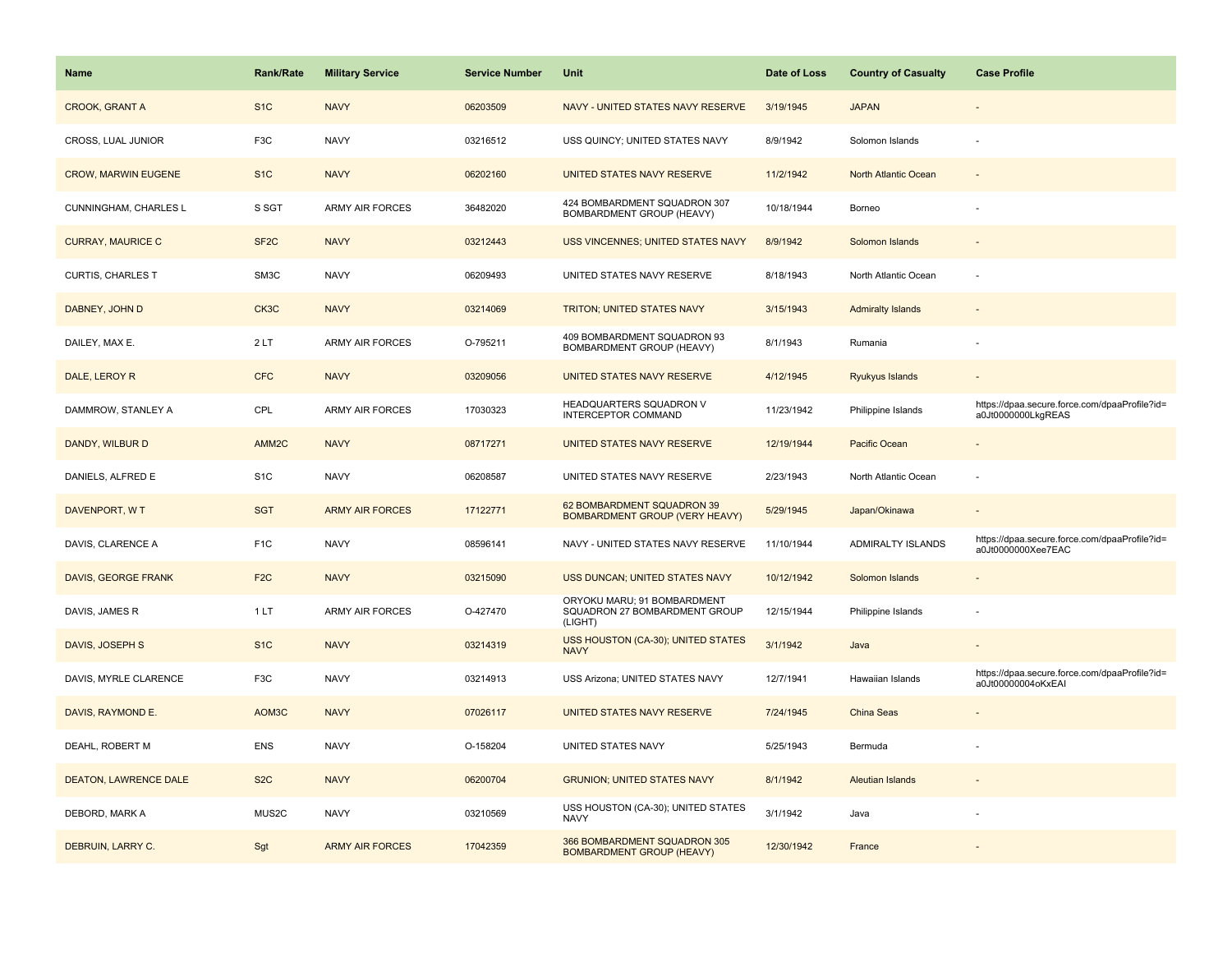| <b>Name</b>                | Rank/Rate         | <b>Military Service</b> | <b>Service Number</b> | Unit                                                                | Date of Loss | <b>Country of Casualty</b>     | <b>Case Profile</b>                                                 |
|----------------------------|-------------------|-------------------------|-----------------------|---------------------------------------------------------------------|--------------|--------------------------------|---------------------------------------------------------------------|
| DECKER, RICHARD C          | S SGT             | <b>ARMY AIR FORCES</b>  | 17017220              | <b>AIR CORPS</b>                                                    | 6/4/1942     | Midway Island                  |                                                                     |
| DEDINA, WILLIAM J.         | <b>SGT</b>        | <b>ARMY AIR FORCES</b>  | 37431014              | HEADQUARTERS SQUADRON FIFTH AIR<br><b>FORCE</b>                     | 12/22/1944   | <b>Netherlands East Indies</b> | $\sim$                                                              |
| DEEB, WILLIAM --           | S <sub>1</sub> C  | <b>NAVY</b>             | 03214481              | Langley; UNITED STATES NAVY                                         | 3/1/1942     | Indian Ocean                   |                                                                     |
| DEGARMO, MELVIN G.         | 1st Lt            | <b>ARMY AIR FORCES</b>  | O-1286976             | 3 SQUADRON 1 COMBAT CARGO<br><b>GROUP</b>                           | 11/8/1944    | <b>Burma</b>                   | https://dpaa.secure.force.com/dpaaProfile?id=<br>a0Jt0000000ceWVEAY |
| DELAMORE, THOMAS H         | CAPT              | <b>ARMY</b>             | O-363944              | ARMY - HEADQUARTERS UNITED<br>STATES ARMY FORCES FAR EAST           | 1/9/1945     | <b>FORMOSA</b>                 | https://dpaa.secure.force.com/dpaaProfile?id=<br>a0Jt0000000cdCPEAY |
| DELAPP, MARVIN V           | <b>CMOMMA</b>     | <b>NAVY</b>             | 03212745              | TANG; UNITED STATES NAVY                                            | 10/25/1944   | Formosa                        | $\overline{\phantom{a}}$                                            |
| DELMEGE, NEAL G            | SM3C              | <b>NAVY</b>             | 03218901              | OMMANEY BAY; UNITED STATES NAVY                                     | 1/4/1945     | Philippine Islands             | ÷,                                                                  |
| DEMERY, ROBERT F           | S SGT             | <b>ARMY AIR FORCES</b>  | 37666738              | 577 BOMBARDMENT SQUADRON 392<br><b>BOMBARDMENT GROUP (HEAVY)</b>    | 1/19/1945    | North Sea or Tyrrhenian<br>Sea |                                                                     |
| DENNING, HENRY H           | C WO              | ARMY                    | W-901755              | ARMY - HEADQUARTERS PHILIPPINES<br><b>DEPARTMENT</b>                | 12/15/1944   | PHILIPPINE ISLANDS             | ÷,                                                                  |
| <b>DENNING, LAWRENCE J</b> | GM <sub>2</sub> C | <b>NAVY</b>             | 08599145              | Frederick C Davis; UNITED STATES NAVY<br><b>RESERVE</b>             | 4/24/1945    | <b>North Atlantic Ocean</b>    |                                                                     |
| DENNY, RALPH L             | 2LT               | ARMY AIR FORCES         | O-728836              | 423 BOMBARDMENT SQUADRON 306<br>BOMBARDMENT GROUP (HEAVY)           | 5/1/1943     | English Channel                |                                                                     |
| <b>DERBY, HARLAN L</b>     | <b>SGT</b>        | <b>ARMY</b>             | 37041043              | 637 TANK DESTROYER BATTALION                                        | 1/29/1945    | Philippine Islands             |                                                                     |
| DESJARLAIS, HENRY A        | S <sub>1</sub> C  | <b>NAVY</b>             | 03216030              | USS WALKE; UNITED STATES NAVY                                       | 11/15/1942   | Solomon Islands                |                                                                     |
| DEVINE, LAWRENCE H         | <b>CAPT</b>       | <b>ARMY AIR FORCES</b>  | O-725491              | 61 BOMBARDMENT SQUADRON 39<br><b>BOMBARDMENT GROUP (VERY HEAVY)</b> | 10/3/1945    | Marianas Islands               | $\overline{a}$                                                      |
| DEW, ROBERT G              | SGT               | <b>ARMY</b>             | 17067016              | 504 PARACHUTE INFANTRY 82<br>AIRBORNE DIVISION                      | 9/27/1944    | Holland                        | ÷,                                                                  |
| DEWEY, DONALD C            | S SGT             | <b>ARMY AIR FORCES</b>  | 37442329              | 703 BOMBARDMENT SQUADRON 445<br><b>BOMBARDMENT GROUP (HEAVY)</b>    | 2/2/1944     | North Sea or Tyrrhenian<br>Sea |                                                                     |
| DEWITT, WALLACE M          | S Sgt             | <b>ARMY AIR FORCES</b>  | 37198547              | 345 BOMBARDMENT SQUADRON 98<br>BOMBARDMENT GROUP (HEAVY)            | 5/1/1943     | Mediterranean Sea              |                                                                     |
| DIAL, GALE D               | TEC <sub>5</sub>  | <b>ARMY</b>             | 37654593              | HARBOR CRAFT DETACHMENT ALASKA<br><b>DEPARTMENT</b>                 | 6/10/1945    | Alaska                         |                                                                     |
| DICKENSON, DONALD B        | M <sub>1</sub> C  | <b>NAVY</b>             | 03213217              | USS DEHAVEN; UNITED STATES NAVY                                     | 2/1/1943     | Solomon Islands                |                                                                     |
| <b>DIESCH, FORREST J</b>   | LT/JG/            | <b>NAVY</b>             | O-277798              | UNITED STATES NAVY RESERVE                                          | 8/15/1944    | Solomon Islands                |                                                                     |
| DIFFERDING, DON S          | <b>SSGT</b>       | <b>ARMY AIR FORCES</b>  | 17067895              | 548 BOMBARDMENT SQUADRON 385<br>BOMBARDMENT GROUP (HEAVY)           | 6/28/1943    | Newfoundland                   |                                                                     |
| <b>DILLON, JOSEPH E</b>    | S <sub>1</sub> C  | <b>NAVY</b>             | 03213084              | <b>USS HOUSTON (CA-30); UNITED STATES</b><br><b>NAVY</b>            | 3/1/1942     | Java                           |                                                                     |
| DILLY, DONALD D            | LT                | <b>NAVY</b>             | O-114936              | USS TULAGI; UNITED STATES NAVY<br><b>RESERVE</b>                    | 1/7/1945     | China Seas                     |                                                                     |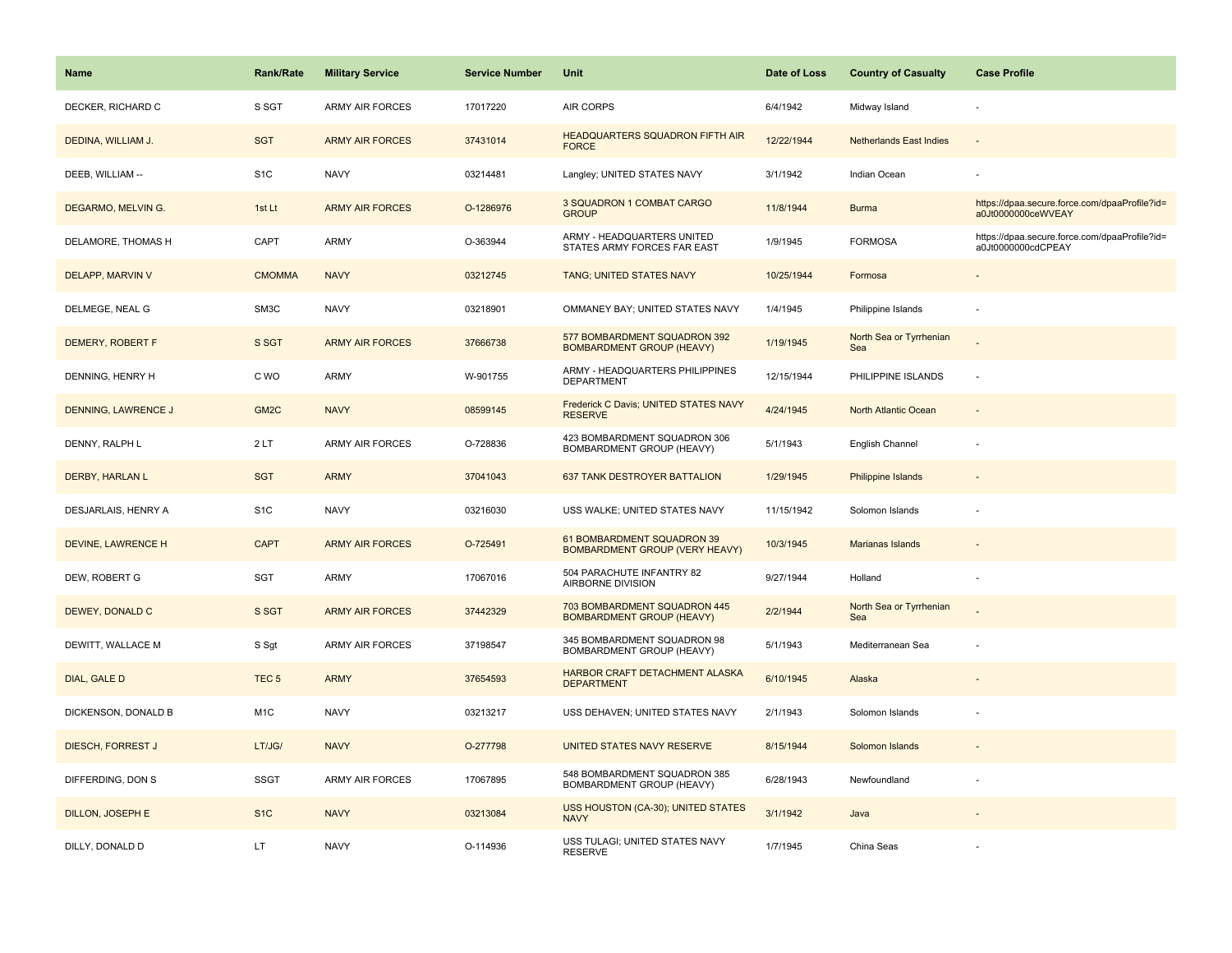| <b>Name</b>              | <b>Rank/Rate</b>  | <b>Military Service</b> | <b>Service Number</b> | Unit                                                                  | Date of Loss | <b>Country of Casualty</b>     | <b>Case Profile</b>                                                 |
|--------------------------|-------------------|-------------------------|-----------------------|-----------------------------------------------------------------------|--------------|--------------------------------|---------------------------------------------------------------------|
| <b>DINEEN, LUCIAN T</b>  | S <sub>2</sub> C  | <b>NAVY</b>             | 06202649              | USS QUINCY; UNITED STATES NAVY<br><b>RESERVE</b>                      | 8/9/1942     | Solomon Islands                |                                                                     |
| DIXON, CLETUS H          | MM3C              | <b>NAVY</b>             | 06201609              | USS DEHAVEN; UNITED STATES NAVY<br><b>RESERVE</b>                     | 2/1/1943     | Solomon Islands                |                                                                     |
| <b>DIXON, RUSSELL K</b>  | <b>PVT</b>        | <b>ARMY</b>             | 37113847              | 504 PARACHUTE INFANTRY 82<br><b>AIRBORNE DIVISION</b>                 | 7/11/1943    | <b>Sicily</b>                  |                                                                     |
| DODD, MARLO L            | <b>PFC</b>        | ARMY                    | 37647728              | ARMY - 307 INFANTRY 77 DIVISION                                       | 5/16/1945    | JAPAN/OKINAWA                  |                                                                     |
| DONAHOO, JOHN F          | MM3C              | <b>NAVY</b>             | 03217862              | <b>UNITED STATES NAVY</b>                                             | 9/9/1943     | Mediterranean Sea              |                                                                     |
| DONALD, ROBERT P         | 2LT               | <b>ARMY AIR FORCES</b>  | O-750555              | 431 FIGHTER SQUADRON 475 FIGHTER<br><b>GROUP</b>                      | 3/31/1944    | New Guinea                     |                                                                     |
| DONALDSON, DONALD G      | MM3C              | <b>NAVY</b>             | 03212489              | Edsall; UNITED STATES NAVY                                            | 3/1/1942     | <b>Indian Ocean</b>            |                                                                     |
| DONLEY, RUSSEL W         | MM1C              | <b>NAVY</b>             | 03211523              | INGRAHAM; UNITED STATES NAVY                                          | 8/22/1942    | Nova Scotia                    |                                                                     |
| <b>DOORLEY, VICTOR E</b> | 2LT               | <b>ARMY AIR FORCES</b>  | O-801263              | <b>AIR CORPS</b>                                                      | 12/9/1943    | <b>Atlantic Ocean</b>          |                                                                     |
| DOSLAND, NORMAN W        | COX               | <b>NAVY</b>             | 06210964              | NAVY - UNITED STATES NAVY RESERVE                                     | 11/10/1944   | PACIFIC OCEAN                  | https://dpaa.secure.force.com/dpaaProfile?id=<br>a0Jt0000000XeqCEAS |
| <b>DOUGLAS, HAROLD R</b> | F <sub>3</sub> C  | <b>NAVY</b>             | 06542285              | USS LITTLE; UNITED STATES NAVY<br><b>RESERVE</b>                      | 9/5/1942     | Solomon Islands                |                                                                     |
| DOWIE, WALTER G          | 1LT               | <b>ARMY AIR FORCES</b>  | O-668217              | 424 BOMBARDMENT SQUADRON 307<br>BOMBARDMENT GROUP (HEAVY)             | 7/6/1943     | Solomon Islands                |                                                                     |
| DRAKE, CHARLES V         | S <sub>2</sub> C  | <b>NAVY</b>             | 03685588              | Pillsbury; UNITED STATES NAVY                                         | 3/1/1942     | <b>Netherlands East Indies</b> |                                                                     |
| DRAKE, J GORDON          | S SGT             | <b>ARMY</b>             | 06563404              | <b>AIR CORPS</b>                                                      | 1/29/1942    | Borneo                         | https://dpaa.secure.force.com/dpaaProfile?id=<br>a0Jt000001nURvMEAW |
| <b>DRURY, MORRIS F</b>   | AS                | <b>COAST GUARD</b>      | 00230869              | <b>USCGC ALDER; COAST GUARD - UNITED</b><br><b>STATES COAST GUARD</b> | 1/28/1942    | Alaska                         |                                                                     |
| DUCHSCHER, EDWARD A      | TEC <sub>4</sub>  | <b>ARMY</b>             | 06568865              | ARMY - 429 SIGNAL COMPANY<br>(AVIATION)                               | 7/20/1942    | PHILIPPINE ISLANDS             | https://dpaa.secure.force.com/dpaaProfile?id=<br>a0Jt0000000Xhp0EAC |
| <b>DUCLOS, FRED B</b>    | SC <sub>2</sub> C | <b>NAVY</b>             | 06201550              | NAVY - UNITED STATES NAVY RESERVE                                     | 1/3/1944     | <b>ATLANTIC OCEAN</b>          |                                                                     |
| DULIN, CHARLES L         | 2LT               | <b>ARMY AIR FORCES</b>  | O-757474              | 332 BOMBARDMENT SQUADRON 94<br>BOMBARDMENT GROUP (HEAVY)              | 4/29/1944    | North Sea or Tyrrhenian<br>Sea |                                                                     |
| DUNCAN, JOHN T           | S <sub>2</sub> C  | <b>NAVY</b>             | 07662272              | NAVY - UNITED STATES NAVY RESERVE                                     | 3/19/1945    | <b>JAPAN</b>                   |                                                                     |
| DUNCAN, WILLIAM A        | <b>PVT</b>        | ARMY                    | 37659971              | 3206 QUARTERMASTER SERVICES<br><b>COMPANY</b>                         | 4/28/1944    | English Channel                |                                                                     |
| DUNGEN, WILLIAM A        | <b>PFC</b>        | <b>ARMY</b>             | 39381631              | <b>ARMY - 8 CAVALRY REGIMENT</b>                                      | 3/16/1944    | <b>ADMIRALTY ISLANDS</b>       |                                                                     |
| DUNKLEY, WOODROW L       | <b>PFC</b>        | <b>ARMY AIR FORCES</b>  | 19010309              | SHINYO MARU; HEADQUARTERS<br>SQUADRON 5 AIR BASE GROUP                | 9/7/1944     | Philippine Islands             |                                                                     |
| <b>DUNN, HOMER A</b>     | 2LT               | <b>ARMY AIR FORCES</b>  | O-773590              | 468 FIGHTER SQUADRON 508 FIGHTER<br><b>GROUP</b>                      | 2/26/1945    | <b>Hawaiian Islands</b>        | https://dpaa.secure.force.com/dpaaProfile?id=<br>a0Jt000001laeOPEAZ |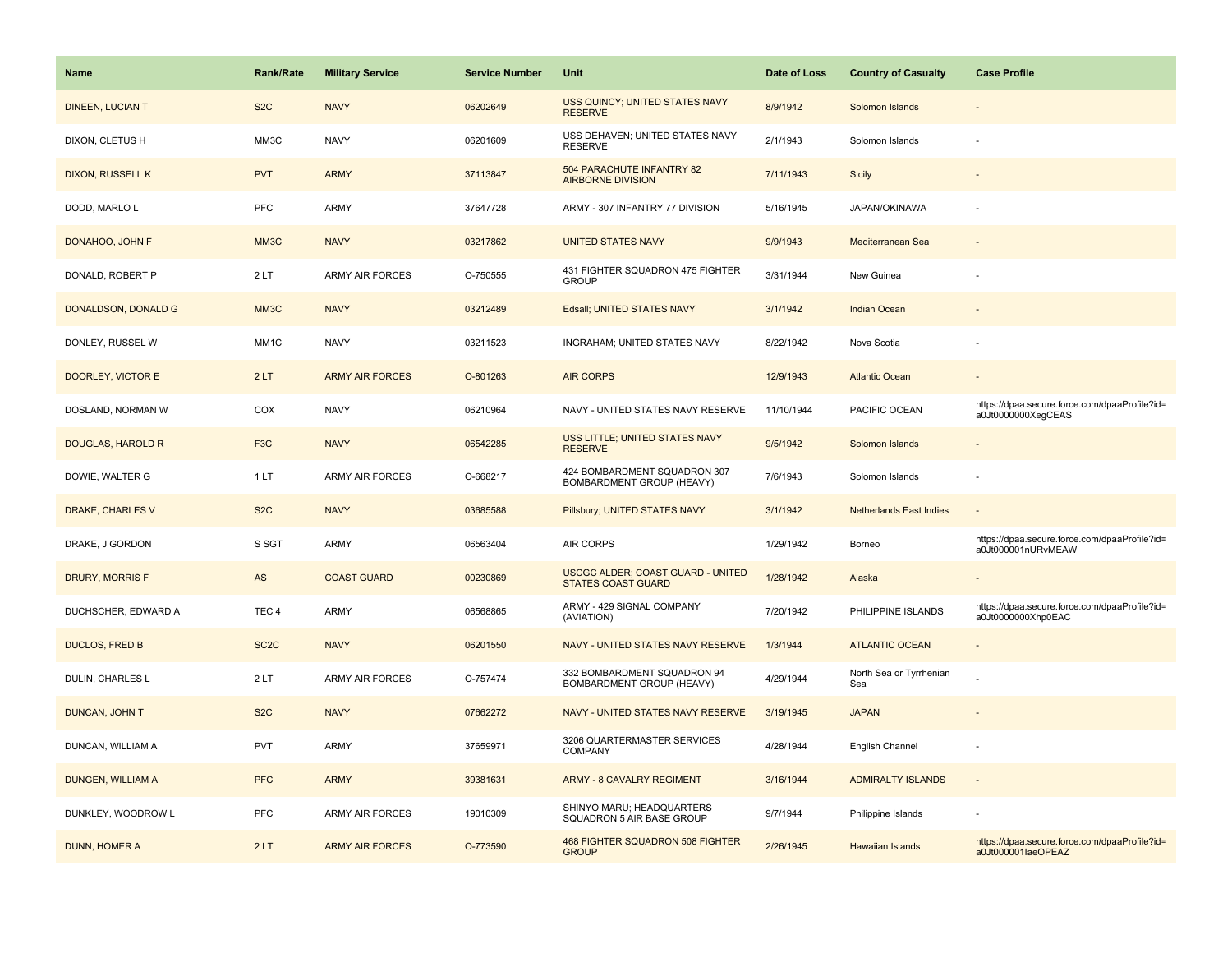| Name                         | <b>Rank/Rate</b> | <b>Military Service</b> | <b>Service Number</b> | Unit                                                             | Date of Loss | <b>Country of Casualty</b> | <b>Case Profile</b>      |
|------------------------------|------------------|-------------------------|-----------------------|------------------------------------------------------------------|--------------|----------------------------|--------------------------|
| DURANT, KENNETH WILLIAM      | PHM3             | <b>NAVY</b>             | 2661147               | UNITED STATES NAVY                                               | 11/3/1942    | Solomon Islands            |                          |
| DURBIN, WILLIAM E            | <b>PFC</b>       | <b>ARMY</b>             | 37680626              | 655 FIELD ARTILLERY BATTALION                                    | 11/15/1945   | <b>Philippine Islands</b>  |                          |
| DURFEE, PAUL GEORGE          | S <sub>1</sub> C | <b>NAVY</b>             | 06600712              | USS MONSSEN; UNITED STATES NAVY<br><b>RESERVE</b>                | 11/13/1942   | Solomon Islands            |                          |
| <b>DUSENBERRY, CHARLES K</b> | F <sub>1</sub> C | <b>NAVY</b>             | 03212995              | Hugh L Scott; UNITED STATES NAVY                                 | 11/12/1942   | <b>French Morocco</b>      |                          |
| DUTTON, FINLEY J             | 2d Lt            | <b>ARMY AIR FORCES</b>  | O-2001366             | 301 BOMBARDMENT GROUP (HEAVY)                                    | 3/4/1945     | Adriatic Sea               |                          |
| <b>EATON, ROBERT K</b>       | GM3C             | <b>NAVY</b>             | 06204037              | UNITED STATES NAVY RESERVE                                       | 8/18/1943    | North Atlantic Ocean       | $\sim$                   |
| EAVES, GEORGE E              | SM <sub>1C</sub> | <b>NAVY</b>             | 03211862              | POMPANO; UNITED STATES NAVY                                      | 10/15/1943   | Japan                      |                          |
| <b>EBERLE, FRANK A</b>       | <b>PFC</b>       | <b>ARMY</b>             | 37037862              | ARISAN MARU; 803 ENGINEERS<br><b>BATTALION (AVIATION)</b>        | 10/24/1944   | China Seas                 |                          |
| EBERLY, CLIFFORD B           | PFC              | ARMY                    | 37680747              | 10 TANK BATTALION 5 ARMORED<br><b>DIVISION</b>                   | 3/31/1945    | Germany                    |                          |
| <b>ECHOLS, NORMAN C</b>      | S SGT            | <b>ARMY AIR FORCES</b>  | 17098259              | 371 BOMBARDMENT SQUADRON 307<br><b>BOMBARDMENT GROUP (HEAVY)</b> | 8/10/1944    | <b>Caroline Islands</b>    |                          |
| ECKER, CLARENCE O            | <b>CEM</b>       | <b>NAVY</b>             | 03208998              | Callaghan; UNITED STATES NAVY                                    | 7/29/1945    | Japan                      |                          |
| EDDY, ALBERT C.              | 1LT              | <b>ARMY AIR FORCES</b>  | O-663137              | 389 BOMBARDMENT SQUADRON 312<br><b>BOMBARDMENT GROUP (LIGHT)</b> | 10/11/1944   | New Guinea                 |                          |
| EDGINGTON, GALE B            | GM1C             | <b>NAVY</b>             | 03211860              | USS NEW ORLEANS; UNITED STATES<br><b>NAVY</b>                    | 11/30/1942   | Solomon Islands            |                          |
| <b>EDMUNDSON, WILLIAM T</b>  | ARM3C            | <b>NAVY</b>             | 03168740              | <b>UNITED STATES NAVY</b>                                        | 12/13/1942   | Hawaiian Islands           |                          |
| EDWARDS, ROBERT S            | PVT              | <b>MARINE CORPS</b>     | 00413293              | MARINE - UNITED STATES MARINE<br><b>CORPS</b>                    | 2/7/1943     | New Hebrides               |                          |
| <b>EGGERS, EARL D</b>        | 1LT              | <b>ARMY AIR FORCES</b>  | O-321150              | ORYOKU MARU; 2 OBSERVATION<br><b>SQUADRON</b>                    | 12/15/1944   | <b>Philippine Islands</b>  |                          |
| EICHMANN, JOHN H             | LT.              | <b>NAVY</b>             | O-074974              | TRITON; UNITED STATES NAVY                                       | 3/15/1943    | <b>Admiralty Islands</b>   |                          |
| <b>EIGLER, MAURICE E</b>     | 1LT              | <b>ARMY AIR FORCES</b>  | O-805796              | 793 BOMBARDMENT SQUADRON 468<br>BOMBARDMENT GROUP (VERY HEAVY)   | 11/4/1944    | India                      |                          |
| EISERMANN, KENNETH R         | F <sub>2</sub> C | <b>NAVY</b>             | 06209447              | UNITED STATES NAVY RESERVE                                       | 2/7/1943     | North Atlantic Ocean       | $\overline{\phantom{a}}$ |
| ELDER, HERMAN --             | 1LT              | <b>ARMY AIR FORCES</b>  | O-568014              | 704 BOMBARDMENT SQUADRON 446<br><b>BOMBARDMENT GROUP (HEAVY)</b> | 10/29/1943   | <b>British West Indies</b> | $\sim$                   |
| ELLINGSON, LESTER K.         | SGT              | <b>ARMY AIR FORCES</b>  | 37660982              | HEADQUARTERS SQUADRON XI 2<br>BOMBARDMENT COMMAND                | 3/1/1944     | Solomon Islands            | $\overline{\phantom{a}}$ |
| ELLIOTT, GEORGE L            | S <sub>1</sub> C | <b>NAVY</b>             | 06218894              | JOHNSTON; UNITED STATES NAVY<br><b>RESERVE</b>                   | 10/25/1944   | <b>Philippine Sea</b>      |                          |
| ELLIS, ALFRED R.             | 1LT              | <b>ARMY AIR FORCES</b>  | O-499564              | 1202 ARMY AIR FORCE BASE UNIT                                    | 5/30/1945    | <b>Gold Coast</b>          |                          |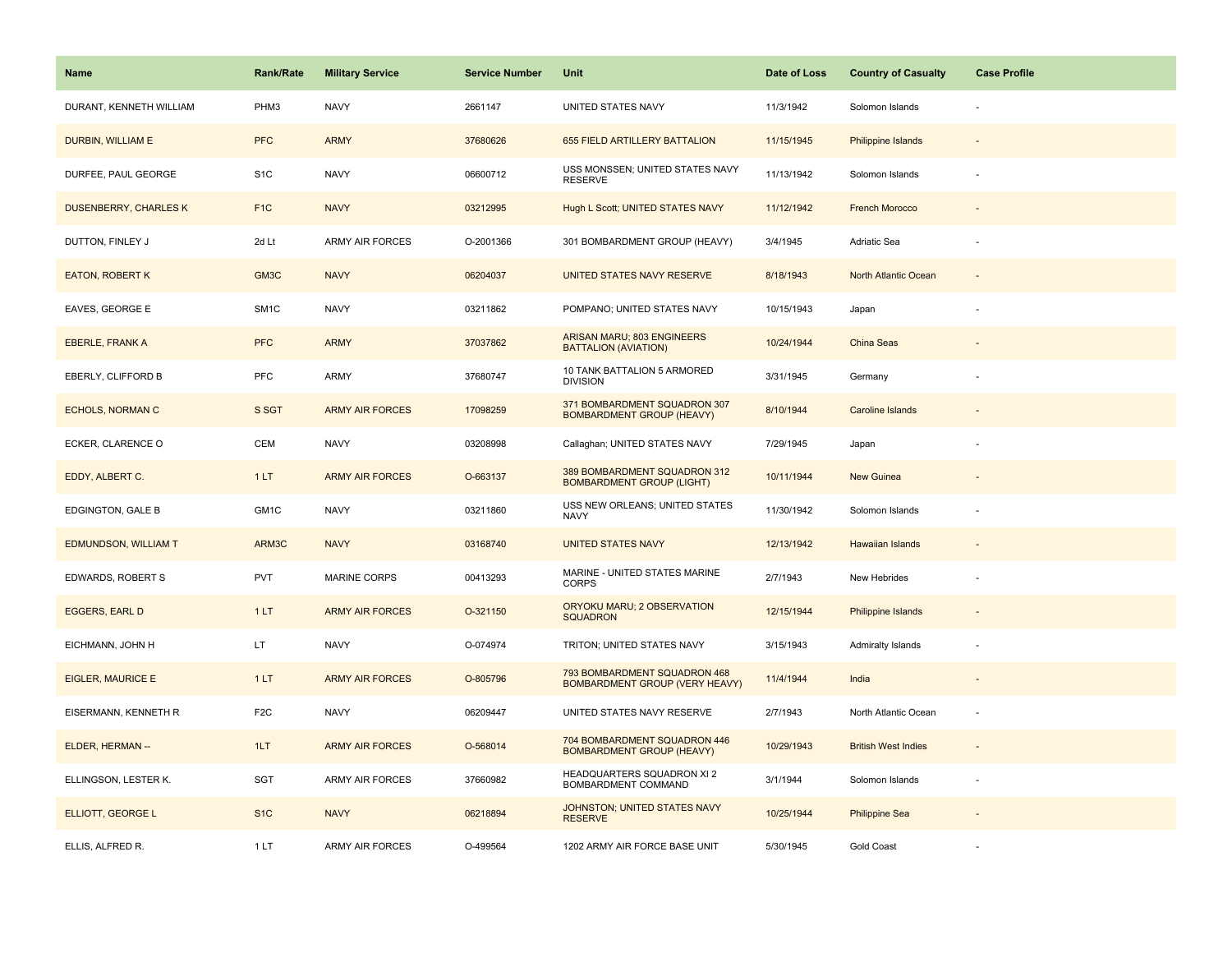| Name                            | <b>Rank/Rate</b>  | <b>Military Service</b> | <b>Service Number</b> | Unit                                                             | Date of Loss | <b>Country of Casualty</b>            | <b>Case Profile</b>                                                 |
|---------------------------------|-------------------|-------------------------|-----------------------|------------------------------------------------------------------|--------------|---------------------------------------|---------------------------------------------------------------------|
| ELLWANGER, FRED O               | F <sub>1C</sub>   | <b>NAVY</b>             | 08214680              | SPENCE; UNITED STATES NAVY<br><b>RESERVE</b>                     | 12/18/1944   | Philippine Islands                    |                                                                     |
| EMERICK, JOHN W                 | EM <sub>1</sub> C | <b>NAVY</b>             | 03215749              | CORVINA; UNITED STATES NAVY                                      | 11/16/1943   | Marshall Islands                      |                                                                     |
| <b>EMERY, ROBERT T</b>          | S <sub>2</sub> C  | <b>NAVY</b>             | 08591110              | <b>USS LISCOME BAY; UNITED STATES</b><br><b>NAVY RESERVE</b>     | 11/24/1943   | <b>Gilbert Islands</b>                |                                                                     |
| ENDORF, CONRAD N                | F <sub>1C</sub>   | <b>NAVY</b>             | 03214868              | UNITED STATES NAVY                                               | 3/1/1942     | Indian Ocean                          |                                                                     |
| <b>ENGEMAN, ERNEST FREDRICK</b> | 2LT               | <b>ARMY AIR FORCES</b>  | O-719829              | 603 BOMBARDMENT SQUADRON 398<br><b>BOMBARDMENT GROUP (HEAVY)</b> | 8/4/1944     | Germany                               |                                                                     |
| ENGLISH, EDWARD J               | MOMM1C            | <b>NAVY</b>             | 03212858              | SCORPION; UNITED STATES NAVY                                     | 2/22/1944    | China Seas                            |                                                                     |
| <b>ENGSTROM, LEROY A</b>        | S <sub>1C</sub>   | <b>NAVY</b>             | 06207430              | SS ESSO GETTYSBURG; UNITED<br><b>STATES NAVY RESERVE</b>         | 6/10/1943    | Virgin Islands                        |                                                                     |
| ERDMAN, ROLAND H                | <b>SGT</b>        | <b>ARMY AIR FORCES</b>  | 37652358              | 786 BOMBARDMENT SQUADRON 466<br>BOMBARDMENT GROUP (HEAVY)        | 3/22/1944    | Germany                               | https://dpaa.secure.force.com/dpaaProfile?id=<br>a0Jt000001h7OkVEAU |
| <b>ERICKSON, OLIVER L</b>       | F <sub>3</sub> C  | <b>NAVY</b>             | 06201320              | USS VINCENNES; UNITED STATES NAVY<br><b>RESERVE</b>              | 8/9/1942     | Solomon Islands                       |                                                                     |
| ERVIN, LYLE F                   | MOMM1C            | <b>NAVY</b>             | 03213973              | ROBALO; UNITED STATES NAVY                                       | 7/2/1944     | Philippine Islands                    |                                                                     |
| <b>ESTERS, MAURICE V.</b>       | 1LT               | <b>ARMY AIR FORCES</b>  | O-804550              | 301 FIGHTER SQUADRON 332 FIGHTER<br><b>GROUP</b>                 | 6/26/1944    | <b>Adriatic Sea</b>                   | https://dpaa.secure.force.com/dpaaProfile?id=<br>a0Jt0000009CEu3EAG |
| <b>ESTES, CLARENCE A</b>        | S SGT             | <b>ARMY</b>             | 06816224              | ARISAN MARU; 803 ENGINEERS<br>BATTALION (AVIATION)               | 10/24/1944   | China Seas                            |                                                                     |
| <b>ESTES, ERNEST D</b>          | F <sub>2C</sub>   | <b>NAVY</b>             | 08596413              | Warrington; UNITED STATES NAVY<br><b>RESERVE</b>                 | 9/13/1944    | Bermuda                               |                                                                     |
| ETHERIDGE, LINDSEY E            | S <sub>1</sub> C  | <b>NAVY</b>             | 06218827              | MONAGHAN; UNITED STATES NAVY<br><b>RESERVE</b>                   | 12/18/1944   | Philippine Sea                        |                                                                     |
| <b>EULBERG, RICHARD H</b>       | FC <sub>2</sub> C | <b>NAVY</b>             | 03212377              | <b>USS Arizona: UNITED STATES NAVY</b>                           | 12/7/1941    | Hawaiian Islands                      | https://dpaa.secure.force.com/dpaaProfile?id=<br>a0Jt0000000BSoaEAG |
| EVANS, DAVID J                  | <b>SGT</b>        | ARMY AIR FORCES         | 17068445              | 720 BOMBARDMENT SQUADRON 450<br>BOMBARDMENT GROUP (HEAVY)        | 4/29/1945    | Italy                                 |                                                                     |
| <b>EVANS, RICHARD M</b>         | S <sub>1C</sub>   | <b>NAVY</b>             | 06217485              | UNITED STATES NAVY RESERVE                                       | 4/28/1943    | <b>Atlantic Ocean</b>                 |                                                                     |
| EVERHART, ALBERT R              | Y3C               | <b>NAVY</b>             | 03214946              | GUDGEON; UNITED STATES NAVY                                      | 5/5/1944     | Marianas Islands                      |                                                                     |
| FABER, LEE M                    | S <sub>1C</sub>   | <b>NAVY</b>             | 06203069              | <b>SCORPION; UNITED STATES NAVY</b><br><b>RESERVE</b>            | 2/22/1944    | <b>China Seas</b>                     |                                                                     |
| FADER, WALTER D                 | <b>PVT</b>        | ARMY                    | 17011491              | SHINYO MARU; 2 QUARTERMASTER<br>COMPANY (AVIATION)               | 9/7/1944     | Philippine Islands                    |                                                                     |
| FAHEY, JAMES M                  | F <sub>1C</sub>   | <b>NAVY</b>             | 03217758              | CORVINA; UNITED STATES NAVY                                      | 11/16/1943   | <b>Marshall Islands</b>               |                                                                     |
| FAHEY, ROBERT J                 | ENS               | <b>NAVY</b>             | O-382836              | UNITED STATES NAVY RESERVE                                       | 4/18/1945    | Pacific Ocean: North<br>American Area |                                                                     |
| <b>FAHRENKRUG, FRANK H</b>      | <b>PVT</b>        | <b>ARMY</b>             | 37646240              | ARMY - 307 INFANTRY 77 DIVISION                                  | 5/16/1945    | <b>JAPAN/OKINAWA</b>                  |                                                                     |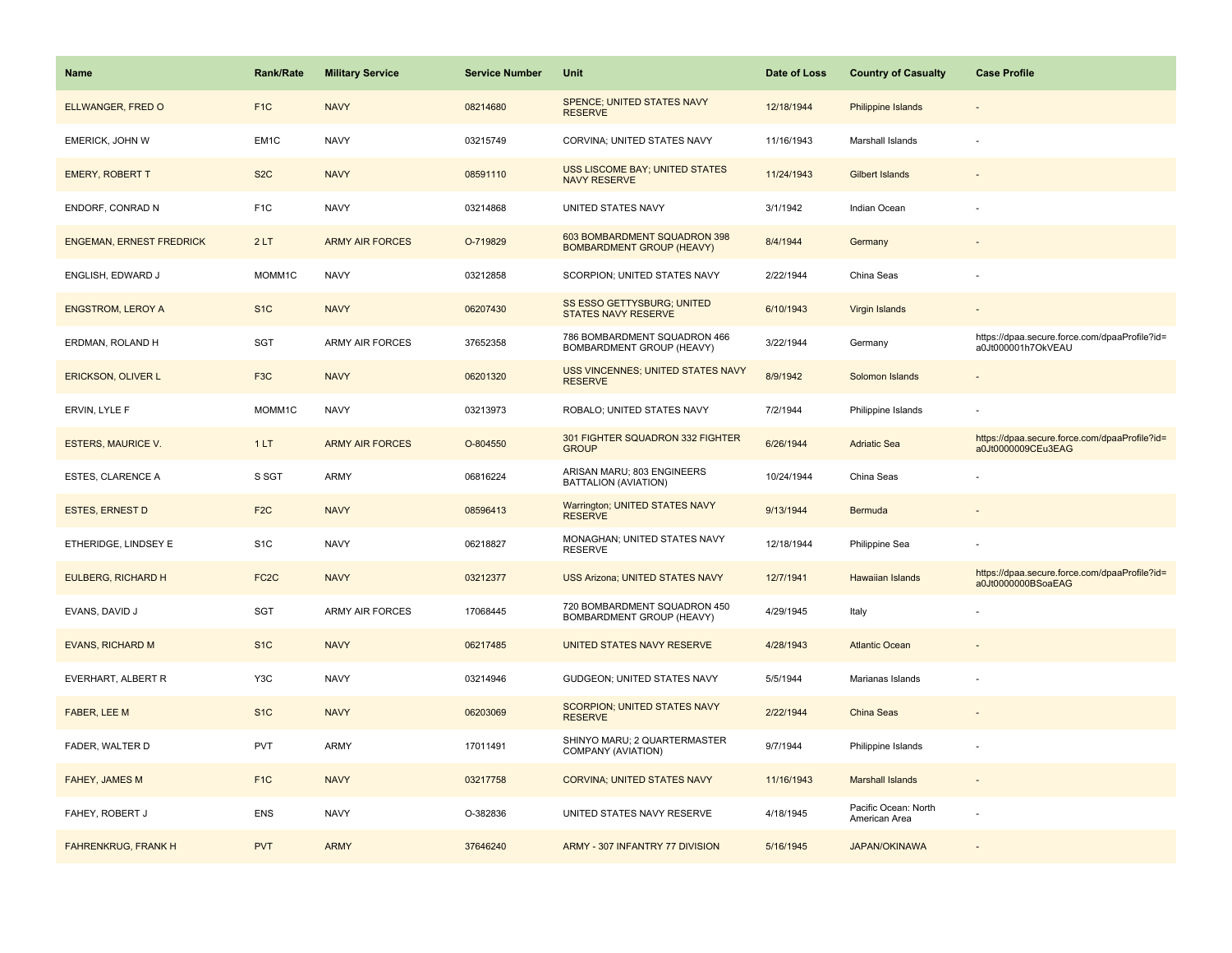| <b>Name</b>                 | <b>Rank/Rate</b>  | <b>Military Service</b> | <b>Service Number</b> | Unit                                               | Date of Loss | <b>Country of Casualty</b> | <b>Case Profile</b>                                                 |
|-----------------------------|-------------------|-------------------------|-----------------------|----------------------------------------------------|--------------|----------------------------|---------------------------------------------------------------------|
| FARLEY, JAMES W             | LT/JG/            | <b>NAVY</b>             | O-125309              | UNITED STATES NAVY RESERVE                         | 1/26/1944    | New Britain Island         |                                                                     |
| FARMER, ROY E               | F <sub>1</sub> C  | <b>NAVY</b>             | 08596804              | NAVY - UNITED STATES NAVY RESERVE                  | 6/19/1944    | <b>ENGLISH CHANNEL</b>     |                                                                     |
| FARWELL, BILL R             | <b>MSGT</b>       | ARMY AIR FORCES         | 17003120              | 9 ARMY AIRWAYS COMMUNICATIONS<br>SYSTEM SQUADRON   | 9/29/1943    | <b>British West Indies</b> |                                                                     |
| <b>FAULKNER, WILLARD S</b>  | Y <sub>3</sub> C  | <b>NAVY</b>             | 03213104              | Edsall; UNITED STATES NAVY                         | 3/1/1942     | <b>Indian Ocean</b>        |                                                                     |
| FAUST, ERVIN C              | S <sub>1</sub> C  | <b>NAVY</b>             | 03213048              | USS HOUSTON (CA-30); UNITED STATES<br><b>NAVY</b>  | 3/1/1942     | Java                       |                                                                     |
| FAUST, KYLE H               | <b>CMM</b>        | <b>NAVY</b>             | 03212433              | SPENCE; UNITED STATES NAVY                         | 12/18/1944   | Philippine Islands         |                                                                     |
| FENDER, VICTOR C            | RM3C              | <b>NAVY</b>             | 06200194              | UNITED STATES NAVY RESERVE                         | 12/30/1942   | Atlantic Ocean             |                                                                     |
| <b>FERRELL, EARL D</b>      | Y <sub>2</sub> C  | <b>NAVY</b>             | 03215416              | S-44; UNITED STATES NAVY                           | 10/7/1943    | Kurile Islands             |                                                                     |
| FERRETER, MARC DANIEL       | S <sub>1</sub> C  | <b>NAVY</b>             | 06206422              | UNITED STATES NAVY RESERVE                         | 3/10/1943    | North Atlantic Ocean       |                                                                     |
| <b>FERRIS, DONALD VANCE</b> | S <sub>2</sub> C  | <b>NAVY</b>             | 03215549              | <b>NAVY - UNITED STATES NAVY</b>                   | 1/23/1942    | <b>HAWAIIAN ISLANDS</b>    |                                                                     |
| FIE, EMERSON C              | S SGT             | <b>ARMY AIR FORCES</b>  | 06911308              | 5TH AIR FORCE                                      | 8/15/1943    | New Britain Island         | https://dpaa.secure.force.com/dpaaProfile?id=<br>a0Jt000001nzZE8EAM |
| <b>FIELDS, FRANCIS C</b>    | SSML3C            | <b>NAVY</b>             | 06210364              | LUCE; UNITED STATES NAVY RESERVE                   | 5/4/1945     | <b>Philippine Sea</b>      |                                                                     |
| FIGGINS, HARLEY D           | WT2C              | <b>NAVY</b>             | 07575553              | Indianapolis; UNITED STATES NAVY<br><b>RESERVE</b> | 7/30/1945    | Philippine Sea             | https://dpaa.secure.force.com/dpaaProfile?id=<br>a0Jt0000000cdTeEAI |
| FINCKBONE, BRUCE H          | EM <sub>2</sub> C | <b>NAVY</b>             | 03214511              | TANG; UNITED STATES NAVY                           | 10/25/1944   | Formosa                    |                                                                     |
| FINDLEY, KEITH M            | PVT               | ARMY                    | 37698341              | <b>ARMY - INFANTRY</b>                             | 2/11/1945    | PHILIPPINE SEA             |                                                                     |
| FINKBINE, EDWARD C          | 2LT               | <b>ARMY</b>             | O-534990              | <b>3 CAVALRY RECONNAISSANCE</b><br><b>SQUADRON</b> | 3/13/1945    | Germany                    |                                                                     |
| FINKBONER, WILBUR --        | <b>PVT</b>        | <b>ARMY AIR FORCES</b>  | 06938065              | 28 MATERIALS SQUADRON 20 AIR BASE<br><b>GROUP</b>  | 7/2/1942     | Philippine Islands         | https://dpaa.secure.force.com/dpaaProfile?id=<br>a0Jt0000000XhExEAK |
| FINNEY, CARL E              | LT/JG/            | <b>NAVY</b>             | O-356553              | HARDER; UNITED STATES NAVY                         | 8/24/1944    | Philippine Islands         |                                                                     |
| FINNEY, WILSON O            | MOMM2C            | <b>NAVY</b>             | 03216986              | TROUT; UNITED STATES NAVY                          | 2/29/1944    | Philippine Sea             |                                                                     |
| FINTON, NORMAN W            | <b>PFC</b>        | <b>ARMY AIR FORCES</b>  | 06578716              | 19 SQUADRON 20 AIR BASE GROUP                      | 12/6/1942    | Philippine Islands         | https://dpaa.secure.force.com/dpaaProfile?id=<br>a0Jt0000000XhKMEA0 |
| FISCHER, PAUL F             | AOM2C             | <b>NAVY</b>             | 06211854              | UNITED STATES NAVY RESERVE                         | 12/12/1943   | Atlantic Ocean             |                                                                     |
| FISH, DONALD F.             | 2LT               | <b>ARMY AIR FORCES</b>  | O-715998              | 69 FIGHTER SQUADRON 58 FIGHTER<br><b>GROUP</b>     | 1/22/1945    | <b>Philippine Islands</b>  |                                                                     |
| FISHER, CARROLL V           | F <sub>2</sub> C  | <b>NAVY</b>             | 06209371              | UNITED STATES NAVY RESERVE                         | 2/7/1943     | North Atlantic Ocean       |                                                                     |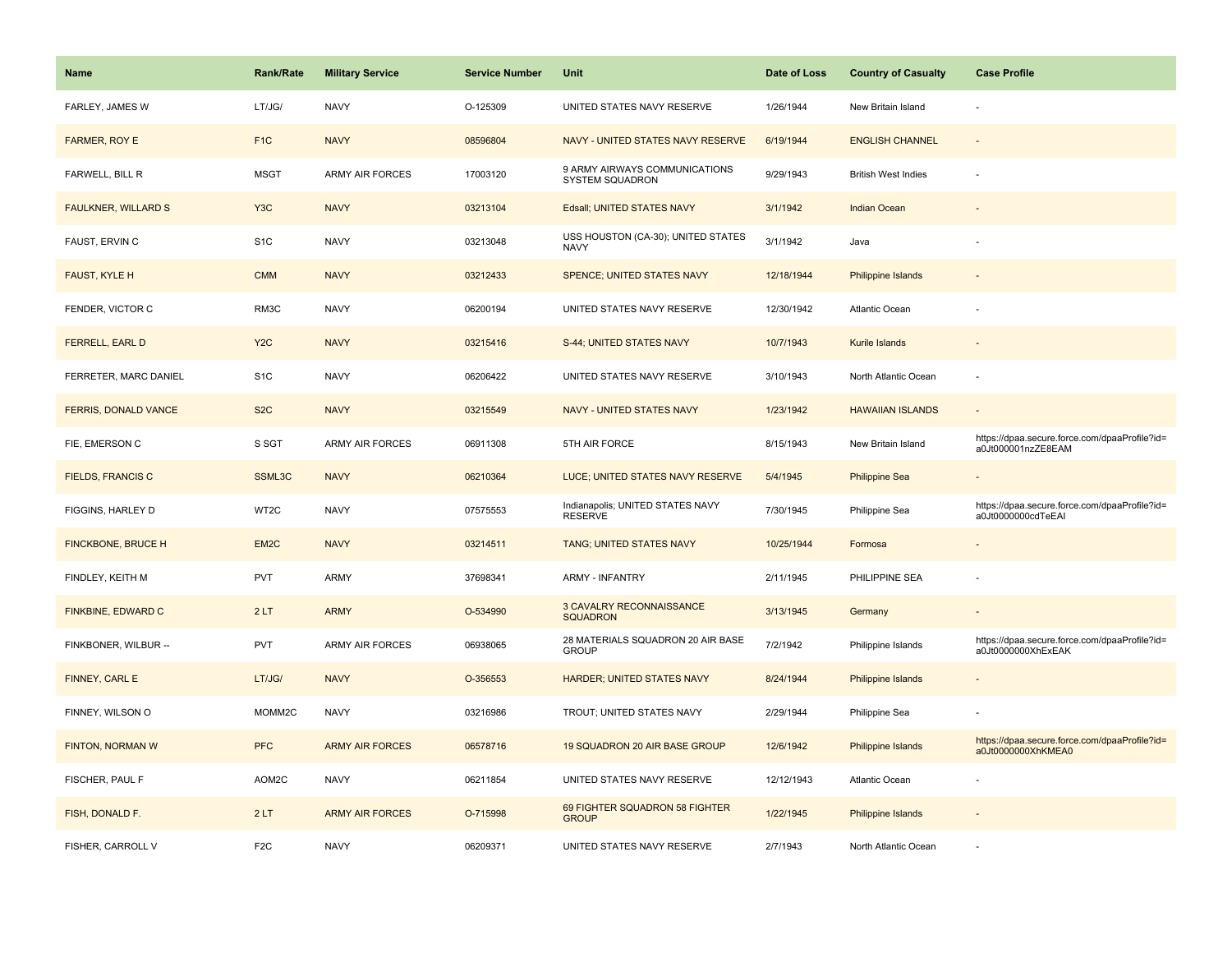| <b>Name</b>                 | Rank/Rate         | <b>Military Service</b> | <b>Service Number</b> | Unit                                                              | Date of Loss | <b>Country of Casualty</b>     | <b>Case Profile</b>                                                 |
|-----------------------------|-------------------|-------------------------|-----------------------|-------------------------------------------------------------------|--------------|--------------------------------|---------------------------------------------------------------------|
| <b>FISHER, ELDON G</b>      | EM <sub>2</sub> C | <b>NAVY</b>             | 06210867              | USS HAZELWOOD; UNITED STATES<br><b>NAVY RESERVE</b>               | 4/29/1945    | Japan                          |                                                                     |
| FISHER, GEORGE H            | MM1C              | <b>NAVY</b>             | 03684284              | USS CHICAGO; UNITED STATES NAVY                                   | 1/30/1943    | Solomon Islands                |                                                                     |
| <b>FISHER, HARLAN R</b>     | <b>ENS</b>        | <b>NAVY</b>             | O-325830              | <b>USS NEHENTA BAY; UNITED STATES</b><br><b>NAVY RESERVE</b>      | 8/22/1944    | <b>Marshall Islands</b>        |                                                                     |
| FISHER, ZANE E              | S <sub>2</sub> C  | <b>NAVY</b>             | 06543429              | HOVEY; UNITED STATES NAVY<br><b>RESERVE</b>                       | 1/7/1945     | Philippine Islands             |                                                                     |
| FITZGERALD, EDWARD          | 2LT               | <b>ARMY AIR FORCES</b>  | O-1998245             | <b>15 SQUADRON 61 TROOP CARRIER</b><br><b>GROUP</b>               | 11/23/1944   |                                |                                                                     |
| FITZGERALD, ROBERT E        | MM3C              | <b>NAVY</b>             | 06205345              | UNITED STATES NAVY RESERVE                                        | 12/24/1943   | Atlantic Ocean                 |                                                                     |
| FLACK, JAMES L.             | <b>CAPT</b>       | <b>ARMY AIR FORCES</b>  | O-662442              | 487 BOMBARDMENT SQUADRON 340<br><b>BOMBARDMENT GROUP (MEDIUM)</b> | 8/16/1943    | North Sea or Tyrrhenian<br>Sea |                                                                     |
| FLAUGH, HAROLD E            | 2LT               | <b>ARMY AIR FORCES</b>  | O-681534              | 67 BOMBARDMENT SQUADRON 44<br>BOMBARDMENT GROUP (HEAVY)           | 2/22/1944    | Germany                        |                                                                     |
| FLEETWOOD, DONALD EUGENE    | <b>PFC</b>        | <b>MARINE CORPS</b>     | 00294438              | <b>MARINE - UNITED STATES MARINE</b><br><b>CORPS</b>              | 12/7/1941    | Hawaiian Islands               | https://dpaa.secure.force.com/dpaaProfile?id=<br>a0Jt00000004pI5EAI |
| FLYNN, NORMAN R.            | PVT               | <b>ARMY AIR FORCES</b>  | 19050443              | HEADQUARTERS SQUADRON 19<br>BOMBARDMENT GROUP (HEAVY)             | 5/6/1942     | Philippine Islands             |                                                                     |
| <b>FOELL, CECIL D</b>       | <b>ENS</b>        | <b>NAVY</b>             | O-412974              | NAVY - UNITED STATES NAVY RESERVE                                 | 7/30/1945    | <b>PHILIPPINE SEA</b>          | https://dpaa.secure.force.com/dpaaProfile?id=<br>a0Jt0000000cdTFEAY |
| FOLEY, LEONARD D            | SGT               | <b>ARMY AIR FORCES</b>  | 17030340              | 1 SQUADRON 72 RECONNAISSANCE<br><b>GROUP</b>                      | 9/21/1943    | Panama                         |                                                                     |
| <b>FOLKEDAHL, CHARLES B</b> | COX               | <b>NAVY</b>             | 03214625              | <b>USS NEW ORLEANS; UNITED STATES</b><br><b>NAVY</b>              | 11/30/1942   | Solomon Islands                |                                                                     |
| FOLKEDAHL, WILLIS H         | LT/JG/            | <b>NAVY</b>             | O-240673              | UNITED STATES NAVY RESERVE                                        | 6/20/1944    | Pacific Ocean                  |                                                                     |
| FOLSOM, KENNETH J           | <b>SGT</b>        | <b>ARMY</b>             | 17003237              | 2 REGIMENT 1 SPECIAL SERVICES<br><b>FORCE</b>                     | 5/21/1944    | Italy                          |                                                                     |
| FOLVAG, LUVERNE M           | F <sub>1</sub> C  | <b>NAVY</b>             | 06200844              | USS VINCENNES; UNITED STATES NAVY<br><b>RESERVE</b>               | 8/9/1942     | Solomon Islands                |                                                                     |
| FORD, ALBERT S.             | 2LT               | <b>ARMY AIR FORCES</b>  | O-705675              | 10 SQUADRON 3 COMBAT CARGO<br><b>GROUP</b>                        | 7/16/1945    | India                          |                                                                     |
| FORD, HUGH G                | 2LT               | ARMY AIR FORCES         | O-778765              | 311 TROOP CARRIER SQUADRON                                        | 10/12/1945   | Philippine Sea                 |                                                                     |
| FORD, RUSSELL G             | 1LT               | <b>ARMY AIR FORCES</b>  | O-677475              | 339 BOMBARDMENT SQUADRON 96<br><b>BOMBARDMENT GROUP (HEAVY)</b>   | 1/11/1944    | North Sea or Tyrrhenian<br>Sea |                                                                     |
| FORESMAN, MILO E            | SGT               | <b>ARMY AIR FORCES</b>  | 37678804              | 372 BOMBARDMENT SQUADRON 307<br>BOMBARDMENT GROUP (HEAVY)         | 8/25/1944    | Caroline Islands               |                                                                     |
| <b>FOSTER, DELBERT H</b>    | <b>PVT</b>        | <b>ARMY</b>             | 17039955              | <b>1144 QUARTERMASTER SERVICES</b><br><b>COMPANY (AVIATION)</b>   | 7/23/1944    | Mediterranean Sea              | $\overline{\phantom{a}}$                                            |
| FOSTER, ERNEST L            | <b>CMOMM</b>      | <b>NAVY</b>             | 03208103              | CORVINA; UNITED STATES NAVY                                       | 11/16/1943   | Marshall Islands               |                                                                     |
| <b>FOSTER, MERLE LEROY</b>  | F <sub>1C</sub>   | <b>NAVY</b>             | 03215921              | USS LITTLE; UNITED STATES NAVY                                    | 9/5/1942     | Solomon Islands                |                                                                     |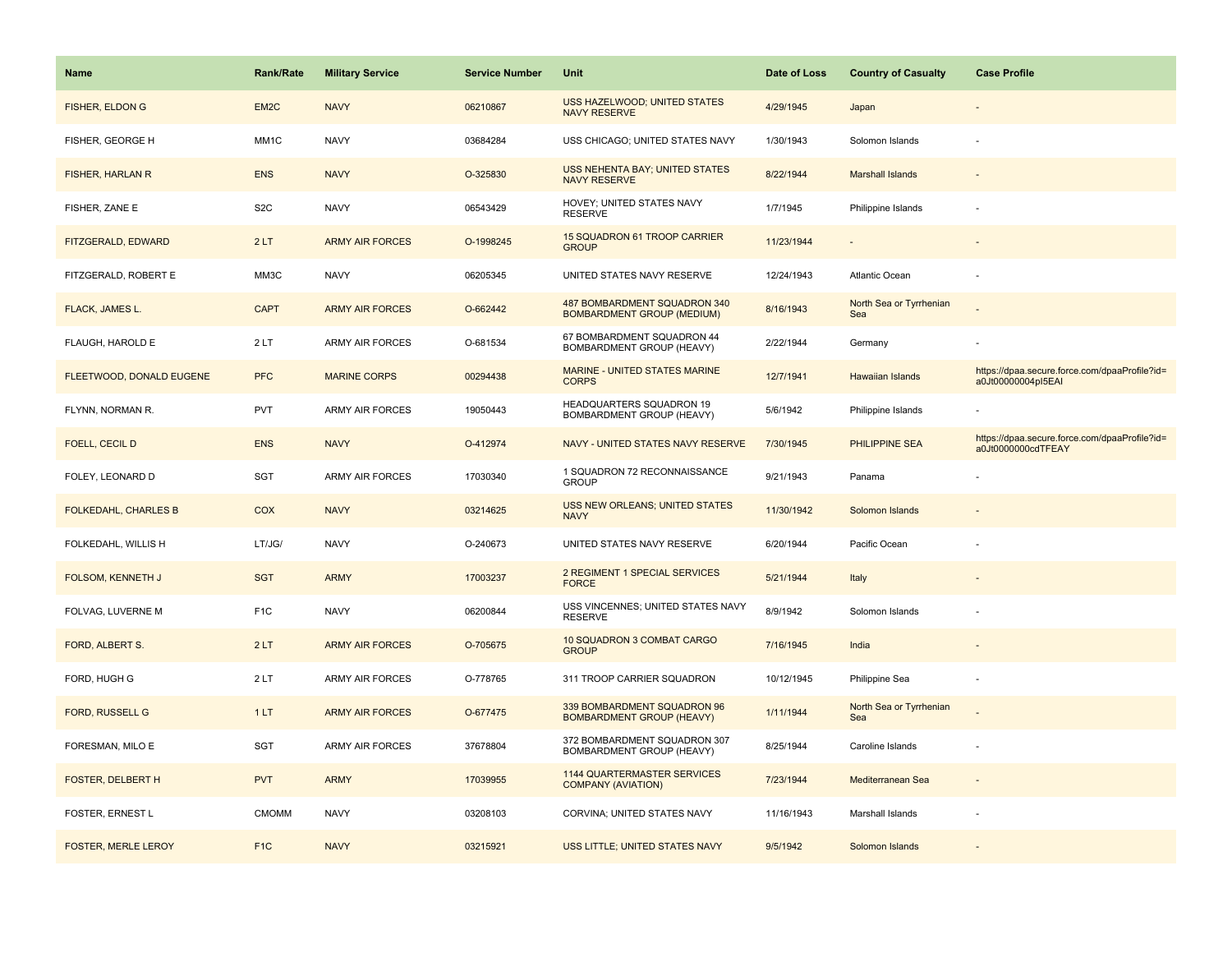| <b>Name</b>                  | Rank/Rate         | <b>Military Service</b> | <b>Service Number</b> | Unit                                                                  | Date of Loss | <b>Country of Casualty</b>     | <b>Case Profile</b>                                                 |
|------------------------------|-------------------|-------------------------|-----------------------|-----------------------------------------------------------------------|--------------|--------------------------------|---------------------------------------------------------------------|
| FOULKES, ROBERT K.           | 1LT               | <b>ARMY AIR FORCES</b>  | O-676772              | 69 FIGHTER SQUADRON 58 FIGHTER<br><b>GROUP</b>                        | 12/26/1944   | Philippine Islands             |                                                                     |
| FRANKLIN, JOHN V             | 2LT               | <b>ARMY AIR FORCES</b>  | O-736175              | 303 BOMBARDMENT GROUP (HEAVY),<br><b>427 BOMBARDMENT SQUADRON</b>     | 5/1/1943     | France                         |                                                                     |
| FRASER, HAROLD WAYNE         | EM <sub>2</sub> C | <b>NAVY</b>             | 03213167              | USS QUINCY; UNITED STATES NAVY                                        | 8/9/1942     | Solomon Islands                |                                                                     |
| <b>FRASER, HUGH K</b>        | 1LT               | <b>ARMY</b>             | O-391218              | <b>ARMY - 803 ENGINEERS BATTALION</b><br>(AVIATION)                   | 6/24/1942    | PHILIPPINE ISLANDS             | https://dpaa.secure.force.com/dpaaProfile?id=<br>a0Jt0000000XhraEAC |
| FRASURE, ANTHONY --          | PFC               | <b>ARMY AIR FORCES</b>  | 06662505              | HEADQUARTERS SQUADRON 24<br>PURSUIT GROUP                             | 12/8/1941    | Philippine Islands             |                                                                     |
| <b>FRAUNE, ANTHONY T</b>     | 2LT               | <b>ARMY AIR FORCES</b>  | O-863487              | 874 BOMBARDMENT SQUADRON 498<br><b>BOMBARDMENT GROUP (VERY HEAVY)</b> | 12/3/1944    | Japan/Okinawa                  |                                                                     |
| FREDRICKS, LEWIS J           | S SGT             | ARMY AIR FORCES         | 17043318              | 323 BOMBARDMENT SQUADRON 91<br>BOMBARDMENT GROUP (HEAVY)              | 2/4/1943     | North Sea or Tyrrhenian<br>Sea |                                                                     |
| <b>FREEMAN, LOUIS O</b>      | S <sub>1</sub> C  | <b>NAVY</b>             | 06211579              | UNITED STATES NAVY RESERVE                                            | 7/14/1943    | <b>Indian Ocean</b>            |                                                                     |
| FREERKSEN, FLOYD LYLE        | S <sub>2</sub> C  | <b>NAVY</b>             | 06202337              | USS PRESTON; UNITED STATES NAVY<br><b>RESERVE</b>                     | 11/15/1942   | Solomon Islands                |                                                                     |
| <b>FRICKE, MORRIS EDWARD</b> | AMM3C             | <b>NAVY</b>             | 03215322              | <b>UNITED STATES NAVY</b>                                             | 6/8/1942     | <b>Atlantic Ocean</b>          |                                                                     |
| FRISBIE, HAROLD A            | FC <sub>3</sub> C | <b>NAVY</b>             | 03213437              | USS Peary; UNITED STATES NAVY                                         | 2/19/1942    | Australia                      |                                                                     |
| FRITZ, LEONARD A             | MM3C              | <b>NAVY</b>             | 08660017              | NAVY - UNITED STATES NAVY RESERVE                                     | 7/30/1945    | PHILIPPINE SEA                 | https://dpaa.secure.force.com/dpaaProfile?id=<br>a0Jt0000000cdF9EAI |
| FRITZ, ROBERT J              | S SGT             | <b>ARMY AIR FORCES</b>  | 37654469              | 408 BOMBARDMENT SQUADRON 22<br>BOMBARDMENT GROUP (HEAVY)              | 10/10/1944   | Borneo                         |                                                                     |
| <b>FROST, MYRON D</b>        | S <sub>2</sub> C  | <b>NAVY</b>             | 08760645              | <b>SPENCE: UNITED STATES NAVY</b><br><b>RESERVE</b>                   | 12/18/1944   | <b>Philippine Islands</b>      |                                                                     |
| FRY, CLIFFORD E              | S <sub>1</sub> C  | <b>NAVY</b>             | 08590889              | NAVY - UNITED STATES NAVY                                             | 10/28/1944   | PHILIPPINE SEA                 | ÷,                                                                  |
| FRY, ROBERT WARREN           | S <sub>2</sub> C  | <b>NAVY</b>             | 06201327              | USS VINCENNES; UNITED STATES NAVY<br><b>RESERVE</b>                   | 8/9/1942     | Solomon Islands                |                                                                     |
| FULLBRIGHT, JAMES E          | F <sub>1</sub> C  | <b>NAVY</b>             | 06219710              | LONG; UNITED STATES NAVY RESERVE                                      | 1/6/1945     | Philippine Islands             |                                                                     |
| <b>GAGE, JAMES FERRON</b>    | PHM <sub>3</sub>  | <b>NAVY</b>             | 3686576               | <b>UNITED STATES NAVY</b>                                             | 11/10/1942   | Solomon Islands                | $\sim$                                                              |
| GAGEN, ROBERT E.             | 1LT               | <b>ARMY AIR FORCES</b>  | O-664755              | 498 BOMBARDMENT SQUADRON 345<br>BOMBARDMENT GROUP (MEDIUM)            | 7/14/1943    | Coral Sea                      | ÷,                                                                  |
| <b>GANT, DARWIN D</b>        | 2LT               | <b>ARMY AIR FORCES</b>  | O-705080              | <b>AIR CORPS</b>                                                      |              | Iceland                        |                                                                     |
| GANT, JOHN W                 | MOMM3C            | <b>NAVY</b>             | 08591910              | SUBMARINE Albacore; UNITED STATES<br><b>NAVY RESERVE</b>              | 11/7/1944    | Japan                          |                                                                     |
| <b>GARDNER, GORDON B</b>     | S SGT             | <b>ARMY AIR FORCES</b>  | 19072490              | 1345 ARMY AIR FORCE BASE UNIT                                         | 1/6/1945     | India                          |                                                                     |
| GARDNER, RALPH --            | S <sub>2</sub> C  | <b>NAVY</b>             | 03216040              | Sims; UNITED STATES NAVY                                              | 5/7/1942     | Coral Sea                      |                                                                     |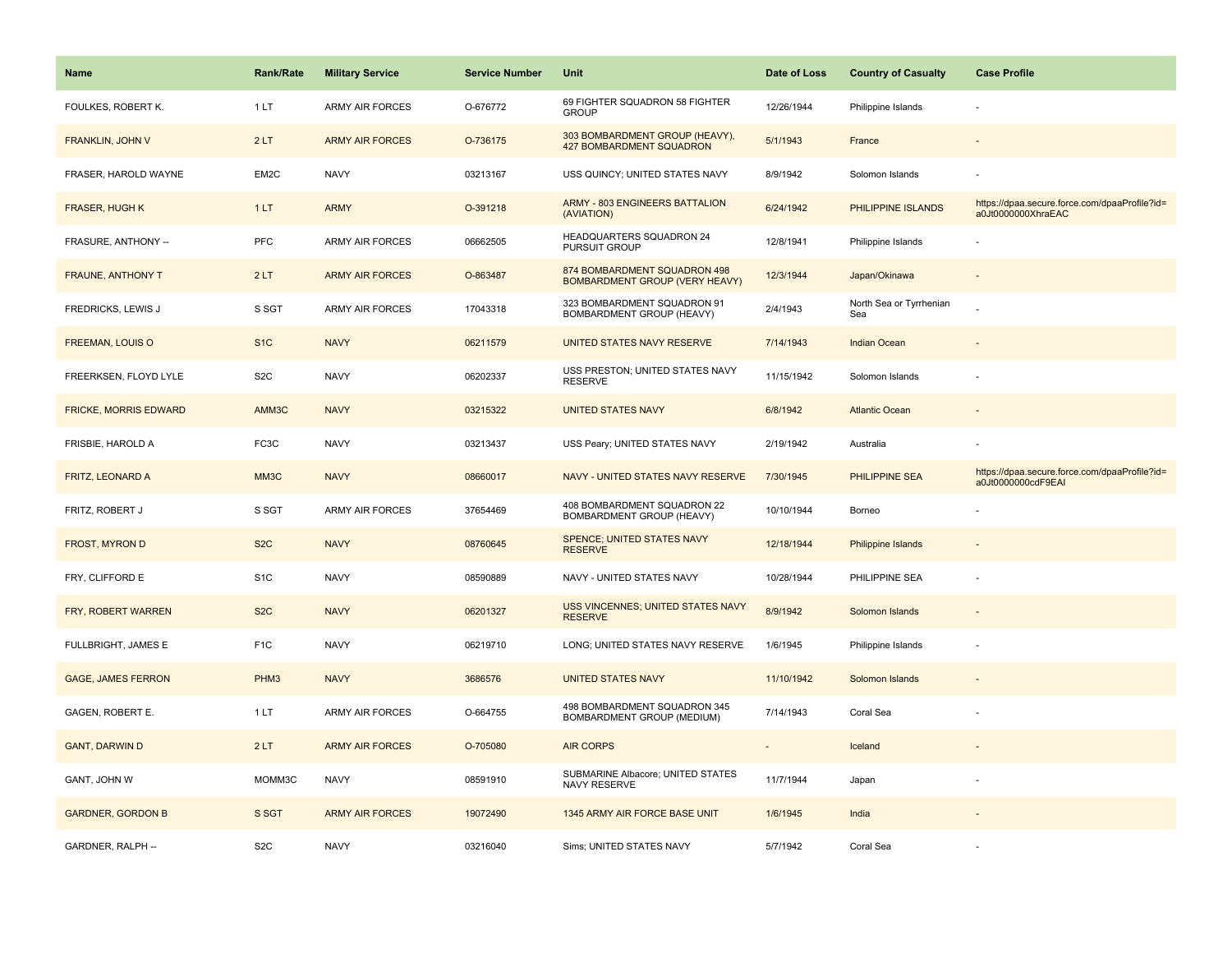| <b>Name</b>                     | Rank/Rate        | <b>Military Service</b> | <b>Service Number</b> | Unit                                                             | Date of Loss | <b>Country of Casualty</b>     | <b>Case Profile</b>                                                 |
|---------------------------------|------------------|-------------------------|-----------------------|------------------------------------------------------------------|--------------|--------------------------------|---------------------------------------------------------------------|
| <b>GARDNER, RUSSEL --</b>       | S <sub>2</sub> C | <b>NAVY</b>             | 03216038              | Sims; UNITED STATES NAVY                                         | 5/7/1942     | <b>Coral Sea</b>               | https://dpaa.secure.force.com/dpaaProfile?id=<br>a0Jt0000000cdBCEAY |
| <b>GARLOCK, ROBERT N</b>        | <b>ENS</b>       | <b>NAVY</b>             | O-221985              | UNITED STATES NAVY RESERVE                                       | 9/19/1943    | Hawaiian Islands               |                                                                     |
| <b>GARNER, WILLIAM FREDRICK</b> | LT /JG/          | <b>NAVY</b>             | O-240615              | USS ESSEX; UNITED STATES NAVY<br><b>RESERVE</b>                  | 3/18/1945    | Japan                          |                                                                     |
| <b>GARRETT, ELMER E</b>         | 2LT              | <b>ARMY AIR FORCES</b>  | O-763155              | 67 FIGHTER SQUADRON 347 FIGHTER<br><b>GROUP</b>                  | 12/3/1944    | Celebes                        |                                                                     |
| <b>GARTON, SAMUEL F</b>         | LT /JG/          | <b>NAVY</b>             | O-125013              | UNITED STATES NAVY RESERVE                                       | 6/3/1943     | <b>Atlantic Ocean</b>          |                                                                     |
| <b>GEORGE, KEITH E</b>          | 1LT              | ARMY                    | O-303465              | ARISAN MARU; FIELD ARTILLERY                                     | 10/24/1944   | China Seas                     |                                                                     |
| <b>GEPHART, DONALD E</b>        | <b>PFC</b>       | <b>ARMY</b>             | 37659763              | <b>ARMY - 3206 QUARTERMASTER</b><br><b>SERVICES COMPANY</b>      | 4/28/1944    | <b>ENGLISH CHANNEL</b>         | $\blacksquare$                                                      |
| GERDON, CECIL S                 | CCS              | <b>NAVY</b>             | 03203173              | UNITED STATES NAVY                                               | 12/12/1942   | New Hebrides                   |                                                                     |
| <b>GEUDER, ROLAND ERNEST</b>    | ARM1C            | <b>NAVY</b>             | 03209966              | <b>UNITED STATES NAVY</b>                                        | 6/3/1942     | Pacific Ocean                  |                                                                     |
| GHAN, GWYN --                   | PHM3C            | <b>NAVY</b>             | 03685971              | USS ASTORIA; UNITED STATES NAVY                                  | 8/9/1942     | Solomon Islands                |                                                                     |
| <b>GIBB, EDWARD T</b>           | <b>PVT</b>       | <b>ARMY AIR FORCES</b>  | 37657278              | 831 BOMBARDMENT SQUADRON 485<br><b>BOMBARDMENT GROUP (HEAVY)</b> | 4/20/1944    | Algeria                        |                                                                     |
| GIBBONS, WILLIAM H              | S <sub>1</sub> C | <b>NAVY</b>             | 08594650              | Longshaw; UNITED STATES NAVY<br><b>RESERVE</b>                   | 5/18/1945    | Japan                          |                                                                     |
| <b>GIBSON, JAMES E</b>          | S <sub>2</sub> C | <b>NAVY</b>             | 03684929              | USS HOUSTON (CA-30); UNITED STATES<br><b>NAVY</b>                | 3/1/1942     | Java                           |                                                                     |
| GIESEN, KARL ANTHONY            | Y <sub>2</sub> C | <b>NAVY</b>             | 03212375              | USS Arizona; UNITED STATES NAVY                                  | 12/7/1941    | Hawaiian Islands               | https://dpaa.secure.force.com/dpaaProfile?id=<br>a0Jt0000000BS4aEAG |
| GIFFORD, JOHN I                 | <b>CMM</b>       | <b>NAVY</b>             | 03682263              | <b>Brownson; UNITED STATES NAVY</b>                              | 12/26/1943   | <b>New Britain Island</b>      | $\overline{\phantom{a}}$                                            |
| GILBERT, DWIGHT K.              | 2d Lt            | ARMY                    | O-1651745             | 3362 SIGNAL BATTALION                                            | 11/16/1946   | Bonin & Volcano Islands        | ÷.                                                                  |
| <b>GILBRECH, EARL W</b>         | EM <sub>2C</sub> | <b>NAVY</b>             | 03212892              | Pillsbury; UNITED STATES NAVY                                    | 3/1/1942     | <b>Indian Ocean</b>            |                                                                     |
| GILHOUSEN, WILLIAM R            | CAPT             | ARMY AIR FORCES         | O-667062              | 1 AIR COMMANDO GROUP                                             | 8/10/1944    | Burma                          |                                                                     |
| GILLASPEY, MADISON E.           | 1LT              | <b>ARMY AIR FORCES</b>  | O-773618              | 26 PHOTO SQUADRON 6<br><b>RECONNAISSANCE GROUP</b>               | 2/21/1945    | Philippine Islands             |                                                                     |
| GILLIATT, DEAN W                | LT /JG/          | <b>NAVY</b>             | O-102977              | USS GAMBIER BAY (CVE-73); UNITED<br>STATES NAVY RESERVE          | 6/19/1944    | Pacific Ocean                  |                                                                     |
| <b>GJERDE, CARROLL J</b>        | 1st Lt           | <b>ARMY AIR FORCES</b>  | O-2005923             | 728 BOMBARDMENT SQUADRON 452<br><b>BOMBARDMENT GROUP (HEAVY)</b> | 4/7/1945     | North Sea or Tyrrhenian<br>Sea |                                                                     |
| <b>GLASS, CHARLES M</b>         | CAPT             | <b>ARMY AIR FORCES</b>  | O-434101              | 1327 ARMY AIR FORCE BASE UNIT                                    | 9/16/1944    | Burma                          |                                                                     |
| <b>GLASSCOCK, KENNETH J</b>     | S SGT            | <b>ARMY AIR FORCES</b>  | 37197914              | 67 BOMBARDMENT SQUADRON 44<br><b>BOMBARDMENT GROUP (HEAVY)</b>   | 11/18/1943   | Norway                         |                                                                     |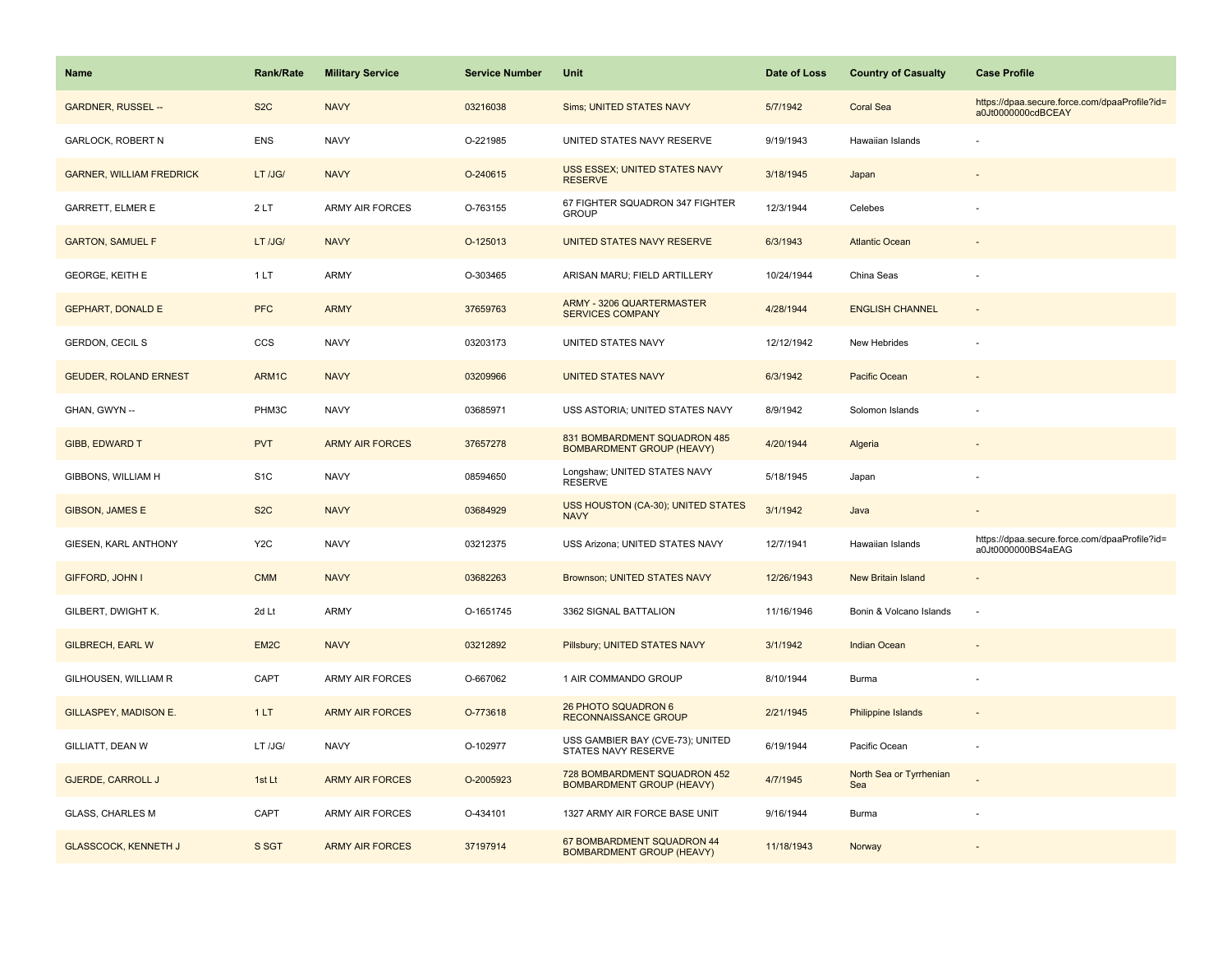| Name                        | <b>Rank/Rate</b>  | <b>Military Service</b> | <b>Service Number</b> | Unit                                                             | Date of Loss | <b>Country of Casualty</b>     | <b>Case Profile</b>                                                 |
|-----------------------------|-------------------|-------------------------|-----------------------|------------------------------------------------------------------|--------------|--------------------------------|---------------------------------------------------------------------|
| <b>GLEASON, JAMES J</b>     | S <sub>2</sub> C  | <b>NAVY</b>             | 08602724              | MISSISSINEWA; UNITED STATES NAVY<br><b>RESERVE</b>               | 11/20/1944   | Philippine Sea                 |                                                                     |
| <b>GLOWACZ, STANLEY S</b>   | <b>PFC</b>        | <b>MARINE CORPS</b>     | 00328798              | MARINE - UNITED STATES MARINE<br><b>CORPS</b>                    | 11/20/1943   | <b>GILBERT ISLANDS</b>         | https://dpaa.secure.force.com/dpaaProfile?id=<br>a0Jt0000000XklfEAC |
| GOLBSKI, JAMES --           | S SGT             | <b>ARMY AIR FORCES</b>  | 17068513              | 733 BOMBARDMENT SQUADRON 453<br><b>BOMBARDMENT GROUP (HEAVY)</b> | 2/22/1944    | North Sea or Tyrrhenian<br>Sea |                                                                     |
| GOODYEAR, DONOVAN G         | 2LT               | <b>ARMY AIR FORCES</b>  | O-427687              | <b>EDSALL; AIR CORPS</b>                                         | 2/27/1942    | Java                           |                                                                     |
| <b>GORDISH, PETER W</b>     | MM <sub>2</sub> C | <b>NAVY</b>             | 03211344              | UNITED STATES NAVY                                               | 3/1/1942     | Indian Ocean                   |                                                                     |
| <b>GRAHAM, JOHN E</b>       | <b>ENS</b>        | <b>NAVY</b>             | O-298915              | UNITED STATES NAVY RESERVE                                       | 2/20/1944    | Hawaiian Islands               |                                                                     |
| GRANGER, RAYMOND EDWARD     | F <sub>3</sub> C  | <b>NAVY</b>             | 03214916              | USS Arizona; UNITED STATES NAVY                                  | 12/7/1941    | Hawaiian Islands               | https://dpaa.secure.force.com/dpaaProfile?id=<br>a0Jt00000004ougEAA |
| <b>GRAPER, EDGAR A</b>      | S <sub>1C</sub>   | <b>NAVY</b>             | 03212902              | Asheville; UNITED STATES NAVY                                    | 3/3/1942     | <b>Indian Ocean</b>            |                                                                     |
| <b>GRATTON, ROBERT J</b>    | F <sub>1</sub> C  | <b>NAVY</b>             | 08758933              | HOVEY; UNITED STATES NAVY<br><b>RESERVE</b>                      | 1/7/1945     | Philippine Islands             |                                                                     |
| <b>GRAY, ROY B</b>          | <b>CAPT</b>       | <b>ARMY</b>             | O-354621              | <b>ARISAN MARU; INFANTRY</b>                                     | 10/24/1944   | China Seas                     |                                                                     |
| GREEN, CURTIS G.            | <b>PVT</b>        | <b>ARMY</b>             | 19020738              | 31 INFANTRY REGIMENT                                             | 4/5/1942     | Philippine Islands             |                                                                     |
| <b>GREEN, GERALD MAX</b>    | EM <sub>2c</sub>  | <b>NAVY</b>             | 3217888               | <b>USS Hazelwood;</b>                                            | 4/29/1945    |                                |                                                                     |
| <b>GREEN, JACK W</b>        | PVT               | <b>ARMY</b>             | 37662579              | 149 ENGINEERS COMBAT BATTALION                                   | 6/6/1944     | English Channel                | https://dpaa.secure.force.com/dpaaProfile?id=<br>a0Jt0000000XmAMEA0 |
| <b>GREENFIELD, ERNEST T</b> | MOMM3C            | <b>NAVY</b>             | 06209584              | PC-558; UNITED STATES NAVY<br><b>RESERVE</b>                     | 5/9/1944     | ** Documentation Errors        | $\overline{\phantom{a}}$                                            |
| GREGORY, STANLEY E          | SC <sub>3</sub> C | <b>NAVY</b>             | 03215890              | USS COLHOUN; UNITED STATES NAVY                                  | 8/30/1942    | Solomon Islands                |                                                                     |
| <b>GRIES, RICHARD C</b>     | F <sub>2</sub> C  | <b>NAVY</b>             | 09581225              | NAVY - UNITED STATES NAVY RESERVE                                | 7/30/1945    | <b>PHILIPPINE SEA</b>          | https://dpaa.secure.force.com/dpaaProfile?id=<br>a0Jt0000000cd28EAA |
| <b>GRIGGS, DONALD R</b>     | F <sub>1</sub> C  | <b>NAVY</b>             | 08601829              | NAVY - UNITED STATES NAVY RESERVE                                | 7/30/1945    | PHILIPPINE SEA                 | https://dpaa.secure.force.com/dpaaProfile?id=<br>a0Jt0000000ccidEAA |
| <b>GRIMES, GEORGE G.</b>    | 1LT               | <b>ARMY AIR FORCES</b>  | O-885961              | 67 BOMBARDMENT SQUADRON 44<br><b>BOMBARDMENT GROUP (HEAVY)</b>   | 12/11/1943   | Germany                        |                                                                     |
| GRIMES, JACK E              | S <sub>2</sub> C  | <b>NAVY</b>             | 03222426              | NAVY - UNITED STATES NAVY RESERVE                                | 11/10/1944   | ADMIRALTY ISLANDS              | https://dpaa.secure.force.com/dpaaProfile?id=<br>a0Jt0000000XelYEAS |
| <b>GRISWOLD, DON T</b>      | <b>ENS</b>        | <b>NAVY</b>             | O-104218              | NAVY - UNITED STATES NAVY RESERVE                                | 6/6/1942     | <b>CORAL SEA</b>               |                                                                     |
| GRONAU, HAROLD GEORGE       | SF3C              | <b>NAVY</b>             | 03213501              | USS Peary; UNITED STATES NAVY                                    | 2/19/1942    | Australia                      |                                                                     |
| <b>GROSECLOSE, ROBERT D</b> | <b>PVT</b>        | <b>ARMY</b>             | 19032159              | <b>ARMY - 59 COAST ARTILLERY</b><br><b>REGIMENT</b>              | 11/23/1942   | PHILIPPINE ISLANDS             | https://dpaa.secure.force.com/dpaaProfile?id=<br>a0Jt0000000LkwPEAS |
| GROSNICKLE, WARREN WILBERT  | EM2C              | <b>NAVY</b>             | 03212355              | USS Arizona; UNITED STATES NAVY                                  | 12/7/1941    | Hawaiian Islands               | https://dpaa.secure.force.com/dpaaProfile?id=<br>a0Jt0000000BSZTEA4 |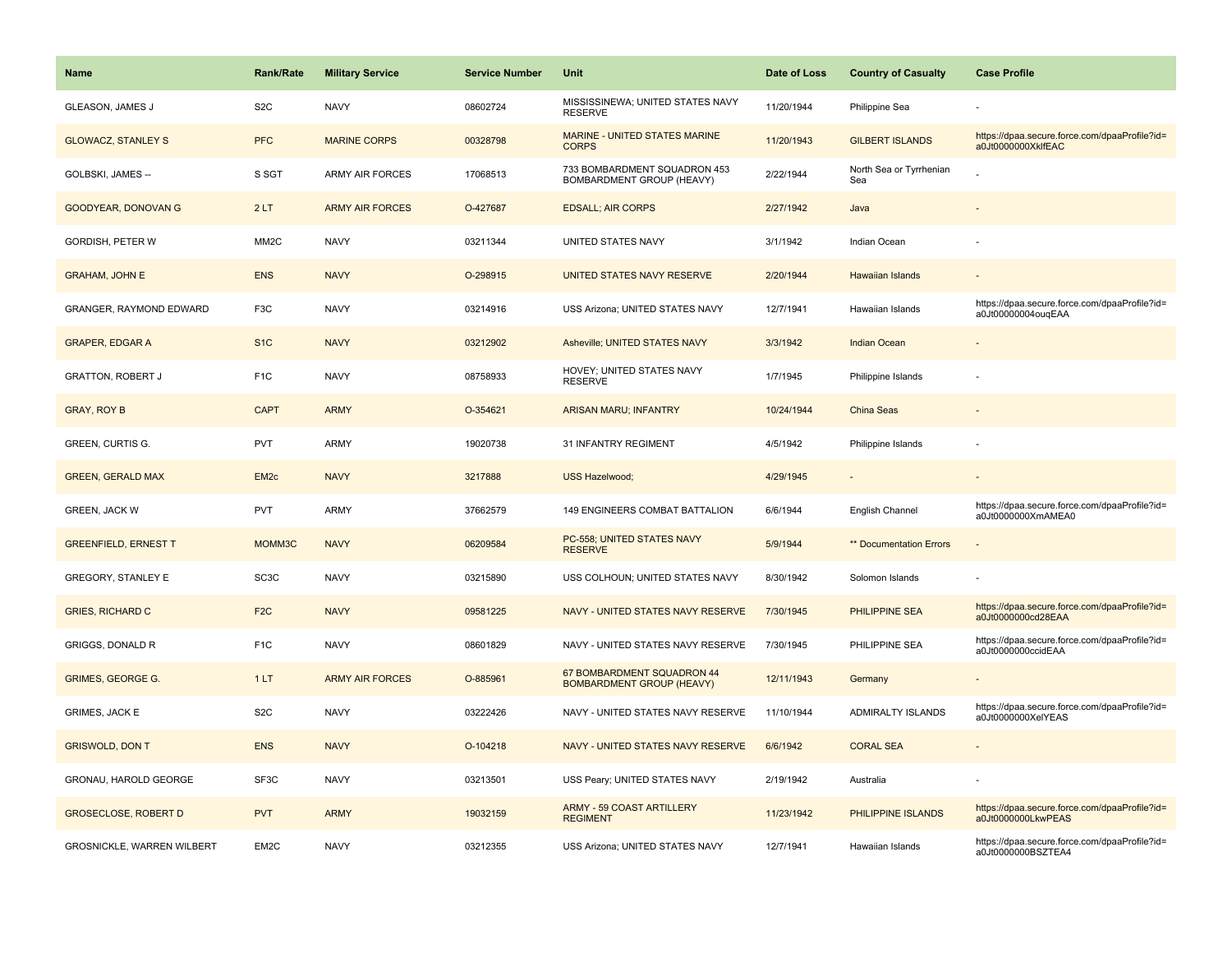| <b>Name</b>                 | Rank/Rate         | <b>Military Service</b> | <b>Service Number</b> | Unit                                                                     | Date of Loss | <b>Country of Casualty</b>                             | <b>Case Profile</b>                                                 |
|-----------------------------|-------------------|-------------------------|-----------------------|--------------------------------------------------------------------------|--------------|--------------------------------------------------------|---------------------------------------------------------------------|
| GROVE, GERALD M.            | <b>PFC</b>        | <b>ARMY</b>             | 37111466              | <b>ARMY</b>                                                              | 11/17/1942   |                                                        |                                                                     |
| GUERNSEY, CHARLES E         | S <sub>1</sub> C  | <b>NAVY</b>             | 03213591              | USS HOUSTON (CA-30); UNITED STATES<br><b>NAVY</b>                        | 3/1/1942     | Java                                                   |                                                                     |
| <b>GUERNSEY, GEORGE W</b>   | <b>PFC</b>        | <b>ARMY</b>             | 06935929              | SHINYO MARU; 2 QUARTERMASTER<br><b>COMPANY (AVIATION)</b>                | 9/7/1944     | <b>Philippine Islands</b>                              |                                                                     |
| GUESS, WILLIAM H.           | <b>PFC</b>        | ARMY                    | 06263225              | 126 INFANTRY 32 DIVISION                                                 | 11/26/1942   | New Guinea                                             |                                                                     |
| <b>GUNNERSON, HARLEY L</b>  | <b>CAPT</b>       | <b>ARMY AIR FORCES</b>  | O-731506              | 77 BOMBARDMENT SQUADRON 28<br><b>BOMBARDMENT GROUP (HEAVY)</b>           | 7/12/1945    | Kurile Islands                                         |                                                                     |
| GUNSOLLEY, MAX G            | S SGT             | ARMY AIR FORCES         | 37656287              | 644 BOMBARDMENT SQUADRON 410<br><b>BOMBARDMENT GROUP (LIGHT)</b>         | 6/3/1944     | English Channel                                        |                                                                     |
| <b>GUSTAFSON, JOHN W</b>    | 2LT               | <b>ARMY AIR FORCES</b>  | O-798794              | 78 SQUADRON 22 TRANSPORT GROUP                                           | 8/25/1943    | India                                                  |                                                                     |
| GUSTASON, JOHN Q            | ARM2C             | <b>NAVY</b>             | 03220230              | UNITED STATES NAVY RESERVE                                               | 7/11/1945    | Hawaiian Islands                                       |                                                                     |
| <b>GUTE, IRWIN R</b>        | <b>SGT</b>        | <b>ARMY AIR FORCES</b>  | 37667758              | 780 BOMBARDMENT SQUADRON 465<br><b>BOMBARDMENT GROUP (HEAVY)</b>         | 8/24/1944    | <b>Adriatic Sea</b>                                    |                                                                     |
| GUTHRIE, ROBERT C           | <b>CMM</b>        | <b>NAVY</b>             | 06200732              | NAVY - UNITED STATES NAVY RESERVE                                        | 11/10/1944   | ADMIRALTY ISLANDS                                      | https://dpaa.secure.force.com/dpaaProfile?id=<br>a0Jt0000000Xem8EAC |
| <b>GUTIERREZ, MICHAEL J</b> | <b>CPL</b>        | <b>ARMY</b>             | 37438231              | <b>456 ANTI AIRCRAFT ARTILLERY</b><br><b>AUTOMATIC WEAPONS BATTALION</b> | 6/29/1944    | <b>English Channel</b>                                 |                                                                     |
| GUYER, FLOYD G              | S <sub>1</sub> C  | <b>NAVY</b>             | 03213086              | NAVY - UNITED STATES NAVY                                                | 12/15/1945   | <b>JAVA</b>                                            |                                                                     |
| <b>HAAG, DONALD EDWIN</b>   | MM <sub>2</sub> C | <b>NAVY</b>             | 03213312              | Jacob Jones; UNITED STATES NAVY                                          | 2/28/1942    | <b>Atlantic Ocean: North</b><br><b>American Waters</b> |                                                                     |
| HAAS, JOHN W                | ENS               | <b>NAVY</b>             | O-146612              | UNITED STATES NAVY                                                       | 6/4/1942     | Midway Island                                          |                                                                     |
| HAAS, ROBERT KALMAN         | <b>LTJG</b>       | <b>NAVY</b>             | O-104683              | $VC-1$                                                                   | 5/28/1943    | $\sim$                                                 |                                                                     |
| HABHAB, OSCAR --            | <b>ENS</b>        | <b>NAVY</b>             | O-407038              | UNITED STATES NAVY                                                       | 4/1/1945     | Pacific Ocean                                          |                                                                     |
| HAGAN, ROBERT H             | MM3C              | <b>NAVY</b>             | 06210911              | <b>Warrington; UNITED STATES NAVY</b><br><b>RESERVE</b>                  | 9/13/1944    | <b>Atlantic Ocean</b>                                  |                                                                     |
| HAGEN, JAMES B              | 2LT               | ARMY AIR FORCES         | O-776288              | 1332 ARMY AIR FORCE BASE UNIT                                            | 9/23/1945    | China                                                  |                                                                     |
| <b>HAGERSTROM, ROBERT C</b> | 2d Lt             | <b>ARMY AIR FORCES</b>  | O-1180195             | 17 SQUADRON 71 RECONNAISSANCE<br><b>GROUP</b>                            | 6/8/1944     | New Guinea                                             |                                                                     |
| HAGUE, JESSE R.             | 1LT               | <b>ARMY AIR FORCES</b>  | O-425516              | 41 FIGHTER SQUADRON 35 FIGHTER<br><b>GROUP</b>                           | 8/2/1942     | New Guinea                                             | https://dpaa.secure.force.com/dpaaProfile?id=<br>a0Jt000001nzTrrEAE |
| HAHN, LECIL A               | EM3C              | <b>NAVY</b>             | 08594425              | HULL; UNITED STATES NAVY RESERVE                                         | 12/18/1944   | <b>Philippine Sea</b>                                  | https://dpaa.secure.force.com/dpaaProfile?id=<br>a0Jt0000000XeO3EAK |
| HAKEMAN, LLOYD N.           | 1LT               | <b>ARMY AIR FORCES</b>  | O-728073              | 321 BOMBARDMENT SQUADRON 90<br>BOMBARDMENT GROUP (HEAVY)                 | 1/6/1943     | New Guinea                                             |                                                                     |
| HALL, JOSEPH M              | S <sub>2</sub> C  | <b>NAVY</b>             | 03215243              | <b>UNITED STATES NAVY</b>                                                | 3/1/1942     | <b>Indian Ocean</b>                                    |                                                                     |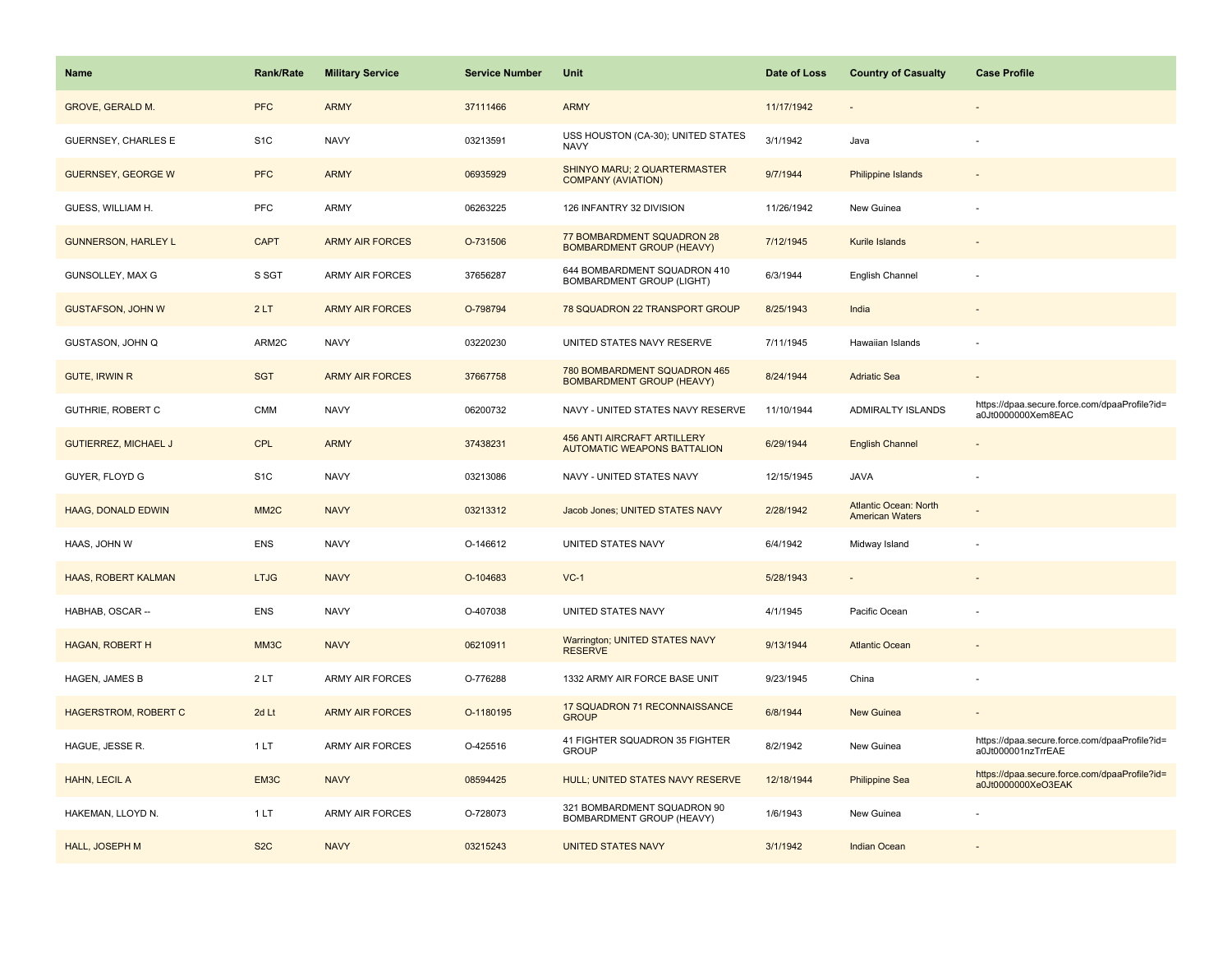| Name                      | <b>Rank/Rate</b>  | <b>Military Service</b>     | <b>Service Number</b> | Unit                                                               | Date of Loss | <b>Country of Casualty</b> | <b>Case Profile</b> |
|---------------------------|-------------------|-----------------------------|-----------------------|--------------------------------------------------------------------|--------------|----------------------------|---------------------|
| HALLADAY, ROBERT M        | <b>ENS</b>        | <b>NAVY</b>                 | O-115172              | UNITED STATES NAVY RESERVE                                         | 11/5/1942    | Panama                     |                     |
| HALOUPEK, WALTER O        | <b>ENS</b>        | <b>NAVY</b>                 | O-311585              | HARDER; UNITED STATES NAVY<br><b>RESERVE</b>                       | 8/24/1944    | <b>Philippine Islands</b>  |                     |
| HALSTEAD, IRVING R        | S <sub>2</sub> C  | <b>NAVY</b>                 | 03218034              | UNITED STATES NAVY                                                 | 9/11/1943    | North or Tyrrhenian Seas   | $\sim$              |
| HALSTEN, DUANE H          | F <sub>1</sub> C  | <b>NAVY</b>                 | 03217879              | <b>CISCO; UNITED STATES NAVY</b>                                   | 9/28/1943    | China Seas                 |                     |
| HAM, DONALD W.            | S SGT             | <b>ARMY AIR FORCES</b>      | 39832194              | 64 BOMBARDMENT SQUADRON 43<br>BOMBARDMENT GROUP (HEAVY)            | 10/18/1943   | New Guinea                 |                     |
| HAMILTON, JOHN W          | MOMM2C            | <b>NAVY</b>                 | 03209630              | <b>SUBMARINE Amberjack; UNITED STATES</b><br><b>NAVY</b>           | 3/22/1943    | New Britain Island         |                     |
| HAMMER, ROBERT C          | TEC <sub>4</sub>  | <b>ARMY</b>                 | 37111049              | HEADQUARTERS COMPANY FORT<br>RANDALL ALASKA                        | 10/23/1943   | Alaska                     |                     |
| HANCOCK, EDWARD F         | S <sub>1C</sub>   | <b>NAVY</b>                 | 03217734              | <b>UNITED STATES NAVY</b>                                          | 9/21/1943    | <b>Adriatic Sea</b>        |                     |
| HANKS, ARLIE LESTER       | EM3C              | <b>NAVY</b>                 | 06202112              | Edward Rutledge ; UNITED STATES NAVY<br><b>RESERVE</b>             | 11/12/1942   | French Morocco             |                     |
| HANNUM, EARL RAYMOND      | <b>T SGT</b>      | <b>MARINE CORPS</b>         | 00212844              | NITTA MARU; UNITED STATES MARINE<br><b>CORP</b>                    | 12/23/1941   | China Seas                 |                     |
| HANRAHAN, ROYAL J         | QM3C              | <b>NAVY</b>                 | 03215013              | Bismarck Sea; UNITED STATES NAVY                                   | 2/21/1945    | Bonin & Volcano Islands    |                     |
| HANSEN, DARYLE KERMIT     | CPL               | <b>MARINE CORPS RESERVE</b> | 510846                | MARINE - UNITED STATES MARINE<br><b>CORPS; 1ST MARINE DIVISION</b> | 5/2/1945     | <b>JAPAN</b>               |                     |
| HANSEN, ELVIN E           | 1LT               | ARMY AIR FORCES             | O-739093              | 869 BOMBARDMENT SQUADRON 497<br>BOMBARDMENT GROUP (VERY HEAVY)     | 1/14/1945    | Philippine Sea             |                     |
| HANSEN, HENRICK R J       | <b>COX</b>        | <b>NAVY</b>                 | 03213253              | USS QUINCY; UNITED STATES NAVY                                     | 8/9/1942     | Solomon Islands            |                     |
| HANSEN, PAUL ROY          | F <sub>2</sub> C  | <b>NAVY</b>                 | 03215920              | USS LITTLE; UNITED STATES NAVY                                     | 9/5/1942     | Solomon Islands            |                     |
| <b>HANSEN, WILLIAM L</b>  | S SGT             | <b>ARMY AIR FORCES</b>      | 20927482              | 22 BOMBARDMENT SQUADRON 341<br><b>BOMBARDMENT GROUP (MEDIUM)</b>   | 3/13/1944    | China                      |                     |
| HANSON, ARTHUR C          | MM <sub>1</sub> C | <b>NAVY</b>                 | 06203044              | USS LISCOME BAY; UNITED STATES<br>NAVY RESERVE                     | 11/24/1943   | Gilbert Islands            |                     |
| HANSON, DALE E.           | 1LT               | <b>ARMY AIR FORCES</b>      | O-425083              | 30 BOMBARDMENT SQUADRON 19<br><b>BOMBARDMENT GROUP (HEAVY)</b>     | 10/5/1942    | <b>New Britain Island</b>  |                     |
| HANSSEN, OTTO H           | <b>T SGT</b>      | <b>ARMY</b>                 | 37042492              | 168 INFANTRY 34 DIVISION                                           | 2/4/1944     | Italy                      | $\sim$              |
| <b>HARDICK, DARRELL H</b> | CPL               | <b>ARMY</b>                 | 06863220              | 31 INFANTRY REGIMENT                                               | 2/1/1946     | Philippine Islands         |                     |
| HARLOW, CARL O            | <b>PVT</b>        | ARMY                        | 19010559              | SHINYO MARU; 701 ORDNANCE<br>COMPANY (AVIATION)                    | 9/7/1944     | Philippine Islands         |                     |
| <b>HARMAN, MELVIN E</b>   | AMM <sub>2C</sub> | <b>NAVY</b>                 | 03217923              | <b>UNITED STATES NAVY</b>                                          | 2/3/1945     | Formosa                    |                     |
| HARMANING, HARRY E        | S <sub>1</sub> C  | <b>NAVY</b>                 | 03685403              | UNITED STATES NAVY                                                 | 3/1/1942     | Indian Ocean               |                     |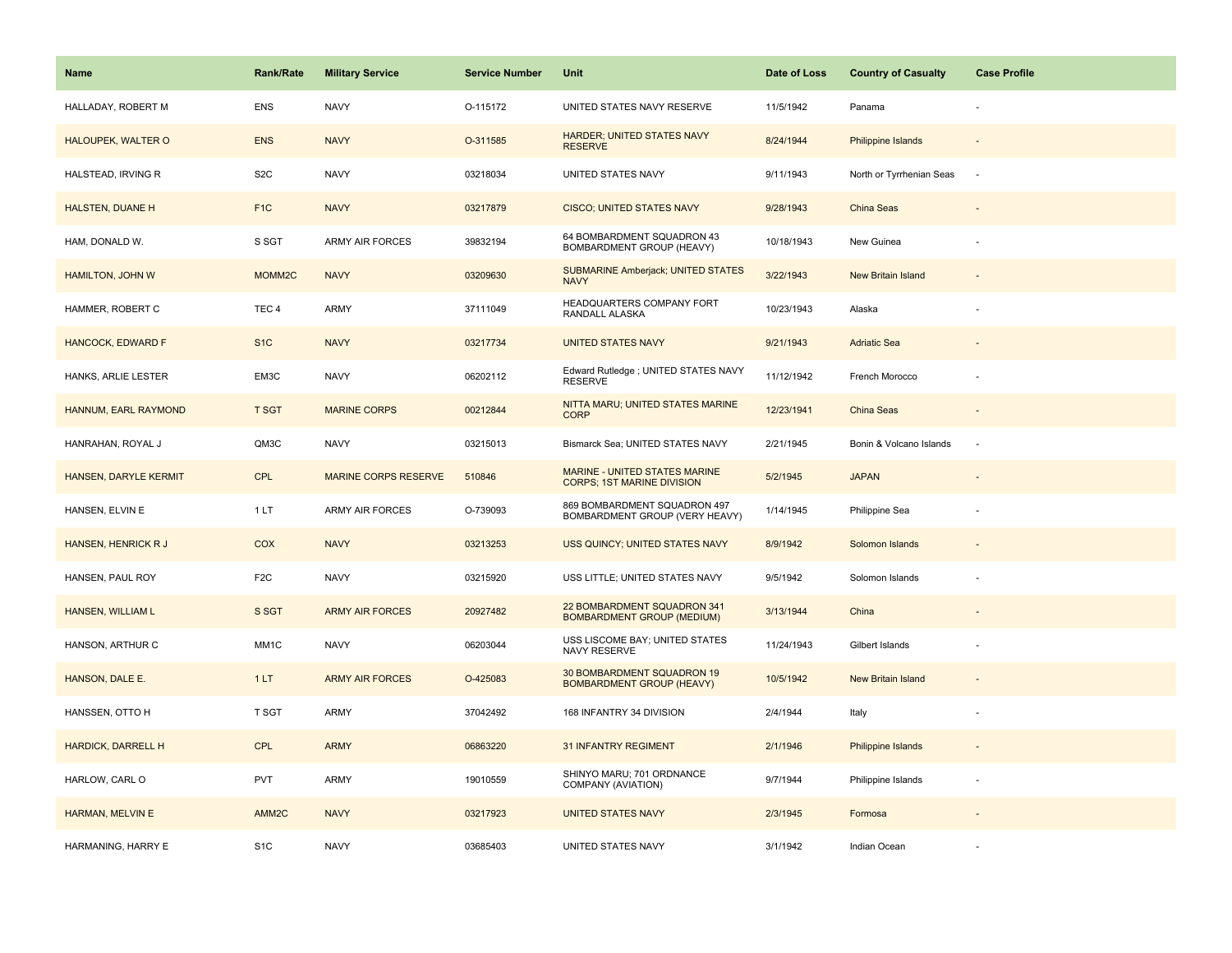| Name                       | <b>Rank/Rate</b> | <b>Military Service</b> | <b>Service Number</b> | Unit                                                            | Date of Loss | <b>Country of Casualty</b>                   | <b>Case Profile</b>                                                 |
|----------------------------|------------------|-------------------------|-----------------------|-----------------------------------------------------------------|--------------|----------------------------------------------|---------------------------------------------------------------------|
| <b>HARRINGTON, JAMES L</b> | <b>PFC</b>       | <b>ARMY</b>             | 37662741              | LCI-92; 149 ENGINEERS COMBAT<br><b>BATTALION</b>                | 6/6/1944     | France                                       | https://dpaa.secure.force.com/dpaaProfile?id=<br>a0Jt0000000XmAWEA0 |
| HARRIS, CHARLES H          | <b>PVT</b>       | ARMY                    | 20702202              | 168 INFANTRY 34 DIVISION                                        | 12/6/1943    | Tunisia                                      |                                                                     |
| <b>HARRIS, MARION E</b>    | <b>CAPT</b>      | <b>ARMY AIR FORCES</b>  | O-351364              | 345 BOMBARDMENT SQUADRON 98<br><b>BOMBARDMENT GROUP (HEAVY)</b> | 5/1/1943     | Mediterranean Sea                            |                                                                     |
| HARRIS, ROBERT J           | <b>PVT</b>       | ARMY                    | 39469100              | 20 INFANTRY 6 DIVISION                                          | 6/22/1945    | Philippine Islands                           |                                                                     |
| <b>HARRISON, CHARLES A</b> | <b>ENS</b>       | <b>NAVY</b>             | O-378638              | UNITED STATES NAVY RESERVE                                      | 12/12/1944   | <b>Pacific Ocean</b>                         |                                                                     |
| HART, EDDIE --             | PFC              | ARMY                    | 37421607              | 379 INFANTRY 95 DIVISION                                        | 12/4/1944    | Germany                                      |                                                                     |
| HARTIGAN, CHARLES W.       | <b>SGT</b>       | <b>ARMY</b>             | 33043695              | 116 INFANTRY 29 DIVISION                                        | 7/16/1944    | France                                       |                                                                     |
| HARTJE, LAMAR H            | M <sub>1</sub> C | <b>NAVY</b>             | 03165745              | USS CANOPUS (AS-9); UNITED STATES<br><b>NAVY</b>                | 6/11/1942    | Philippine Islands                           |                                                                     |
| HARTNETT, EMMETT E         | F <sub>1</sub> C | <b>NAVY</b>             | 06202618              | USS JUNEAU; UNITED STATES NAVY<br><b>RESERVE</b>                | 11/13/1942   | Solomon Islands                              |                                                                     |
| HARTWICK, CLAUDE H         | <b>PVT</b>       | ARMY                    | 37695398              | SS Leopoldville; 264 INFANTRY 66<br><b>DIVISION</b>             | 12/24/1944   | English Channel                              |                                                                     |
| HARTZER, CARL --           | 1LT              | <b>ARMY AIR FORCES</b>  | O-667073              | 1 AIR COMMANDO GROUP                                            | 2/14/1944    | <b>Burma</b>                                 |                                                                     |
| HARVEY, ALLAN E            | S <sub>2</sub> C | <b>NAVY</b>             | 03220728              | NAVY - UNITED STATES NAVY RESERVE                               | 2/21/1945    | <b>BONIN &amp; VOLCANO</b><br><b>ISLANDS</b> |                                                                     |
| <b>HASKIN, MORRIS L.</b>   | 1LT              | <b>ARMY AIR FORCES</b>  | O-665304              | 231 BOMBARDMENT SQUADRON 94<br><b>BOMBARDMENT GROUP (HEAVY)</b> | 9/27/1943    | North Sea or Tyrrhenian<br>Sea               |                                                                     |
| HATCH, LORIN D             | SSML3C           | <b>NAVY</b>             | 08594591              | Longshaw; UNITED STATES NAVY<br><b>RESERVE</b>                  | 5/18/1945    | Philippine Sea                               |                                                                     |
| <b>HAWKINS, CLARENCE E</b> | 1LT              | <b>MARINE CORPS</b>     | O-021212              | MARINE - UNITED STATES MARINE<br><b>CORPS</b>                   | 9/8/1944     | <b>Marshall Islands</b>                      |                                                                     |
| HAWORTH, FRANK R           | <b>PVT</b>       | ARMY AIR FORCES         | 19004517              | ARMY AIR FORCE                                                  | 1/13/1943    | India                                        |                                                                     |
| <b>HAYES, FRANK P</b>      | 2LT              | <b>ARMY AIR FORCES</b>  | O-768089              | 2 RESCUE SQUADRON                                               | 10/10/1945   | Philippine Islands                           | https://dpaa.secure.force.com/dpaaProfile?id=<br>a0Jt000000M7EZdEAN |
| HAYES, JOHN D              | ARM3C            | <b>NAVY</b>             | 03213090              | UNITED STATES NAVY                                              | 10/6/1942    | Solomon Islands                              | https://dpaa.secure.force.com/dpaaProfile?id=<br>a0Jt000001nzcB2EAI |
| <b>HAYNES, WILLIAM A</b>   | S <sub>1</sub> C | <b>NAVY</b>             | 09750213              | NAVY - UNITED STATES NAVY RESERVE                               | 7/30/1945    | PHILIPPINE SEA                               |                                                                     |
| HAYS, OLIVER B             | 2LT              | <b>ARMY AIR FORCES</b>  | O-730482              | 95 FIGHTER SQUADRON 82 FIGHTER<br><b>GROUP</b>                  | 3/22/1943    | Mediterranean Sea                            |                                                                     |
| <b>HEADINGTON, JAMES B</b> | F <sub>2</sub> C | <b>NAVY</b>             | 06202408              | USS JUNEAU; UNITED STATES NAVY<br><b>RESERVE</b>                | 11/13/1942   | Solomon Islands                              |                                                                     |
| HEAFORD, WILLIAM P         | S <sub>1</sub> C | <b>NAVY</b>             | 08594048              | UNITED STATES NAVY RESERVE                                      | 5/9/1945     | Central/South Pacific<br>Theater             |                                                                     |
| HEAVERLO, CLARENCE J       | S <sub>2</sub> C | <b>NAVY</b>             | 08593329              | <b>SPENCE; UNITED STATES NAVY</b><br><b>RESERVE</b>             | 12/18/1944   | <b>Philippine Sea</b>                        |                                                                     |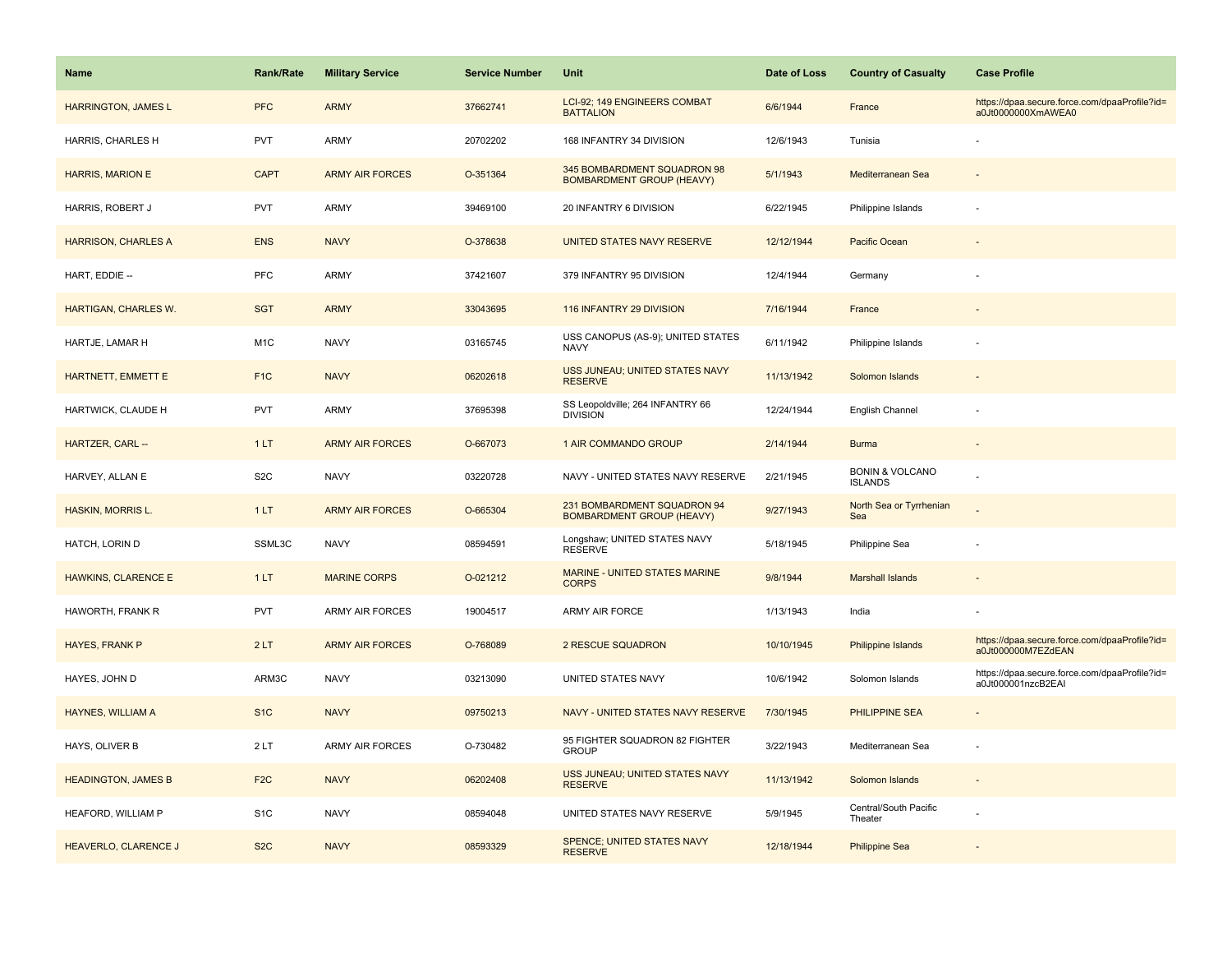| <b>Name</b>                  | <b>Rank/Rate</b> | <b>Military Service</b> | <b>Service Number</b> | Unit                                                              | Date of Loss | <b>Country of Casualty</b> | <b>Case Profile</b>                                                 |
|------------------------------|------------------|-------------------------|-----------------------|-------------------------------------------------------------------|--------------|----------------------------|---------------------------------------------------------------------|
| HEBEL, BERNARD F             | F <sub>2</sub> C | <b>NAVY</b>             | 03216139              | Sims; UNITED STATES NAVY                                          | 5/7/1942     | Coral Sea                  |                                                                     |
| <b>HECKMAN, GAIL WAYNE</b>   | S <sub>2</sub> C | <b>NAVY</b>             | 06201837              | UNITED STATES NAVY RESERVE                                        | 8/29/1942    | <b>Atlantic Ocean</b>      |                                                                     |
| HEIMENDAHL, GEORGE --        | <b>SGT</b>       | <b>ARMY AIR FORCES</b>  | 17029200              | 873 BOMBARDMENT SQUADRON 498<br>BOMBARDMENT GROUP (VERY HEAVY)    | 4/29/1945    | Japan/Okinawa              |                                                                     |
| <b>HEINEMAN, CYRIL G</b>     | S SGT            | <b>ARMY AIR FORCES</b>  | 37439012              | 720 BOMBARDMENT SQUADRON 450<br><b>BOMBARDMENT GROUP (HEAVY)</b>  | 3/24/1944    | Italy                      |                                                                     |
| HEITZMAN, RAYMOND G          | PHOM3C           | <b>NAVY</b>             | 06201713              | UNITED STATES NAVY RESERVE                                        | 9/19/1943    | Solomon Islands            |                                                                     |
| <b>HELDER, WILLIS R</b>      | COX              | <b>NAVY</b>             | 06210331              | LUCE; UNITED STATES NAVY RESERVE                                  | 5/4/1945     | China Seas                 | $\overline{\phantom{a}}$                                            |
| HELFERICH, THOMAS P          | <b>CMOMM</b>     | <b>NAVY</b>             | 03212959              | BULLHEAD; UNITED STATES NAVY                                      | 8/6/1945     | Netherlands East Indies    | ÷.                                                                  |
| <b>HELLER, EUGENE W</b>      | S <sub>1</sub> C | <b>NAVY</b>             | 08594233              | <b>FLIER; UNITED STATES NAVY RESERVE</b>                          | 8/13/1944    | <b>Philippine Islands</b>  |                                                                     |
| HELM, RICHARD E              | MM1C             | <b>NAVY</b>             | 06600728              | HOVEY; UNITED STATES NAVY<br><b>RESERVE</b>                       | 1/7/1945     | Philippine Islands         |                                                                     |
| <b>HELT, HOWARD R</b>        | <b>SGT</b>       | <b>ARMY AIR FORCES</b>  | 20761157              | 434 BOMBARDMENT SQUADRON 12<br><b>BOMBARDMENT GROUP (MEDIUM)</b>  | 6/1/1944     | <b>Burma</b>               |                                                                     |
| HENDRICKSON, G D             | S <sub>1</sub> C | <b>NAVY</b>             | 03934080              | USS ATLANTA; UNITED STATES NAVY                                   | 11/13/1942   | Solomon Islands            |                                                                     |
| <b>HENKEL, FRANCIS M</b>     | F <sub>1C</sub>  | <b>NAVY</b>             | 06208971              | <b>TULLIBEE; UNITED STATES NAVY</b><br><b>RESERVE</b>             | 3/26/1944    | Caroline Islands           | $\overline{\phantom{a}}$                                            |
| HENNESSEY, GEORGE R          | 2LT              | <b>ARMY</b>             | O-426217              | ARMY - 57 INFANTRY REGIMENT (PS)                                  | 1/14/1945    | PHILIPPINE ISLANDS         | https://dpaa.secure.force.com/dpaaProfile?id=<br>a0Jt000001BhHVqEAN |
| HENRY, ROBERT F              | S <sub>1</sub> C | <b>NAVY</b>             | 03218208              | <b>UNITED STATES NAVY</b>                                         | 4/20/1943    | <b>Atlantic Ocean</b>      |                                                                     |
| HENSMAN, RAY V               | S SGT            | <b>ARMY AIR FORCES</b>  | 06934115              | 33 SQUADRON 374 TROOP CARRIER<br><b>GROUP</b>                     | 11/8/1942    | Solomon Islands            |                                                                     |
| <b>HERRING, JAMES JUNIOR</b> | SM3C             | <b>NAVY</b>             | 03212952              | <b>USS Arizona; UNITED STATES NAVY</b>                            | 12/7/1941    | Hawaiian Islands           | https://dpaa.secure.force.com/dpaaProfile?id=<br>a0Jt0000000BRo8EAG |
| HESS, WARREN G               | CPL              | <b>ARMY AIR FORCES</b>  | 17151692              | 490 BOMBARDMENT SQUADRON 341<br>BOMBARDMENT GROUP (MEDIUM)        | 1/17/1945    | Burma                      |                                                                     |
| <b>HESSE, NORBERT F</b>      | S SGT            | <b>ARMY AIR FORCES</b>  | 37423489              | 556 BOMBARDMENT SQUADRON 387<br><b>BOMBARDMENT GROUP (MEDIUM)</b> | 9/9/1943     | <b>English Channel</b>     |                                                                     |
| HEWITT, JAMES E.             | 1 LT             | <b>ARMY AIR FORCES</b>  | O-675216              | 28 BOMBARDMENT SQUADRON 19<br>BOMBARDMENT GROUP (VERY HEAVY)      | 7/27/1945    | Japan/Okinawa              |                                                                     |
| HEY, RAYDEEN --              | B <sub>1</sub> C | <b>NAVY</b>             | 03206061              | Asheville; UNITED STATES NAVY                                     | 3/3/1942     | Java                       |                                                                     |
| HICKMAN, ARTHUR LEE          | SM3C             | <b>NAVY</b>             | 03212094              | USS Arizona; UNITED STATES NAVY                                   | 12/7/1941    | Hawaiian Islands           | https://dpaa.secure.force.com/dpaaProfile?id=<br>a0Jt00000004sgXEAQ |
| HICKMAN, RICHARD D           | S SGT            | <b>ARMY</b>             | 17004268              | 15 INFANTRY 3 DIVISION                                            | 5/27/1944    | Italy                      |                                                                     |
| HICKS, WENDELL F             | 1st Lt           | <b>ARMY AIR FORCES</b>  | O-2056593             | 769 BOMBARDMENT SQUADRON 462<br>BOMBARDMENT GROUP (VERY HEAVY)    | 5/26/1945    | Marianas Islands           |                                                                     |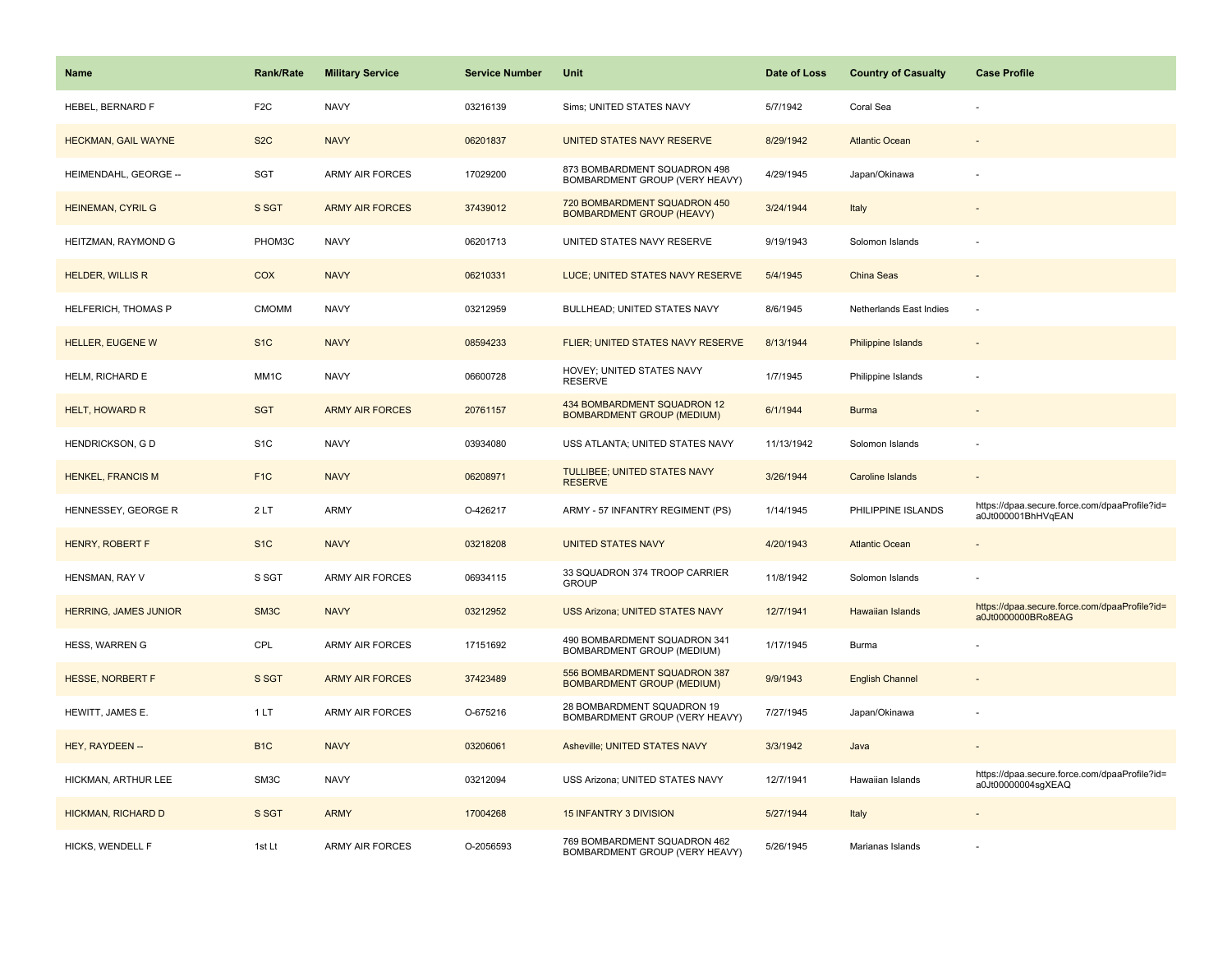| Name                     | <b>Rank/Rate</b>   | <b>Military Service</b> | <b>Service Number</b> | Unit                                                             | Date of Loss | <b>Country of Casualty</b>             | <b>Case Profile</b>      |
|--------------------------|--------------------|-------------------------|-----------------------|------------------------------------------------------------------|--------------|----------------------------------------|--------------------------|
| <b>HIGDON, HARLEY R</b>  | MM <sub>1</sub> C  | <b>NAVY</b>             | 03213633              | USS DEHAVEN; UNITED STATES NAVY                                  | 2/1/1943     | Solomon Islands                        |                          |
| HILL, GEORGE E           | LT/JG/             | <b>NAVY</b>             | O-176644              | NAVY - UNITED STATES NAVY RESERVE                                | 4/30/1944    | PACIFIC OCEAN                          |                          |
| HILL, JOHN MEREDITH      | LT /JG/            | <b>NAVY</b>             | O-116946              | UNITED STATES NAVY RESERVE                                       | 11/30/1943   | <b>Atlantic Ocean</b>                  |                          |
| HINMAN, EARL E           | COX                | <b>NAVY</b>             | 03212608              | USS HOUSTON (CA-30); UNITED STATES<br><b>NAVY</b>                | 3/1/1942     | Java                                   |                          |
| HINTZ, OWEN M            | <b>ENS</b>         | <b>NAVY</b>             | O-290489              | UNITED STATES NAVY RESERVE                                       | 7/4/1944     | Bonin & Volcano Islands                |                          |
| HIXSON, ODA R            | CPL                | ARMY                    | 17004500              | ARISAN MARU; 59 COAST ARTILLERY<br><b>REGIMENT</b>               | 10/24/1944   | China Seas                             |                          |
| HOCKETT, WAYNE --        | 2LT                | <b>ARMY</b>             | O-471469              | 504 PARACHUTE INFANTRY 82<br><b>AIRBORNE DIVISION</b>            | 1/25/1944    | Italy                                  | $\overline{\phantom{a}}$ |
| HOCKING, DALE W          | PFC                | ARMY                    | 20701508              | <b>INFANTRY</b>                                                  | 3/18/1944    | African/Med/Middle<br>Eastern At Large |                          |
| <b>HODGES, GRANT M</b>   | WT1C               | <b>NAVY</b>             | 03211677              | NAVY - UNITED STATES NAVY RESERVE                                | 10/25/1944   | PHILIPPINE SEA                         |                          |
| HODGINS, LESTER B        | S <sub>2</sub> C   | <b>NAVY</b>             | 08601875              | NAVY - UNITED STATES NAVY RESERVE                                | 7/30/1945    | PHILIPPINE SEA                         |                          |
| HOELTING, ROBERT --      | <b>PFC</b>         | <b>ARMY</b>             | 18049007              | ARISAN MARU; 60 COAST ARTILLERY<br><b>REGIMENT</b>               | 10/24/1944   | China Seas                             |                          |
| HOFFMAN, EDWARD G        | S <sub>1</sub> C   | <b>NAVY</b>             | 06201165              | Rowan; UNITED STATES NAVY RESERVE                                | 9/11/1943    | North or Tyrrhenian Seas               | $\overline{\phantom{a}}$ |
| HOFFMANN, RICHARD E      | S SGT              | <b>ARMY AIR FORCES</b>  | 37434925              | 372 BOMBARDMENT SQUADRON 307<br><b>BOMBARDMENT GROUP (HEAVY)</b> | 3/20/1944    | New Caledonia                          |                          |
| HOLDRIDGE, LAUREL D      | CRM                | <b>NAVY</b>             | 04099200              | Brooks; UNITED STATES NAVY RESERVE                               | 1/7/1945     | Philippine Islands                     | $\overline{\phantom{a}}$ |
| HOLLAND, MELVIN CHARLES  | <b>CPL</b>         | <b>MARINE CORPS</b>     | 00441612              | MARINE - UNITED STATES MARINE<br><b>CORPS RESERVE</b>            | 2/18/1945    | Bonin & Volcano Islands                | $\overline{\phantom{a}}$ |
| HOLLAND, NORBERT J.      | <b>PVT</b>         | <b>ARMY</b>             | 37683509              | 513 PARACHUTE INFANTRY 17<br>AIRBORNE DIVISION                   | 10/25/1945   | Germany                                |                          |
| HOLLAND, RAYMOND H       | MM3C               | <b>NAVY</b>             | 03214478              | <b>UNITED STATES NAVY</b>                                        | 3/1/1942     | <b>Indian Ocean</b>                    |                          |
| HOLLOWAY, JACK A         | AOM1C              | <b>NAVY</b>             | 03217114              | USS BUNKER HILL; UNITED STATES<br><b>NAVY</b>                    | 3/29/1945    | Japan                                  |                          |
| HOLM, MERL W.            | <b>PFC</b>         | <b>ARMY</b>             | 37111202              | 126 INFANTRY 32 DIVISION                                         | 11/26/1942   | <b>New Guinea</b>                      |                          |
| HOOVER, JOHN H           | PHM <sub>2</sub> C | <b>NAVY</b>             | 03212496              | ARISAN MARU; UNITED STATES NAVY                                  | 10/24/1944   | Central/South Pacific<br>Theater       |                          |
| HOPKINS, ROBERT L        | TEC <sub>5</sub>   | <b>ARMY</b>             | 37470534              | ARMY - 3206 QUARTERMASTER<br><b>SERVICES COMPANY</b>             | 4/28/1944    | <b>ENGLISH CHANNEL</b>                 | $\sim$                   |
| HOPKINS, THAINE L        | S <sub>2</sub> C   | <b>NAVY</b>             | 08590970              | NAVY - UNITED STATES NAVY                                        | 10/25/1944   | PHILIPPINE SEA                         |                          |
| <b>HOPLEY, THOMAS --</b> | LT /JG/            | <b>NAVY</b>             | O-312195              | UNITED STATES NAVY RESERVE                                       | 5/4/1945     | China Seas                             |                          |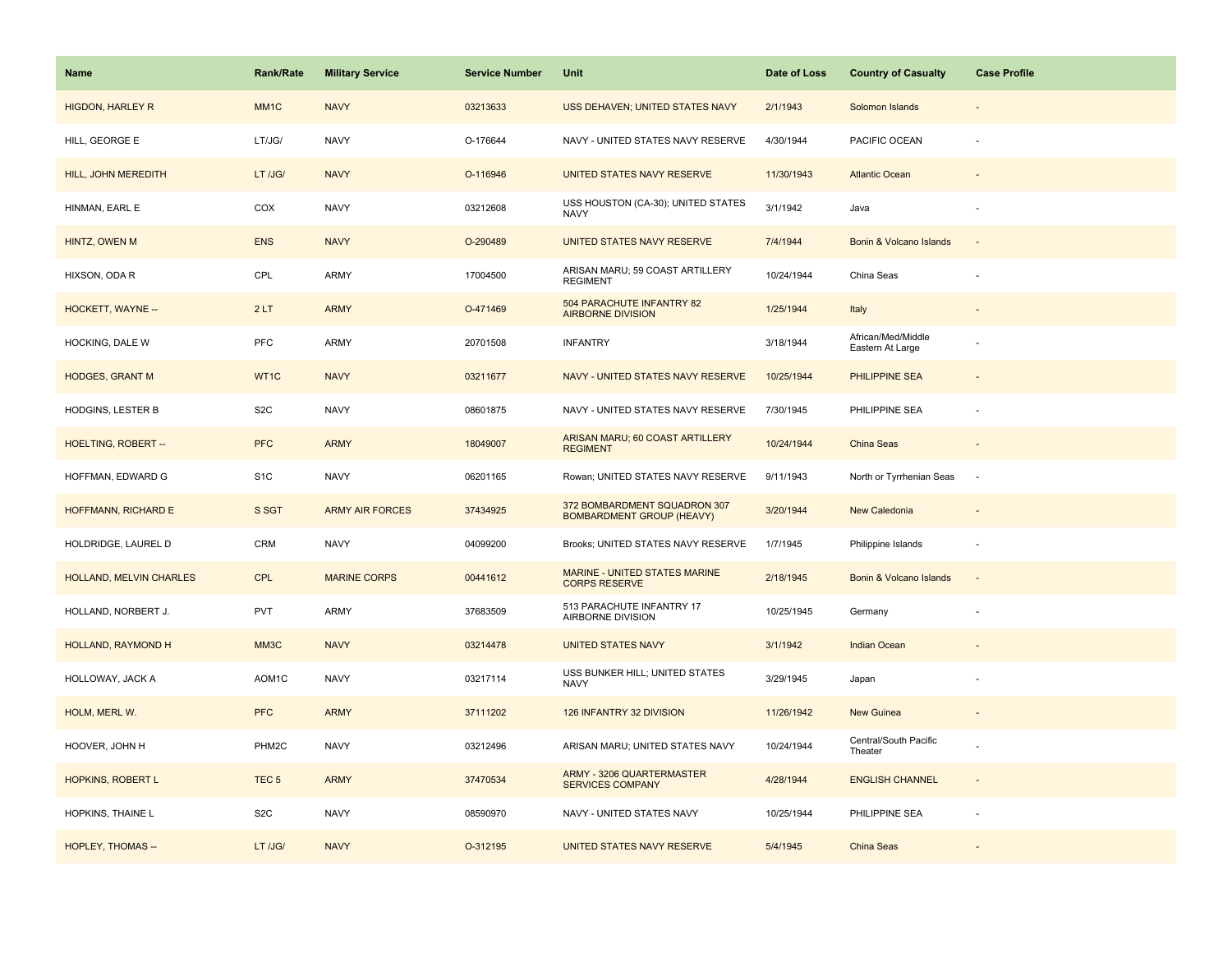| <b>Name</b>                  | <b>Rank/Rate</b> | <b>Military Service</b> | <b>Service Number</b> | Unit                                                             | Date of Loss | <b>Country of Casualty</b>     | <b>Case Profile</b>                                                 |
|------------------------------|------------------|-------------------------|-----------------------|------------------------------------------------------------------|--------------|--------------------------------|---------------------------------------------------------------------|
| HOPP, MARSHALL S.            | LT.              | <b>NAVY</b>             | O-122045              | UNITED STATES NAVY RESERVE                                       | 7/17/1945    | Pacific Ocean                  |                                                                     |
| HORNER, CLARENCE M           | <b>PFC</b>       | <b>ARMY</b>             | 37694126              | 137 INFANTRY 35 DIVISION                                         | 12/17/1944   | Germany                        |                                                                     |
| HORNER, WARREN P             | TEC <sub>5</sub> | <b>ARMY</b>             | 17027359              | ARISAN MARU; 59 COAST ARTILLERY<br><b>REGIMENT</b>               | 10/24/1944   | China Seas                     |                                                                     |
| HORSMAN, CLARENCE T          | <b>PFC</b>       | <b>ARMY</b>             | 37662473              | <b>166 ENGINEERS COMBAT BATTALION</b>                            | 2/12/1945    | Germany                        |                                                                     |
| HOUCHIN, JAMES HARDEN        | S <sub>2</sub> C | <b>NAVY</b>             | 06644787              | USS MEREDITH; UNITED STATES NAVY<br><b>RESERVE</b>               | 10/15/1942   | Solomon Islands                |                                                                     |
| <b>HOUGH, CHARLES ROBERT</b> | ARM3C            | <b>NAVY</b>             | 07025200              | USS ENTERPRISE (CV-6); UNITED<br><b>STATES NAVY RESERVE</b>      | 11/13/1944   | Philippine Islands             |                                                                     |
| HOUSTON, GEORGE R            | BM2C             | <b>NAVY</b>             | 03217687              | NAVY - UNITED STATES NAVY                                        | 8/30/1944    | ATLANTIC OCEAN                 |                                                                     |
| HOWARD, ROLAN GEORGE         | GM3C             | <b>NAVY</b>             | 03213850              | <b>USS Arizona; UNITED STATES NAVY</b>                           | 12/7/1941    | Hawaiian Islands               | https://dpaa.secure.force.com/dpaaProfile?id=<br>a0Jt0000000BSvqEAG |
| HOY, KENNETH E               | S <sub>1</sub> C | <b>NAVY</b>             | 06206771              | Warrington; UNITED STATES NAVY<br><b>RESERVE</b>                 | 9/13/1944    | Atlantic Ocean                 |                                                                     |
| <b>HOYT, ROBERT S</b>        | S SGT            | <b>ARMY</b>             | 17082212              | SS Leopoldville; 262 INFANTRY 66<br><b>DIVISION</b>              | 12/24/1944   | <b>English Channel</b>         |                                                                     |
| HUFF, JOHN K                 | <b>CTM</b>       | <b>NAVY</b>             | 03369017              | UNITED STATES NAVY                                               | 5/3/1944     | Pacific Ocean                  |                                                                     |
| HUFF, MELVIN L.              | <b>CPL</b>       | <b>ARMY AIR FORCES</b>  | 37678751              | <b>AIR CORPS</b>                                                 | 1/20/1945    | <b>New Guinea</b>              |                                                                     |
| HUFFMAN, WARREN M            | S <sub>1</sub> C | <b>NAVY</b>             | 06201244              | Rowan; UNITED STATES NAVY RESERVE                                | 9/11/1943    | North or Tyrrhenian Seas       | $\overline{\phantom{a}}$                                            |
| HUGHES, JOHN F               | MM3C             | <b>NAVY</b>             | 06215019              | Drexler; UNITED STATES NAVY RESERVE                              | 5/28/1945    | Japan                          | $\sim$                                                              |
| HUGHES, RAYMOND E            | S <sub>1</sub> C | <b>NAVY</b>             | 06205405              | Buck; UNITED STATES NAVY RESERVE                                 | 10/9/1943    | North or Tyrrhenian Seas       | $\sim$                                                              |
| <b>HUSTON, JAMES S.</b>      | 1LT              | <b>ARMY AIR FORCES</b>  | O-727879              | 329 BOMBARDMENT SQUADRON 93<br><b>BOMBARDMENT GROUP (HEAVY)</b>  | 8/2/1944     | Libya                          |                                                                     |
| HUTCHENS, JAMES E            | PFC              | <b>ARMY</b>             | 37668598              | SS Leopoldville; 262 INFANTRY 66<br><b>DIVISION</b>              | 12/24/1944   | English Channel                |                                                                     |
| HUTCHISON, MERLE B           | S <sub>2</sub> C | <b>NAVY</b>             | 09844833              | NAVY - UNITED STATES NAVY RESERVE                                | 7/30/1945    | PHILIPPINE SEA                 | https://dpaa.secure.force.com/dpaaProfile?id=<br>a0Jt0000000ccPgEAI |
| HUTE, ROY N                  | ARM3C            | <b>NAVY</b>             | 08591666              | NAVY - UNITED STATES NAVY RESERVE                                | 3/19/1945    | <b>JAPAN</b>                   |                                                                     |
| HUTTON, ERNEST H             | 2LT              | <b>ARMY AIR FORCES</b>  | O-749847              | 703 BOMBARDMENT SQUADRON 445<br><b>BOMBARDMENT GROUP (HEAVY)</b> | 2/2/1944     | North Sea or Tyrrhenian<br>Sea |                                                                     |
| HYNSON, ROBERT C             | ARM3C            | <b>NAVY</b>             | 03215173              | UNITED STATES NAVY                                               | 11/14/1942   | Solomon Islands                |                                                                     |
| <b>ILER, GEORGE J</b>        | <b>CMM</b>       | <b>NAVY</b>             | 03212712              | <b>MONAGHAN; UNITED STATES NAVY</b>                              | 12/18/1944   | <b>Philippine Sea</b>          |                                                                     |
| ILLUM, WESLEY JENS           | S <sub>1</sub> C | <b>NAVY</b>             | 06201321              | USS VINCENNES; UNITED STATES NAVY<br><b>RESERVE</b>              | 8/9/1942     | Solomon Islands                |                                                                     |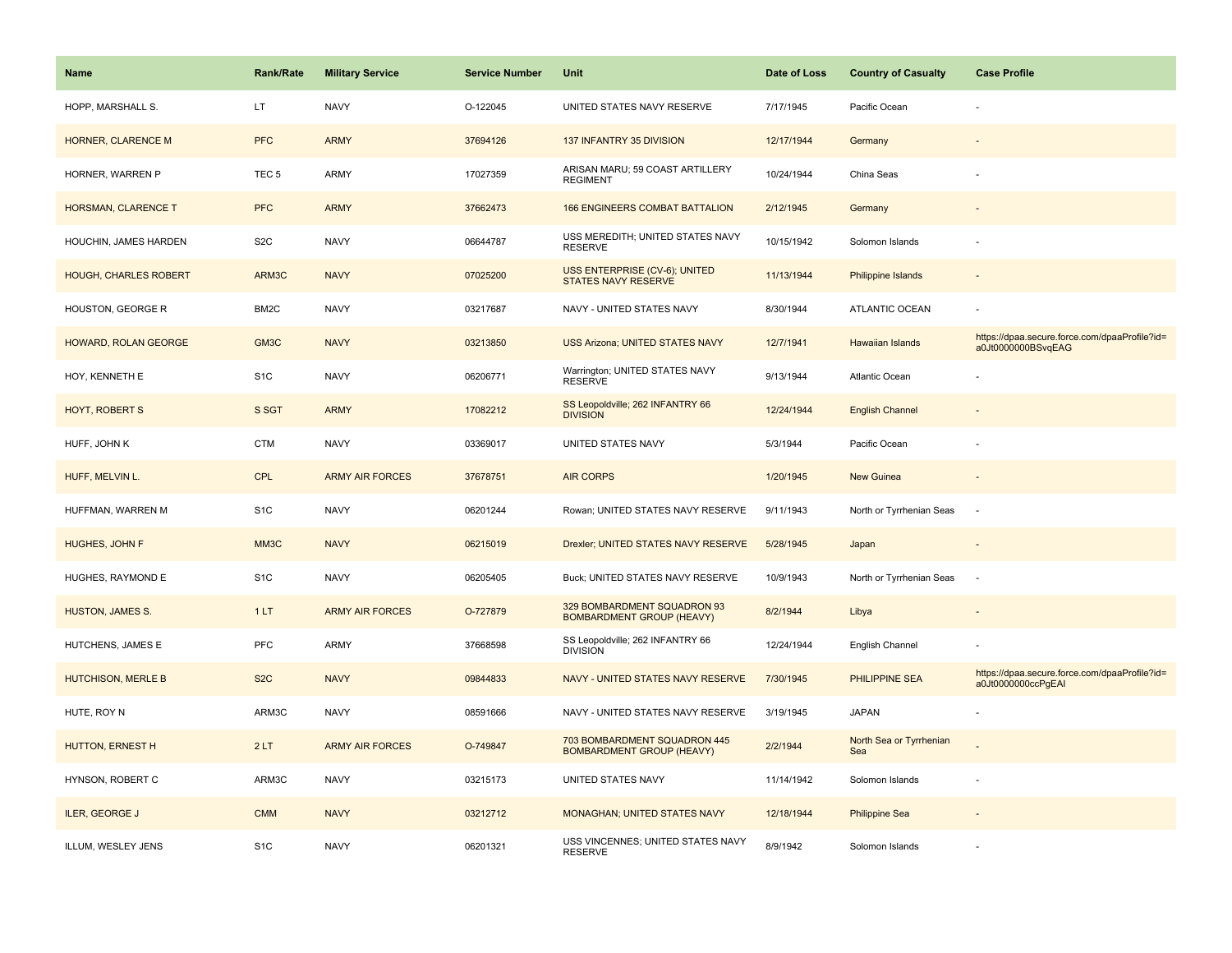| Name                      | <b>Rank/Rate</b>  | <b>Military Service</b> | <b>Service Number</b> | Unit                                                                | Date of Loss | <b>Country of Casualty</b> | <b>Case Profile</b>                                                 |
|---------------------------|-------------------|-------------------------|-----------------------|---------------------------------------------------------------------|--------------|----------------------------|---------------------------------------------------------------------|
| <b>INGALLS, WALTER W</b>  | 1LT               | <b>ARMY AIR FORCES</b>  | O-482969              | 25 BOMBARDMENT SQUADRON 40<br><b>BOMBARDMENT GROUP (VERY HEAVY)</b> | 2/1/1945     | Malaya                     |                                                                     |
| INGHRAM, BENJAMIN A       | LT                | <b>NAVY</b>             | O-103022              | USS BENNINGTON; UNITED STATES<br>NAVY RESERVE                       | 2/16/1945    | Japan                      |                                                                     |
| <b>IRWIN, BRUCE J</b>     | <b>ENS</b>        | <b>NAVY</b>             | O-320590              | UNITED STATES NAVY RESERVE                                          | 3/17/1944    | <b>Hawaiian Islands</b>    |                                                                     |
| <b>IRWIN, LOWELL R</b>    | S <sub>1</sub> C  | <b>NAVY</b>             | 08600352              | USS BRAINE; UNITED STATES NAVY<br><b>RESERVE</b>                    | 5/27/1945    | Japan                      |                                                                     |
| <b>ISOM, LYMAN L</b>      | MM3C              | <b>NAVY</b>             | 03166254              | TRITON; UNITED STATES NAVY                                          | 3/15/1943    | <b>Admiralty Islands</b>   |                                                                     |
| <b>IVERSEN, GUY W</b>     | 2LT               | ARMY AIR FORCES         | O-417964              | ARISAN MARU; 20 PURSUIT SQUADRON<br>24 PURSUIT GROUP                | 10/24/1944   | China Seas                 |                                                                     |
| <b>IVERSON, RAYMOND K</b> | F <sub>1C</sub>   | <b>NAVY</b>             | 06216695              | UNITED STATES NAVY RESERVE                                          | 5/4/1945     | <b>Philippine Sea</b>      |                                                                     |
| JACKSON, EVERETT A        | S <sub>1</sub> C  | <b>NAVY</b>             | 08602017              | NAVY - UNITED STATES NAVY RESERVE                                   | 6/16/1945    | RYUKYUS ISLANDS            |                                                                     |
| JACKSON, ROBERT WOODS     | Y <sub>3</sub> C  | <b>NAVY</b>             | 03166242              | <b>USS Arizona; UNITED STATES NAVY</b>                              | 12/7/1941    | Hawaiian Islands           | https://dpaa.secure.force.com/dpaaProfile?id=<br>a0Jt000000mq0bLEAQ |
| JACKSON, THOMAS W         | MAJ               | ARMY AIR FORCES         | O-380249              | 54 FIGHTER SQUADRON 343 FIGHTER<br><b>GROUP</b>                     | 9/14/1942    | Alaska                     |                                                                     |
| <b>JACOBS, RICHARD L</b>  | 2LT               | <b>ARMY AIR FORCES</b>  | O-739956              | 371 BOMBARDMENT SQUADRON 307<br><b>BOMBARDMENT GROUP (HEAVY)</b>    | 7/13/1943    | <b>New Hebrides</b>        |                                                                     |
| JANTE, EDWIN EARL         | Y3C               | <b>NAVY</b>             | 03213851              | USS Arizona; UNITED STATES NAVY                                     | 12/7/1941    | Hawaiian Islands           | https://dpaa.secure.force.com/dpaaProfile?id=<br>a0Jt000000mq0qVEAQ |
| JAVONOVICH, ANTHONY --    | <b>MACH</b>       | <b>NAVY</b>             | 00146682              | <b>UNITED STATES NAVY</b>                                           | 6/3/1942     | Bermuda                    |                                                                     |
| JEFFREY, LOSSON V         | LT/JG/            | <b>NAVY</b>             | O-201828              | ESCOLAR; UNITED STATES NAVY                                         | 11/13/1944   | China Seas                 |                                                                     |
| JENKINSON, ROGERS L       | LT.               | <b>NAVY</b>             | O-114964              | UNITED STATES NAVY RESERVE                                          | 1/15/1945    | Formosa                    |                                                                     |
| JENSEN, HERLUF V          | SF <sub>2C</sub>  | <b>NAVY</b>             | 06483051              | UNITED STATES NAVY RESERVE                                          | 10/16/1942   | Pacific Ocean              |                                                                     |
| JENSEN, MILO N.           | FLT O             | <b>ARMY AIR FORCES</b>  | T-128007              | <b>AIR CORPS</b>                                                    | 1/4/1945     | <b>Brazil</b>              | https://dpaa.secure.force.com/dpaaProfile?id=<br>a0Jt0000000Xm8QEAS |
| <b>JENTOFT, HAROLD T</b>  | AM1c              | <b>NAVY</b>             | 03215968              | USS LISCOME BAY; UNITED STATES<br><b>NAVY</b>                       | 11/24/1943   | Gilbert Islands            |                                                                     |
| JOHANN, PAUL FREDERICK    | GM3C              | <b>NAVY</b>             | 03213894              | USS Arizona; UNITED STATES NAVY                                     | 12/7/1941    | Hawaiian Islands           | https://dpaa.secure.force.com/dpaaProfile?id=<br>a0Jt0000000BSwPEAW |
| JOHANSEN, JAMES F         | 2 LT              | <b>ARMY AIR FORCES</b>  | O-777473              | 424 BOMBARDMENT SQUADRON 307<br>BOMBARDMENT GROUP (HEAVY)           | 10/26/1944   | Philippine Islands         |                                                                     |
| <b>JOHNSON, BURLEN G</b>  | GM <sub>2</sub> C | <b>NAVY</b>             | 03211779              | PILLSBURY; UNITED STATES NAVY                                       | 7/19/1942    | Philippine Islands         | https://dpaa.secure.force.com/dpaaProfile?id=<br>a0Jt000000MKBlxEAP |
| JOHNSON, CECIL D          | <b>PFC</b>        | <b>ARMY</b>             | 37674895              | 755 TANK BATTALION                                                  | 4/13/1945    | Italy                      |                                                                     |
| JOHNSON, EDWARD W         | <b>PVT</b>        | <b>ARMY</b>             | 37046659              | TOTTORI MARU; 59 COAST ARTILLERY<br><b>REGIMENT</b>                 | 11/3/1942    | Philippine Islands         |                                                                     |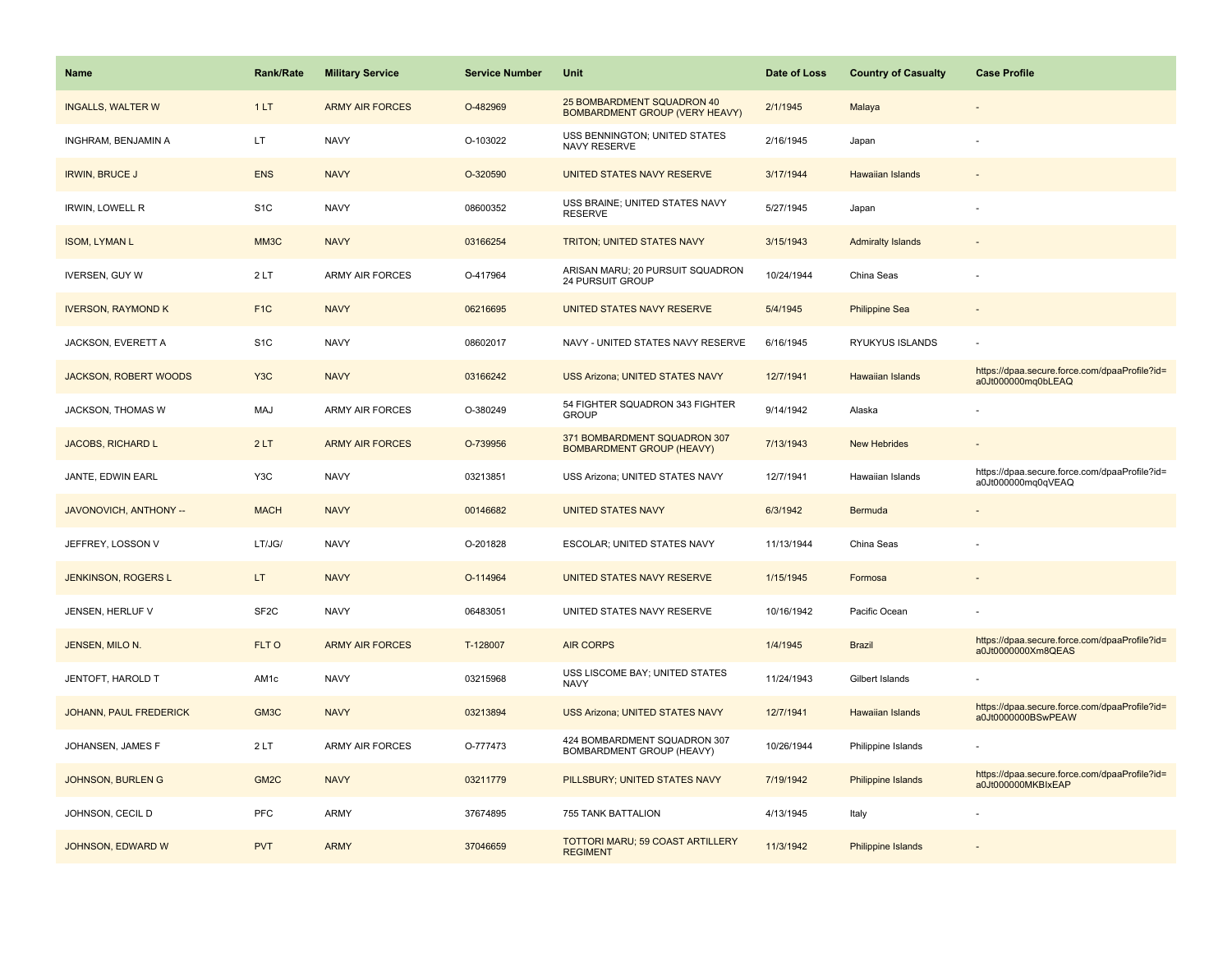| <b>Name</b>                 | <b>Rank/Rate</b>   | <b>Military Service</b> | <b>Service Number</b> | Unit                                                                  | Date of Loss | <b>Country of Casualty</b>                   | <b>Case Profile</b>                                                 |
|-----------------------------|--------------------|-------------------------|-----------------------|-----------------------------------------------------------------------|--------------|----------------------------------------------|---------------------------------------------------------------------|
| JOHNSON, EINAR S            | SGT                | <b>ARMY</b>             | 06583528              | ARISAN MARU; 59 COAST ARTILLERY<br><b>REGIMENT</b>                    | 10/24/1944   | China Seas                                   |                                                                     |
| JOHNSON, GLENN W            | LT /JG/            | <b>NAVY</b>             | O-227154              | UNITED STATES NAVY RESERVE                                            | 9/13/1944    | <b>Atlantic Ocean</b>                        |                                                                     |
| JOHNSON, HAROLD A           | Y <sub>2</sub> C   | <b>NAVY</b>             | 03213475              | Langley; UNITED STATES NAVY                                           | 3/1/1942     | Indian Ocean                                 |                                                                     |
| <b>JOHNSON, HAROLD B</b>    | S <sub>1</sub> C   | <b>NAVY</b>             | 08601868              | NAVY - UNITED STATES NAVY RESERVE                                     | 7/30/1945    | <b>PHILIPPINE SEA</b>                        | https://dpaa.secure.force.com/dpaaProfile?id=<br>a0Jt0000000ccGUEAY |
| JOHNSON, HARRY B            | FLT O              | <b>ARMY AIR FORCES</b>  | T-060977              | 534 BOMBARDMENT SQUADRON 381<br>BOMBARDMENT GROUP (HEAVY)             | 12/20/1943   | North Sea or Tyrrhenian<br>Sea               |                                                                     |
| JOHNSON, LEEREN R           | <b>PVT</b>         | <b>ARMY</b>             | 37664571              | <b>ARMY - 822 ENGINEERS BATTALION</b><br>(AVIATION)                   | 7/24/1945    | <b>JAPAN/OKINAWA</b>                         |                                                                     |
| JOHNSON, RICHARD M          | 2LT                | ARMY AIR FORCES         | O-660758              | 36 BOMBARDMENT SQUADRON 28<br><b>BOMBARDMENT GROUP (HEAVY)</b>        | 1/21/1943    | Aleutian Islands                             |                                                                     |
| <b>JOHNSTON, BILLIE R R</b> | <b>SGT</b>         | <b>ARMY AIR FORCES</b>  | 37663618              | 63 BOMBARDMENT SQUADRON 43<br><b>BOMBARDMENT GROUP (HEAVY)</b>        | 6/12/1945    | China                                        |                                                                     |
| JONES, EUGENE H             | S SGT              | <b>ARMY AIR FORCES</b>  | 37191544              | 333 BOMBARDMENT SQUADRON 94<br>BOMBARDMENT GROUP (HEAVY)              | 7/17/1943    | North Sea or Tyrrhenian<br>Sea               |                                                                     |
| JONES, RILEY P              | TEC <sub>4</sub>   | <b>ARMY AIR FORCES</b>  | 06938026              | SHINYO MARU; HEADQUARTERS<br>SQUADRON 19 BOMBARDMENT GROUP<br>(HEAVY) | 9/7/1944     | <b>Philippine Islands</b>                    |                                                                     |
| JONTZ, JAY B                | MUS2C              | <b>NAVY</b>             | 03208224              | USS HOUSTON (CA-30); UNITED STATES<br>NAVY                            | 3/1/1942     | Java                                         |                                                                     |
| JORGENSEN, GEORGE E         | SM <sub>2</sub> C  | <b>NAVY</b>             | 03168664              | <b>UNITED STATES NAVY</b>                                             | 4/9/1945     | North or Tyrrhenian Seas                     | $\overline{\phantom{a}}$                                            |
| <b>JOSLYN, HARPER S</b>     | LT/JG/             | <b>NAVY</b>             | O-156319              | UNITED STATES NAVY RESERVE                                            | 3/7/1944     | Solomon Islands                              |                                                                     |
| JUHL, WILLIAM D             | <b>CPL</b>         | <b>ARMY</b>             | 06863628              | <b>ARMY - 31 INFANTRY REGIMENT</b>                                    | 8/8/1942     | PHILIPPINE ISLANDS                           | https://dpaa.secure.force.com/dpaaProfile?id=<br>a0Jt0000000XIJhEAK |
| JUNKINS, FRANCIS L          | S <sub>1</sub> C   | <b>NAVY</b>             | 03215739              | USS HELENA; UNITED STATES NAVY                                        | 7/6/1943     | Solomon Islands                              |                                                                     |
| KADLEC, JOSEPH --           | <b>PVT</b>         | <b>MARINE CORPS</b>     | 00308518              | MARINE - UNITED STATES MARINE<br><b>CORPS</b>                         | 2/28/1942    | Java                                         |                                                                     |
| KALLANSRUD, ROBERT H        | S <sub>1</sub> C   | <b>NAVY</b>             | 03215869              | USS HELENA; UNITED STATES NAVY                                        | 7/6/1943     | Solomon Islands                              |                                                                     |
| <b>KALLAUS, WILLIAM F</b>   | RDM3C              | <b>NAVY</b>             | 08600675              | NAVY - UNITED STATES NAVY RESERVE                                     | 2/21/1945    | <b>BONIN &amp; VOLCANO</b><br><b>ISLANDS</b> |                                                                     |
| KALLIN, EDWARD E            | SOM <sub>1</sub> C | <b>NAVY</b>             | 06211971              | USS HAZELWOOD; UNITED STATES<br>NAVY RESERVE                          | 4/29/1945    | Japan                                        |                                                                     |
| KARBAN, CHARLES W.          | S SGT              | <b>ARMY AIR FORCES</b>  | 17152164              | 827 BOMBARDMENT SQUADRON 484<br><b>BOMBARDMENT GROUP (HEAVY)</b>      | 1/21/1946    | Yugoslavia                                   |                                                                     |
| KARR, LESTER P              | BM1C               | <b>NAVY</b>             | 03207447              | LUCE; UNITED STATES NAVY RESERVE                                      | 5/4/1945     | China Seas                                   |                                                                     |
| KARSEMEYER, HENRY --        | <b>ACRM</b>        | <b>NAVY</b>             | 03211091              | UNITED STATES NAVY RESERVE                                            | 9/21/1944    | Pacific Ocean                                |                                                                     |
| KASER, JOHN M               | LT/JG/             | <b>NAVY</b>             | O-254980              | NAVY - UNITED STATES NAVY RESERVE                                     | 10/24/1944   | CENTRAL/SOUTH<br>PACIFIC THEATER             |                                                                     |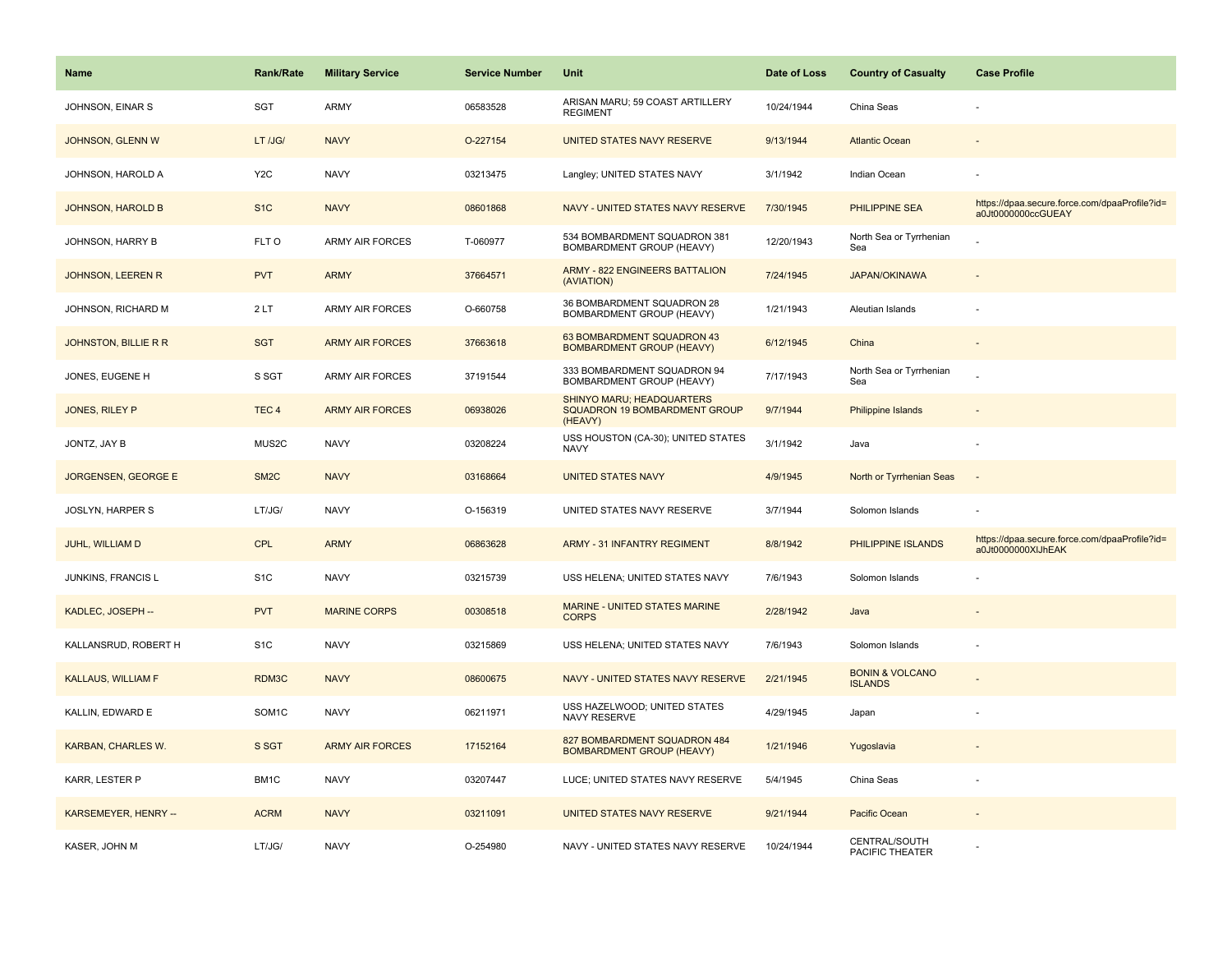| <b>Name</b>               | <b>Rank/Rate</b>  | <b>Military Service</b> | <b>Service Number</b> | Unit                                                             | Date of Loss | <b>Country of Casualty</b>     | <b>Case Profile</b>                                                 |
|---------------------------|-------------------|-------------------------|-----------------------|------------------------------------------------------------------|--------------|--------------------------------|---------------------------------------------------------------------|
| <b>KASTER, VERNON W</b>   | MM <sub>1</sub> C | <b>NAVY</b>             | 03211541              | USS CHICAGO; UNITED STATES NAVY                                  | 1/29/1943    | Solomon Islands                |                                                                     |
| KAUZLARICH, JOHN S        | <b>PVT</b>        | ARMY                    | 37698271              | <b>ARMY - INFANTRY</b>                                           | 2/11/1945    | PHILIPPINE SEA                 |                                                                     |
| KEAN, KENNETH --          | S <sub>1</sub> C  | <b>NAVY</b>             | 06202208              | <b>EVERSOLE; UNITED STATES NAVY</b><br><b>RESERVE</b>            | 10/29/1944   | <b>Philippine Sea</b>          |                                                                     |
| KEAN, WILLIAM --          | S <sub>1</sub> C  | <b>NAVY</b>             | 06202209              | UNITED STATES NAVY RESERVE                                       | 1/21/1945    | Philippine Sea                 |                                                                     |
| <b>KEHRER, JOSEPH A</b>   | <b>CPL</b>        | <b>ARMY AIR FORCES</b>  | 37676147              | 882 BOMBARDMENT SQUADRON 500<br>BOMBARDMENT GROUP (VERY HEAVY)   | 12/13/1944   | Japan/Okinawa                  |                                                                     |
| KEIGHTLEY, LOUIS H        | SGT               | <b>ARMY AIR FORCES</b>  | 06566286              | 9 BOMBARDMENT SQUADRON 7<br>BOMBARDMENT GROUP (HEAVY)            | 2/8/1942     | Java                           |                                                                     |
| <b>KEISTER, RICHARD A</b> | RT3C              | <b>NAVY</b>             | 06219602              | <b>BULLHEAD; UNITED STATES NAVY</b><br><b>RESERVE</b>            | 8/6/1945     | <b>Netherlands East Indies</b> | $\sim$                                                              |
| KELLER, KENNETH M         | RM1C              | <b>NAVY</b>             | 03210943              | UNITED STATES NAVY                                               | 1/30/1942    | Hawaiian Islands               |                                                                     |
| <b>KELLEY, THOMAS R</b>   | S <sub>2</sub> C  | <b>NAVY</b>             | 08601549              | <b>SPENCE; UNITED STATES NAVY</b><br><b>RESERVE</b>              | 12/18/1944   | <b>Philippine Sea</b>          |                                                                     |
| KELLY, CARLYLE X          | S <sub>1</sub> C  | <b>NAVY</b>             | 08603881              | SPENCE; UNITED STATES NAVY<br><b>RESERVE</b>                     | 12/18/1944   | Philippine Sea                 |                                                                     |
| <b>KEMMANN, GILBERT O</b> | 1LT               | <b>ARMY AIR FORCES</b>  | O-802412              | 551 BOMBARDMENT SQUADRON 385<br><b>BOMBARDMENT GROUP (HEAVY)</b> | 2/28/1944    | France                         |                                                                     |
| KEMPTER, HARLEY C.        | 2LT               | ARMY AIR FORCES         | O-526410              | 333 FIGHTER SQUADRON 318 FIGHTER<br><b>GROUP</b>                 | 8/8/1945     | Japan/Okinawa                  |                                                                     |
| <b>KENNEDY, CECIL F</b>   | <b>SGT</b>        | <b>ARMY AIR FORCES</b>  | 19022788              | 404 BOMBARDMENT SQUADRON 28<br><b>BOMBARDMENT GROUP (HEAVY)</b>  | 6/16/1945    | Alaska                         |                                                                     |
| KENNEDY, MICHAEL G.       | 1 LT              | ARMY AIR FORCES         | O-664319              | 409 BOMBARDMENT SQUADRON 93<br>BOMBARDMENT GROUP (HEAVY)         | 11/13/1943   | Germany                        |                                                                     |
| <b>KENNEY, CARLETON E</b> | GM <sub>2</sub> C | <b>NAVY</b>             | 03212511              | Leary; UNITED STATES NAVY                                        | 12/24/1943   | North Atlantic Ocean           |                                                                     |
| <b>KENNY, THOMAS F</b>    | LT/JG/            | <b>NAVY</b>             | O-125356              | USS SARATOGA; UNITED STATES NAVY<br><b>RESERVE</b>               | 7/5/1943     | Pacific Ocean                  |                                                                     |
| <b>KENSLER, JACOB D</b>   | F <sub>1</sub> C  | <b>NAVY</b>             | 08595593              | NAVY - UNITED STATES NAVY RESERVE                                | 10/25/1944   | PHILIPPINE ISLANDS             | $\sim$                                                              |
| <b>KEOWN, KEITH K</b>     | SGT               | ARMY AIR FORCES         | 37656484              | 46 SQUADRON 317 TROOP CARRIER<br><b>GROUP</b>                    | 9/25/1944    | New Guinea                     |                                                                     |
| <b>KERNDT, GUSTAVE F</b>  | <b>ENS</b>        | <b>NAVY</b>             | O-103034              | UNITED STATES NAVY RESERVE                                       | 5/7/1942     | <b>Coral Sea</b>               |                                                                     |
| KERR, MERVIN W            | TM <sub>2</sub> C | <b>NAVY</b>             | 03217247              | Rowan; UNITED STATES NAVY                                        | 9/11/1943    | North or Tyrrhenian Seas       |                                                                     |
| KIDD, JOHN W              | 1LT               | <b>ARMY AIR FORCES</b>  | O-435799              | <b>AIR CORPS</b>                                                 | 10/28/1942   | Mediterranean Sea              |                                                                     |
| KIEHN, RONALD WILLIAM     | MM <sub>2</sub> C | <b>NAVY</b>             | 03212188              | USS Arizona; UNITED STATES NAVY                                  | 12/7/1941    | Hawaiian Islands               | https://dpaa.secure.force.com/dpaaProfile?id=<br>a0Jt000000mq9HKEAY |
| KIEPE, HERMAN C           | <b>PFC</b>        | <b>ARMY</b>             | 37037541              | 135 INFANTRY 34 DIVISION                                         | 3/28/1944    | Tunisia                        |                                                                     |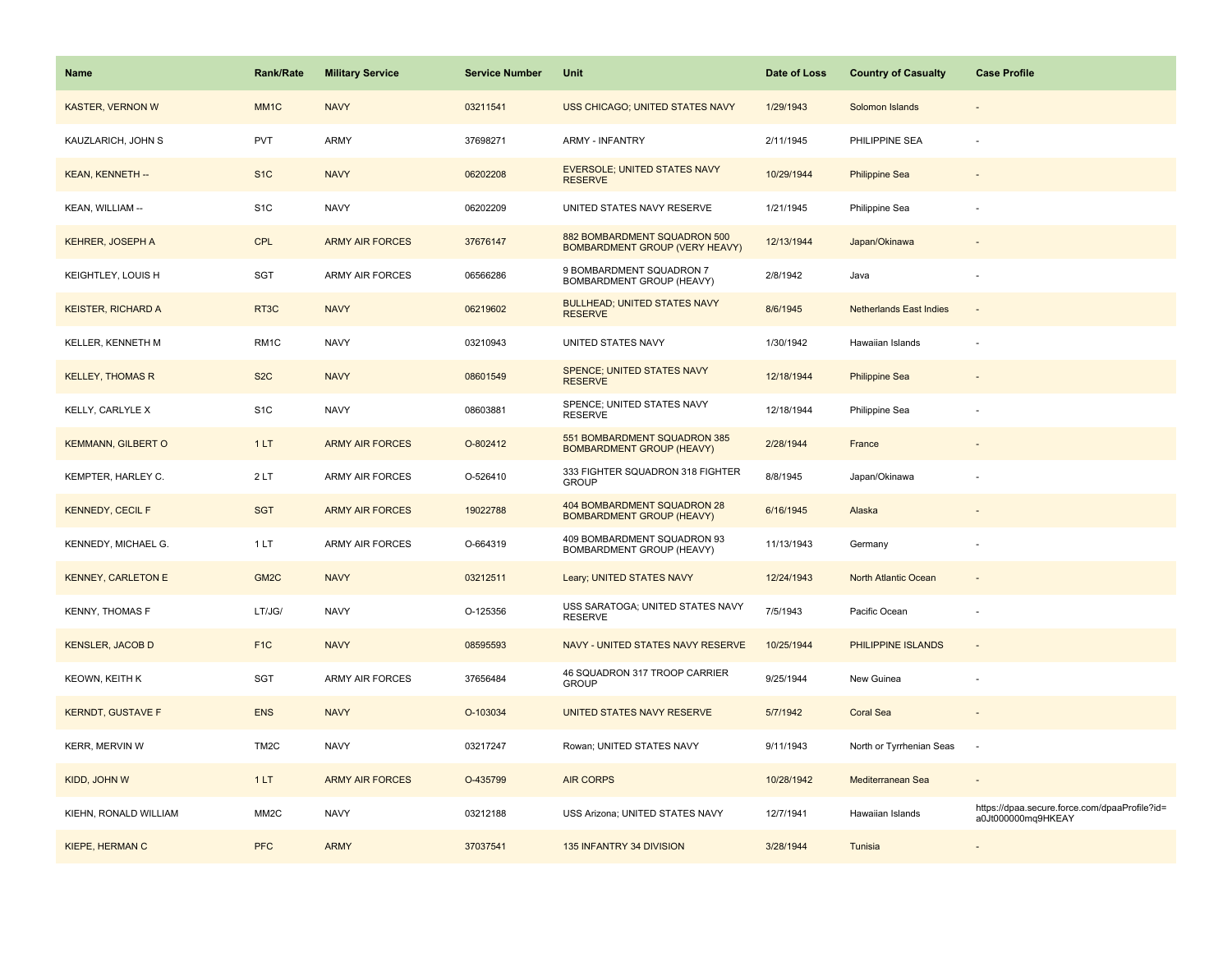| Name                        | <b>Rank/Rate</b>   | <b>Military Service</b> | <b>Service Number</b> | Unit                                                                | Date of Loss | <b>Country of Casualty</b>                     | <b>Case Profile</b> |
|-----------------------------|--------------------|-------------------------|-----------------------|---------------------------------------------------------------------|--------------|------------------------------------------------|---------------------|
| KILGORE, LYLE E             | S <sub>1</sub> C   | <b>NAVY</b>             | 06206274              | Brownson; UNITED STATES NAVY<br><b>RESERVE</b>                      | 12/26/1943   | New Britain Island                             |                     |
| <b>KIMBALL, MILTON A</b>    | S <sub>1</sub> C   | <b>NAVY</b>             | 06218453              | NAVY - UNITED STATES NAVY RESERVE                                   | 12/28/1944   | <b>CENTRAL/SOUTH</b><br><b>PACIFIC THEATER</b> |                     |
| KING, DONALD Y.             | 2LT                | <b>ARMY AIR FORCES</b>  | O-743452              | 433 FIGHTER SQUADRON 475 FIGHTER<br><b>GROUP</b>                    | 11/2/1943    | New Britain Island                             |                     |
| KING, ORVILLE W             | PHM <sub>2C</sub>  | <b>NAVY</b>             | 03213329              | ARISAN MARU; UNITED STATES NAVY                                     | 10/24/1944   | <b>Central/South Pacific</b><br>Theater        |                     |
| KING, ROBERT H              | S <sub>2</sub> C   | <b>NAVY</b>             | 09844896              | NAVY - UNITED STATES NAVY RESERVE                                   | 7/30/1945    | PHILIPPINE SEA                                 |                     |
| KINGMAN, CARROLL C          | S <sub>1</sub> C   | <b>NAVY</b>             | 06218184              | HOEL; UNITED STATES NAVY RESERVE                                    | 10/25/1944   | <b>Philippine Sea</b>                          |                     |
| KIRKLAND, MORRIS A          | TEC <sub>5</sub>   | ARMY                    | 37420864              | 377 INFANTRY 95 DIVISION                                            | 11/9/1944    | France                                         |                     |
| <b>KIRTS, ELMER B</b>       | <b>CGM</b>         | <b>NAVY</b>             | 03212646              | LUCE; UNITED STATES NAVY                                            | 5/4/1945     | China Seas                                     |                     |
| KISER, ERVIN E              | SGT                | ARMY                    | 20705364              | 168 INFANTRY 34 DIVISION                                            | 2/18/1944    | Tunisia                                        |                     |
| <b>KJOLHEDE, GERHARDT M</b> | B <sub>1</sub> C   | <b>NAVY</b>             | 03208832              | USS Peary; UNITED STATES NAVY                                       | 2/19/1942    | Australia                                      |                     |
| KLING, ADAM LOUIE           | S <sub>1</sub> C   | <b>NAVY</b>             | 03217136              | UNITED STATES NAVY                                                  | 6/9/1943     | Atlantic Ocean                                 |                     |
| <b>KLINK, LYLE N</b>        | MOMM <sub>2C</sub> | <b>NAVY</b>             | 03214869              | S-44; UNITED STATES NAVY                                            | 10/7/1943    | Kurile Islands                                 |                     |
| KLOCK, DONALD R             | MOMM2C             | <b>NAVY</b>             | 06213051              | UNITED STATES NAVY RESERVE                                          | 8/21/1944    | Pacific Ocean                                  |                     |
| KNEELAND, ROBERT W          | 2LT                | <b>ARMY AIR FORCES</b>  | O-698302              | 500 BOMBARDMENT SQUADRON 345<br><b>BOMBARDMENT GROUP (MEDIUM)</b>   | 12/2/1944    | New Guinea                                     |                     |
| KNELLER, RONALD B           | S SGT              | ARMY AIR FORCES         | 37683447              | 515 BOMBARDMENT SQUADRON 376<br>BOMBARDMENT GROUP (HEAVY)           | 11/11/1944   | Adriatic Sea                                   |                     |
| <b>KNERR, GALE G</b>        | TEC <sub>5</sub>   | <b>ARMY AIR FORCES</b>  | 06938038              | <b>HEADQUARTERS SQUADRON 19</b><br><b>BOMBARDMENT GROUP (HEAVY)</b> | 2/1/1946     | <b>Philippine Islands</b>                      |                     |
| KNOTT, ELBERN L             | S <sub>1</sub> C   | <b>NAVY</b>             | 08604316              | NAVY - UNITED STATES NAVY RESERVE                                   | 7/30/1945    | PHILIPPINE SEA                                 |                     |
| <b>KNOWLTON, JAMES T</b>    | GM3C               | <b>NAVY</b>             | 03211454              | USS HOUSTON (CA-30); UNITED STATES<br><b>NAVY</b>                   | 3/1/1942     | Java                                           |                     |
| KNUDSON, RICHARD H          | AOM3C              | <b>NAVY</b>             | 06209812              | UNITED STATES NAVY RESERVE                                          | 12/20/1944   | Marianas Islands                               |                     |
| KNUTSON, ROBERT W           | <b>SGT</b>         | <b>ARMY AIR FORCES</b>  | 17169741              | 613 BOMBARDMENT SQUADRON 401<br><b>BOMBARDMENT GROUP (HEAVY)</b>    | 12/31/1943   | <b>English Channel</b>                         |                     |
| KOCH, SAMUEL STEWART        | Y <sub>2</sub> C   | <b>NAVY</b>             | 03212140              | NAVY - UNITED STATES NAVY                                           | 11/13/1942   | SOLOMON ISLANDS                                | $\sim$              |
| <b>KOEPPEN, ARTHUR J</b>    | <b>PVT</b>         | <b>ARMY</b>             | 37044245              | 168 INFANTRY 34 DIVISION                                            | 2/17/1943    | Tunisia                                        |                     |
| KOLLER, FRANK M             | TM3C               | <b>NAVY</b>             | 03216033              | SUBMARINE Argonaut; UNITED STATES<br><b>NAVY</b>                    | 1/10/1943    | New Britain Island                             |                     |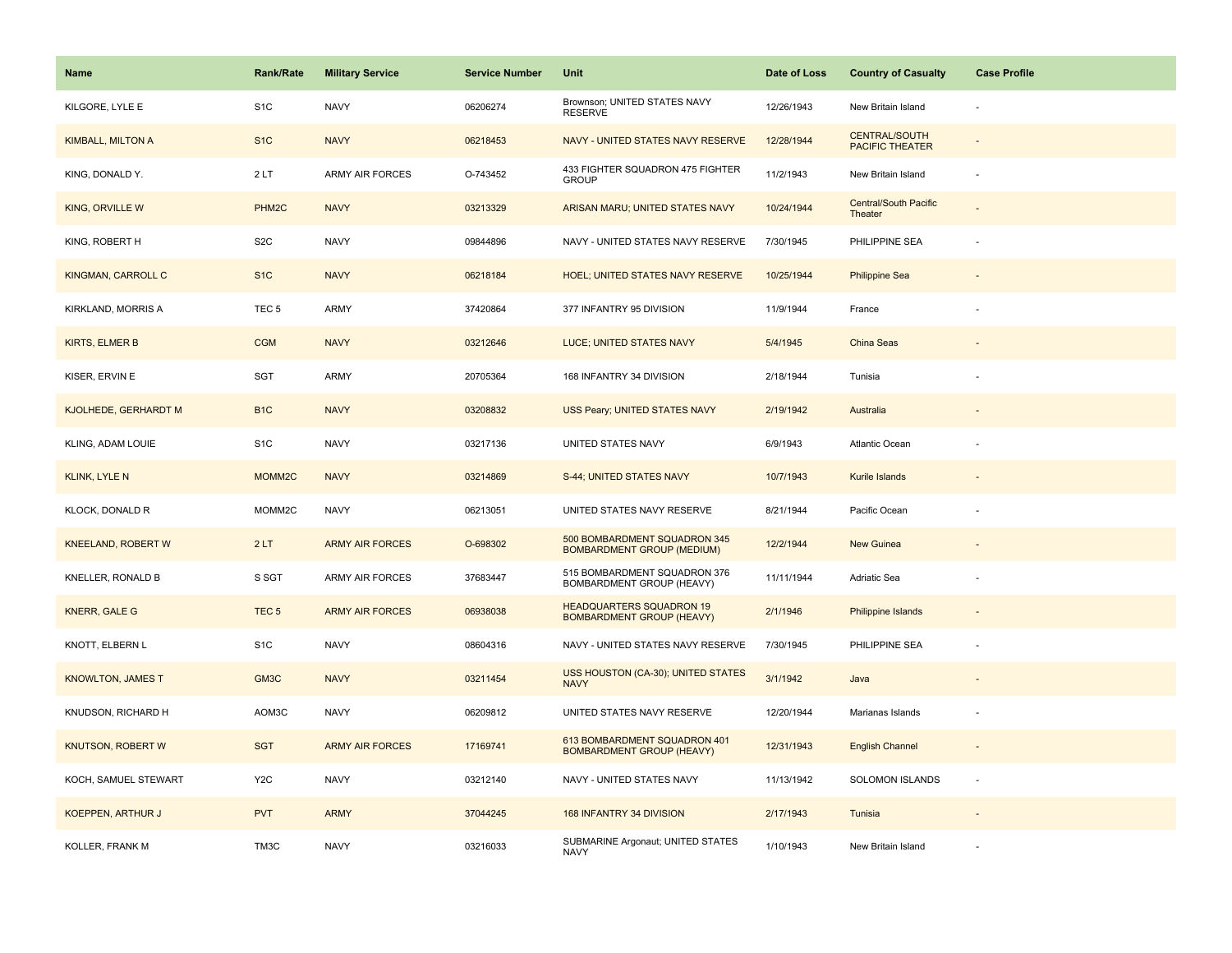| Name                       | <b>Rank/Rate</b>   | <b>Military Service</b> | <b>Service Number</b> | Unit                                                              | Date of Loss | <b>Country of Casualty</b>                   | <b>Case Profile</b>                                                 |
|----------------------------|--------------------|-------------------------|-----------------------|-------------------------------------------------------------------|--------------|----------------------------------------------|---------------------------------------------------------------------|
| <b>KOLLMYER, KENNETH L</b> | LT/JG/             | <b>NAVY</b>             | O-082590              | USS HOUSTON (CA-30); UNITED STATES<br><b>NAVY</b>                 | 3/1/1942     | Java                                         |                                                                     |
| KONZEN, JEROME K           | 1 LT               | <b>MARINE CORPS</b>     | O-029025              | MARINE - UNITED STATES MARINE<br><b>CORPS</b>                     | 5/27/1945    | Ryukyus Islands                              |                                                                     |
| <b>KOSTER, NICHOLAS L</b>  | <b>CMOMM</b>       | <b>NAVY</b>             | 03209871              | <b>SCORPION: UNITED STATES NAVY</b>                               | 2/22/1944    | Pacific Ocean: North<br>American Area        |                                                                     |
| KOSTERS, HENRY A           | S <sub>1</sub> C   | <b>NAVY</b>             | 08718371              | SPENCE; UNITED STATES NAVY<br><b>RESERVE</b>                      | 12/18/1944   | Philippine Sea                               |                                                                     |
| KOTTKE, LLOYD W            | <b>CSM</b>         | <b>NAVY</b>             | 03209921              | NAVY - UNITED STATES NAVY RESERVE                                 | 2/21/1945    | <b>BONIN &amp; VOLCANO</b><br><b>ISLANDS</b> |                                                                     |
| <b>KRAMER, FREDERICK G</b> | CPL                | <b>ARMY</b>             | 20704020              | 168 INFANTRY 34 DIVISION                                          | 2/18/1944    | Tunisia                                      |                                                                     |
| KRATZ, JOHN H              | <b>PFC</b>         | <b>ARMY</b>             | 17032810              | ARISAN MARU; HARBOR DEFENSE OF<br><b>MANILA</b>                   | 10/24/1944   | <b>China Seas</b>                            |                                                                     |
| KRUSE, DARWIN G            | S <sub>2</sub> C   | <b>NAVY</b>             | 09844905              | NAVY - UNITED STATES NAVY RESERVE                                 | 7/30/1945    | PHILIPPINE SEA                               | https://dpaa.secure.force.com/dpaaProfile?id=<br>a0Jt0000000LIVZEA0 |
| <b>KRUZICH, JOHN G.</b>    | S SGT              | <b>ARMY AIR FORCES</b>  | 37196305              | 349 BOMBARDMENT SQUADRON 100<br><b>BOMBARDMENT GROUP (HEAVY)</b>  | 6/25/1943    | North Sea or Tyrrhenian<br>Sea               |                                                                     |
| KUKLENTZ, CARL JOHN        | GM2C               | <b>NAVY</b>             | 03210057              | UNITED STATES NAVY                                                | 1/28/1942    | Iceland                                      |                                                                     |
| <b>LAHNER, BERYL L</b>     | LT /JG/            | <b>NAVY</b>             | O-351780              | USS MANILA BAY; UNITED STATES NAVY<br><b>RESERVE</b>              | 6/17/1945    | <b>China Seas</b>                            |                                                                     |
| LAIRD, DOYLE D             | SOM2C              | <b>NAVY</b>             | 03218260              | Warrington; UNITED STATES NAVY                                    | 9/13/1944    | Bermuda                                      |                                                                     |
| LAIRD, JAY R               | SC <sub>3</sub> C  | <b>NAVY</b>             | 03212246              | USS HOUSTON (CA-30); UNITED STATES<br><b>NAVY</b>                 | 3/1/1942     | Java                                         |                                                                     |
| LAMB, LAIRD B.             | 2LT                | ARMY AIR FORCES         | O-728005              | 95 BOMBARDMENT SQUADRON 17<br>BOMBARDMENT GROUP (MEDIUM)          | 11/25/1942   | <b>Atlantic Ocean</b>                        |                                                                     |
| LAMBERSON, WILLIAM L       | LT CDR             | <b>NAVY</b>             | O-081113              | <b>UNITED STATES NAVY</b>                                         | 1/22/1945    | <b>Central/South Pacific</b><br>Theater      |                                                                     |
| LAMER, KENNETH E.          | 2LT                | ARMY AIR FORCES         | O-2062226             | 832 BOMBARDMENT SQUADRON 486<br>BOMBARDMENT GROUP (HEAVY)         | 4/10/1945    | Germany                                      |                                                                     |
| LAMPE, THEODORE W          | COX                | <b>NAVY</b>             | 03212963              | Langley; UNITED STATES NAVY                                       | 3/1/1942     | <b>Indian Ocean</b>                          |                                                                     |
| LANGENWALTER, ORVILLE J    | SK <sub>2</sub> C  | <b>NAVY</b>             | 03212343              | USS Arizona; UNITED STATES NAVY                                   | 12/7/1941    | Hawaiian Islands                             | https://dpaa.secure.force.com/dpaaProfile?id=<br>a0Jt00000004scQEAQ |
| <b>LANGFITT, PERRY E</b>   | S <sub>2</sub> C   | <b>NAVY</b>             | 03215245              | <b>UNITED STATES NAVY</b>                                         | 3/1/1942     | <b>Indian Ocean</b>                          |                                                                     |
| LANNING, RONALD ROSS       | PHM <sub>2</sub> C | <b>NAVY</b>             | 03211283              | Pollux; UNITED STATES NAVY                                        | 2/18/1942    | Newfoundland                                 |                                                                     |
| LANPHIER, MERLIN --        | 2LT                | <b>ARMY AIR FORCES</b>  | O-838904              | 500 BOMBARDMENT SQUADRON 345<br><b>BOMBARDMENT GROUP (MEDIUM)</b> | 8/6/1945     | China                                        | $\sim$                                                              |
| LARSEN, GEORGE N           | 2LT                | ARMY AIR FORCES         | O-744855              | 67 BOMBARDMENT SQUADRON 44<br>BOMBARDMENT GROUP (HEAVY)           | 10/4/1943    | North Sea or Tyrrhenian<br>Sea               |                                                                     |
| LARSON, DONALD M           | AOM3C              | <b>NAVY</b>             | 06211570              | UNITED STATES NAVY RESERVE                                        | 10/19/1943   | Caribbean Sea                                |                                                                     |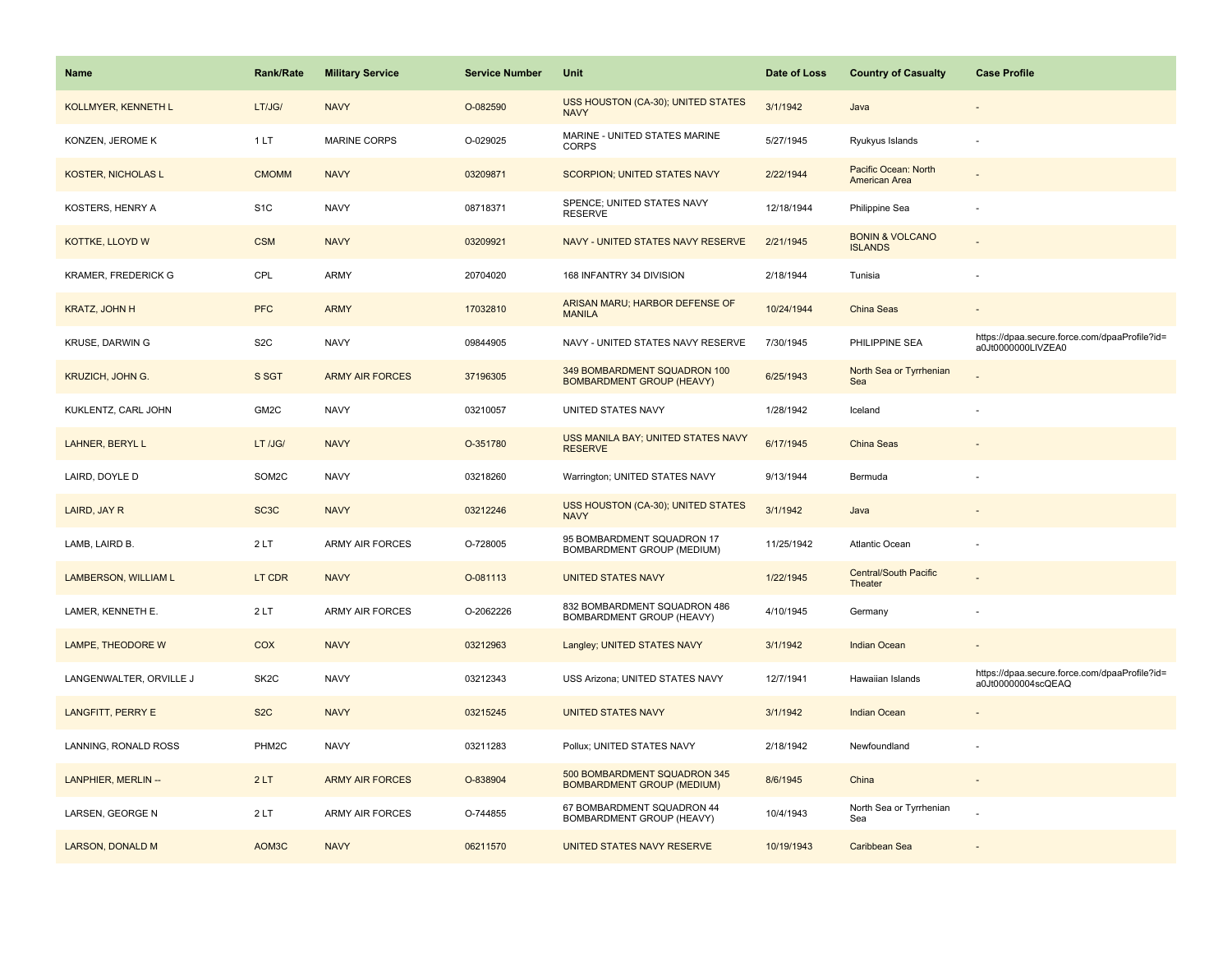| <b>Name</b>                  | <b>Rank/Rate</b>  | <b>Military Service</b> | <b>Service Number</b> | Unit                                                            | Date of Loss | <b>Country of Casualty</b> | <b>Case Profile</b>                                                 |
|------------------------------|-------------------|-------------------------|-----------------------|-----------------------------------------------------------------|--------------|----------------------------|---------------------------------------------------------------------|
| LARSON, JOSEPH J             | S <sub>1</sub> C  | <b>NAVY</b>             | 08592947              | MONAGHAN; UNITED STATES NAVY<br><b>RESERVE</b>                  | 12/18/1944   | Philippine Sea             |                                                                     |
| <b>LARSON, KENNETH FLINT</b> | FC3C              | <b>NAVY</b>             | 03212416              | USS VINCENNES; UNITED STATES NAVY                               | 8/9/1942     | Solomon Islands            |                                                                     |
| LARSON, PAUL L               | <b>CPHM</b>       | <b>NAVY</b>             | 03213006              | TANG; UNITED STATES NAVY                                        | 10/25/1944   | Formosa                    |                                                                     |
| <b>LARSON, ROBERT J</b>      | <b>PFC</b>        | <b>ARMY</b>             | 37418798              | 313 INFANTRY 79 DIVISION                                        | 7/6/1944     | France                     | https://dpaa.secure.force.com/dpaaProfile?id=<br>a0Jt000001nzQtDEAU |
| LAUBENTHAL, N J              | <b>PFC</b>        | ARMY                    | 37432045              | 34 INFANTRY 24 DIVISION                                         | 10/20/1944   | Philippine Islands         |                                                                     |
| LAUGHLIN, DALE J             | 1LT               | <b>ARMY AIR FORCES</b>  | O-729297              | 73 FIGHTER SQUADRON 318 FIGHTER<br><b>GROUP</b>                 | 10/25/1943   | Hawaiian Islands           |                                                                     |
| LAUNDER, LLOYD H             | LT /JG/           | <b>NAVY</b>             | O-130577              | UNITED STATES NAVY RESERVE                                      | 12/22/1944   | Atlantic Ocean             |                                                                     |
| <b>LAVARS, KENNETH C</b>     | SK <sub>1</sub> C | <b>NAVY</b>             | 03933267              | <b>NAVY - UNITED STATES NAVY</b>                                | 1/13/1945    | <b>PHILIPPINE SEA</b>      |                                                                     |
| LAW, RONALD D                | MOMM2C            | <b>NAVY</b>             | 06207337              | NAVY - UNITED STATES NAVY RESERVE                               | 12/21/1944   | PHILIPPINE ISLANDS         |                                                                     |
| LAWLER, JOHN E               | <b>PFC</b>        | <b>ARMY AIR FORCES</b>  | 37113028              | 70 BOMBARDMENT SQUADRON 38<br><b>BOMBARDMENT GROUP (MEDIUM)</b> | 11/15/1942   | Solomon Islands            |                                                                     |
| LAWR, TILLMAN O              | S SGT             | ARMY AIR FORCES         | 37426765              | HEADQUARTERS SQUADRON 1 COMBAT<br>CREW REPLACEMENT CENTER       | 2/2/1944     | Atlantic Ocean             |                                                                     |
| LEAF, DALE B.                | 1LT               | <b>ARMY AIR FORCES</b>  | O-885233              | 334 FIGHTER SQUADRON 4 FIGHTER<br><b>GROUP</b>                  | 9/2/1943     | France                     |                                                                     |
| LEE, HARLEY M                | GM2C              | <b>NAVY</b>             | 03209309              | UNITED STATES NAVY                                              | 3/1/1942     | Indian Ocean               |                                                                     |
| LEE, RAYMOND NATHAN          | <b>PFC</b>        | <b>MARINE CORPS</b>     | 320153                | MARINE - UNITED STATES MARINE<br><b>CORPS</b>                   | 11/21/1943   | <b>Gilbert Islands</b>     | https://dpaa.secure.force.com/dpaaProfile?id=<br>a0Jt0000000LleHEAS |
| LEE, ROBERT E                | S <sub>1</sub> C  | <b>NAVY</b>             | 08599725              | NAVY - UNITED STATES NAVY RESERVE                               | 3/19/1945    | <b>JAPAN</b>               |                                                                     |
| LEEDY, DAVID ALONZO          | FC <sub>2</sub> C | <b>NAVY</b>             | 03211885              | <b>USS Arizona; UNITED STATES NAVY</b>                          | 12/7/1941    | <b>Hawaiian Islands</b>    | https://dpaa.secure.force.com/dpaaProfile?id=<br>a0Jt000000mzOLQEA2 |
| LEIGHTY, CHARLES H           | 2LT               | ARMY AIR FORCES         | O-729473              | 20 BOMBARDMENT SQUADRON 2<br>BOMBARDMENT GROUP (HEAVY)          | 7/4/1943     | Mediterranean Sea          |                                                                     |
| LELAND, JAMES GRAYDON        | <b>PFC</b>        | <b>MARINE CORPS</b>     | 374805                | MARINE - UNITED STATES MARINE<br><b>CORPS</b>                   | 11/20/1943   | <b>Gilbert Islands</b>     | https://dpaa.secure.force.com/dpaaProfile?id=<br>a0Jt0000000LIYsEAK |
| LEMPER, CLARENCE L           | <b>CTM</b>        | <b>NAVY</b>             | 04082895              | DORADO; UNITED STATES NAVY                                      | 10/13/1943   | Panama                     |                                                                     |
| LEPPLA, CHAUNCEY W           | F <sub>1C</sub>   | <b>NAVY</b>             | 06215537              | Fiske; UNITED STATES NAVY RESERVE                               | 8/2/1944     | North Atlantic Ocean       |                                                                     |
| LESSMEIER, FRANK A           | PHM3C             | <b>NAVY</b>             | 08719140              | UNITED STATES NAVY RESERVE                                      | 3/14/1945    | Bonin & Volcano Islands    | ÷.                                                                  |
| <b>LETTOW, CHARLES A</b>     | COX               | <b>NAVY</b>             | 03213785              | Lexington; UNITED STATES NAVY                                   | 5/8/1942     | <b>Coral Sea</b>           |                                                                     |
| LEVIS, LEADEAN               | LT /JG/           | <b>NAVY</b>             | O-346805              | NAVY - UNITED STATES NAVY RESERVE                               | 5/22/1946    | RYUKYUS ISLANDS            |                                                                     |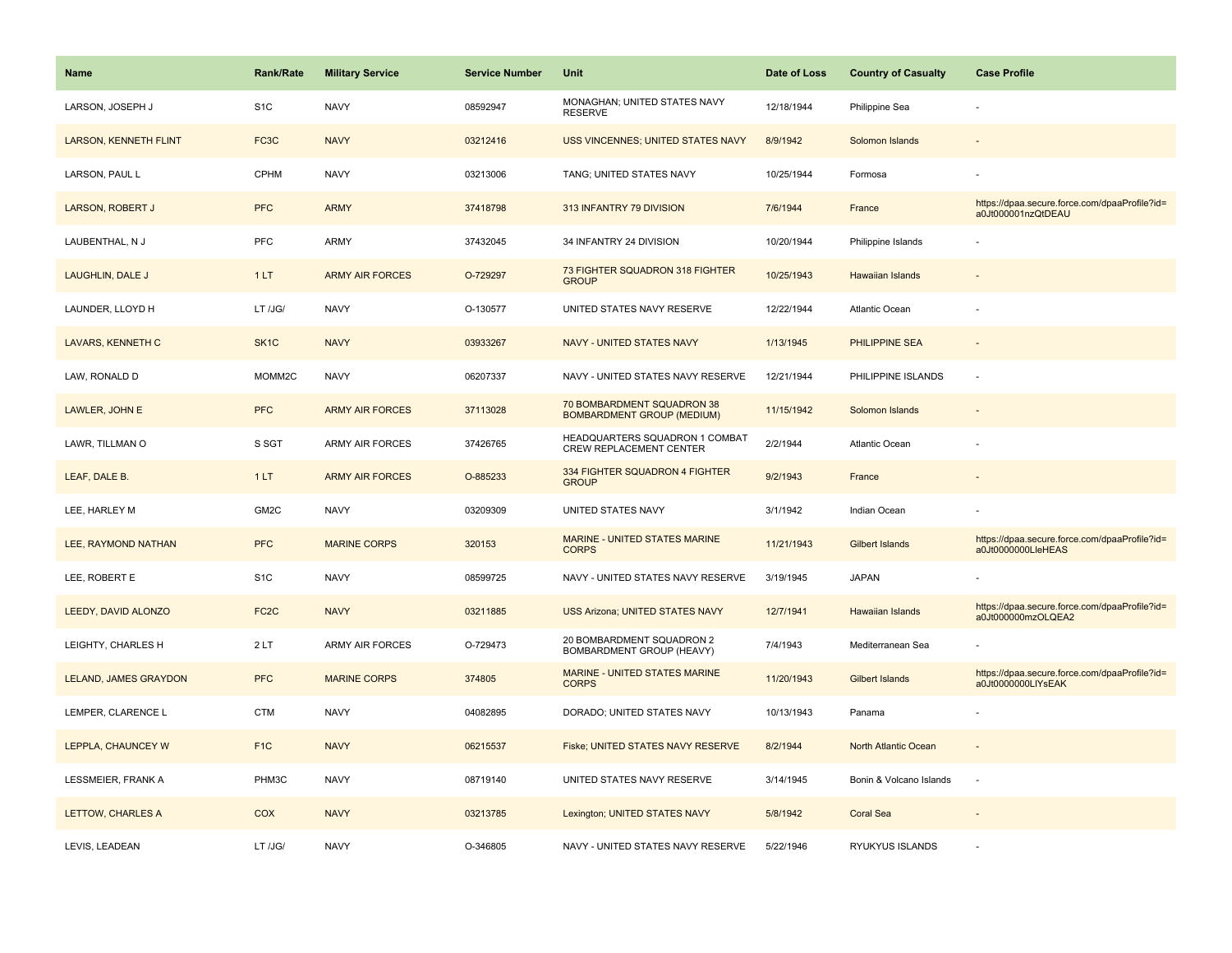| <b>Name</b>                | <b>Rank/Rate</b> | <b>Military Service</b> | <b>Service Number</b> | <b>Unit</b>                                                       | Date of Loss | <b>Country of Casualty</b> | <b>Case Profile</b>                                                 |
|----------------------------|------------------|-------------------------|-----------------------|-------------------------------------------------------------------|--------------|----------------------------|---------------------------------------------------------------------|
| LEWIS, RICHARD JAMES       | S <sub>1</sub> C | <b>NAVY</b>             | 03215418              | <b>USS NORTHAMPTON; UNITED STATES</b><br><b>NAVY</b>              | 11/30/1942   | Solomon Islands            |                                                                     |
| LICHTY, JOHN W             | 2LT              | <b>ARMY AIR FORCES</b>  | O-727231              | 438 BOMBARDMENT SQUADRON 319<br>BOMBARDMENT GROUP (MEDIUM)        | 1/29/1943    | Mediterranean Sea          |                                                                     |
| LINCOLN, JOHN WILLIAM      | F <sub>1</sub> C | <b>NAVY</b>             | 03214843              | <b>USS Arizona; UNITED STATES NAVY</b>                            | 12/7/1941    | Hawaiian Islands           | https://dpaa.secure.force.com/dpaaProfile?id=<br>a0Jt000000mzSCaEAM |
| LINDBLOM, LOWELL A         | <b>SSGT</b>      | <b>ARMY AIR FORCES</b>  | 37121164              | 526 BOMBARDMENT SQUADRON 379<br>BOMBARDMENT GROUP (HEAVY)         | 4/24/1943    | Newfoundland               |                                                                     |
| LINDER, GERALD E           | <b>ENS</b>       | <b>NAVY</b>             | O-378126              | Kalk; UNITED STATES NAVY                                          | 6/12/1944    | New Guinea                 |                                                                     |
| LINDGREN, FREDERICK E      | 2LT              | <b>ARMY AIR FORCES</b>  | O-753010              | 404 BOMBARDMENT SQUADRON 28<br>BOMBARDMENT GROUP (HEAVY)          | 3/26/1944    | Pacific Ocean              |                                                                     |
| LINDSEY, DARRELL R.        | <b>CAPT</b>      | <b>ARMY AIR FORCES</b>  | O-729031              | 585 BOMBARDMENT SQUADRON 394<br><b>BOMBARDMENT GROUP (MEDIUM)</b> | 8/9/1944     | France                     |                                                                     |
| LINDSEY, JOHN R            | <b>PVT</b>       | <b>ARMY</b>             | 19017403              | 60 COAST ARTILLERY REGIMENT                                       | 2/5/1945     | Japan/Okinawa              |                                                                     |
| LINDSTROM, JONAS A         | S <sub>1</sub> C | <b>NAVY</b>             | 03214335              | USS HOUSTON (CA-30); UNITED STATES<br><b>NAVY</b>                 | 3/1/1942     | Java                       |                                                                     |
| LINK, ARLO M               | S <sub>2</sub> C | <b>NAVY</b>             | 03214449              | USS HELENA; UNITED STATES NAVY                                    | 7/6/1943     | Solomon Islands            |                                                                     |
| <b>LIZER, JAMES WARREN</b> | 1STLT            | <b>MARINE CORPS</b>     | O-019155              | MARINE - UNITED STATES MARINE<br><b>CORPS</b>                     | 5/23/1944    | <b>NEW BRITAIN ISLAND</b>  | $\sim$                                                              |
| LOCHNER, FRANCIS J         | GM3C             | <b>NAVY</b>             | 03213080              | USS HOUSTON (CA-30); UNITED STATES<br><b>NAVY</b>                 | 3/1/1942     | Java                       |                                                                     |
| LOES, ELDRED J             | <b>CPL</b>       | <b>ARMY AIR FORCES</b>  | 37676377              | 72 BOMBARDMENT SQUADRON 5<br><b>BOMBARDMENT GROUP (HEAVY)</b>     | 6/17/1944    | Caroline Islands           |                                                                     |
| LOHR, LEO W                | S <sub>1</sub> C | <b>NAVY</b>             | 08601678              | NAVY - UNITED STATES NAVY RESERVE                                 | 7/30/1945    | PHILIPPINE SEA             | https://dpaa.secure.force.com/dpaaProfile?id=<br>a0Jt0000000LIOiEAK |
| LONG, BERNARD WAYNE        | <b>CGM</b>       | <b>NAVY</b>             | 03209563              | <b>USS BARTON; UNITED STATES NAVY</b>                             | 11/13/1942   | Solomon Islands            |                                                                     |
| LONG, DONALD D             | CPL              | <b>ARMY AIR FORCES</b>  | 37754145              | 4 RESCUE SQUADRON                                                 | 6/1/1946     | Marshall Islands           |                                                                     |
| LONG, HARVEY WILLIAM       | S <sub>2</sub> C | <b>NAVY</b>             | 06201637              | USS JUNEAU; UNITED STATES NAVY<br><b>RESERVE</b>                  | 11/13/1942   | Solomon Islands            |                                                                     |
| LONG, JERRY T              | PVT              | <b>ARMY</b>             | 37666057              | 143 INFANTRY 36 DIVISION                                          | 1/23/1944    | Italy                      |                                                                     |
| LONGER, JACK D             | <b>CPL</b>       | <b>ARMY</b>             | 37443531              | 511 PARACHUTE INFANTRY 11<br><b>AIRBORNE DIVISION</b>             | 4/22/1945    | Philippine Islands         |                                                                     |
| LOPP, LEONARD C            | S <sub>1</sub> C | <b>NAVY</b>             | 06200805              | Brownson; UNITED STATES NAVY<br><b>RESERVE</b>                    | 12/26/1943   | New Britain Island         |                                                                     |
| LORD, HENRY S              | LT/JG/           | <b>NAVY</b>             | O-101789              | <b>SUBMARINE Amberjack; UNITED STATES</b><br><b>NAVY RESERVE</b>  | 3/22/1943    | <b>New Britain Island</b>  |                                                                     |
| LORENZ, ALBERT C           | Flt O            | <b>ARMY AIR FORCES</b>  | T-63915               | 372 BOMBARDMENT SQUADRON 307<br>BOMBARDMENT GROUP (HEAVY)         | 6/22/1945    | Celebes                    |                                                                     |
| LOUSTANAU, CHARLES BERNARD | S <sub>1</sub> C | <b>NAVY</b>             | 03215257              | <b>USS Arizona; UNITED STATES NAVY</b>                            | 12/7/1941    | <b>Hawaiian Islands</b>    | https://dpaa.secure.force.com/dpaaProfile?id=<br>a0Jt00000004qL9EAI |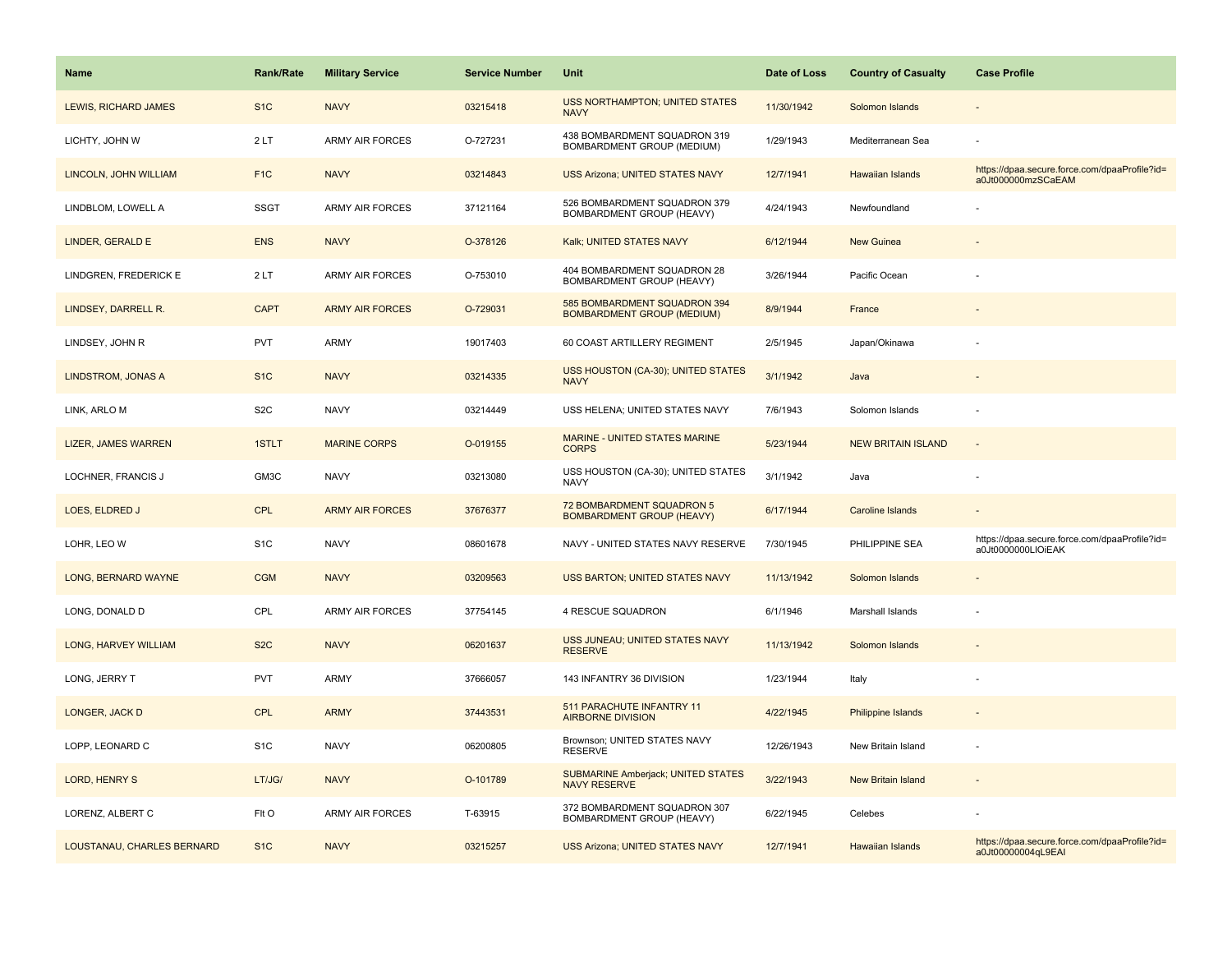| <b>Name</b>                | Rank/Rate          | <b>Military Service</b> | <b>Service Number</b> | Unit                                                             | Date of Loss | <b>Country of Casualty</b>               | <b>Case Profile</b>                                                 |
|----------------------------|--------------------|-------------------------|-----------------------|------------------------------------------------------------------|--------------|------------------------------------------|---------------------------------------------------------------------|
| LUCAS, WILLIAM V           | BM1C               | <b>NAVY</b>             | 03211768              | UNITED STATES NAVY RESERVE                                       | 4/9/1945     | Atlantic Ocean                           |                                                                     |
| LUETH, WALTER --           | <b>CMM</b>         | <b>NAVY</b>             | 03109352              | USS JUNEAU; UNITED STATES NAVY                                   | 11/13/1942   | Solomon Islands                          |                                                                     |
| LUETT, HAROLD L            | CPL                | <b>ARMY AIR FORCES</b>  | 17070883              | 32 PHOTO SQUADRON 5<br>RECONNAISSANCE GROUP                      | 4/20/1944    | Mediterranean Sea                        |                                                                     |
| LUKOWICZ, CASIMIR J        | M <sub>2</sub> C   | <b>NAVY</b>             | 03213289              | <b>UNITED STATES NAVY</b>                                        | 2/28/1942    | <b>Atlantic Ocean</b>                    |                                                                     |
| LUND, ROYN N               | S SGT              | <b>ARMY AIR FORCES</b>  | 37110132              | 424 BOMBARDMENT SQUADRON 307<br>BOMBARDMENT GROUP (HEAVY)        | 2/13/1943    | Solomon Islands                          |                                                                     |
| LUNGERHAUSEN, JOHN F       | Ens                | <b>NAVY</b>             | O-337471              | UNITED STATES NAVY RESERVE                                       | 11/11/1944   |                                          |                                                                     |
| LUSCHE, CARROLL GEORGE     | StfSgt             | <b>MARINE CORPS</b>     | 278493                | MARINE - UNITED STATES MARINE<br><b>CORPS</b>                    | 11/20/1943   | Gilbert Islands                          | https://dpaa.secure.force.com/dpaaProfile?id=<br>a0Jt0000000LliiEAC |
| <b>LYNCH, MARCELLUS I</b>  | S <sub>2</sub> C   | <b>NAVY</b>             | 06201335              | USS VINCENNES; UNITED STATES NAVY<br><b>RESERVE</b>              | 8/9/1942     | Solomon Islands                          |                                                                     |
| LYNCH, PAUL JOSEPH         | S <sub>2</sub> C   | <b>NAVY</b>             | 03217208              | USS WASP; UNITED STATES NAVY                                     | 9/15/1942    | Solomon Islands                          |                                                                     |
| LYNN, CHARLES W            | MOMM <sub>2C</sub> | <b>NAVY</b>             | 03289405              | <b>KETE; UNITED STATES NAVY</b>                                  | 3/31/1945    | Ryukyus Islands                          |                                                                     |
| MACDONALD, DONALD C.       | 1st Lt             | <b>ARMY AIR FORCES</b>  | O-669079              | <b>ARMY AIR FORCE</b>                                            | 2/12/1944    |                                          |                                                                     |
| <b>MACK, HAROLD JOHN</b>   | GM <sub>2C</sub>   | <b>NAVY</b>             | 03212522              | USS VINCENNES; UNITED STATES NAVY                                | 8/9/1942     | Solomon Islands                          | $\overline{\phantom{a}}$                                            |
| MACKAY, MELVIN L           | S Sgt              | <b>ARMY AIR FORCES</b>  | 37114205              | <b>AIR CORPS</b>                                                 | 1/14/1943    | Atlantic Ocean: North<br>American Waters |                                                                     |
| <b>MACKENZIE, RONALD M</b> | Sgt                | <b>ARMY AIR FORCES</b>  | 37671441              | 525 BOMBARDMENT SQUADRON 379<br><b>BOMBARDMENT GROUP (HEAVY)</b> | 7/9/1944     | <b>English Channel</b>                   |                                                                     |
| MACKEY, WILLIAM J          | <b>PFC</b>         | ARMY AIR FORCES         | 17151439              | 831 BOMBARDMENT SQUADRON 485<br>BOMBARDMENT GROUP (HEAVY)        | 4/20/1944    | Mediterranean Sea                        | ÷.                                                                  |
| <b>MADISON, WILLIAM T</b>  | ARM3C              | <b>NAVY</b>             | 03421617              | UNITED STATES NAVY RESERVE                                       | 2/3/1945     | Formosa                                  |                                                                     |
| MAHONEY, BRUCE A           | S SGT              | <b>ARMY AIR FORCES</b>  | 37655902              | 740 BOMBARDMENT SQUADRON 455<br>BOMBARDMENT GROUP (HEAVY)        | 3/19/1944    | Adriatic Sea                             |                                                                     |
| MAKLEBUST, GEORGE --       | BM <sub>2</sub> C  | <b>NAVY</b>             | 03212295              | USS LISCOME BAY; UNITED STATES<br><b>NAVY</b>                    | 11/24/1943   | <b>Gilbert Islands</b>                   |                                                                     |
| MALCHAU, ANDREW A          | S SGT              | ARMY AIR FORCES         | 17029042              | 77 BOMBARDMENT SQUADRON 28<br>BOMBARDMENT GROUP (HEAVY)          | 12/30/1942   | Alaska                                   |                                                                     |
| MALOY, FLAVEL B            | LT/JG/             | <b>NAVY</b>             | O-119565              | <b>GRAYLING; UNITED STATES NAVY</b><br><b>RESERVE</b>            | 9/24/1943    | China Seas                               |                                                                     |
| MANAK, JOHN V              | <b>PFC</b>         | <b>ARMY</b>             | 37659946              | ARMY - 3206 QUARTERMASTER<br>SERVICES COMPANY                    | 4/28/1944    | <b>ENGLISH CHANNEL</b>                   | ÷,                                                                  |
| <b>MANFREDI, JOSEPH A</b>  | S SGT              | <b>ARMY AIR FORCES</b>  | 17070859              | 856 BOMBARDMENT SQUADRON 492<br><b>BOMBARDMENT GROUP (HEAVY)</b> | 6/20/1944    | <b>Baltic Sea</b>                        |                                                                     |
| MANN, HARRY R              | TM <sub>1</sub> C  | <b>NAVY</b>             | 03810257              | Edsall; UNITED STATES NAVY                                       | 3/1/1942     | Indian Ocean                             |                                                                     |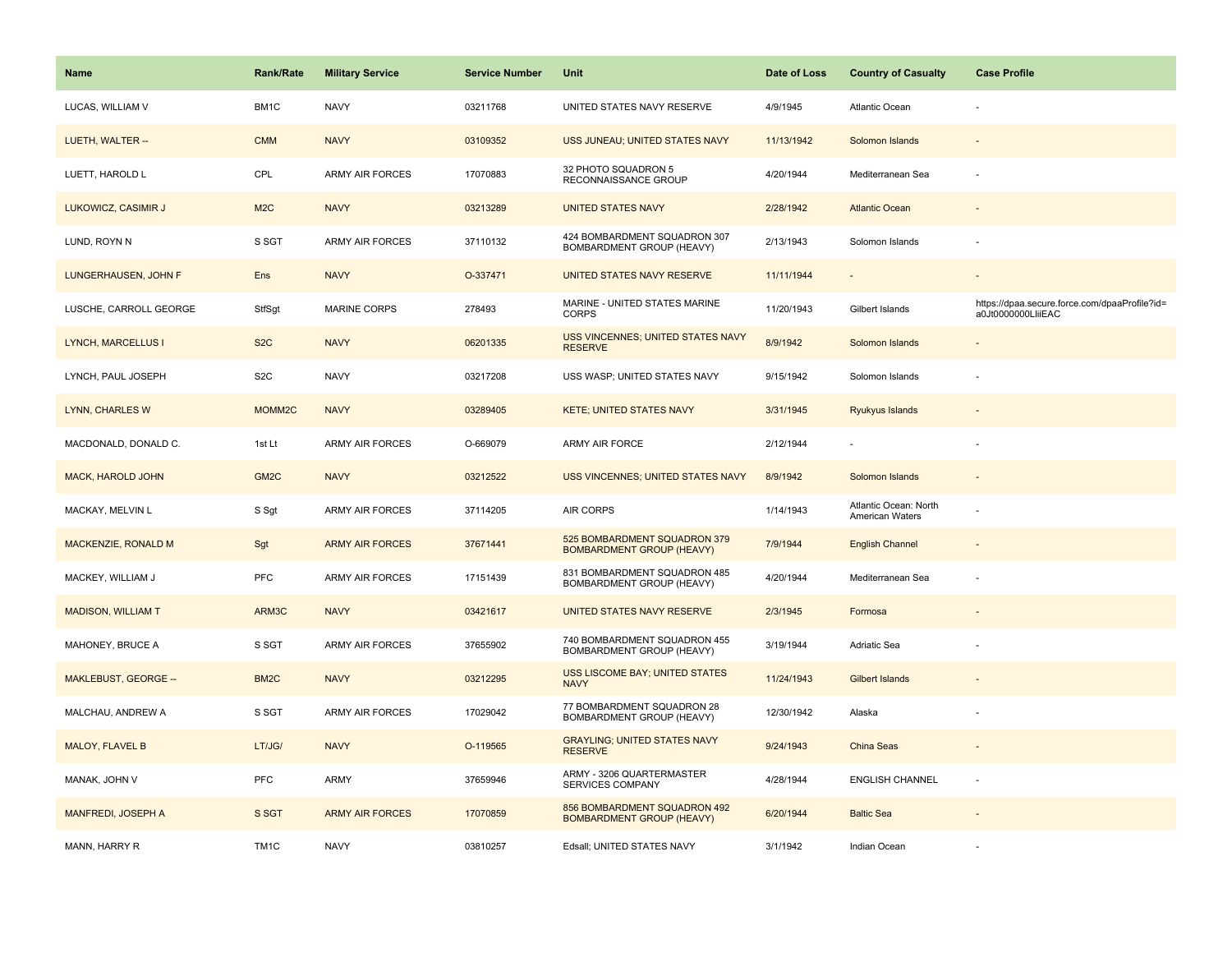| <b>Name</b>                     | <b>Rank/Rate</b>  | <b>Military Service</b> | <b>Service Number</b> | Unit                                                                                    | Date of Loss | <b>Country of Casualty</b>              | <b>Case Profile</b>                                                 |
|---------------------------------|-------------------|-------------------------|-----------------------|-----------------------------------------------------------------------------------------|--------------|-----------------------------------------|---------------------------------------------------------------------|
| MANN, JACOB A                   | GM3C              | <b>NAVY</b>             | 06546331              | UNITED STATES NAVY RESERVE                                                              | 3/29/1943    | North Atlantic Ocean                    |                                                                     |
| MANSKE, ROBERT FRANCIS          | Y <sub>2</sub> C  | <b>NAVY</b>             | 03212360              | USS Arizona; UNITED STATES NAVY                                                         | 12/7/1941    | Hawaiian Islands                        | https://dpaa.secure.force.com/dpaaProfile?id=<br>a0Jt0000000XmVoEAK |
| <b>MANSON, ROBERT R</b>         | S <sub>2</sub> C  | <b>NAVY</b>             | 06200120              | USS JARVIS; UNITED STATES NAVY<br><b>RESERVE</b>                                        | 8/9/1942     | Solomon Islands                         |                                                                     |
| MARSHALL, JAMES A               | <b>PVT</b>        | <b>ARMY AIR FORCES</b>  | 17152025              | 883 BOMBARDMENT SQUADRON 500<br>BOMBARDMENT GROUP (VERY HEAVY)                          | 1/9/1945     | Japan/Okinawa                           |                                                                     |
| <b>MARTIN, GLEN LENARD</b>      | SC <sub>3</sub> C | <b>NAVY</b>             | 06202401              | <b>USS BARTON; UNITED STATES NAVY</b><br><b>RESERVE</b>                                 | 11/13/1942   | Solomon Islands                         |                                                                     |
| MARTIN, JAMES D                 | LT/JG/            | <b>NAVY</b>             | O-314825              | UNITED STATES NAVY RESERVE                                                              | 3/12/1945    | Borneo                                  |                                                                     |
| <b>MASSA, EDWARD E</b>          | S <sub>1</sub> C  | <b>NAVY</b>             | 06209775              | <b>WAHOO; UNITED STATES NAVY</b><br><b>RESERVE</b>                                      | 11/1/1943    | Sea of Japan                            |                                                                     |
| MASTERSON, JOHN J               | S SGT             | <b>ARMY AIR FORCES</b>  | 17068827              | 513 BOMBARDMENT SQUADRON 376<br>BOMBARDMENT GROUP (HEAVY)                               | 8/19/1943    | North Sea or Tyrrhenian<br>Sea          |                                                                     |
| <b>MAXON, WARREN --</b>         | 2LT               | <b>ARMY AIR FORCES</b>  | O-773747              | <b>32 FIGHTER SQUADRON</b>                                                              | 2/12/1945    | Panama                                  |                                                                     |
| MCANDREW, RAYMOND B             | MM1               | <b>NAVY</b>             | 03212399              | USS QUINCY; UNITED STATES NAVY                                                          | 8/9/1942     | Solomon Islands                         |                                                                     |
| <b>MCANINCH, VIRLAN A</b>       | SEA1              | <b>NAVY</b>             | 08601452              | NAVY - UNITED STATES NAVY RESERVE                                                       | 5/4/1945     | <b>CHINA SEAS</b>                       |                                                                     |
| MCCAMMON, GEORGE --             | Pvt               | ARMY                    | 37557484              | HMT Rohna; INFANTRY                                                                     | 11/27/1943   | Mediterranean Sea                       |                                                                     |
| <b>MCCOMBS, DONALD A</b>        | <b>SSG</b>        | <b>ARMY AIR FORCES</b>  | 37662820              | 5TH AIR FORCE, 38TH BOMBARDMENT<br>GROUP (MEDIUM), 405TH<br><b>BOMBARDMENT SQUADRON</b> | 1/31/1945    | Formosa                                 |                                                                     |
| MCCORMICK, JACK E               | 2d Lt             | ARMY AIR FORCES         | O-701618              | 819 BOMBARDMENT SQUADRON 30<br>BOMBARDMENT GROUP (HEAVY)                                | 8/14/1944    | Bonin & Volcano Islands                 | ÷.                                                                  |
| <b>MCCOY, WALTER G</b>          | <b>CMOMMP</b>     | <b>NAVY</b>             | 03213007              | <b>SEAWOLF; UNITED STATES NAVY</b>                                                      | 10/3/1944    | <b>Netherlands East Indies</b>          |                                                                     |
| MCCUE, DUDLEY V.                | M Sgt             | <b>ARMY AIR FORCES</b>  | 6554498               | ARMY AIR FORCE                                                                          | 9/10/1943    | Burma                                   |                                                                     |
| <b>MCCUEN, WALTER R</b>         | MM2               | <b>NAVY</b>             | 03212961              | ARISAN MARU; UNITED STATES NAVY                                                         | 10/24/1944   | <b>Central/South Pacific</b><br>Theater |                                                                     |
| MCDONALD, CONRAD F              | ARM3c             | <b>NAVY</b>             | 08595532              | USS CAPE ESPERNACE (CVE-88);<br>UNITED STATES NAVY RESERVE                              | 9/4/1945     | Hawaiian Islands                        |                                                                     |
| MCDONALD, JOSEPH P              | Cpl               | <b>ARMY AIR FORCES</b>  | 37678512              | 72 BOMBARDMENT SQUADRON 5<br><b>BOMBARDMENT GROUP (HEAVY)</b>                           | 8/9/1944     | <b>Admiralty Islands</b>                | https://dpaa.secure.force.com/dpaaProfile?id=<br>a0Jt000001nzShmEAE |
| MCFADDEN, MELVIN L              | MOMM1             | <b>NAVY</b>             | 03857518              | TULLIBEE; UNITED STATES NAVY                                                            | 3/26/1944    | Caroline Islands                        |                                                                     |
| <b>MCFADDIN, LAWRENCE JAMES</b> | <b>Y2</b>         | <b>NAVY</b>             | 03212394              | <b>USS Arizona; UNITED STATES NAVY</b>                                                  | 12/7/1941    | <b>Hawaiian Islands</b>                 | https://dpaa.secure.force.com/dpaaProfile?id=<br>a0Jt0000000BS4uEAG |
| MCGRATH, JOHN R                 | S Sgt             | ARMY AIR FORCES         | 37656806              | 782 BOMBARDMENT SQUADRON 465<br>BOMBARDMENT GROUP (HEAVY)                               | 6/6/1944     | Adriatic Sea                            |                                                                     |
| <b>MCINTIRE, JAMES O</b>        | <b>LTJG</b>       | <b>NAVY</b>             | O-251416              | UNITED STATES NAVY RESERVE                                                              | 6/20/1944    | Pacific Ocean                           |                                                                     |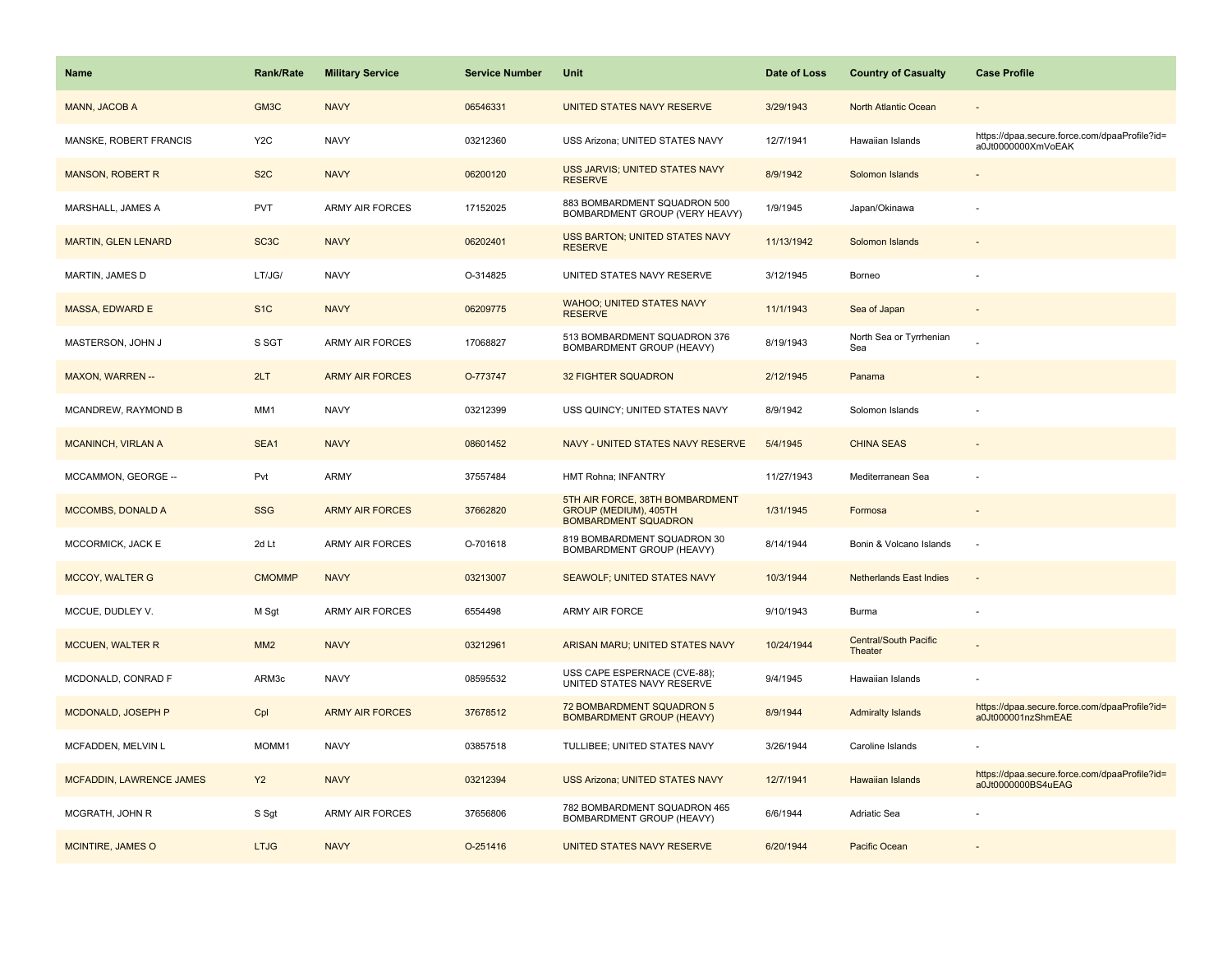| <b>Name</b>                 | <b>Rank/Rate</b> | <b>Military Service</b> | <b>Service Number</b> | Unit                                                                   | Date of Loss | <b>Country of Casualty</b>                   | <b>Case Profile</b> |
|-----------------------------|------------------|-------------------------|-----------------------|------------------------------------------------------------------------|--------------|----------------------------------------------|---------------------|
| MCKERN, BRUCE A.            | 2d Lt            | <b>ARMY AIR FORCES</b>  | O-769515              | 310 SQUADRON 315 TROOP CARRIER<br><b>GROUP</b>                         | 2/22/1945    | English Channel                              |                     |
| <b>MCKONE, FRANCIS A</b>    | GM <sub>3c</sub> | <b>NAVY</b>             | 06109847              | UNITED STATES NAVY RESERVE                                             | 12/13/1942   | <b>Atlantic Ocean</b>                        |                     |
| MCLAUGHLIN, HENRY A         | SEA2             | <b>NAVY</b>             | 06219765              | GAMBIER BAY; UNITED STATES NAVY<br><b>RESERVE</b>                      | 10/25/1944   | Philippine Sea                               |                     |
| <b>MCLAUGHLIN, MARVIN J</b> | SEA1             | <b>NAVY</b>             | 03221557              | USS AARON WARD (DM-35); UNITED<br>STATES NAVY RESERVE                  | 5/3/1945     | Solomon Islands                              |                     |
| MCLAUGHLIN, ROBERT L        | T/4              | <b>ARMY</b>             | 19010411              | SHINYO MARU: 14 BOMBARDMENT<br>SQUADRON 7 BOMBARDMENT GROUP<br>(HEAVY) | 9/7/1944     | Philippine Islands                           |                     |
| MCLEAN, JOHN H              | 2d Lt            | <b>ARMY AIR FORCES</b>  | O-868820              | 482 BOMBARDMENT SQUADRON 505<br><b>BOMBARDMENT GROUP (VERY HEAVY)</b>  | 2/10/1945    | Marianas Islands                             |                     |
| MCMANIS, ORION G            | Pfc              | ARMY                    | 37672871              | SS Leopoldville; 262 INFANTRY 66<br><b>DIVISION</b>                    | 12/24/1944   | English Channel                              |                     |
| <b>MCNEER, CECIL J</b>      | S Sgt            | <b>ARMY AIR FORCES</b>  | 20761129              | 350 BOMBARDMENT SQUADRON 100<br><b>BOMBARDMENT GROUP (HEAVY)</b>       | 5/19/1944    | <b>Baltic Sea</b>                            |                     |
| MCWILLIAMS, CA              | Sgt              | ARMY AIR FORCES         | 17069170              | 838 BOMBARDMENT SQUADRON 487<br>BOMBARDMENT GROUP (HEAVY)              | 6/6/1944     | English Channel                              |                     |
| <b>MCWILLIAMS, HAROLD W</b> | Sgt              | <b>ARMY AIR FORCES</b>  | 37662942              | 677 BOMBARDMENT SQUADRON 444<br><b>BOMBARDMENT GROUP (VERY HEAVY)</b>  | 5/25/1945    | Marianas Islands                             |                     |
| MEALMAN, ROY E              | S <sub>2</sub> C | <b>NAVY</b>             | 03217667              | UNITED STATES NAVY                                                     | 9/22/1942    | North Atlantic Ocean                         |                     |
| <b>MEENTS, EDWARD P</b>     | 2LT              | <b>ARMY AIR FORCES</b>  | O-750812              | 448 BOMBARDMENT GROUP (HEAVY),<br>714 BOMBARDMENT SQUADRON             | 2/25/1944    | <b>English Channel</b>                       |                     |
| MEINDL, JOSEPH J            | S <sub>1</sub> C | <b>COAST GUARD</b>      | 00230946              | COAST GUARD - UNITED STATES<br><b>COAST GUARD</b>                      | 5/18/1944    | <b>ALASKA</b>                                |                     |
| <b>MELLGREN, VIRGIL L</b>   | Y <sub>1</sub> C | <b>NAVY</b>             | 06216816              | NAVY - UNITED STATES NAVY RESERVE                                      | 2/21/1945    | <b>BONIN &amp; VOLCANO</b><br><b>ISLANDS</b> |                     |
| MELLOR, JOHN R              | 1 LT             | <b>ARMY</b>             | O-1314229             | ARMY - 30 INFANTRY 3 DIVISION                                          |              | <b>ITALY</b>                                 |                     |
| <b>MEREDITH, GLENN T</b>    | S <sub>1</sub> C | <b>NAVY</b>             | 03221552              | UNITED STATES NAVY RESERVE                                             | 1/4/1945     | <b>Central/South Pacific</b><br>Theater      |                     |
| MERRIFIELD, LN              | CPL              | <b>ARMY AIR FORCES</b>  | 37652254              | 718 BOMBARDMENT SQUADRON 449<br>BOMBARDMENT GROUP (HEAVY)              | 5/26/1944    | Mediterranean Sea                            |                     |
| <b>MERTENS, HENRY J</b>     | <b>COX</b>       | <b>NAVY</b>             | 08600608              | NAVY - UNITED STATES NAVY RESERVE                                      | 2/21/1945    | <b>BONIN &amp; VOLCANO</b><br><b>ISLANDS</b> |                     |
| MESSERLY, JULIAN W          | <b>SGT</b>       | <b>ARMY AIR FORCES</b>  | 37661921              | 838 BOMBARDMENT SQUADRON 487<br>BOMBARDMENT GROUP (HEAVY)              | 5/30/1944    | North Sea or Tyrrhenian<br>Sea               |                     |
| <b>MESSERSCHMIDT, WG</b>    | F <sub>1</sub> C | <b>NAVY</b>             | 03169500              | POMPANO; UNITED STATES NAVY                                            | 10/15/1943   | Japan                                        |                     |
| MESSMER, WARREN R.          | S SGT            | ARMY AIR FORCES         | 37652434              | 412 BOMBARDMENT SQUADRON 95<br>BOMBARDMENT GROUP (HEAVY)               | 4/11/1944    | <b>Baltic Sea</b>                            |                     |
| MESTAD, CARL O              | CPL              | <b>ARMY AIR FORCES</b>  | 37430705              | <b>HEADQUARTERS SQUADRON 63</b><br><b>FIGHTER WING</b>                 | 12/31/1943   | North Sea or Tyrrhenian<br>Sea               |                     |
| MEULPOLDER, DAN REGIS       | 1LT              | <b>MARINE CORPS</b>     | O-023237              | MARINE - UNITED STATES MARINE<br><b>CORPS</b>                          | 1/29/1944    | New Britain Island                           |                     |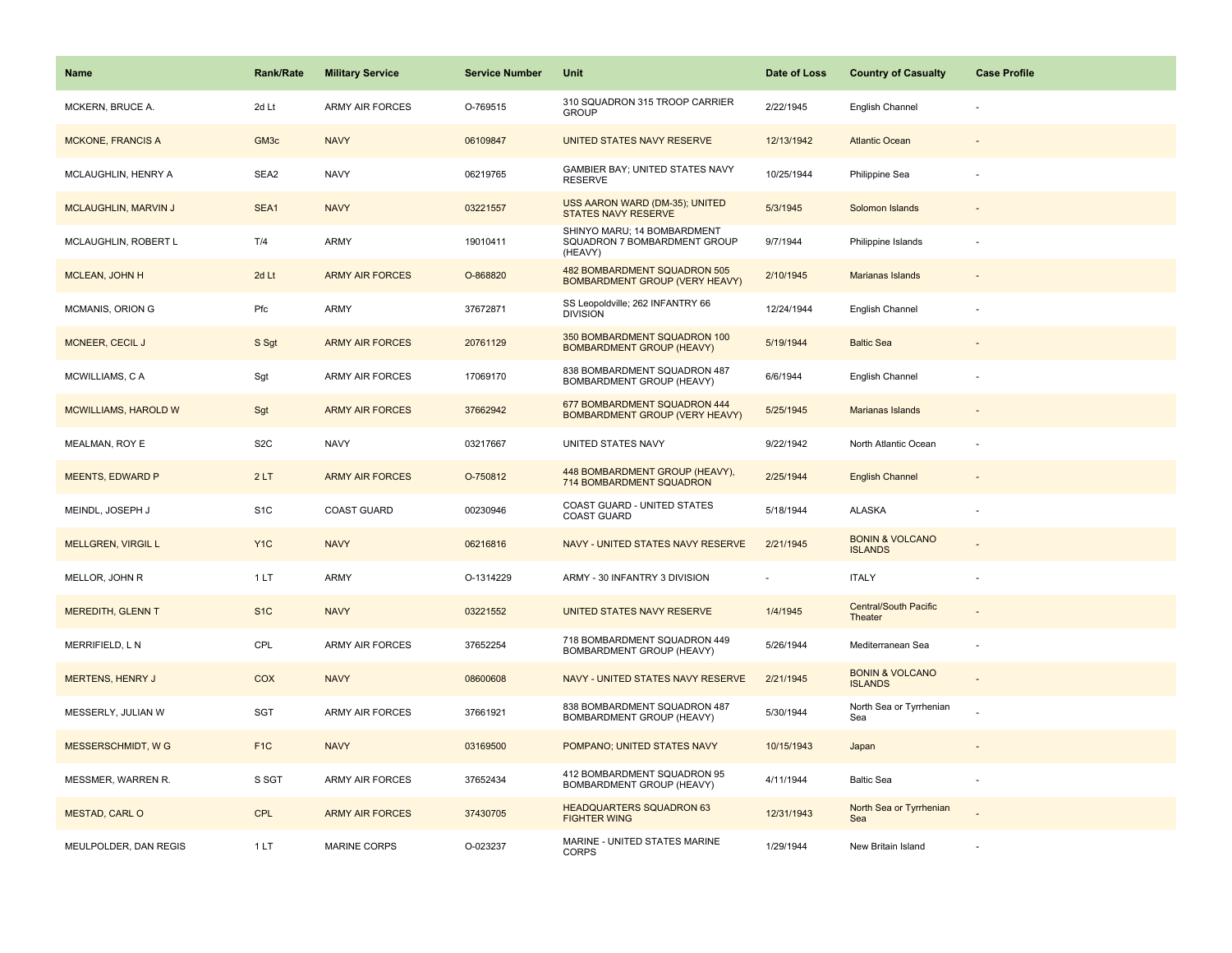| <b>Name</b>             | <b>Rank/Rate</b>  | <b>Military Service</b> | <b>Service Number</b> | Unit                                                             | Date of Loss | <b>Country of Casualty</b>     | <b>Case Profile</b>                                                 |
|-------------------------|-------------------|-------------------------|-----------------------|------------------------------------------------------------------|--------------|--------------------------------|---------------------------------------------------------------------|
| MEYER, GREGORY C        | S SGT             | <b>ARMY AIR FORCES</b>  | 17071569              | 303 BOMBARDMENT GROUP (HEAVY),<br>360 BOMBARDMENT SQUADRON       | 2/22/1944    | North Sea or Tyrrhenian<br>Sea |                                                                     |
| MEYERS, OLIN E          | PFC               | ARMY                    | 17028756              | ARISAN MARU; 31 INFANTRY REGIMENT                                | 10/24/1944   | China Seas                     |                                                                     |
| MIHALOVICH, JOHN --     | MM <sub>2</sub> C | <b>NAVY</b>             | 03208801              | Langley; UNITED STATES NAVY                                      | 3/1/1942     | <b>Indian Ocean</b>            |                                                                     |
| MILES, FRANCIS D        | CPL               | ARMY                    | 17027440              | ARISAN MARU; 31 INFANTRY REGIMENT                                | 10/24/1944   | China Seas                     |                                                                     |
| MILLER, ARTHUR ROBERT   | 1LT               | <b>MARINE CORPS</b>     | O-25732               | MARINE - UNITED STATES MARINE<br><b>CORPS</b>                    | 4/2/1944     | <b>New Hebrides</b>            | https://dpaa.secure.force.com/dpaaProfile?id=<br>a0Jt000001nzX7pEAE |
| MILLER, AUSTIN R        | S SGT             | <b>ARMY AIR FORCES</b>  | 17097958              | 23 BOMBARDMENT SQUADRON 5<br><b>BOMBARDMENT GROUP (HEAVY)</b>    | 11/1/1944    | Philippine Islands             |                                                                     |
| MILLER, CHARLES WOODROW | 1stLt             | <b>MARINE CORPS</b>     | O-25422               | <b>MARINE - UNITED STATES MARINE</b><br><b>CORPS</b>             | 4/1/1944     | <b>New Hebrides</b>            |                                                                     |
| MILLER, EVERETT V       | S <sub>1</sub> C  | COAST GUARD             | 00534225              | COAST GUARD - UNITED STATES<br>COAST GUARD                       | 3/9/1944     | Atlantic Ocean                 |                                                                     |
| MILLER, GLEN ALLEN      | F <sub>1</sub> C  | <b>NAVY</b>             | 03214024              | <b>USS PORTER: UNITED STATES NAVY</b>                            | 10/26/1942   | Solomon Islands                |                                                                     |
| MILLER, JOHN A.         | SGT               | <b>ARMY AIR FORCES</b>  | 16063061              | AIR CORPS                                                        | 1/24/1943    | Puerto Rico                    |                                                                     |
| <b>MILLER, JULES N</b>  | F <sub>1</sub> C  | <b>NAVY</b>             | 03216821              | USS HORNET; UNITED STATES NAVY                                   | 10/26/1942   | <b>New Hebrides</b>            |                                                                     |
| MILLER, MAURICE M       | 1LT               | ARMY AIR FORCES         | O-021965              | 10 BOMBARDMENT SQUADRON 25<br>BOMBARDMENT GROUP (HEAVY)          | 12/11/1941   | Puerto Rico                    |                                                                     |
| MILLER, MAX M           | COX               | <b>NAVY</b>             | 03215116              | USS CHEVALIER: UNITED STATES NAVY                                | 10/6/1943    | Solomon Islands                |                                                                     |
| MILLION, FRANKLIN A     | EM3C              | <b>NAVY</b>             | 06203741              | TROUT; UNITED STATES NAVY<br><b>RESERVE</b>                      | 2/29/1944    | Philippine Sea                 |                                                                     |
| <b>MILOTA, FRANK</b>    | <b>PVT</b>        | <b>ARMY</b>             | 37698511              | <b>ARMY - INFANTRY</b>                                           | 2/11/1945    | <b>PHILIPPINE SEA</b>          |                                                                     |
| MINARD, JIMMIE --       | S <sub>1</sub> C  | <b>NAVY</b>             | 03218440              | HOEL; UNITED STATES NAVY                                         | 10/25/1944   | Philippine Sea                 |                                                                     |
| <b>MINCKS, FRED E</b>   | 2LT               | <b>ARMY AIR FORCES</b>  | O-706068              | 705 BOMBARDMENT SQUADRON 446<br><b>BOMBARDMENT GROUP (HEAVY)</b> | 8/25/1944    | North Sea or Tyrrhenian<br>Sea |                                                                     |
| MINEAR, BYRON AMBROSE   | SK <sub>2</sub> C | <b>NAVY</b>             | 03213267              | USS VINCENNES; UNITED STATES NAVY                                | 8/9/1942     | Solomon Islands                |                                                                     |
| MISBACK, CARL E         | <b>CMOMM</b>      | <b>NAVY</b>             | 06206271              | SC-700; UNITED STATES NAVY<br><b>RESERVE</b>                     | 3/10/1944    | Solomon Islands                |                                                                     |
| MITCHELL, EDWARD R      | CAPT              | <b>ARMY AIR FORCES</b>  | O-728013              | 67 BOMBARDMENT SQUADRON 44<br>BOMBARDMENT GROUP (HEAVY)          | 11/18/1943   | North Sea or Tyrrhenian<br>Sea |                                                                     |
| MITCHELL, JAMES A       | SF <sub>1</sub> C | <b>NAVY</b>             | 03214610              | <b>UNITED STATES NAVY</b>                                        | 11/29/1943   | Pacific Ocean                  |                                                                     |
| MITCHELL, JOE D         | S SGT             | <b>ARMY AIR FORCES</b>  | 37651857              | 856 BOMBARDMENT SQUADRON 492<br>BOMBARDMENT GROUP (HEAVY)        | 6/20/1944    | <b>Baltic Sea</b>              |                                                                     |
| MIZER, MERLE S          | MM3C              | <b>NAVY</b>             | 03211700              | <b>UNITED STATES NAVY</b>                                        | 3/1/1942     | Indian Ocean                   |                                                                     |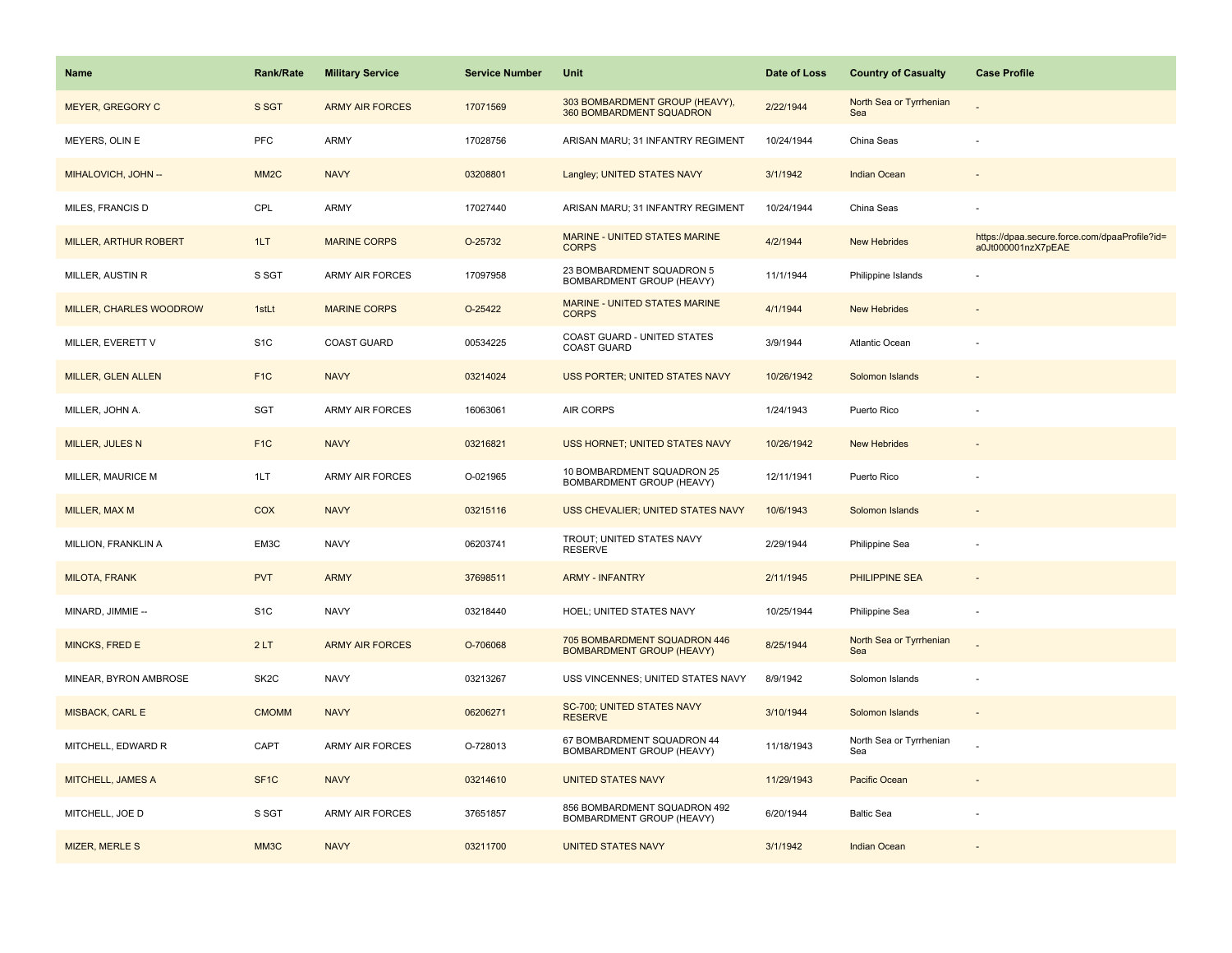| <b>Name</b>               | <b>Rank/Rate</b>  | <b>Military Service</b> | <b>Service Number</b> | Unit                                                                              | Date of Loss | <b>Country of Casualty</b>     | <b>Case Profile</b>                                                 |
|---------------------------|-------------------|-------------------------|-----------------------|-----------------------------------------------------------------------------------|--------------|--------------------------------|---------------------------------------------------------------------|
| MOFFIT, DUANE W           | <b>ENS</b>        | <b>NAVY</b>             | O-353564              | BUSH; UNITED STATES NAVY RESERVE                                                  | 4/6/1945     | China Seas                     |                                                                     |
| MOGENSEN, CARL J          | S <sub>2</sub> C  | <b>NAVY</b>             | 06202874              | NAVY - UNITED STATES NAVY RESERVE                                                 | 6/24/1944    | <b>CHINA SEAS</b>              |                                                                     |
| MOLLOY, FRANCIS M         | 2LT               | ARMY AIR FORCES         | O-730571              | 95 FIGHTER SQUADRON 82 FIGHTER<br><b>GROUP</b>                                    | 3/31/1943    | Mediterranean Sea              |                                                                     |
| MONAGHAN, WILLIAM B       | <b>T SGT</b>      | <b>ARMY AIR FORCES</b>  | 37260382              | 370 BOMBARDMENT SQUADRON 307<br><b>BOMBARDMENT GROUP (HEAVY)</b>                  | 4/6/1944     | <b>Caroline Islands</b>        |                                                                     |
| MONAHAN, CECIL P          | CPL               | ARMY AIR FORCES         | 17152023              | 25 BOMBARDMENT SQUADRON 40<br>BOMBARDMENT GROUP (VERY HEAVY)                      | 5/14/1945    | Marianas Islands               |                                                                     |
| MONTIETH, ROBERT L        | <b>CAPT</b>       | <b>ARMY AIR FORCES</b>  | O-379116              | 500TH BOMBARDMENT SQUADRON,<br>345TH BOMBARDMENT GROUP<br>(MEDIUM), 5TH AIR FORCE | 3/2/1945     | Formosa                        |                                                                     |
| MOON, ROBERT WAYNE        | CY                | <b>NAVY</b>             | 03212388              | USS QUINCY; UNITED STATES NAVY                                                    | 8/9/1942     | Solomon Islands                |                                                                     |
| <b>MOORE, CHARLETON L</b> | S <sub>1C</sub>   | <b>NAVY</b>             | 06219126              | <b>KETE; UNITED STATES NAVY RESERVE</b>                                           | 3/31/1945    | <b>Ryukyus Islands</b>         |                                                                     |
| MOORE, HOWARD R.          | S SGT             | ARMY AIR FORCES         | 37436441              | 759 BOMBARDMENT SQUADRON 459<br>BOMBARDMENT GROUP (HEAVY)                         | 3/3/1944     | North Sea or Tyrrhenian<br>Sea |                                                                     |
| MOORE, ISAAC C            | <b>PVT</b>        | <b>ARMY</b>             | 37043376              | 109 ENGINEERS COMBAT BATTALION 34<br><b>DIVISION</b>                              | 6/19/1943    | Mediterranean Sea              |                                                                     |
| MOORE, JOHN H             | EM2C              | <b>NAVY</b>             | 06206828              | SPENCE; UNITED STATES NAVY<br><b>RESERVE</b>                                      | 12/18/1944   | Philippine Sea                 |                                                                     |
| MOORE, LANCE --           | <b>ACMM</b>       | <b>NAVY</b>             | 03206400              | <b>UNITED STATES NAVY</b>                                                         | 10/15/1942   | Pacific Ocean                  |                                                                     |
| MOORE, LEONARD EUGENE     | S <sub>2</sub> C  | <b>NAVY</b>             | 06201317              | USS VINCENNES; UNITED STATES NAVY<br><b>RESERVE</b>                               | 8/9/1942     | Solomon Islands                |                                                                     |
| <b>MOORE, ORVILL R</b>    | LT /JG/           | <b>NAVY</b>             | O-112015              | UNITED STATES NAVY RESERVE                                                        | 3/31/1944    | <b>British Isles</b>           | $\sim$                                                              |
| MOORE, ROBERT BRICE       | MAJ               | <b>MARINE CORPS</b>     | O-005292              | MARINE - UNITED STATES MARINE<br><b>CORPS</b>                                     | 1/9/1945     | Formosa                        | https://dpaa.secure.force.com/dpaaProfile?id=<br>a0Jt000001CWRSxEAP |
| MOORE, THOMAS ALAN        | MM <sub>1</sub> C | <b>NAVY</b>             | 03212751              | USS VINCENNES; UNITED STATES NAVY                                                 | 8/9/1942     | Solomon Islands                |                                                                     |
| MORAN, HUGH J             | S <sub>1</sub> C  | <b>COAST GUARD</b>      | 00572532              | COAST GUARD - UNITED STATES<br><b>COAST GUARD</b>                                 | 3/9/1944     | Atlantic Ocean                 |                                                                     |
| MORRIS, DANIEL W.         | <b>SGT</b>        | <b>ARMY</b>             | 37039540              | 34 TANK BATTALION 5 ARMORED<br><b>DIVISION</b>                                    | 8/10/1944    | France                         |                                                                     |
| MORROW, SAM C             | SK <sub>2</sub> C | <b>NAVY</b>             | 03857918              | Pillsbury; UNITED STATES NAVY                                                     | 3/1/1942     | Indian Ocean                   |                                                                     |
| MOSBEY, LYLE E            | EM2C              | <b>NAVY</b>             | 06200884              | SCORPION; UNITED STATES NAVY<br><b>RESERVE</b>                                    | 2/22/1944    | China Seas                     |                                                                     |
| MOYLE, ALFRED C           | PHM2C             | <b>NAVY</b>             | 03210100              | UNITED STATES NAVY                                                                | 3/1/1942     | Indian Ocean                   |                                                                     |
| <b>MUELLER, VICTOR A</b>  | 2LT               | <b>ARMY</b>             | O-890461              | ARMY - 301 FIELD ARTILLERY<br><b>REGIMENT (FILIPINO ARMY)</b>                     | 12/15/1944   | PHILIPPINE ISLANDS             | $\sim$                                                              |
| MUMAN, RANDALL M          | SEA2              | <b>NAVY</b>             | 06202231              | USS PRESTON; UNITED STATES NAVY<br><b>RESERVE</b>                                 | 11/15/1942   | Solomon Islands                |                                                                     |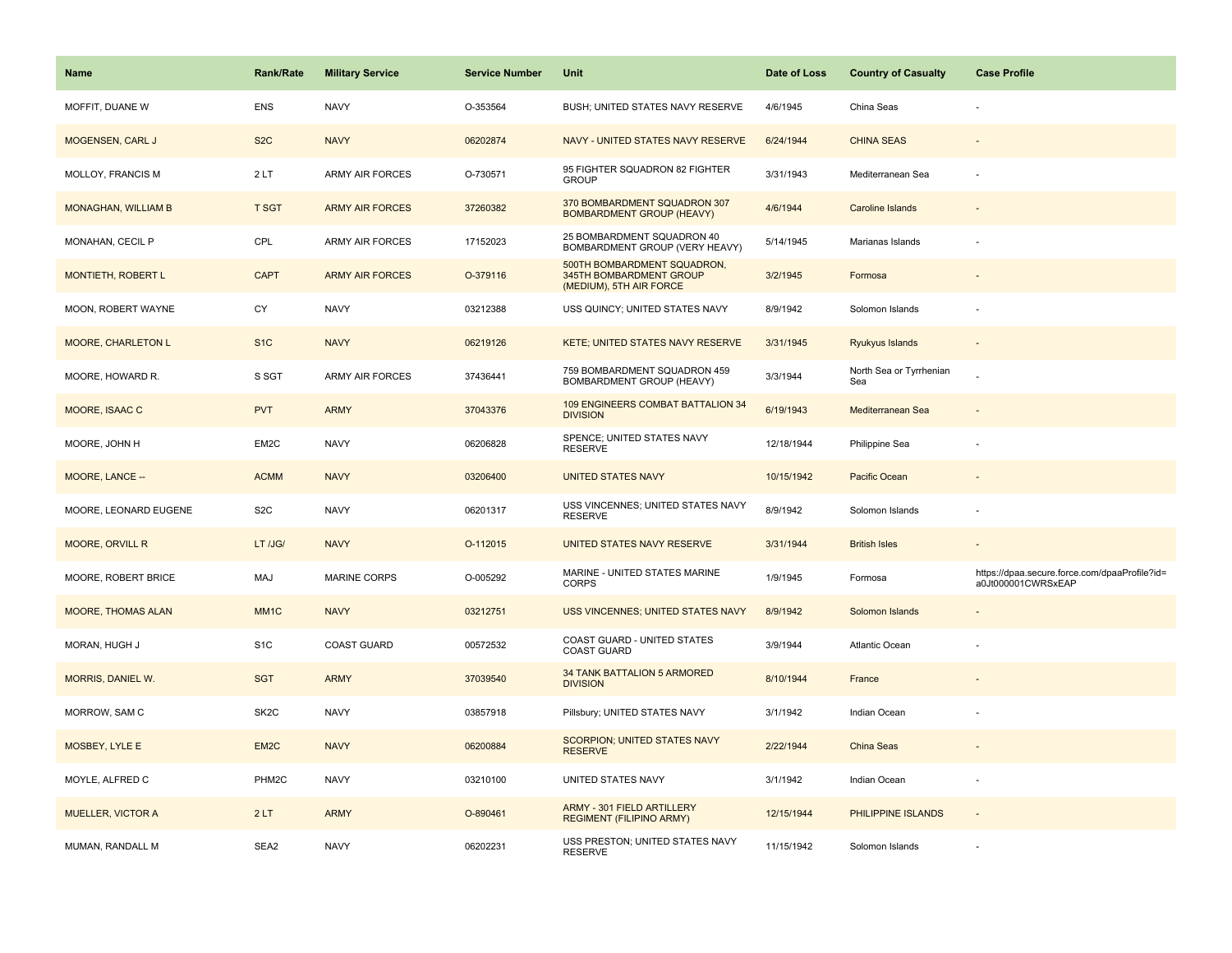| Name                     | <b>Rank/Rate</b>  | <b>Military Service</b> | <b>Service Number</b> | Unit                                                             | Date of Loss | <b>Country of Casualty</b>            | <b>Case Profile</b>      |
|--------------------------|-------------------|-------------------------|-----------------------|------------------------------------------------------------------|--------------|---------------------------------------|--------------------------|
| MUNGER, LEONARD D        | S <sub>2</sub> C  | <b>NAVY</b>             | 06201318              | USS VINCENNES; UNITED STATES NAVY<br><b>RESERVE</b>              | 8/9/1942     | Solomon Islands                       |                          |
| MURPHY, JAMES C.         | 2LT               | <b>ARMY AIR FORCES</b>  | O-725031              | 367 BOMBARDMENT SQUADRON 306<br><b>BOMBARDMENT GROUP (HEAVY)</b> | 1/7/1943     | English Channel                       |                          |
| <b>MURRAY, DAVID P</b>   | <b>SGT</b>        | <b>ARMY</b>             | 20743809              | 125 CAVALRY RECONNAISSANCE<br><b>SQUADRON</b>                    | 7/8/1944     | France                                |                          |
| MURRAY, JOHN W           | S SGT             | <b>ARMY AIR FORCES</b>  | 06914209              | HEADQUARTERS SQUADRON 35<br>PURSUIT GROUP                        | 2/27/1942    | Indian Ocean                          |                          |
| MURRAY, LAWRENCE E       | SK <sub>1</sub> C | <b>NAVY</b>             | 03217011              | LUCE; UNITED STATES NAVY                                         | 5/4/1945     | China Seas                            |                          |
| MURRAY, RALPH C          | S SGT             | ARMY AIR FORCES         | 37652362              | 412 BOMBARDMENT SQUADRON 95<br>BOMBARDMENT GROUP (HEAVY)         | 4/11/1944    | <b>Baltic Sea</b>                     |                          |
| MUSCATO, HAROLD --       | S SGT             | <b>ARMY AIR FORCES</b>  | 37112939              | 5th ARMY AIR FORCES                                              | 6/23/1943    | <b>Borneo</b>                         |                          |
| MUSSER, JOHN D           | MM <sub>2</sub> C | <b>NAVY</b>             | 03211123              | Langley; UNITED STATES NAVY                                      | 3/1/1942     | Indian Ocean                          |                          |
| <b>MYERS, HAROLD K</b>   | S <sub>2</sub> C  | <b>NAVY</b>             | 06203020              | Nippon Draft; UNITED STATES NAVY<br><b>RESERVE</b>               | 6/24/1944    | Formosa                               |                          |
| MYERS, WILLIAM J         | <b>PVT</b>        | ARMY                    | 37442653              | 26th Infantry Regiment, 1st Infantry Division                    | 7/10/1943    | Sicily                                |                          |
| <b>NEAD, ROBERT H</b>    | <b>SGT</b>        | <b>ARMY AIR FORCES</b>  | 17112447              | 881 BOMBARDMENT SQUADRON 500<br>BOMBARDMENT GROUP (VERY HEAVY)   | 5/26/1945    | Japan/Okinawa                         |                          |
| NEEDS, PAUL A            | F <sub>3</sub> C  | <b>COAST GUARD</b>      | 00247039              | COAST GUARD - UNITED STATES<br><b>COAST GUARD</b>                | 9/9/1942     | Atlantic Ocean                        |                          |
| NEFF, DONALD R           | FC3C              | <b>NAVY</b>             | 06214352              | LIDDLE; UNITED STATES NAVY<br><b>RESERVE</b>                     | 12/7/1944    | <b>Philippine Islands</b>             |                          |
| NELSON, ALBERT G B       | TEC <sub>5</sub>  | <b>ARMY</b>             | 37194656              | 526 ORDNANCE MAINTENANCE<br>COMPANY                              | 6/9/1944     | English Channel                       |                          |
| NELSON, HARLAN L.        | 1LT               | <b>ARMY AIR FORCES</b>  | O-804860              | 4 SQUADRON 62 TROOP CARRIER<br><b>GROUP</b>                      | 6/21/1944    | Albania                               |                          |
| NELSON, HERBERT S        | S <sub>2</sub> C  | <b>NAVY</b>             | 06218295              | USS LISCOME BAY; UNITED STATES<br>NAVY RESERVE                   | 11/24/1943   | Gilbert Islands                       |                          |
| <b>NELSON, MAURITZ H</b> | ARM2C             | <b>NAVY</b>             | 06200889              | UNITED STATES NAVY RESERVE                                       | 12/27/1943   | <b>Pacific Ocean</b>                  |                          |
| NELSON, MERRILL M        | MM3C              | <b>NAVY</b>             | 06206502              | Buck; UNITED STATES NAVY RESERVE                                 | 10/9/1943    | North or Tyrrhenian Seas              | $\overline{\phantom{a}}$ |
| <b>NELSON, RAYMOND J</b> | <b>SGT</b>        | <b>ARMY AIR FORCES</b>  | 17181224              | 767 BOMBARDMENT SQUADRON 461<br><b>BOMBARDMENT GROUP (HEAVY)</b> | 3/31/1945    | <b>Adriatic Sea</b>                   |                          |
| NEUBRAND, STANLEY L      | RDM3C             | <b>NAVY</b>             | 03218645              | JOHNSTON; UNITED STATES NAVY                                     | 10/25/1944   | Philippine Sea                        |                          |
| <b>NEUMAN, EARNEST E</b> | MOMM2C            | <b>COAST GUARD</b>      | 00230409              | <b>COAST GUARD - UNITED STATES</b><br><b>COAST GUARD</b>         | 8/11/1942    | Pacific Ocean: North<br>American Area |                          |
| NEUSES, JOSEPH F         | <b>PVT</b>        | ARMY AIR FORCES         | 37189864              | USAT DORCHESTER; AIR CORPS                                       | 2/3/1943     | Greenland                             |                          |
| NEWMAN, SHELBY F         | <b>CAPT</b>       | <b>ARMY</b>             | O-351381              | ARMY - 11 INFANTRY 11 DIVISION<br>(FILIPINO ARMY)                | 12/15/1944   | PHILIPPINE ISLANDS                    |                          |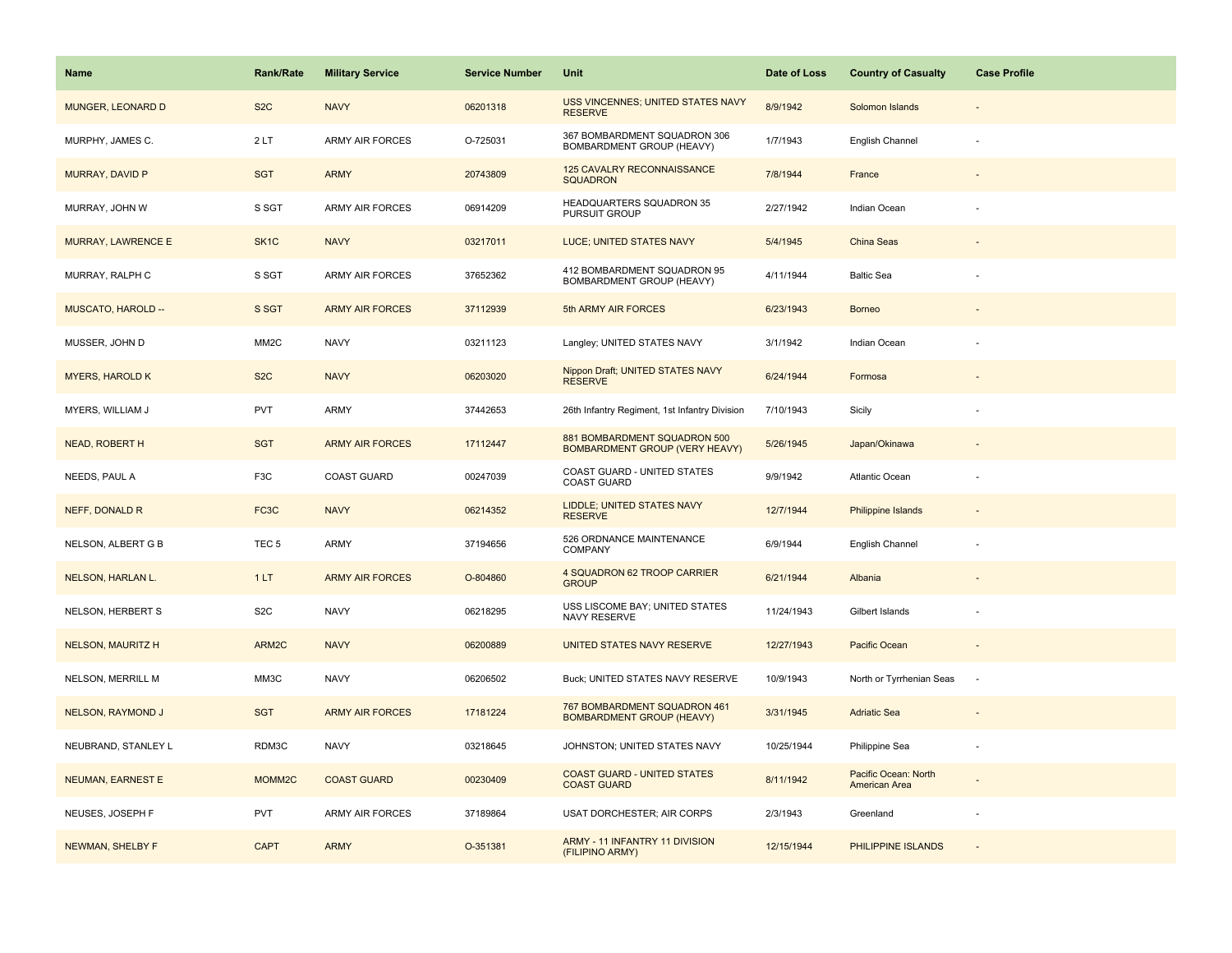| Name                     | <b>Rank/Rate</b> | <b>Military Service</b> | <b>Service Number</b> | Unit                                                             | Date of Loss | <b>Country of Casualty</b>     | <b>Case Profile</b>                                                 |
|--------------------------|------------------|-------------------------|-----------------------|------------------------------------------------------------------|--------------|--------------------------------|---------------------------------------------------------------------|
| NEWTON, HENRY A          | AMM2C            | <b>NAVY</b>             | 06205747              | UNITED STATES NAVY RESERVE                                       | 9/10/1945    | Philippine Islands             |                                                                     |
| <b>NEWTON, WILLIAM D</b> | S <sub>1</sub> C | <b>NAVY</b>             | 03213733              | USS HOUSTON (CA-30); UNITED STATES<br><b>NAVY</b>                | 3/1/1942     | Java                           |                                                                     |
| NICHOLAS, VANDAN A       | <b>SGT</b>       | <b>ARMY</b>             | 37190627              | 899 TANK DESTROYER BATTALION                                     | 7/13/1944    | France                         |                                                                     |
| NICHOLS, JACK ARNOLD     | <b>CAPT</b>      | <b>MARINE CORPS</b>     | O-010292              | <b>MARINE - UNITED STATES MARINE</b><br><b>CORPS</b>             | 7/30/1943    |                                |                                                                     |
| NICHOLSON, KENNETH E.    | S SGT            | <b>ARMY AIR FORCES</b>  | 17043446              | 419 NIGHT FIGHTER SQUADRON                                       | 1/18/1944    | Solomon Islands                |                                                                     |
| NIEBRUEGGE, VERNON E H   | LT.              | <b>NAVY</b>             | O-098333              | UNITED STATES NAVY RESERVE                                       | 1/12/1946    | <b>Marshall Islands</b>        | $\sim$                                                              |
| NIELAND, ARTHUR B        | <b>PVT</b>       | <b>ARMY</b>             | 37039730              | SHINYO MARU; 2 QUARTERMASTER<br>COMPANY (AVIATION)               | 9/7/1944     | Philippine Islands             | $\sim$                                                              |
| <b>NIELSEN, TAGE R</b>   | S SGT            | <b>ARMY AIR FORCES</b>  | 37434765              | 614 BOMBARDMENT SQUADRON 401<br><b>BOMBARDMENT GROUP (HEAVY)</b> | 12/11/1943   | North Sea or Tyrrhenian<br>Sea |                                                                     |
| NIELSON, EUGENE C        | S <sub>1</sub> C | <b>NAVY</b>             | 08764560              | Morris; UNITED STATES NAVY RESERVE                               | 4/6/1945     | Japan                          | $\sim$                                                              |
| NISSEN, ERNEST J         | S SGT            | <b>ARMY AIR FORCES</b>  | 17119298              | 344 BOMBARDMENT SQUADRON 98<br><b>BOMBARDMENT GROUP (HEAVY)</b>  | 6/9/1944     | <b>Adriatic Sea</b>            |                                                                     |
| NOBLE, EUGENE R          | S <sub>1</sub> C | <b>NAVY</b>             | 03217742              | Buck; UNITED STATES NAVY                                         | 10/9/1943    | North or Tyrrhenian Seas       | ÷.                                                                  |
| <b>NOELTING, ELDON R</b> | S <sub>1</sub> C | <b>NAVY</b>             | 06200675              | <b>USS HELENA; UNITED STATES NAVY</b><br><b>RESERVE</b>          | 7/6/1943     | Solomon Islands                |                                                                     |
| NOONAN, EDWARD J         | LT               | <b>NAVY</b>             | O-086001              | UNITED STATES NAVY RESERVE                                       | 2/1/1945     | Pacific Ocean                  |                                                                     |
| NORD, CARL A             | 2LT              | <b>ARMY AIR FORCES</b>  | O-694473              | 863 BOMBARDMENT SQUADRON 493<br><b>BOMBARDMENT GROUP (HEAVY)</b> | 6/6/1944     | <b>English Channel</b>         | $\overline{\phantom{a}}$                                            |
| NORMAN, JOHN C           | 1LT              | <b>ARMY AIR FORCES</b>  | O-739330              | 54 TROOP CARRIER SQUADRON                                        | 9/9/1944     | Alaska                         |                                                                     |
| NOWVIOCK, THOMAS W       | EM <sub>1C</sub> | <b>NAVY</b>             | 03212884              | PICKEREL; UNITED STATES NAVY                                     | 5/6/1943     | Sea of Japan                   |                                                                     |
| NUGENT, LEO J.           | 1LT              | <b>ARMY AIR FORCES</b>  | O-745481              | 393 FIGHTER SQUADRON 367 FIGHTER<br><b>GROUP</b>                 | 8/11/1944    | France                         |                                                                     |
| NUTT, RAYMOND A          | S <sub>2</sub> C | <b>NAVY</b>             | 08601828              | NAVY - UNITED STATES NAVY RESERVE                                | 7/30/1945    | <b>PHILIPPINE SEA</b>          | https://dpaa.secure.force.com/dpaaProfile?id=<br>a0Jt0000000LkncEAC |
| OBRIEN, JAMES T          | Sgt              | <b>ARMY AIR FORCES</b>  | 37661529              | 568 BOMBARDMENT SQUADRON 390<br>BOMBARDMENT GROUP (HEAVY)        | 4/13/1944    | North Sea or Tyrrhenian<br>Sea |                                                                     |
| OCONNOR, JAMES E         | S Sgt            | <b>ARMY AIR FORCES</b>  | 17043566              | 526 BOMBARDMENT SQUADRON 379<br><b>BOMBARDMENT GROUP (HEAVY)</b> | 3/13/1944    | France                         |                                                                     |
| ODELL, CHARLES HENRY     | SK <sub>3</sub>  | <b>NAVY</b>             | 03167835              | UNITED STATES NAVY                                               | 5/8/1942     | Coral Sea                      |                                                                     |
| ODENGA, DONALD C         | <b>PFC</b>       | <b>ARMY</b>             | 17004522              | 60 COAST ARTILLERY REGIMENT                                      | 5/3/1942     | <b>Philippine Islands</b>      |                                                                     |
| ODGAARD, EDWIN NELSON    | EM <sub>2c</sub> | <b>NAVY</b>             | 3212953               | USS Utah; UNITED STATES NAVY                                     | 12/7/1941    | Hawaiian Islands               | https://dpaa.secure.force.com/dpaaProfile?id=<br>a0Jt000000sPLztEAG |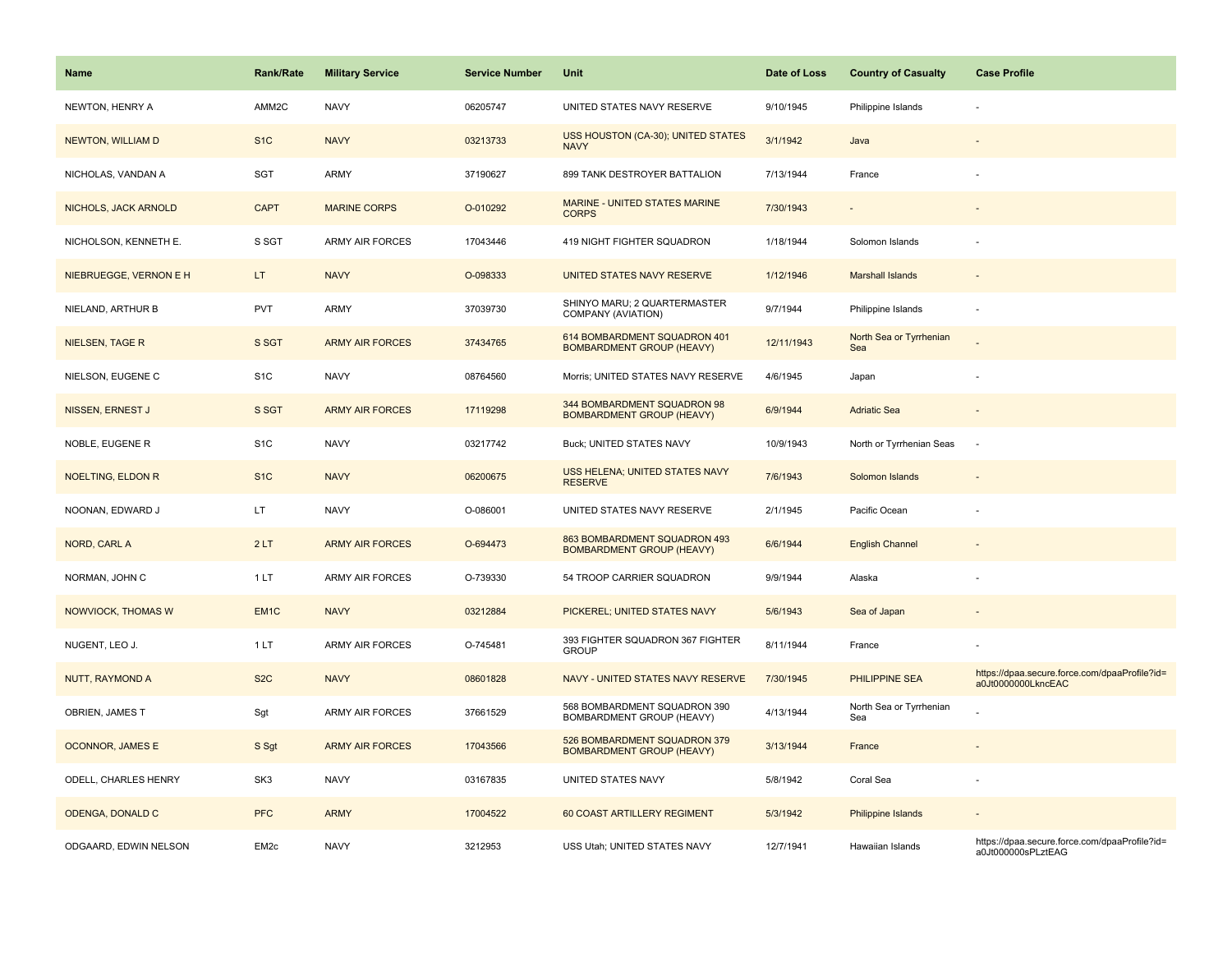| <b>Name</b>                  | Rank/Rate         | <b>Military Service</b> | <b>Service Number</b> | Unit                                                                    | Date of Loss | <b>Country of Casualty</b>            | <b>Case Profile</b>                                                 |
|------------------------------|-------------------|-------------------------|-----------------------|-------------------------------------------------------------------------|--------------|---------------------------------------|---------------------------------------------------------------------|
| <b>ODLE, CHARLES T</b>       | S <sub>1</sub> C  | <b>NAVY</b>             | 03214270              | Pillsbury; UNITED STATES NAVY                                           | 3/1/1942     | <b>Indian Ocean</b>                   |                                                                     |
| ODONNELL, RICHARD B          | AMM2c             | <b>NAVY</b>             | 03216616              | UNITED STATES NAVY                                                      | 5/29/1943    | Atlantic Ocean                        |                                                                     |
| <b>OHMER, THOMAS WILLIAM</b> | F <sub>2</sub> C  | <b>NAVY</b>             | 06201473              | USS VIREO; UNITED STATES NAVY<br><b>RESERVE</b>                         | 10/15/1942   | Pacific Ocean: North<br>American Area |                                                                     |
| OLEARY, JAMES J              | 1st Lt            | <b>ARMY AIR FORCES</b>  | O-678081              | 311 FIGHTER SQUADRON 58 FIGHTER<br><b>GROUP</b>                         | 1/18/1945    |                                       |                                                                     |
| OLSEN, ROY W                 | <b>CAPT</b>       | <b>ARMY AIR FORCES</b>  | O-437592              | 5th ARMY AIR FORCES                                                     | 6/23/1943    | <b>Netherlands East Indies</b>        |                                                                     |
| OLSON, VERNON A              | SC <sub>2</sub> C | <b>NAVY</b>             | 06209923              | Warrington; UNITED STATES NAVY<br><b>RESERVE</b>                        | 9/13/1944    | Atlantic Ocean                        |                                                                     |
| <b>ONEIL, CHARLES H</b>      | 1st Lt            | <b>ARMY AIR FORCES</b>  | O-412146              | SHINYO MARU; 93 BOMBARDMENT<br>SQUADRON 19 BOMBARDMENT GROUP<br>(HEAVY) | 9/7/1944     | Philippine Islands                    |                                                                     |
| OPHEIM, JAMES L              | ARM3C             | <b>NAVY</b>             | 03220189              | USS HORNET (CV-12); UNITED STATES<br>NAVY RESERVE                       | 4/7/1945     | Japan                                 |                                                                     |
| ORR, VERNON J                | LT.               | <b>NAVY</b>             | O-097123              | UNITED STATES NAVY RESERVE                                              | 11/10/1944   | <b>Admiralty Islands</b>              |                                                                     |
| ORTON, RAYMOND --            | MM1C              | <b>NAVY</b>             | 03210829              | USS MONSSEN; UNITED STATES NAVY                                         | 11/13/1942   | Solomon Islands                       |                                                                     |
| OSE, ALVAN S                 | 1LT               | <b>ARMY AIR FORCES</b>  | O-427647              | ENOURA MARU; 16 BOMBARDMENT<br>SQUADRON 27 BOMBARDMENT GROUP<br>(LIGHT) | 1/9/1945     | Philippine Islands                    | https://dpaa.secure.force.com/dpaaProfile?id=<br>a0Jt000000Out9oEAB |
| OSTERBERG, EDGAR W           | 2d Lt             | <b>ARMY AIR FORCES</b>  | O-2023466             | 319 BOMBARDMENT SQUADRON 90<br>BOMBARDMENT GROUP (HEAVY)                | 7/15/1945    | Philippine Islands                    |                                                                     |
| OSTERLUND, JOHN A            | <b>SGT</b>        | <b>ARMY</b>             | 37046443              | 31 TANK BATTALION 7 ARMORED<br><b>DIVISION</b>                          | 12/23/1945   | Belgium                               |                                                                     |
| OSTLUND, WILLIAM C           | LT /JG/           | <b>NAVY</b>             | O-187985              | GUDGEON; UNITED STATES NAVY<br><b>RESERVE</b>                           | 5/5/1944     | Marianas Islands                      | $\sim$                                                              |
| OWENS, CARL L                | <b>ENS</b>        | <b>NAVY</b>             | O-224120              | UNITED STATES NAVY RESERVE                                              | 2/20/1944    | North or Tyrrhenian Seas              | $\overline{\phantom{a}}$                                            |
| PAHL, HOWARD M               | MAJ               | ARMY                    | O-018540              | ORYOKU MARU; 72 INFANTRY 71<br>DIVISION (PHILIPPINE SCOUT)              | 12/15/1944   | Philippine Islands                    | ÷,                                                                  |
| PALMER, RICHARD W            | F <sub>1</sub> C  | <b>NAVY</b>             | 08594747              | <b>BULLHEAD; UNITED STATES NAVY</b><br><b>RESERVE</b>                   | 8/6/1945     | <b>Netherlands East Indies</b>        | $\overline{a}$                                                      |
| PALUMBO, ANTHONY --          | S SGT             | <b>ARMY AIR FORCES</b>  | 37427527              | 392 BOMBARDMENT SQUADRON 30<br>BOMBARDMENT GROUP (HEAVY)                | 10/21/1944   | Bonin & Volcano Islands               | $\overline{\phantom{a}}$                                            |
| PARIZEK, CLARENCE F          | S SGT             | <b>ARMY AIR FORCES</b>  | 37047724              | 412 BOMBARDMENT SQUADRON 95<br><b>BOMBARDMENT GROUP (HEAVY)</b>         | 4/11/1944    | <b>Baltic Sea</b>                     |                                                                     |
| PARKER, WILLARD W            | LT /JG/           | <b>NAVY</b>             | O-326236              | UNITED STATES NAVY RESERVE                                              | 6/18/1945    | Central/South Pacific<br>Theater      |                                                                     |
| PARRY, CHARLES W             | <b>PFC</b>        | <b>ARMY</b>             | 37696512              | SS Leopoldville; 262 INFANTRY 66<br><b>DIVISION</b>                     | 12/24/1944   | <b>English Channel</b>                |                                                                     |
| PASTOVICH, PAUL D            | 2 LT              | <b>ARMY AIR FORCES</b>  | O-684406              | 787 BOMBARDMENT SQUADRON 466<br>BOMBARDMENT GROUP (HEAVY)               | 2/14/1944    | Dakar                                 |                                                                     |
| PATTERSON, DONALD D          | LT.               | <b>NAVY</b>             | O-078630              | <b>UNITED STATES NAVY</b>                                               | 1/15/1942    | <b>Atlantic Ocean</b>                 |                                                                     |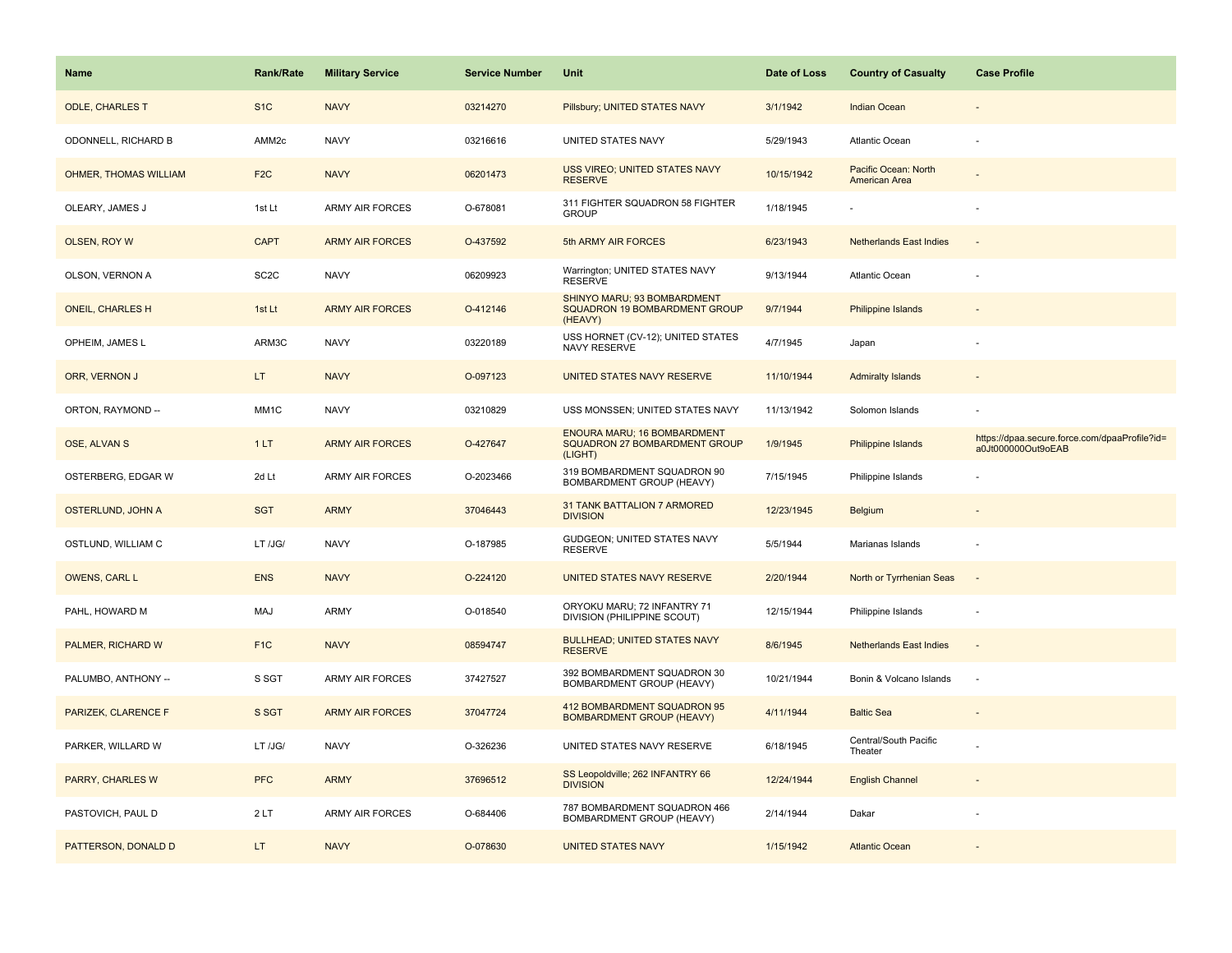| <b>Name</b>            | <b>Rank/Rate</b>  | <b>Military Service</b> | <b>Service Number</b> | Unit                                                        | Date of Loss | <b>Country of Casualty</b> | <b>Case Profile</b>                                                 |
|------------------------|-------------------|-------------------------|-----------------------|-------------------------------------------------------------|--------------|----------------------------|---------------------------------------------------------------------|
| PATTERSON, LEWIS I     | CM <sub>1</sub> C | <b>NAVY</b>             | 03206273              | Langley; UNITED STATES NAVY                                 | 3/1/1942     | Indian Ocean               |                                                                     |
| PATTERSON, RICHARD L   | S SGT             | <b>ARMY</b>             | 17000132              | <b>ARMY - 300 ENGINEERS COMBAT</b><br><b>BATTALION</b>      | 6/19/1944    | <b>ENGLISH CHANNEL</b>     |                                                                     |
| PATTERSON, THOMAS E    | <b>CEM</b>        | <b>NAVY</b>             | 03250322              | GUDGEON; UNITED STATES NAVY                                 | 5/5/1944     | Marianas Islands           |                                                                     |
| PAULSEN, ROY E         | <b>PVT</b>        | <b>ARMY</b>             | 37695425              | SS Leopoldville; 262 INFANTRY 66<br><b>DIVISION</b>         | 12/24/1944   | <b>English Channel</b>     |                                                                     |
| PAVEL, LESTER J        | 2LT               | <b>ARMY AIR FORCES</b>  | O-750830              | 862 BOMBARDMENT SQUADRON 493<br>BOMBARDMENT GROUP (HEAVY)   | 6/6/1944     | English Channel            |                                                                     |
| PAVLIS, JOHN K         | LT /JG/           | <b>NAVY</b>             | O-281555              | UNITED STATES NAVY RESERVE                                  | 8/9/1944     | <b>English Channel</b>     |                                                                     |
| PEDERSON, WENDLE A     | AS                | <b>NAVY</b>             | 06205685              | INGRAHAM; UNITED STATES NAVY<br><b>RESERVE</b>              | 8/22/1942    | Nova Scotia                |                                                                     |
| PEERY, CHARLES W       | MOMM1C            | <b>NAVY</b>             | 03215028              | Navjo; UNITED STATES NAVY                                   | 9/13/1944    | <b>New Hebrides</b>        |                                                                     |
| PELZER, HENRY L        | 2LT               | ARMY                    | O-542566              | 69 TANK BATTALION 6 ARMORED<br><b>DIVISION</b>              | 1/4/1945     | Belgium                    |                                                                     |
| PENCE, JOHN WALLACE    | RM <sub>3</sub>   | <b>NAVY</b>             | 3213025               | USS Tracy; UNITED STATES NAVY                               | 12/7/1941    | <b>Hawaiian Islands</b>    | https://dpaa.secure.force.com/dpaaProfile?id=<br>a0Jt000001Ecc5NEAR |
| PENDER, WELBURN M      | F <sub>2</sub> C  | <b>NAVY</b>             | 08601864              | NAVY - UNITED STATES NAVY RESERVE                           | 7/30/1945    | PHILIPPINE SEA             | https://dpaa.secure.force.com/dpaaProfile?id=<br>a0Jt0000000LkjQEAS |
| PENNOCK, RALPH IRA     | GM3C              | <b>NAVY</b>             | 03212277              | YP-277; UNITED STATES NAVY                                  | 5/23/1942    | <b>Hawaiian Islands</b>    |                                                                     |
| PEREZ, JOSEPH --       | S SGT             | <b>ARMY AIR FORCES</b>  | 37461103              | 673 BOMBARDMENT SQUADRON 417<br>BOMBARDMENT GROUP (LIGHT)   | 5/24/1944    | New Guinea                 |                                                                     |
| PERRY, FORREST HURBERT | SC <sub>3</sub>   | <b>NAVY</b>             | 3214398               | USS Utah; UNITED STATES NAVY                                | 12/7/1941    | Hawaiian Islands           | https://dpaa.secure.force.com/dpaaProfile?id=<br>a0Jt000000sPLxTEAW |
| PESUTH, STEPHEN R      | <b>TSGT</b>       | <b>ARMY AIR FORCES</b>  | 36040562              | 6 BOMBARDMENT SQUADRON 29<br>BOMBARDMENT GROUP (VERY HEAVY) | 1/8/1945     | <b>British West Indies</b> |                                                                     |
| PETERS, MAX VESTAL     | AOM2C             | <b>NAVY</b>             | 03213408              | <b>NAVY - UNITED STATES NAVY</b>                            | 1/10/1942    | <b>PACIFIC OCEAN</b>       |                                                                     |
| PETERS, WYMAN LEE      | <b>PFC</b>        | <b>MARINE CORPS</b>     | 308635                | MARINE - UNITED STATES MARINE<br><b>CORPS</b>               | 11/20/1943   | Gilbert Islands            | https://dpaa.secure.force.com/dpaaProfile?id=<br>a0Jt0000000XIFLEA0 |
| PETERSON, BILLY W      | S <sub>1C</sub>   | <b>NAVY</b>             | 03214255              | USS HELENA; UNITED STATES NAVY                              | 7/6/1943     | Solomon Islands            |                                                                     |
| PETERSON, CLARENCE A   | TEC <sub>5</sub>  | <b>ARMY</b>             | 37664321              | HEADQUARTERS COMPANY SERVICES<br>COMMAND C                  | 11/1/1946    | Philippine Islands         |                                                                     |
| PETERSON, GENE L       | <b>PVT</b>        | <b>ARMY</b>             | 37698051              | <b>ARMY - INFANTRY</b>                                      | 2/11/1945    | <b>PHILIPPINE SEA</b>      |                                                                     |
| PETERSON, HARLAN H.    | 1LT               | <b>ARMY AIR FORCES</b>  | O-730955              | 500 BOMBARDMENT SQUADRON 345<br>BOMBARDMENT GROUP (MEDIUM)  | 10/18/1943   | New Britain Island         |                                                                     |
| PETERSON, JACK --      | S <sub>2</sub> C  | <b>NAVY</b>             | 03217855              | <b>UNITED STATES NAVY</b>                                   | 4/6/1943     | <b>Atlantic Ocean</b>      |                                                                     |
| PETERSON, KERMIT R     | TEC <sub>5</sub>  | ARMY                    | 39546326              | 2830 ENGINEERS COMBAT BATTALION                             | 5/10/1945    | Germany                    |                                                                     |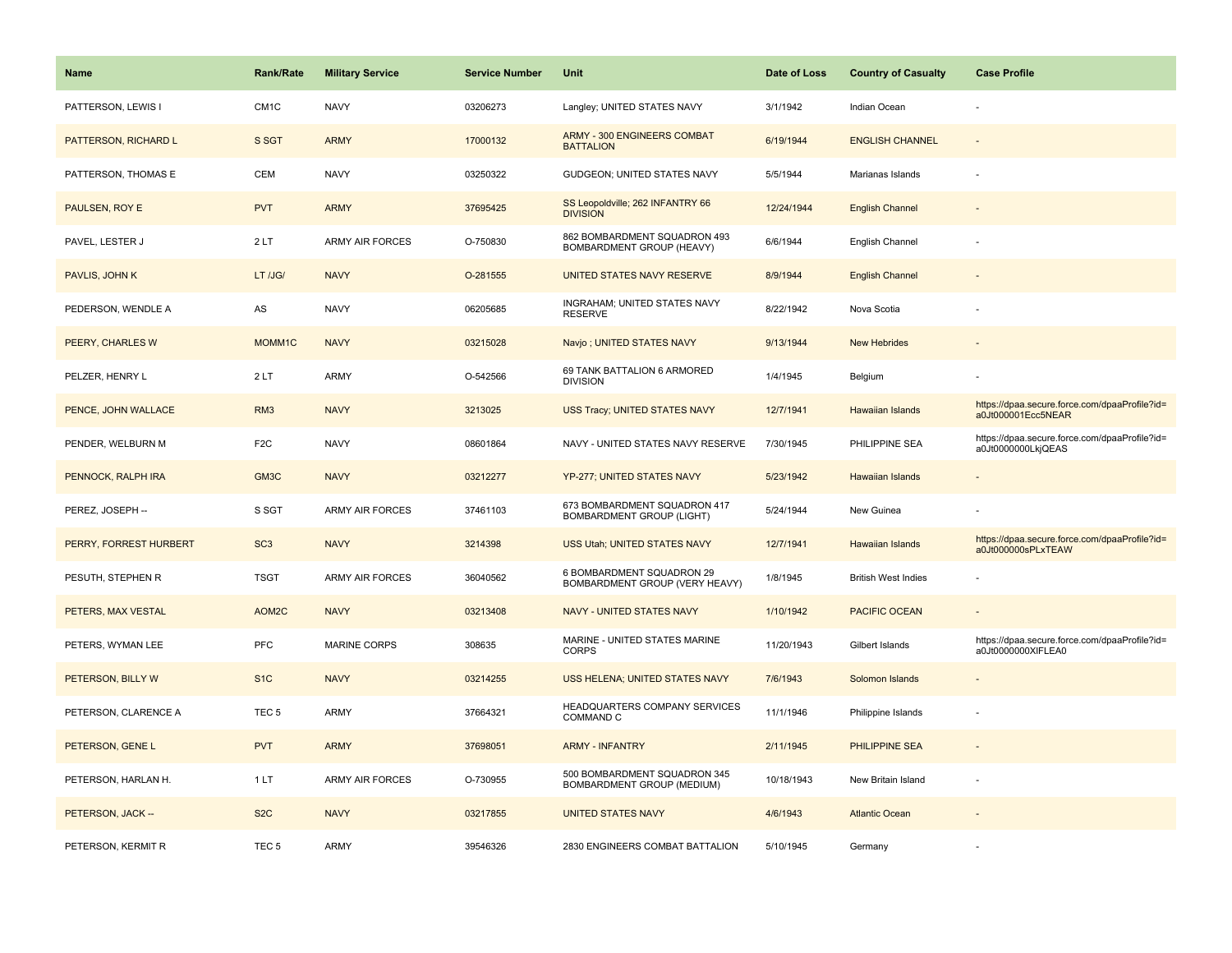| <b>Name</b>          | Rank/Rate         | <b>Military Service</b> | <b>Service Number</b> | Unit                                                             | Date of Loss | <b>Country of Casualty</b> | <b>Case Profile</b>                                                 |
|----------------------|-------------------|-------------------------|-----------------------|------------------------------------------------------------------|--------------|----------------------------|---------------------------------------------------------------------|
| PETERSON, RAYMOND L  | <b>PFC</b>        | <b>ARMY AIR FORCES</b>  | 37684786              | 374 BOMBARDMENT SQUADRON 308<br><b>BOMBARDMENT GROUP (HEAVY)</b> | 1/12/1945    |                            |                                                                     |
| PETRICK, LEO C       | S <sub>1</sub> C  | <b>NAVY</b>             | 06214079              | UNITED STATES NAVY RESERVE                                       | 1/13/1944    | Gilbert Islands            |                                                                     |
| PEVESTORF, RICHARD P | GM3C              | <b>NAVY</b>             | 03214650              | USS CHICAGO; UNITED STATES NAVY                                  | 1/30/1943    | Solomon Islands            |                                                                     |
| PHILLIPS, MARSHALL L | 1LT               | <b>ARMY AIR FORCES</b>  | O-434676              | AIR CORPS                                                        |              | Libya                      |                                                                     |
| PHILLIPS, WILLIAM G  | 1LT               | <b>ARMY AIR FORCES</b>  | O-724974              | 26 FIGHTER SQUADRON 51 FIGHTER<br><b>GROUP</b>                   | 8/20/1944    | China                      |                                                                     |
| PHINNEY, RUSSELL D   | TEC <sub>5</sub>  | ARMY                    | 20704300              | 168 INFANTRY 34 DIVISION                                         | 2/18/1944    | Tunisia                    |                                                                     |
| PICKERING, CECIL L   | S <sub>1</sub> C  | <b>NAVY</b>             | 03214346              | USS HELENA; UNITED STATES NAVY                                   | 7/6/1943     | Solomon Islands            | $\sim$                                                              |
| PIERCE, HARRY --     | S <sub>1</sub> C  | <b>NAVY</b>             | 03216116              | USS JUNEAU; UNITED STATES NAVY                                   | 11/13/1942   | Solomon Islands            |                                                                     |
| PIERCE, KENNETH W    | MOMM2C            | <b>NAVY</b>             | 06204421              | LCT(5)-241; UNITED STATES NAVY<br><b>RESERVE</b>                 | 9/15/1943    | Italy                      |                                                                     |
| PIERCE, ROBERT C     | CPL               | ARMY AIR FORCES         | 06825221              | 7 MATERIALS SQUADRON 5 AIR BASE<br><b>GROUP</b>                  | 11/22/1942   | Philippine Islands         | https://dpaa.secure.force.com/dpaaProfile?id=<br>a0Jt0000000LInnEAC |
| PIERSON, CELOIN A    | BM <sub>2</sub> C | <b>NAVY</b>             | 03212685              | USS VINCENNES; UNITED STATES NAVY                                | 8/9/1942     | Solomon Islands            |                                                                     |
| PIETSCHER, REED L.   | 2LT               | <b>ARMY AIR FORCES</b>  | O-769927              | 432 FIGHTER SQUADRON 475 FIGHTER<br><b>GROUP</b>                 | 4/18/1945    | Philippine Islands         |                                                                     |
| PING, LESTER E       | S <sub>1</sub> C  | <b>NAVY</b>             | 08604317              | SPECTACLE; UNITED STATES NAVY<br><b>RESERVE</b>                  | 5/25/1945    | Japan                      |                                                                     |
| PIROG, LEO F         | <b>PVT</b>        | <b>ARMY</b>             | 37485673              | 746 TANK BATTALION                                               | 7/11/1944    | France                     |                                                                     |
| PLUMB, OLIVER M      | AMM <sub>2C</sub> | <b>NAVY</b>             | 03217501              | <b>UNITED STATES NAVY</b>                                        | 5/25/1945    | China                      |                                                                     |
| POE, CLYDE H         | FC3C              | <b>NAVY</b>             | 03213145              | USS JARVIS; UNITED STATES NAVY                                   | 8/9/1942     | Solomon Islands            |                                                                     |
| POINTER, WAYNE H     | <b>SSGT</b>       | <b>ARMY AIR FORCES</b>  | 37419309              | <b>AIR CORPS</b>                                                 | 3/13/1943    | <b>British Guiana</b>      |                                                                     |
| POLZIEN, DONALD L    | S SGT             | ARMY AIR FORCES         | 17038352              | 819 BOMBARDMENT SQUADRON 30<br>BOMBARDMENT GROUP (HEAVY)         | 1/21/1944    | Gilbert Islands            |                                                                     |
| POOLE, CARL E        | F <sub>1C</sub>   | <b>NAVY</b>             | 08604589              | Drexler; UNITED STATES NAVY RESERVE                              | 5/28/1945    | Japan                      |                                                                     |
| PORTER, HARRY E      | ARM3C             | <b>NAVY</b>             | 06207500              | UNITED STATES NAVY RESERVE                                       | 5/8/1945     | Pacific Ocean              |                                                                     |
| POWELL, GEAROLD E    | S <sub>2</sub> C  | <b>NAVY</b>             | 06201389              | USS VINCENNES; UNITED STATES NAVY<br><b>RESERVE</b>              | 8/9/1942     | Solomon Islands            | $\sim$                                                              |
| POWERS, DONALD J     | SC <sub>3</sub> C | <b>NAVY</b>             | 08595066              | NAVY - UNITED STATES NAVY RESERVE                                | 9/17/1945    | <b>JAPAN</b>               |                                                                     |
| POWERS, ROBERT JAMES | <b>CPL</b>        | <b>MARINE CORPS</b>     | 00320167              | MARINE - UNITED STATES MARINE<br><b>CORPS</b>                    | 9/25/1943    | New Caledonia              |                                                                     |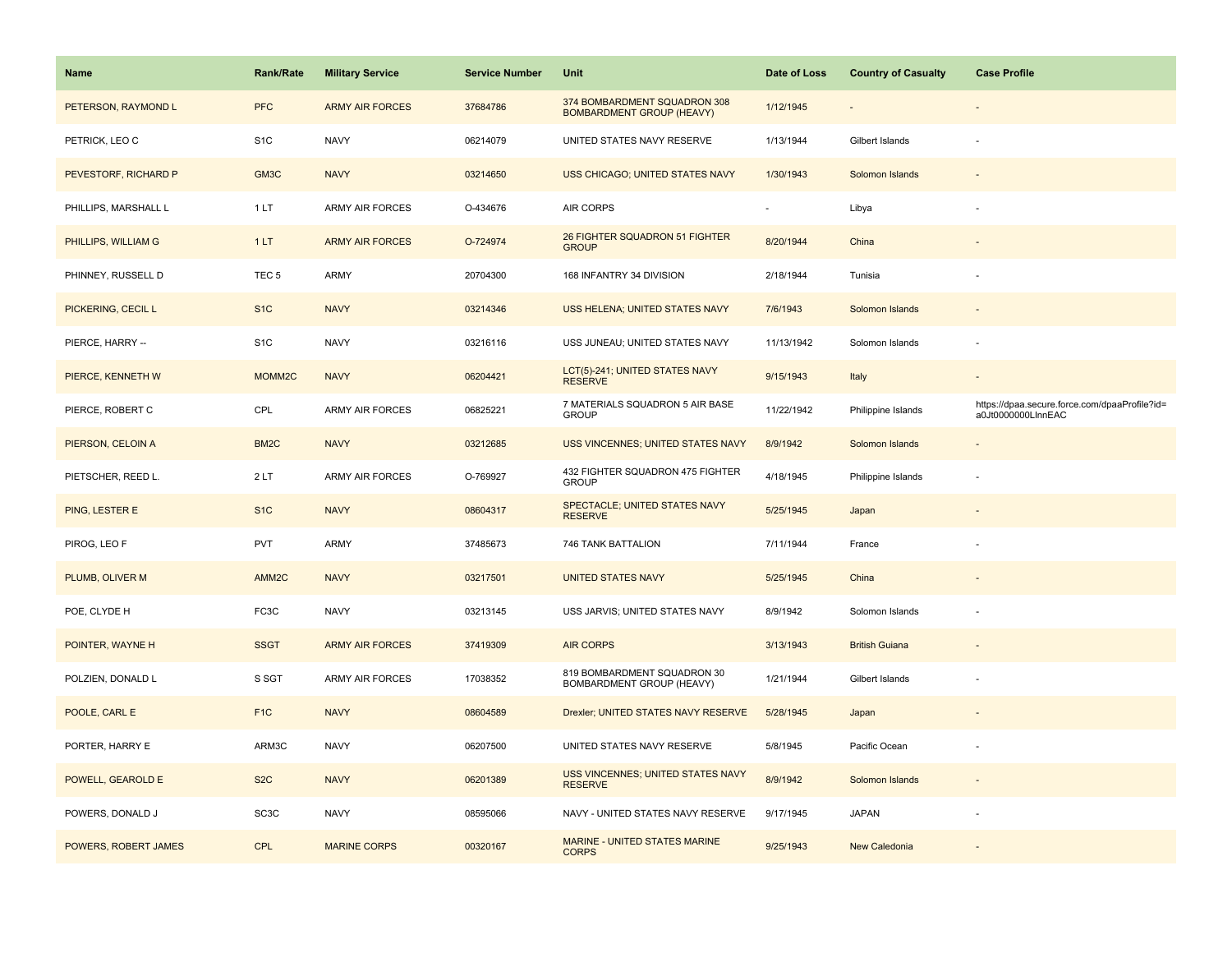| Name                        | <b>Rank/Rate</b> | <b>Military Service</b> | <b>Service Number</b> | Unit                                                             | Date of Loss | <b>Country of Casualty</b>     | <b>Case Profile</b>                                                 |
|-----------------------------|------------------|-------------------------|-----------------------|------------------------------------------------------------------|--------------|--------------------------------|---------------------------------------------------------------------|
| PRATT, GEORGE A             | S <sub>2</sub> C | <b>NAVY</b>             | 08600055              | NAVY - UNITED STATES NAVY RESERVE                                | 3/26/1945    | RYUKYUS ISLANDS                | https://dpaa.secure.force.com/dpaaProfile?id=<br>a0Jt000001nzQByEAM |
| PRATT, RICHARD A            | 2LT              | <b>ARMY AIR FORCES</b>  | O-820571              | 328 FIGHTER SQUADRON 352 FIGHTER<br><b>GROUP</b>                 | 6/9/1944     | North Sea or Tyrrhenian<br>Sea |                                                                     |
| PRICE, CHARLES E            | S <sub>2</sub> C | <b>NAVY</b>             | 08601200              | HULL; UNITED STATES NAVY                                         | 12/18/1944   | Philippine Sea                 | https://dpaa.secure.force.com/dpaaProfile?id=<br>a0Jt0000000XeVtEAK |
| PRICHARD, BRYANT E          | LT /JG/          | <b>NAVY</b>             | O-125958              | UNITED STATES NAVY RESERVE                                       | 12/9/1943    | Pacific Ocean                  |                                                                     |
| PRIESTER, HENRY C           | 2LT              | ARMY AIR FORCES         | O-743370              | 54 FIGHTER SQUADRON 343 FIGHTER<br><b>GROUP</b>                  | 2/4/1944     | Aleutian Islands               |                                                                     |
| PRIOR, VIRGLE V             | S SGT            | <b>ARMY AIR FORCES</b>  | 37653038              | 448 BOMBARDMENT GROUP (HEAVY),<br>713 BOMBARDMENT SQUADRON       | 6/27/1944    | <b>English Channel</b>         |                                                                     |
| PROEHL, ARTHUR H            | 2LT              | ARMY AIR FORCES         | O-872357              | 2 RESCUE SQUADRON                                                | 1/5/1946     | Philippine Islands             |                                                                     |
| PUGH, LEONARD X             | F <sub>1</sub> C | <b>NAVY</b>             | 06200668              | USS PRESTON; UNITED STATES NAVY<br><b>RESERVE</b>                | 11/15/1942   | Solomon Islands                |                                                                     |
| PUNKE, EARL --              | S <sub>1C</sub>  | <b>NAVY</b>             | 08591246              | USS LISCOME BAY; UNITED STATES<br>NAVY RESERVE                   | 11/24/1943   | Gilbert Islands                |                                                                     |
| <b>QUERRY, MILES JUNIOR</b> | F <sub>2C</sub>  | <b>NAVY</b>             | 03168521              | USS VIREO; UNITED STATES NAVY                                    | 10/15/1942   | Solomon Islands                |                                                                     |
| QUICK, PAUL MATHIES         | SEA1             | <b>NAVY</b>             | 6205276               | Sentinel ; UNITED STATES NAVY<br><b>RESERVE</b>                  | 7/10/1943    | Mediterranean Sea              |                                                                     |
| QUIGLEY, RAYMOND A          | MM3C             | <b>NAVY</b>             | 03211522              | USS HOUSTON (CA-30); UNITED STATES<br><b>NAVY</b>                | 3/1/1942     | Java                           |                                                                     |
| QUINLAN, WILLIAM A          | S SGT            | <b>ARMY AIR FORCES</b>  | 17111389              | 415 BOMBARDMENT SQUADRON 98<br>BOMBARDMENT GROUP (HEAVY)         | 5/11/1943    | Mediterranean Sea              |                                                                     |
| QUINN, GEORGE P             | <b>CPL</b>       | <b>ARMY AIR FORCES</b>  | 37109708              | 721 BOMBARDMENT SQUADRON 450<br><b>BOMBARDMENT GROUP (HEAVY)</b> | 3/16/1945    | <b>Adriatic Sea</b>            |                                                                     |
| QUINN, JAMES P              | CEM              | <b>NAVY</b>             | 03212697              | MULLANY; UNITED STATES NAVY                                      | 4/6/1945     | Philippine Sea                 |                                                                     |
| RAHE, JOHN E F              | <b>PFC</b>       | <b>ARMY AIR FORCES</b>  | 06938046              | <b>HEADQUARTERS SQUADRON 24</b><br><b>PURSUIT GROUP</b>          | 1/11/1945    | Formosa                        |                                                                     |
| RAINS, JOSEPH E             | S <sub>2</sub> C | <b>NAVY</b>             | 03213639              | USS HOUSTON (CA-30); UNITED STATES<br><b>NAVY</b>                | 3/1/1942     | Java                           |                                                                     |
| <b>RAIRDEN, ROBERT M</b>    | Y <sub>3</sub> C | <b>NAVY</b>             | 06200346              | SCORPION; UNITED STATES NAVY<br><b>RESERVE</b>                   | 2/22/1944    | China Seas                     |                                                                     |
| RANNELLS, ROBERT V          | S Sgt            | ARMY AIR FORCES         | 17065979              | 873 BOMBARDMENT SQUADRON 498<br>BOMBARDMENT GROUP (VERY HEAVY)   | 4/1/1945     | Marianas Islands               |                                                                     |
| RAPPS, OLIVER J             | S SGT            | <b>ARMY AIR FORCES</b>  | 37672153              | 548 BOMBARDMENT SQUADRON 385<br><b>BOMBARDMENT GROUP (HEAVY)</b> | 4/4/1945     | North Sea or Tyrrhenian<br>Sea |                                                                     |
| RATIGAN, MICHAEL D          | TEC <sub>5</sub> | <b>ARMY</b>             | 37035643              | 6 INFANTRY 1 ARMORED DIVISION                                    | 2/15/1944    | Tunisia                        |                                                                     |
| <b>RAWLINS, ROBERT R</b>    | <b>PFC</b>       | <b>ARMY AIR FORCES</b>  | 37440899              | 32 PHOTO RECONNAISSANCE<br><b>SQUADRON</b>                       | 4/20/1944    | Mediterranean Sea              |                                                                     |
| RAY, MAX H                  | S <sub>1</sub> C | <b>NAVY</b>             | 08593581              | UNITED STATES NAVY RESERVE                                       | 5/4/1945     | Ryukyus Islands                |                                                                     |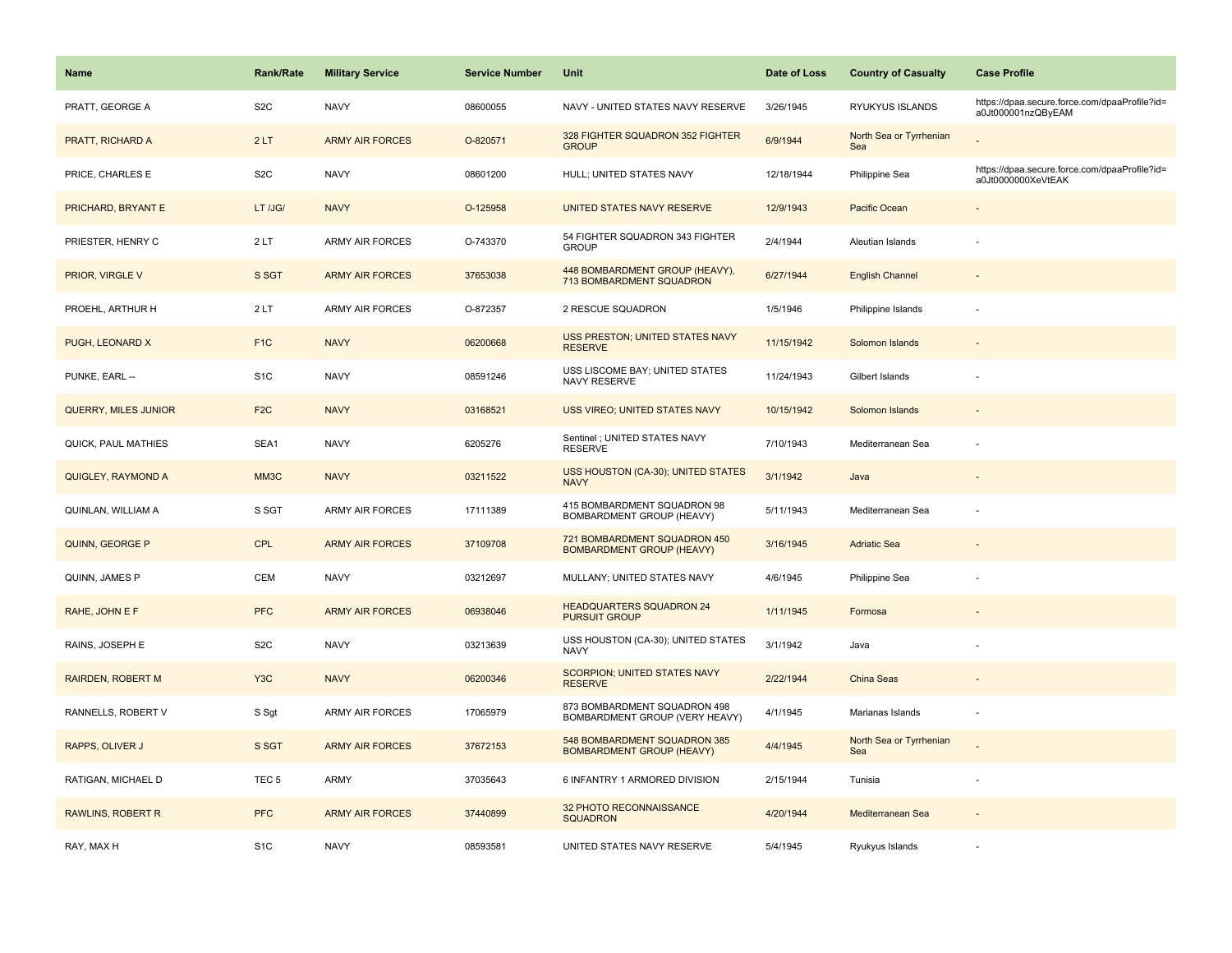| <b>Name</b>                  | <b>Rank/Rate</b>  | <b>Military Service</b> | <b>Service Number</b> | Unit                                                             | Date of Loss | <b>Country of Casualty</b>            | <b>Case Profile</b>                                                 |
|------------------------------|-------------------|-------------------------|-----------------------|------------------------------------------------------------------|--------------|---------------------------------------|---------------------------------------------------------------------|
| <b>RECHKEMMER, JOHN B</b>    | F <sub>1</sub> C  | <b>NAVY</b>             | 03219156              | LUCE; UNITED STATES NAVY                                         | 5/4/1945     | China Seas                            |                                                                     |
| REED, HOMER H                | SF <sub>2</sub> C | <b>NAVY</b>             | 03215755              | NAVY - UNITED STATES NAVY                                        | 10/25/1944   | PHILIPPINE SEA                        |                                                                     |
| <b>REEMTS, ALVIN T</b>       | S <sub>1</sub> C  | <b>NAVY</b>             | 06208861              | NAVY - UNITED STATES NAVY RESERVE                                | 7/30/1945    | PHILIPPINE SEA                        | https://dpaa.secure.force.com/dpaaProfile?id=<br>a0Jt0000000LkbbEAC |
| REESTMAN, MILTON H.          | 2LT               | <b>ARMY AIR FORCES</b>  | O-685727              | 823 BOMBARDMENT SQUADRON 38<br><b>BOMBARDMENT GROUP (MEDIUM)</b> | 2/2/1944     | Coral Sea                             |                                                                     |
| <b>REGAN, JAMES J</b>        | ARM3C             | <b>NAVY</b>             | 06207098              | UNITED STATES NAVY RESERVE                                       | 1/3/1944     | Pacific Ocean                         |                                                                     |
| REHBEIN, CHARLES L           | PFC               | <b>ARMY</b>             | 37698359              | ARMY - 17 INFANTRY 7 DIVISION                                    | 4/21/1945    | JAPAN/OKINAWA                         |                                                                     |
| <b>REIBE, RICHARD DWIGHT</b> | AS                | <b>NAVY</b>             | 03212666              | USS ATLANTA; UNITED STATES NAVY                                  | 11/13/1942   | Solomon Islands                       | $\sim$                                                              |
| REICHELT, ROBERT C           | MOMM1C            | <b>NAVY</b>             | 03215258              | GOLET; UNITED STATES NAVY                                        | 7/12/1944    | Pacific Ocean: North<br>American Area |                                                                     |
| <b>REINERT, LE ROY</b>       | F <sub>1C</sub>   | <b>NAVY</b>             | 08601859              | NAVY - UNITED STATES NAVY RESERVE                                | 7/30/1945    | <b>PHILIPPINE SEA</b>                 | https://dpaa.secure.force.com/dpaaProfile?id=<br>a0Jt0000000QrmKEAS |
| REINHART, RAYMOND R          | ARM3C             | <b>NAVY</b>             | 03220153              | UNITED STATES NAVY RESERVE                                       | 8/8/1945     | Japan                                 |                                                                     |
| <b>REINHART, WENDALL D</b>   | TEC <sub>5</sub>  | <b>ARMY</b>             | 37193011              | 66 REGIMENT 2 ARMORED DIVISION                                   | 11/17/1944   | Germany                               | https://dpaa.secure.force.com/dpaaProfile?id=<br>a0Jt0000000XeWIEA0 |
| REISINGER, HERBERT L         | <b>PVT</b>        | <b>ARMY</b>             | 37111949              | 6 INFANTRY 1 ARMORED DIVISION                                    | 12/6/1942    | Tunisia                               |                                                                     |
| <b>REMER, RICHARD HENRY</b>  | 2LT               | <b>ARMY AIR FORCES</b>  | O-754197              | 8 FIGHTER SQUADRON 49 FIGHTER<br><b>GROUP</b>                    | 9/25/1944    | <b>New Guinea</b>                     |                                                                     |
| RENSINK, HENRY A             | CPL               | <b>ARMY</b>             | 37115863              | 980 FIELD ARTILLERY BATTALION                                    | 3/5/1945     | Germany                               |                                                                     |
| REYNOLDS, CHARLES F.         | <b>CPL</b>        | <b>ARMY AIR FORCES</b>  | 37676896              | 372 BOMBARDMENT SQUADRON 307<br><b>BOMBARDMENT GROUP (HEAVY)</b> | 7/15/1944    | Caroline Islands                      |                                                                     |
| REYNOLDS, HUBERT A           | GM1C              | <b>NAVY</b>             | 03209608              | UNITED STATES NAVY                                               | 7/10/1943    | Mediterranean Sea                     |                                                                     |
| <b>RHOADES, ROBERT J</b>     | S <sub>1</sub> C  | <b>NAVY</b>             | 03212538              | Asheville; UNITED STATES NAVY                                    | 3/3/1942     | Indian Ocean                          |                                                                     |
| RHOTEN, ROY E                | F <sub>2</sub> C  | <b>NAVY</b>             | 09581013              | NAVY - UNITED STATES NAVY RESERVE                                | 7/30/1945    | PHILIPPINE SEA                        | https://dpaa.secure.force.com/dpaaProfile?id=<br>a0Jt0000000QrllEAC |
| RICE, EDWARD J.              | 1LT               | <b>ARMY AIR FORCES</b>  | O-683585              | 371 BOMBARDMENT SQUADRON 307<br><b>BOMBARDMENT GROUP (HEAVY)</b> | 7/5/1944     | Caroline Islands                      |                                                                     |
| RICH, HAMPTON E.             | 1LT               | <b>ARMY AIR FORCES</b>  | O-387548              | 321 BOMBARDMENT SQUADRON 90<br>BOMBARDMENT GROUP (HEAVY)         | 10/12/1943   | New Britain Island                    |                                                                     |
| <b>RICHARD, LE ROY H</b>     | <b>PVT</b>        | <b>ARMY</b>             | 37774942              | 136 INFANTRY 33 DIVISION                                         | 5/12/1945    | Philippine Islands                    |                                                                     |
| RICHARDSON, JOHN D           | FC3C              | <b>NAVY</b>             | 06209990              | NAVY - UNITED STATES NAVY RESERVE                                | 12/3/1944    | PHILIPPINE ISLANDS                    | $\overline{\phantom{a}}$                                            |
| RICHARDSON, WARREN J         | S <sub>2</sub> C  | <b>NAVY</b>             | 03217151              | <b>UNITED STATES NAVY</b>                                        | 6/6/1942     | Midway Island                         |                                                                     |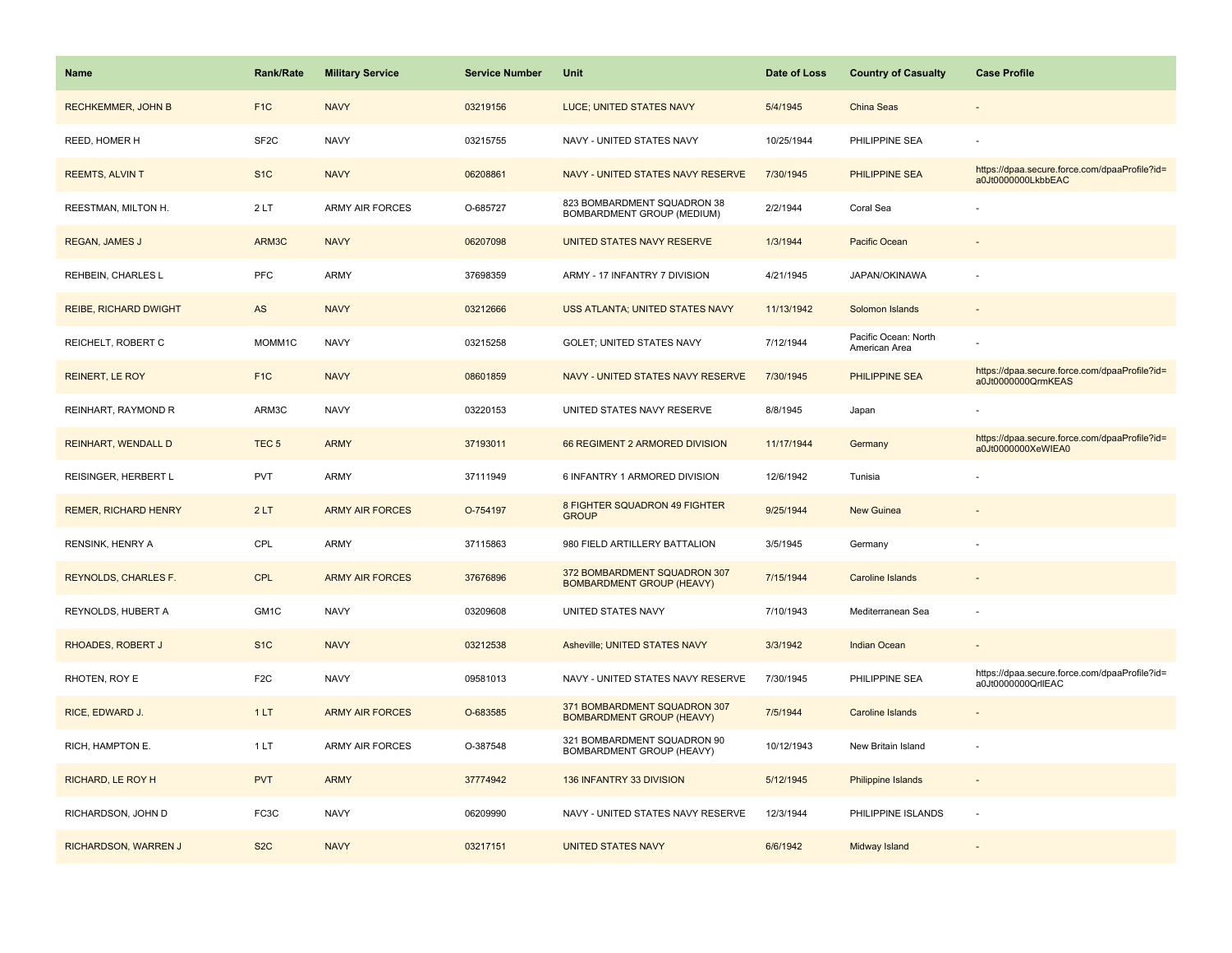| Name                     | <b>Rank/Rate</b>  | <b>Military Service</b> | <b>Service Number</b> | Unit                                                              | Date of Loss | <b>Country of Casualty</b>     | <b>Case Profile</b> |
|--------------------------|-------------------|-------------------------|-----------------------|-------------------------------------------------------------------|--------------|--------------------------------|---------------------|
| RICHTER, URBAN H         | 1LT               | ARMY AIR FORCES         | O-808592              | 768 BOMBARDMENT SQUADRON 462<br>BOMBARDMENT GROUP (VERY HEAVY)    | 1/6/1945     | China Seas                     |                     |
| RICKERL, THEODORE J      | <b>SGT</b>        | <b>ARMY AIR FORCES</b>  | 37681067              | 369 BOMBARDMENT SQUADRON 306<br><b>BOMBARDMENT GROUP (HEAVY)</b>  | 4/10/1945    | Germany                        |                     |
| RIDDLE, CARL W           | FC3C              | <b>NAVY</b>             | 06487355              | NAVY - UNITED STATES NAVY RESERVE                                 | 12/3/1944    | PHILIPPINE ISLANDS             |                     |
| RIEDERER, FLOYD L        | 2LT               | <b>ARMY AIR FORCES</b>  | O-740275              | 381 BOMBARDMENT SQUADRON 310<br><b>BOMBARDMENT GROUP (MEDIUM)</b> | 3/14/1944    | North Sea or Tyrrhenian<br>Sea |                     |
| RIEMAN, JOHN J           | S <sub>1</sub> C  | <b>NAVY</b>             | 3220841               | HANCOCK: UNITED STATES NAVY<br><b>RESERVE</b>                     | 4/7/1945     | Ryukyus Islands                |                     |
| RIGGINS, ACE J           | <b>ENS</b>        | <b>NAVY</b>             | O-363608              | UNITED STATES NAVY RESERVE                                        | 10/29/1944   | <b>Philippine Islands</b>      |                     |
| RIGGS, WAYNE B           | S <sub>1</sub> C  | <b>NAVY</b>             | 06203986              | UNITED STATES NAVY RESERVE                                        | 10/11/1942   | Atlantic Ocean                 |                     |
| RILEY, GEORGE EDWARD     | <b>T SGT</b>      | <b>MARINE CORPS</b>     | 00510891              | MARINE - UNITED STATES MARINE<br><b>CORPS</b>                     | 5/27/1945    | <b>Philippine Islands</b>      |                     |
| RINEHART, MERVAILLE W    | ARM1C             | <b>NAVY</b>             | 06216073              | OMMANEY BAY; UNITED STATES NAVY<br><b>RESERVE</b>                 | 1/4/1945     | Philippine Islands             |                     |
| RININSLAND, DONALD A     | 1LT               | <b>ARMY AIR FORCES</b>  | O-724644              | 400 BOMBARDMENT SQUADRON 90<br><b>BOMBARDMENT GROUP (HEAVY)</b>   | 2/12/1943    |                                |                     |
| RITTER, CLARENCE F       | <b>ACRM</b>       | <b>NAVY</b>             | 03216339              | FRANKLIN; UNITED STATES NAVY                                      | 3/19/1945    | Japan                          |                     |
| ROBBINS, DONALD L        | MOMM3C            | <b>NAVY</b>             | 06211364              | <b>HERRING; UNITED STATES NAVY</b><br><b>RESERVE</b>              | 7/5/1944     | Kurile Islands                 |                     |
| ROBBINS, KEITH HARLEM    | 2LT               | <b>ARMY AIR FORCES</b>  | O-767384              | 396 BOMBARDMENT SQUADRON 41<br>BOMBARDMENT GROUP (MEDIUM)         | 1/5/1945     | Hawaiian Islands               |                     |
| ROBERTS, CHARLES B.      | <b>SGT</b>        | <b>ARMY AIR FORCES</b>  | 20744026              | 153 LIAISON SQUADRON 67<br>RECONNAISSANCE GROUP                   | 7/30/1943    | North Sea or Tyrrhenian<br>Sea |                     |
| ROBERTS, CLARENCE T      | COX               | <b>NAVY</b>             | 03212344              | USS INDEPENDENCE; UNITED STATES<br><b>NAVY</b>                    | 11/20/1943   | Gilbert Islands                |                     |
| <b>ROBERTS, HOWARD G</b> | MM3C              | <b>NAVY</b>             | 03213065              | Asheville; UNITED STATES NAVY                                     | 3/3/1942     | Indian Ocean                   |                     |
| ROBERTS, JAMES V         | S SGT             | ARMY AIR FORCES         | 37191032              | 409 BOMBARDMENT SQUADRON 93<br>BOMBARDMENT GROUP (HEAVY)          | 4/16/1943    | English Channel                |                     |
| ROBINSON, CLIFTON L      | SK <sub>2</sub> C | <b>NAVY</b>             | 03213419              | NAVY - UNITED STATES NAVY                                         | 1/23/1942    | <b>HAWAIIAN ISLANDS</b>        |                     |
| ROBINSON, LESTER V       | LT /JG/           | <b>NAVY</b>             | O-226186              | SPENCE; UNITED STATES NAVY<br><b>RESERVE</b>                      | 12/18/1944   | Philippine Sea                 |                     |
| ROBINSON, THOMAS V       | RM3C              | <b>NAVY</b>             | 06211798              | USS Abner Read; UNITED STATES NAVY<br><b>RESERVE</b>              | 8/18/1943    | Aleutian Islands               |                     |
| ROBINSON, WILLIAM R      | <b>PVT</b>        | ARMY                    | 37678567              | 17 INFANTRY 7 DIVISION                                            | 11/18/1944   | Philippine Islands             |                     |
| ROEHS, MELVIN A          | ARM2C             | <b>NAVY</b>             | 06202845              | UNITED STATES NAVY RESERVE                                        | 8/23/1944    | Bonin & Volcano Islands        |                     |
| ROGERS, EDWARD R.        | 2LT               | <b>ARMY AIR FORCES</b>  | O-746912              | <b>ARMY AIR FORCE</b>                                             | 7/19/1945    | Coral Sea                      |                     |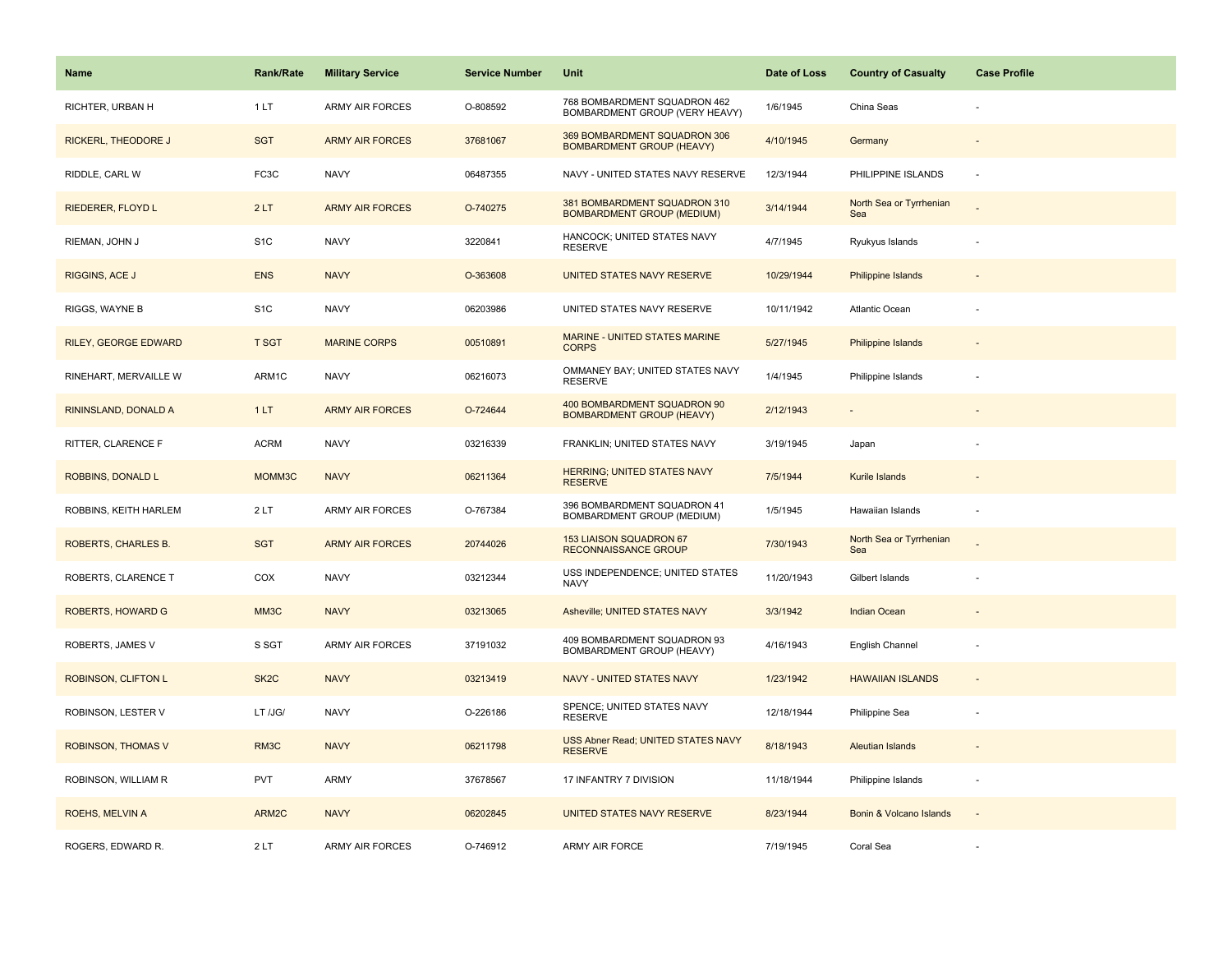| Name                       | Rank/Rate         | <b>Military Service</b> | <b>Service Number</b> | Unit                                                             | Date of Loss | <b>Country of Casualty</b>     | <b>Case Profile</b>                                                 |
|----------------------------|-------------------|-------------------------|-----------------------|------------------------------------------------------------------|--------------|--------------------------------|---------------------------------------------------------------------|
| <b>ROGERS, EVERETT K</b>   | F <sub>1</sub> C  | <b>NAVY</b>             | 08594391              | NAVY - UNITED STATES NAVY RESERVE                                | 10/24/1944   | <b>PHILIPPINE SEA</b>          |                                                                     |
| ROHNER, EDWARD J           | <b>ENS</b>        | <b>NAVY</b>             | O-145670              | UNITED STATES NAVY RESERVE                                       | 3/28/1943    | Atlantic Ocean                 |                                                                     |
| <b>ROHRBACH, LEO F</b>     | BM <sub>2</sub> C | <b>NAVY</b>             | 03210889              | SS JONATHAN STURGES; UNITED<br><b>STATES NAVY RESERVE</b>        | 2/23/1943    | Newfoundland                   |                                                                     |
| ROHWER, RICHARD J          | SK <sub>2</sub> C | <b>NAVY</b>             | 06219361              | Callaghan; UNITED STATES NAVY<br><b>RESERVE</b>                  | 7/29/1945    | Japan                          |                                                                     |
| <b>ROLLEN, ROY LEONARD</b> | CK <sub>2</sub> C | <b>NAVY</b>             | 03212120              | USS WALKE; UNITED STATES NAVY                                    | 11/15/1942   | Solomon Islands                |                                                                     |
| ROLLINS, KW                | 1LT               | ARMY AIR FORCES         | O-738889              | 16 BOMBARDMENT SQUADRON 16<br>BOMBARDMENT GROUP (VERY HEAVY)     | 7/12/1945    | Marianas Islands               |                                                                     |
| ROMEO, EDWARD V            | <b>CMM</b>        | <b>NAVY</b>             | 03208054              | Asheville; UNITED STATES NAVY                                    | 3/3/1942     | <b>Indian Ocean</b>            |                                                                     |
| ROSS, WILLIAM T            | ARM3C             | <b>NAVY</b>             | 06202362              | UNITED STATES NAVY RESERVE                                       | 5/15/1943    | Pacific Ocean                  |                                                                     |
| ROUNDS, JOHN J             | S SGT             | <b>ARMY AIR FORCES</b>  | 17068483              | 403 BOMBARDMENT SQUADRON 43<br><b>BOMBARDMENT GROUP (HEAVY)</b>  | 3/7/1945     | <b>Philippine Islands</b>      | https://dpaa.secure.force.com/dpaaProfile?id=<br>a0Jt0000000XerDEAS |
| ROWLAND, REED L            | <b>PFC</b>        | ARMY                    | 37046984              | 31 FIELD ARTILLERY BATTALION 7<br><b>DIVISION</b>                | 12/3/1943    | Hawaiian Islands               |                                                                     |
| ROWLISON, CLARENCE A       | S SGT             | <b>ARMY AIR FORCES</b>  | 37444212              | 511 BOMBARDMENT SQUADRON 351<br><b>BOMBARDMENT GROUP (HEAVY)</b> | 12/22/1943   | North Sea or Tyrrhenian<br>Sea |                                                                     |
| RUARK, JOHN WESLEY         | CPL               | <b>MARINE CORPS</b>     | 00278681              | MARINE - UNITED STATES MARINE<br><b>CORPS</b>                    | 11/19/1942   | Philippine Islands             | https://dpaa.secure.force.com/dpaaProfile?id=<br>a0Jt000000MW4wmEAD |
| <b>RUCH, ROBERT H</b>      | S SGT             | <b>ARMY AIR FORCES</b>  | 35255255              | 32 PHOTO RECONNAISSANCE<br><b>SQUADRON</b>                       | 4/20/1944    | Mediterranean Sea              |                                                                     |
| RUDD, CHESTER E            | TM3C              | <b>NAVY</b>             | 06201743              | <b>GRAMPUS; UNITED STATES NAVY</b><br><b>RESERVE</b>             | 3/22/1943    | New Britain Island             |                                                                     |
| RUNDALL, WAYNE CALVIN      | F <sub>2</sub> C  | <b>NAVY</b>             | 06202048              | NAVY - UNITED STATES NAVY RESERVE                                | 11/13/1942   | <b>SOLOMON ISLANDS</b>         | $\omega$                                                            |
| RUNGE, HERMAN W            | F <sub>3</sub> C  | <b>NAVY</b>             | 03215774              | UNITED STATES NAVY                                               | 7/15/1942    | Pacific Ocean                  |                                                                     |
| <b>RUSCH, RAYMOND A</b>    | <b>CPL</b>        | <b>ARMY</b>             | 37681421              | <b>17 TANK BATTALION 7 ARMORED</b><br><b>DIVISION</b>            | 3/29/1945    | Germany                        |                                                                     |
| RUSSELL, JOSEPH I          | GM3C              | <b>NAVY</b>             | 06205400              | NAVY - UNITED STATES NAVY RESERVE                                | 5/29/1945    | CHINA SEAS                     |                                                                     |
| <b>RUSSELL, ROBERT S</b>   | <b>CPL</b>        | <b>MARINE CORPS</b>     | 00302028              | MARINE - UNITED STATES MARINE<br><b>CORPS</b>                    | 9/6/1942     | Solomon Islands                |                                                                     |
| RUTT, DONALD H             | S SGT             | <b>ARMY AIR FORCES</b>  | 17033430              | 427 BOMBARDMENT SQUADRON 303<br><b>BOMBARDMENT GROUP (HEAVY)</b> | 1/3/1943     | France                         |                                                                     |
| RYAN, CLARENCE F           | QM3C              | <b>NAVY</b>             | 07026602              | LST-577; UNITED STATES NAVY<br><b>RESERVE</b>                    | 2/11/1945    | <b>Philippine Sea</b>          |                                                                     |
| RYAN, DONALD E             | MOMM3C            | <b>NAVY</b>             | 06215175              | HERRING; UNITED STATES NAVY<br><b>RESERVE</b>                    | 7/5/1944     | Kurile Islands                 |                                                                     |
| RYDBERG, ELMER D           | 1LT               | <b>ARMY AIR FORCES</b>  | O-745519              | 362 FIGHTER SQUADRON 357 FIGHTER<br><b>GROUP</b>                 | 4/1/1944     | <b>English Channel</b>         |                                                                     |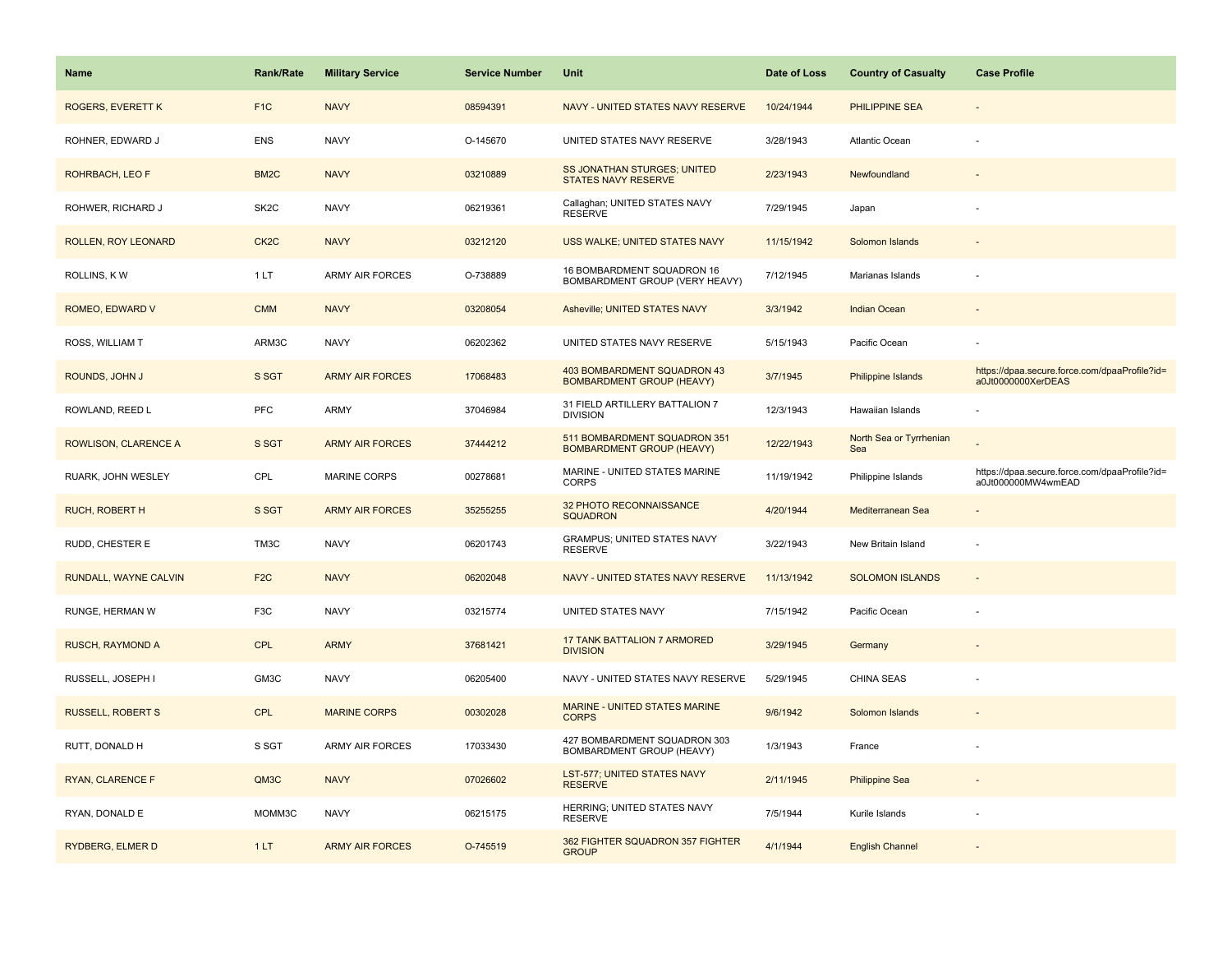| <b>Name</b>                   | <b>Rank/Rate</b>  | <b>Military Service</b> | <b>Service Number</b> | Unit                                                             | Date of Loss | <b>Country of Casualty</b>     | <b>Case Profile</b>                                                 |
|-------------------------------|-------------------|-------------------------|-----------------------|------------------------------------------------------------------|--------------|--------------------------------|---------------------------------------------------------------------|
| SAFIN, BENNY J                | <b>PVT</b>        | <b>ARMY</b>             | 17004527              | ARISAN MARU; 59 COAST ARTILLERY<br><b>REGIMENT</b>               | 10/24/1944   | China Seas                     |                                                                     |
| <b>SAGE, ERNEST W</b>         | <b>PVT</b>        | <b>ARMY</b>             | 06550923              | 440 ORDNANCE COMPANY (AVIATION)                                  | 5/7/1942     | <b>Philippine Islands</b>      |                                                                     |
| SALES, ORVILLE W L            | MM <sub>2</sub> C | <b>NAVY</b>             | 03164953              | USS GWIN; UNITED STATES NAVY                                     | 7/13/1943    | Solomon Islands                |                                                                     |
| <b>SAMS, ARTHUR R</b>         | <b>T SGT</b>      | <b>ARMY AIR FORCES</b>  | 37445592              | 775 BOMBARDMENT SQUADRON 463<br><b>BOMBARDMENT GROUP (HEAVY)</b> | 5/18/1944    | Rumania                        |                                                                     |
| SAMUELSON, ALBERT W           | S SGT             | <b>ARMY AIR FORCES</b>  | 06564331              | <b>AIR CORPS</b>                                                 | 9/25/1943    | Phoenix Islands                |                                                                     |
| SANDEEN, HAROLD R             | <b>PFC</b>        | <b>ARMY AIR FORCES</b>  | 06939399              | SHINYO MARU; HEADQUARTERS<br><b>SQUADRON 5 AIR BASE GROUP</b>    | 9/7/1944     | Philippine Islands             |                                                                     |
| SANDER, MERLE E               | <b>ENS</b>        | <b>NAVY</b>             | O-418945              | NAVY - UNITED STATES NAVY RESERVE                                | 5/9/1945     | PACIFIC OCEAN                  |                                                                     |
| <b>SANDERS, LLOYD W</b>       | RM <sub>2</sub> C | <b>NAVY</b>             | 03209909              | DORADO; UNITED STATES NAVY                                       | 10/13/1943   | Panama                         |                                                                     |
| SANTILLAN, PAUL J.            | S SGT             | <b>ARMY AIR FORCES</b>  | 37436475              | 339 BOMBARDMENT SQUADRON 96<br>BOMBARDMENT GROUP (HEAVY)         | 12/16/1943   | North Sea or Tyrrhenian<br>Sea |                                                                     |
| <b>SATHER, WILLIAM FORD</b>   | PM <sub>1</sub> C | <b>NAVY</b>             | 03210236              | <b>USS Arizona; UNITED STATES NAVY</b>                           | 12/7/1941    | <b>Hawaiian Islands</b>        | https://dpaa.secure.force.com/dpaaProfile?id=<br>a0Jt000000mzbkgEAA |
| SAUNDERSON, GEORGE M          | 2LT               | <b>ARMY AIR FORCES</b>  | O-780732              | 567 BOMBARDMENT SQUADRON 389<br>BOMBARDMENT GROUP (HEAVY)        | 5/7/1945     | Germany                        | https://dpaa.secure.force.com/dpaaProfile?id=<br>a0Jt0000000Xk7fEAC |
| <b>SAXTON, GLEN DWAYNE</b>    | RM <sub>1</sub> C | <b>NAVY</b>             | 03212801              | <b>UNITED STATES NAVY</b>                                        | 12/22/1941   | Australia                      |                                                                     |
| SAYER, EARL S                 | S SGT             | <b>ARMY AIR FORCES</b>  | 37109119              | 432 BOMBARDMENT SQUADRON 17<br>BOMBARDMENT GROUP (MEDIUM)        | 12/31/1942   | Tunisia                        |                                                                     |
| <b>SCARROW, DALLAS R.</b>     | <b>PVT</b>        | <b>ARMY</b>             | 37111107              | 126 INFANTRY 32 DIVISION                                         | 11/26/1942   | <b>New Guinea</b>              |                                                                     |
| SCHAFSTALL, DERL L            | Ens               | <b>NAVY</b>             | O-240779              | UNITED STATES NAVY RESERVE                                       | 10/30/1943   | Puerto Rico                    |                                                                     |
| <b>SCHARNBERG, RUSSELL C.</b> | 1LT               | <b>ARMY AIR FORCES</b>  | O-766375              | 359 FIGHTER SQUADRON 356 FIGHTER<br><b>GROUP</b>                 | 12/5/1944    | Germany                        |                                                                     |
| SCHEAR, ROBERT L              | PFC               | <b>ARMY</b>             | 37666136              | 18 INFANTRY 1 DIVISION                                           | 11/29/1944   | Germany                        |                                                                     |
| SCHECHTMAN, LJ                | ARM3C             | <b>NAVY</b>             | 08592906              | USS ANZIO; UNITED STATES NAVY<br><b>RESERVE</b>                  | 3/31/1945    | Ryukyus Islands                |                                                                     |
| SCHILLIG, PHILIP J            | CPL               | <b>ARMY AIR FORCES</b>  | 37668509              | AIR CORPS                                                        | 7/15/1944    | Pacific Ocean                  |                                                                     |
| <b>SCHLIMGEN, JOE T</b>       | CPL               | <b>ARMY AIR FORCES</b>  | 06936007              | 36 BOMBARDMENT SQUADRON 28<br><b>BOMBARDMENT GROUP (HEAVY)</b>   | 7/5/1942     | Alaska                         |                                                                     |
| <b>SCHLOTTER, JAMES R</b>     | RDM3C             | <b>NAVY</b>             | 08599779              | NAVY - UNITED STATES NAVY RESERVE                                | 7/30/1945    | PHILIPPINE SEA                 | https://dpaa.secure.force.com/dpaaProfile?id=<br>a0Jt0000000Qre6EAC |
| <b>SCHMIDT, MARCUS W</b>      | <b>PFC</b>        | <b>ARMY</b>             | 37196233              | <b>ARMY - 35 SIGNAL CONSTRUCTION</b><br><b>BATTALION</b>         | 4/28/1944    | <b>ENGLISH CHANNEL</b>         |                                                                     |
| SCHNOOR, VERNON W             | GM3C              | <b>NAVY</b>             | 08602787              | NAVY - UNITED STATES NAVY RESERVE                                | 9/17/1945    | <b>JAPAN</b>                   |                                                                     |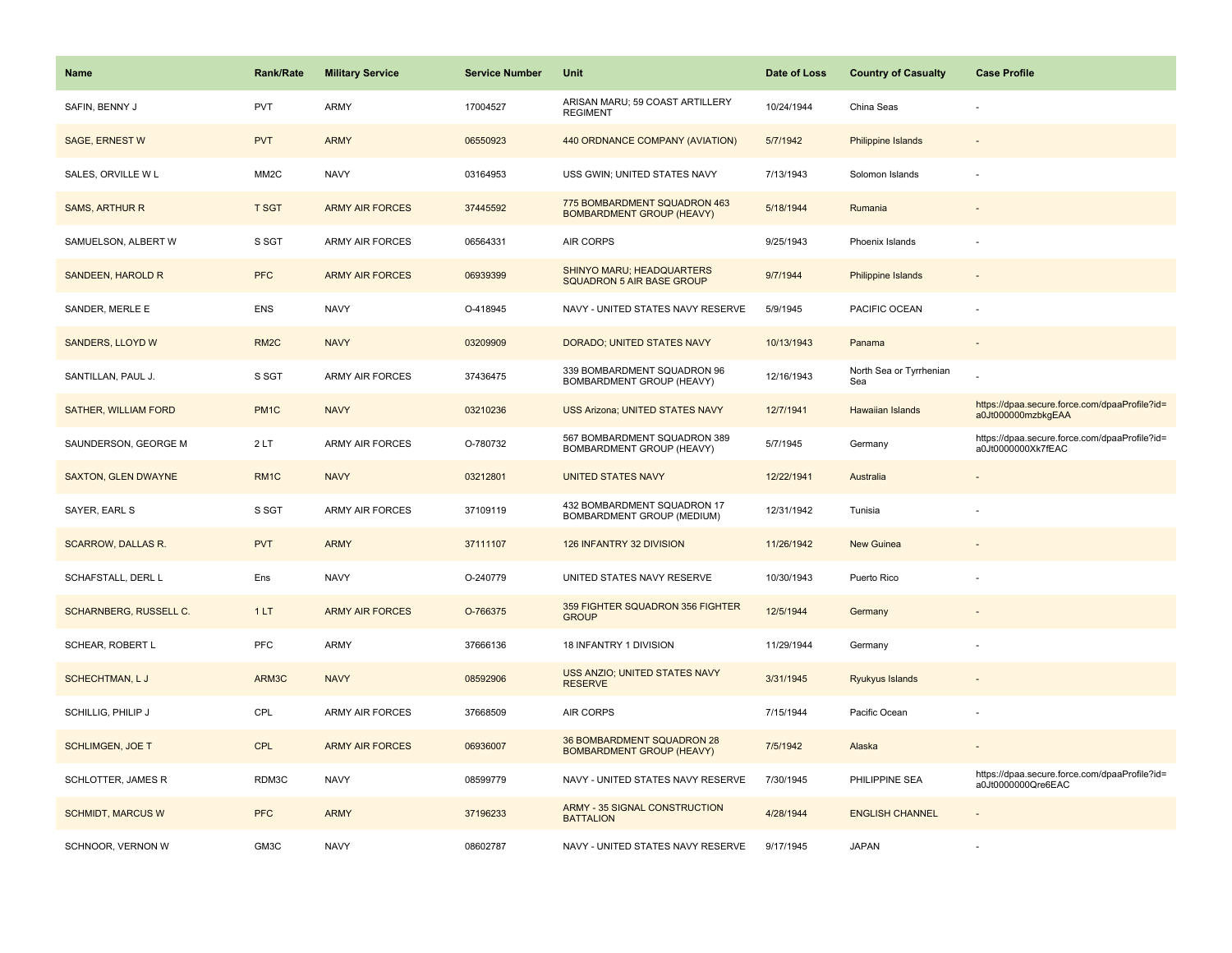| <b>Name</b>                 | Rank/Rate          | <b>Military Service</b> | <b>Service Number</b> | Unit                                                                                 | Date of Loss | <b>Country of Casualty</b> | <b>Case Profile</b>                                                 |
|-----------------------------|--------------------|-------------------------|-----------------------|--------------------------------------------------------------------------------------|--------------|----------------------------|---------------------------------------------------------------------|
| <b>SCHOBY, JAMES F</b>      | <b>LTJG</b>        | <b>NAVY</b>             | O-122036              | USS GUADALCANAL; UNITED STATES<br><b>NAVY RESERVE</b>                                | 1/10/1944    | <b>Atlantic Ocean</b>      |                                                                     |
| SCHOLL, RAYMOND EARL        | AM1C               | <b>NAVY</b>             | 03208248              | NAVY - UNITED STATES NAVY                                                            | 1/30/1942    | PACIFIC OCEAN              |                                                                     |
| <b>SCHULDT, GALE M</b>      | S <sub>1</sub> C   | <b>NAVY</b>             | 06207310              | <b>CORVINA; UNITED STATES NAVY</b><br><b>RESERVE</b>                                 | 11/16/1943   | <b>Marshall Islands</b>    |                                                                     |
| SCHULER, DONALD E           | RM <sub>2</sub> C  | <b>NAVY</b>             | 03213526              | INGRAHAM; UNITED STATES NAVY                                                         | 8/22/1942    | Nova Scotia                |                                                                     |
| <b>SCHULTE, ALVIN J</b>     | <b>T SGT</b>       | <b>ARMY AIR FORCES</b>  | 37418570              | 531 BOMBARDMENT SQUADRON 380<br><b>BOMBARDMENT GROUP (HEAVY)</b>                     | 6/11/1943    | Timor                      |                                                                     |
| SCHULTZ, LEO F              | SF3C               | <b>NAVY</b>             | 03210066              | Atik; UNITED STATES NAVY RESERVE                                                     | 3/27/1942    | Bermuda                    |                                                                     |
| SCHWENDEMANN, RONALD L      | <b>LTJG</b>        | <b>NAVY</b>             | O-229375              | <b>SNOOK; UNITED STATES NAVY</b><br><b>RESERVE</b>                                   | 5/5/1945     | China Seas                 |                                                                     |
| SCHWERS, JULIUS F           | S <sub>1</sub> C   | <b>NAVY</b>             | 03212912              | USS HOUSTON (CA-30); UNITED STATES<br><b>NAVY</b>                                    | 3/1/1942     | Java                       |                                                                     |
| <b>SCHWIEGER, RAYMOND E</b> | <b>PVT</b>         | <b>ARMY AIR FORCES</b>  | 37680230              | 871 BOMBARDMENT SQUADRON 497<br>BOMBARDMENT GROUP (VERY HEAVY)                       | 2/25/1945    | Bonin & Volcano Islands    |                                                                     |
| SCOTT, AARON EUGENE         | BM2C               | <b>NAVY</b>             | 03213040              | USS PRESTON; UNITED STATES NAVY                                                      | 11/14/1942   | Solomon Islands            |                                                                     |
| <b>SCOTT, JAMES C</b>       | S <sub>1</sub> C   | <b>NAVY</b>             | 03213634              | Langley; UNITED STATES NAVY                                                          | 3/1/1942     | <b>Indian Ocean</b>        |                                                                     |
| SCOTT, RALPH EDWARD         | SEA1               | <b>NAVY</b>             | 3214487               | USS Utah; UNITED STATES NAVY                                                         | 12/7/1941    | Hawaiian Islands           | https://dpaa.secure.force.com/dpaaProfile?id=<br>a0Jt000000sPLyREAW |
| <b>SEAMAN, RUSSELL OTTO</b> | F <sub>1C</sub>    | <b>NAVY</b>             | 03213589              | <b>USS Arizona; UNITED STATES NAVY</b>                                               | 12/7/1941    | <b>Hawaiian Islands</b>    | https://dpaa.secure.force.com/dpaaProfile?id=<br>a0Jt00000004oNDEAY |
| SEATON, GENE --             | PVT                | ARMY AIR FORCES         | 37651407              | HEADQUARTERS SQUADRON XI 2<br>BOMBARDMENT COMMAND                                    | 3/1/1944     | Solomon Islands            |                                                                     |
| <b>SEATON, LESLIE F</b>     | S <sub>1</sub> C   | <b>NAVY</b>             | 03685726              | USS HOUSTON (CA-30); UNITED STATES<br><b>NAVY</b>                                    | 3/1/1942     | Java                       | https://dpaa.secure.force.com/dpaaProfile?id=<br>a0Jt000001nzWcLEAU |
| SEELEY, JAMES L             | SM3C               | <b>NAVY</b>             | 06480651              | UNITED STATES NAVY RESERVE                                                           | 2/14/1944    | <b>British Isles</b>       |                                                                     |
| <b>SEITZ, CHARLES R</b>     | 1st Lt             | <b>ARMY</b>             | O-387504              | <b>SHINYO MARU; 2 ENGINEERS</b><br><b>BATTALION 2 DIVISION (PHILIPPINE</b><br>SCOUT) | 9/7/1944     | <b>Philippine Islands</b>  |                                                                     |
| SELK, FREDRICK W.           | S SGT              | ARMY AIR FORCES         | 37113153              | 832 ENGINEERS SQUADRON 406 AIR<br>SERVICES GROUP                                     | 5/7/1945     | Germany                    | https://dpaa.secure.force.com/dpaaProfile?id=<br>a0Jt000001nzTDmEAM |
| <b>SEMLER, CLAUDE J</b>     | <b>PVT</b>         | <b>ARMY AIR FORCES</b>  | 37113199              | 319 BOMBARDMENT SQUADRON 90<br><b>BOMBARDMENT GROUP (HEAVY)</b>                      | 11/15/1942   | <b>New Guinea</b>          |                                                                     |
| SENF, WALTER G.             | 2d Lt              | ARMY AIR FORCES         | O-679127              | AIR CORPS                                                                            | 9/28/1943    | Newfoundland               |                                                                     |
| SENIOR, CLIFFORD L          | S <sub>1</sub> C   | <b>NAVY</b>             | 05767216              | UNITED STATES NAVY RESERVE                                                           | 9/13/1944    | <b>Atlantic Ocean</b>      |                                                                     |
| SHAFER, RALPH C             | MOMM <sub>2c</sub> | <b>NAVY</b>             | 08590891              | USS SALUTE; UNITED STATES NAVY<br><b>RESERVE</b>                                     | 6/8/1945     | Brunei Bay                 |                                                                     |
| SHAFFER, HAROLD P           | <b>SGT</b>         | <b>ARMY AIR FORCES</b>  | 37677393              | 759 BOMBARDMENT SQUADRON 459<br><b>BOMBARDMENT GROUP (HEAVY)</b>                     | 7/25/1945    | France                     |                                                                     |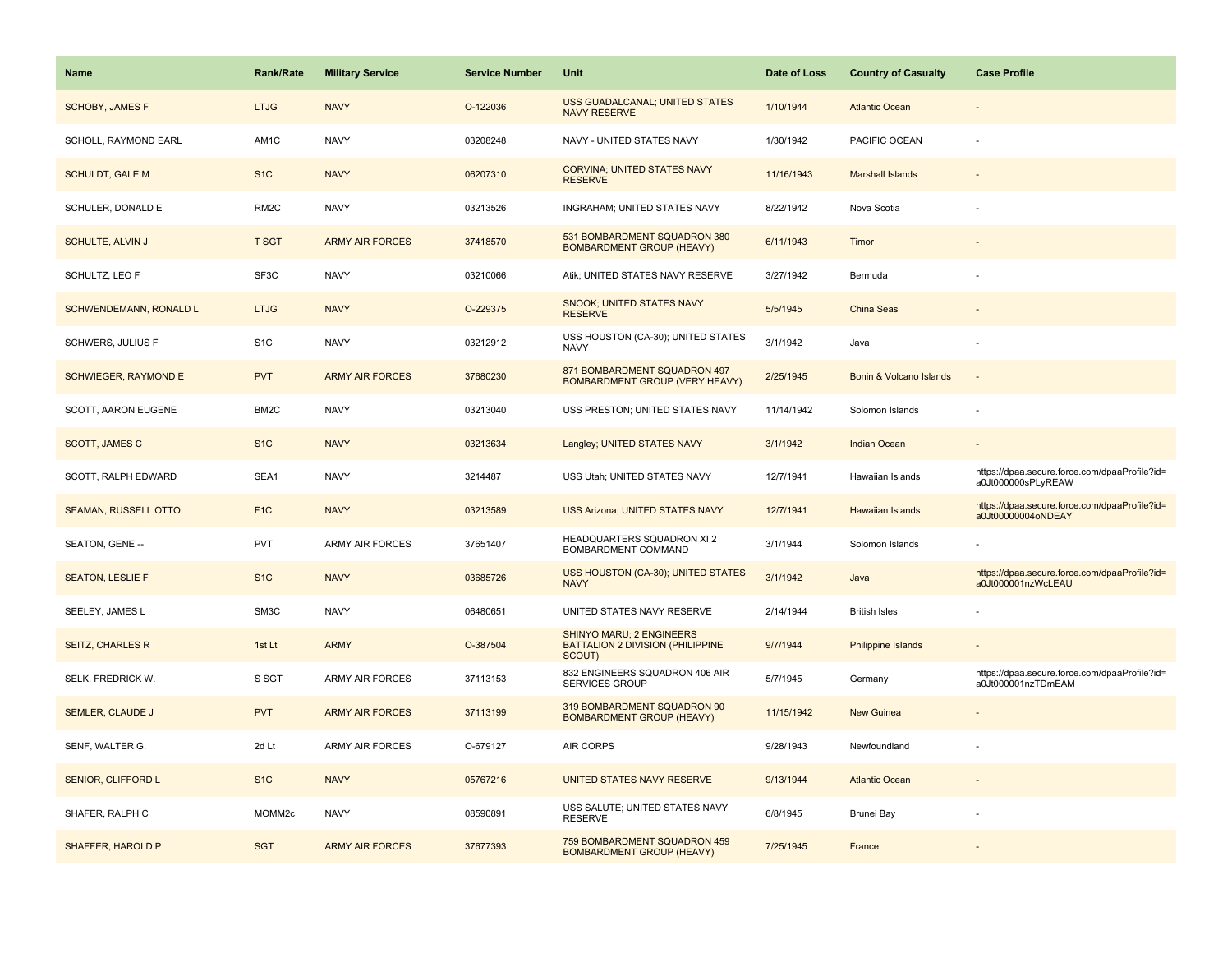| <b>Name</b>                  | <b>Rank/Rate</b>  | <b>Military Service</b> | <b>Service Number</b> | Unit                                                             | Date of Loss | <b>Country of Casualty</b>     | <b>Case Profile</b>                                                 |
|------------------------------|-------------------|-------------------------|-----------------------|------------------------------------------------------------------|--------------|--------------------------------|---------------------------------------------------------------------|
| SHARP, CALVIN G              | AOM3C             | <b>NAVY</b>             | 03218326              | USS GUADALCANAL; UNITED STATES<br><b>NAVY</b>                    | 5/16/1944    | Pacific Ocean                  |                                                                     |
| SHAW, HAROLD W               | MOMM2C            | <b>NAVY</b>             | 06201267              | Fiske; UNITED STATES NAVY RESERVE                                | 8/2/1944     | North Atlantic Ocean           |                                                                     |
| SHEARER, DONALD H            | 2LT               | <b>ARMY AIR FORCES</b>  | O-730633              | 95 FIGHTER SQUADRON 82 FIGHTER<br><b>GROUP</b>                   | 3/25/1943    | Mediterranean Sea              |                                                                     |
| SHEEHY, DAVID E              | Ens               | <b>NAVY</b>             | O-368818              | UNITED STATES NAVY RESERVE                                       | 5/18/1945    | Japan                          |                                                                     |
| SHELLABARGER, V P            | 2d Lt             | <b>ARMY AIR FORCES</b>  | O-738267              | 77 BOMBARDMENT SQUADRON 28<br>BOMBARDMENT GROUP (MEDIUM)         | 9/11/1943    |                                |                                                                     |
| SHELLENBERGER, H H           | F <sub>3</sub> C  | <b>NAVY</b>             | 03216798              | R-12; UNITED STATES NAVY                                         | 6/12/1943    | <b>Atlantic Ocean</b>          |                                                                     |
| SHELTON, ALBERT G            | PHM1C             | <b>NAVY</b>             | 03211694              | RUNNER; UNITED STATES NAVY                                       | 7/11/1943    | Japan                          |                                                                     |
| SHELTON, DONALD LEROY        | F <sub>2</sub> C  | <b>NAVY</b>             | 03213776              | NAVY - UNITED STATES NAVY                                        | 1/23/1942    | <b>HAWAIIAN ISLANDS</b>        |                                                                     |
| SHERREN, ALBERT W            | Capt              | ARMY AIR FORCES         | O-754218              | 45 FIGHTER SQUADRON 15 FIGHTER<br><b>GROUP</b>                   | 7/8/1945     | Japan/Okinawa                  |                                                                     |
| <b>SHIELDS, JAMES HENRY</b>  | S SGT             | <b>ARMY AIR FORCES</b>  | 37437565              | 396 BOMBARDMENT SQUADRON 41<br><b>BOMBARDMENT GROUP (MEDIUM)</b> | 4/30/1944    | <b>Marshall Islands</b>        |                                                                     |
| SHINN, RALPH CURTIS          | CPL               | MARINE CORPS RESERVE    | 394062                | MARINE - UNITED STATES MARINE<br>CORPS; 6TH MARINE DIVISION      | 5/16/1945    | <b>JAPAN</b>                   |                                                                     |
| SHOVE, ROBERT G              | F <sub>1C</sub>   | <b>NAVY</b>             | 03214308              | <b>NAVY - UNITED STATES NAVY</b>                                 | 10/27/1943   | PHILIPPINE ISLANDS             | https://dpaa.secure.force.com/dpaaProfile?id=<br>a0Jt0000000XdvnEAC |
| SIEFKEN, DALE M              | FC <sub>2</sub> C | <b>NAVY</b>             | 07029524              | BULLHEAD; UNITED STATES NAVY<br><b>RESERVE</b>                   | 8/6/1945     | Netherlands East Indies        |                                                                     |
| SIMCOKE, JAMES OLIVER        | FC3C              | <b>NAVY</b>             | 03214362              | <b>USS CUSHING; UNITED STATES NAVY</b>                           | 11/13/1942   | Solomon Islands                |                                                                     |
| SIMMERING, CHARLES H         | S <sub>1</sub> C  | <b>NAVY</b>             | 03213269              | USS VINCENNES; UNITED STATES NAVY                                | 8/9/1942     | Solomon Islands                |                                                                     |
| SIMON, JOE L                 | S <sub>1</sub> C  | <b>NAVY</b>             | 06209847              | <b>Warrington; UNITED STATES NAVY</b><br><b>RESERVE</b>          | 9/13/1944    | <b>Atlantic Ocean</b>          |                                                                     |
| SIMONSEN, FOSTER N           | Ens               | <b>NAVY</b>             | O-390010              | UNITED STATES NAVY                                               | 5/29/1945    | China Seas                     |                                                                     |
| SIMPSON, WILLARD O.          | S SGT             | <b>ARMY AIR FORCES</b>  | 37117178              | 324 BOMBARDMENT SQUADRON 91<br><b>BOMBARDMENT GROUP (HEAVY)</b>  | 5/21/1943    | North Sea or Tyrrhenian<br>Sea | https://dpaa.secure.force.com/dpaaProfile?id=<br>a0Jt000001IVMR3EAP |
| SISTERN, RALPH W             | <b>PVT</b>        | ARMY                    | 37654441              | HMT Rohna; 853 ENGINEERS BATTALION<br>(AVIATION)                 | 11/26/1943   | Mediterranean Sea              |                                                                     |
| <b>SKARIN, RICHARD A</b>     | <b>PVT</b>        | <b>ARMY</b>             | 17027302              | 59 COAST ARTILLERY REGIMENT                                      | 5/6/1942     | Philippine Islands             |                                                                     |
| SKINNER, WAYNE --            | SC <sub>2</sub> C | <b>NAVY</b>             | 06203095              | Buck; UNITED STATES NAVY RESERVE                                 | 10/9/1943    | North or Tyrrhenian Seas       | $\sim$                                                              |
| <b>SLATER, LAVERN AUGUST</b> | S <sub>1</sub> C  | <b>NAVY</b>             | 03212448              | USS ASTORIA; UNITED STATES NAVY                                  | 8/9/1942     | Solomon Islands                |                                                                     |
| SLATER, LESLIE V             | 2LT               | <b>ARMY AIR FORCES</b>  | O-730639              | 27 FIGHTER SQUADRON 1 FIGHTER<br><b>GROUP</b>                    | 3/23/1943    | Mediterranean Sea              |                                                                     |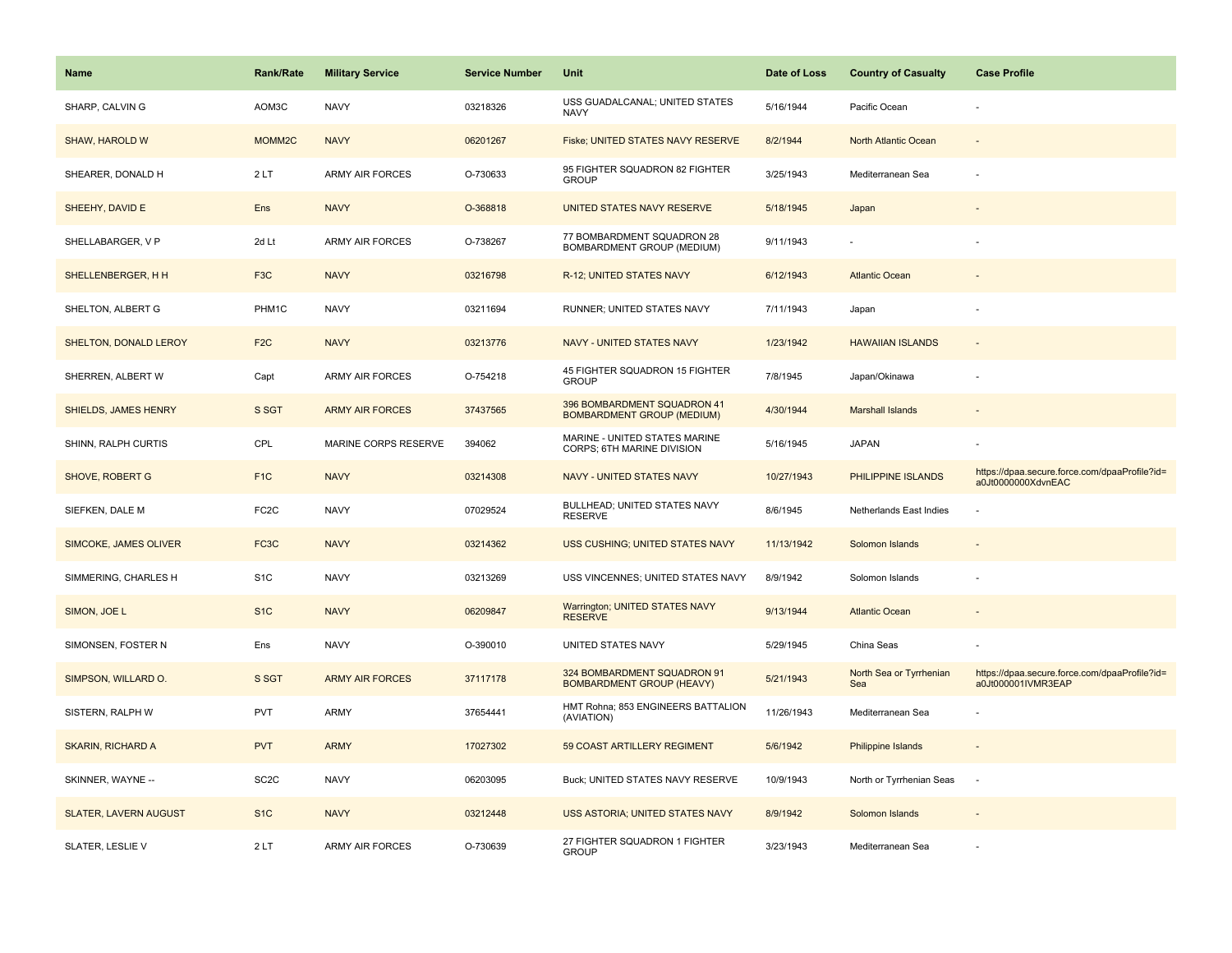| <b>Name</b>                 | <b>Rank/Rate</b>  | <b>Military Service</b>     | <b>Service Number</b> | Unit                                                                                                          | Date of Loss | <b>Country of Casualty</b>              | <b>Case Profile</b>                                                 |
|-----------------------------|-------------------|-----------------------------|-----------------------|---------------------------------------------------------------------------------------------------------------|--------------|-----------------------------------------|---------------------------------------------------------------------|
| SMALLEY, WIN R              | S SGT             | <b>ARMY AIR FORCES</b>      | 37418175              | 545 BOMBARDMENT SQUADRON 384<br><b>BOMBARDMENT GROUP (HEAVY)</b>                                              | 8/12/1943    | Germany                                 |                                                                     |
| SMELTZER, ELDON L           | 2LT               | <b>ARMY AIR FORCES</b>      | O-678484              | 700 BOMBARDMENT SQUADRON 445<br><b>BOMBARDMENT GROUP (HEAVY)</b>                                              | 12/20/1943   | North Sea or Tyrrhenian<br>Sea          |                                                                     |
| SMITH, ALBERT F             | F <sub>1</sub> C  | <b>NAVY</b>                 | 06203652              | TULLIBEE; UNITED STATES NAVY<br><b>RESERVE</b>                                                                | 3/26/1944    | Caroline Islands                        |                                                                     |
| SMITH, ARTHUR E             | F <sub>1</sub> C  | <b>NAVY</b>                 | 08596907              | OMMANEY BAY; UNITED STATES NAVY<br><b>RESERVE</b>                                                             | 1/4/1945     | Philippine Islands                      |                                                                     |
| <b>SMITH, BURTON H</b>      | Y <sub>1</sub> C  | <b>NAVY</b>                 | 06210599              | UNITED STATES NAVY RESERVE                                                                                    | 11/27/1944   | <b>Philippine Islands</b>               |                                                                     |
| SMITH, DONALD L             | 2LT               | <b>ARMY AIR FORCES</b>      | O-816607              | 413 BOMBARDMENT SQUADRON 96<br>BOMBARDMENT GROUP (HEAVY)                                                      | 6/11/1944    | English Channel                         |                                                                     |
| SMITH, DONALD W             | S <sub>2</sub> C  | <b>NAVY</b>                 | 06211132              | Rowan; UNITED STATES NAVY RESERVE                                                                             | 9/11/1943    | North or Tyrrhenian Seas                | $\overline{\phantom{a}}$                                            |
| SMITH, HENRY J.             | SGT               | <b>ARMY</b>                 | 37437609              | 128 INFANTRY 32 DIVISION                                                                                      | 7/11/1944    | New Guinea                              |                                                                     |
| SMITH, HOMER L              | Maj               | <b>ARMY AIR FORCES</b>      | O-667004              | 530 FIGHTER SQUADRON 311 FIGHTER<br><b>GROUP</b>                                                              | 11/19/1945   | China                                   |                                                                     |
| SMITH, HUBERT D             | CPL               | <b>ARMY AIR FORCES</b>      | 16026820              | 36 BOMBARDMENT SQUADRON 28<br>BOMBARDMENT GROUP (HEAVY)                                                       | 7/17/1942    | Aleutian Islands                        |                                                                     |
| SMITH, LAWRENCE N.          | Capt              | <b>ARMY AIR FORCES</b>      | O-665728              | 320 BOMBARDMENT SQUADRON 90<br><b>BOMBARDMENT GROUP (HEAVY)</b>                                               | 12/1/1943    | <b>New Guinea</b>                       |                                                                     |
| SMITH, PAUL E               | S SGT             | <b>ARMY</b>                 | 20744109              | 113 CAVALRY RECONNAISSANCE<br>SQUADRON                                                                        | 10/2/1944    | Germany                                 |                                                                     |
| SMITH, RICHARD A            | <b>CAPT</b>       | <b>ARMY</b>                 | O-019512              | ARMY - 91 COAST ARTILLERY<br><b>REGIMENT (PS)</b>                                                             | 1/27/1945    | <b>CHINA SEAS</b>                       | https://dpaa.secure.force.com/dpaaProfile?id=<br>a0Jt000001CR1AyEAL |
| SMITH, RICHARD K            | S SGT             | <b>ARMY AIR FORCES</b>      | 06582534              | AIR CORPS                                                                                                     | 2/27/1942    | Indian Ocean                            | https://dpaa.secure.force.com/dpaaProfile?id=<br>a0Jt0000000XlhyEAC |
| SMITH, ROBERT B             | <b>LTJG</b>       | <b>NAVY</b>                 | O-161508              | <b>UNITED STATES NAVY RESERVE</b>                                                                             | 12/7/1944    | <b>Central/South Pacific</b><br>Theater |                                                                     |
| SMITH, ROBERT D             | Capt              | <b>ARMY AIR FORCES</b>      | O-438833              | 100 BOMBARDMENT SQUADRON 42<br>BOMBARDMENT GROUP (MEDIUM)                                                     | 4/8/1945     | Philippine Islands                      |                                                                     |
| SMITH, ROBERT L             | BM <sub>2</sub> C | <b>NAVY</b>                 | 03212321              | Brownson; UNITED STATES NAVY                                                                                  | 12/26/1943   | <b>New Britain Island</b>               |                                                                     |
| SMITH, ROBERT M             | SC3C              | <b>NAVY</b>                 | 08590984              | LUCE; UNITED STATES NAVY                                                                                      | 5/4/1945     | China Seas                              |                                                                     |
| <b>SMITH, VERNON THOMAS</b> | <b>PFC</b>        | <b>MARINE CORPS RESERVE</b> | 00511088              | Company A, 1st Battalion, 29th Marines,<br>2nd Marine Division (attached), FMF,<br>UNITED STATES MARINE CORPS | 7/10/1944    | <b>SAIPAN</b>                           |                                                                     |
| SMITHHART, JAMES D          | <b>PVT</b>        | <b>ARMY</b>                 | 37692395              | 334 INFANTRY 84 DIVISION                                                                                      | 12/2/1944    | Germany                                 |                                                                     |
| SMOYER, RALPH E             | GM <sub>2</sub> C | <b>NAVY</b>                 | 06215555              | JOHNSTON; UNITED STATES NAVY<br><b>RESERVE</b>                                                                | 10/25/1944   | <b>Philippine Sea</b>                   |                                                                     |
| SMRKOVSKI, CLARENCE C       | <b>PFC</b>        | <b>ARMY</b>                 | 37665880              | SS Leopoldville; 264 INFANTRY 66<br><b>DIVISION</b>                                                           | 12/24/1944   | English Channel                         |                                                                     |
| SNODGRASS, RALPH W          | Maj               | <b>ARMY</b>                 | O-1700483             | <b>MEDICAL CORPS</b>                                                                                          | 7/2/1944     | <b>Indian Ocean</b>                     |                                                                     |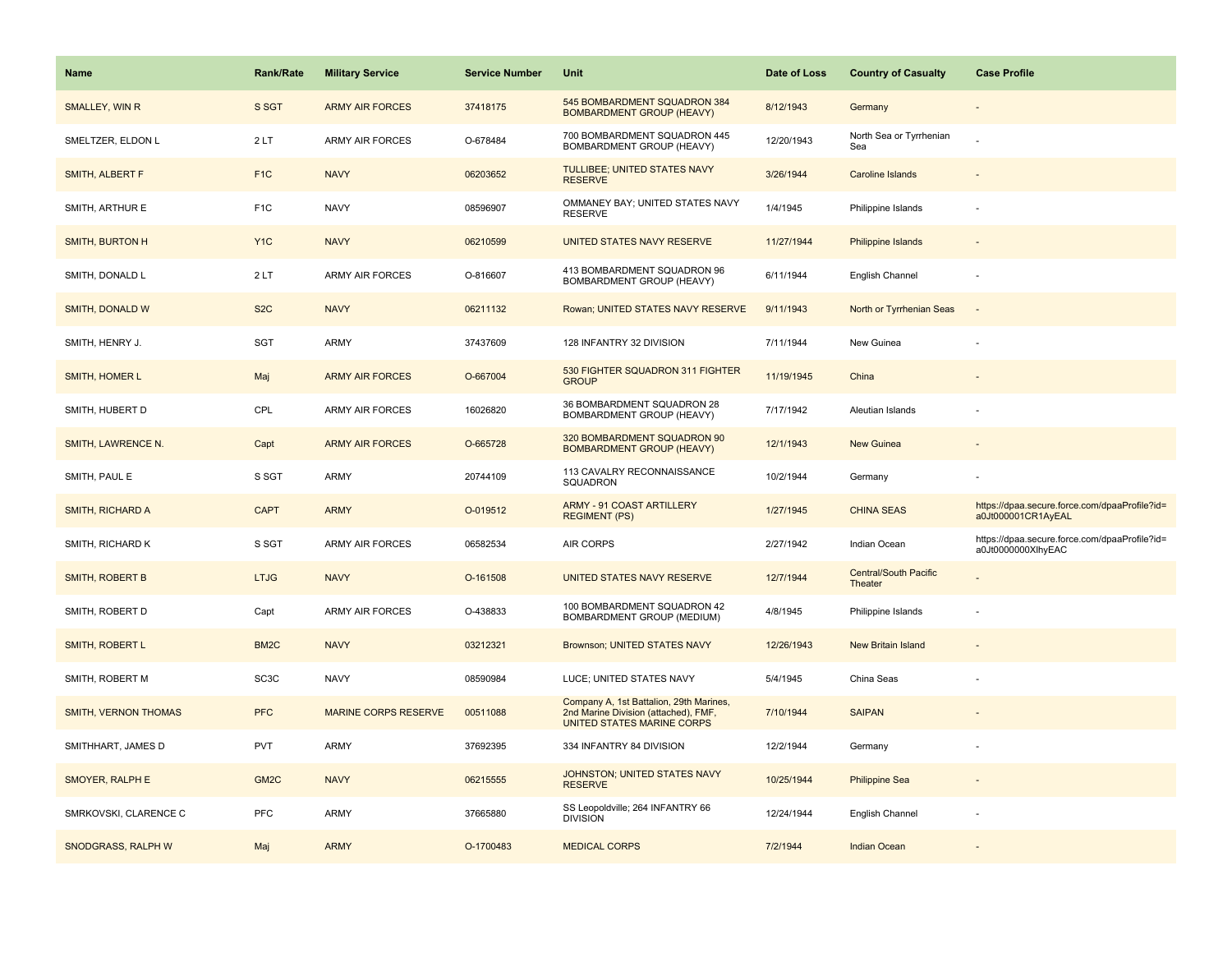| <b>Name</b>                   | <b>Rank/Rate</b>  | <b>Military Service</b> | <b>Service Number</b> | Unit                                                             | Date of Loss | <b>Country of Casualty</b>     | <b>Case Profile</b>                                                 |
|-------------------------------|-------------------|-------------------------|-----------------------|------------------------------------------------------------------|--------------|--------------------------------|---------------------------------------------------------------------|
| SNYDER, DANIEL J              | S <sub>2</sub> C  | <b>NAVY</b>             | 06218699              | NAVY - UNITED STATES NAVY RESERVE                                | 9/10/1944    | <b>ADMIRALTY ISLANDS</b>       |                                                                     |
| SNYDER, DONALD EARL           | S <sub>1</sub> C  | <b>NAVY</b>             | 03167714              | <b>INGRAHAM; UNITED STATES NAVY</b>                              | 8/22/1942    | Nova Scotia                    |                                                                     |
| SOESBE, JAMES A               | 2LT               | <b>ARMY AIR FORCES</b>  | O-716983              | 752 BOMBARDMENT SQUADRON 458<br>BOMBARDMENT GROUP (HEAVY)        | 9/24/1944    | North Sea or Tyrrhenian<br>Sea |                                                                     |
| SOLTIS, GEORGE --             | <b>PVT</b>        | <b>ARMY</b>             | 37698344              | <b>INFANTRY</b>                                                  | 2/11/1945    | <b>Philippine Sea</b>          |                                                                     |
| SONNEBORN, ARTHUR L           | <b>SGT</b>        | <b>ARMY AIR FORCES</b>  | 37261663              | <b>AIR CORPS</b>                                                 | 7/21/1944    | Iceland                        |                                                                     |
| <b>SPALDING, ROBERT E</b>     | <b>SGT</b>        | <b>ARMY AIR FORCES</b>  | 17181542              | 758 BOMBARDMENT SQUADRON 459<br><b>BOMBARDMENT GROUP (HEAVY)</b> | 12/31/1944   | <b>Adriatic Sea</b>            |                                                                     |
| SPARKS, FRANK B               | RM <sub>2</sub> C | <b>NAVY</b>             | 03217704              | UNITED STATES NAVY                                               | 7/4/1945     | Brazil                         |                                                                     |
| <b>SPARKS, GERALD W</b>       | <b>PFC</b>        | <b>ARMY</b>             | 06957647              | <b>ARMY - 803 ENGINEERS BATTALION</b><br>(AVIATION)              | 7/31/1942    | PHILIPPINE ISLANDS             | https://dpaa.secure.force.com/dpaaProfile?id=<br>a0Jt000000MKBHBEA5 |
| SPAUR, WENDALL O              | Ens               | <b>NAVY</b>             | O-402873              | UNITED STATES NAVY RESERVE                                       | 6/27/1945    | Pacific Ocean                  |                                                                     |
| <b>SPENCER, GEORGE R</b>      | MM <sub>1C</sub>  | <b>NAVY</b>             | 03163156              | ARISAN MARU; UNITED STATES NAVY                                  | 10/24/1944   | Philippine Islands             |                                                                     |
| SPENCER, PAUL C               | <b>LTJG</b>       | <b>NAVY</b>             | O-176936              | UNITED STATES NAVY                                               | 5/24/1943    | Alaska                         |                                                                     |
| SPIELHAGEN, HOWARD C          | <b>PVT</b>        | <b>ARMY</b>             | 17078186              | HMT Rohna; 31 SIGNAL CONSTRUCTION<br><b>BATTALION</b>            | 11/26/1943   | Mediterranean Sea              |                                                                     |
| SPIES, HARRY J                | <b>SGT</b>        | ARMY AIR FORCES         | 37419641              | 90 BOMBARDMENT SQUADRON 3<br>BOMBARDMENT GROUP (LIGHT)           | 8/7/1943     | New Guinea                     | https://dpaa.secure.force.com/dpaaProfile?id=<br>a0Jt000001nzXwzEAE |
| <b>SPILMAN, THOMAS P</b>      | RM3C              | <b>NAVY</b>             | 03212364              | <b>SHARK: UNITED STATES NAVY</b>                                 | 2/11/1942    | <b>Netherlands East Indies</b> |                                                                     |
| SPRAGLE, GLENN W              | GM2C              | <b>NAVY</b>             | 03211509              | USS HOUSTON (CA-30); UNITED STATES<br><b>NAVY</b>                | 3/1/1942     | Java                           |                                                                     |
| <b>SPRAGUE, FRANK D</b>       | 1LT               | <b>ARMY AIR FORCES</b>  | O-725219              | 31 BOMBARDMENT SQUADRON, 5<br><b>BOMBARDMENT GROUP (HEAVY)</b>   | 6/10/1943    | Solomon Islands                |                                                                     |
| SPRINGSTEEN, CA               | S <sub>1</sub> C  | <b>NAVY</b>             | 06201689              | SUBMARINE Amberjack; UNITED STATES<br>NAVY RESERVE               | 3/22/1943    | New Britain Island             |                                                                     |
| <b>STAHL, LEWIS CLIFTON</b>   | S <sub>2</sub> C  | <b>NAVY</b>             | 06201308              | USS VINCENNES; UNITED STATES NAVY<br><b>RESERVE</b>              | 8/9/1942     | Solomon Islands                |                                                                     |
| STATTON, WALLY G              | MOMM1C            | <b>NAVY</b>             | 06212403              | SWORDFISH; UNITED STATES NAVY<br><b>RESERVE</b>                  | 1/29/1945    | Ryukyus Islands                |                                                                     |
| <b>STAUFFER, EDWARD H</b>     | 1STLT             | <b>MARINE CORPS</b>     | O-021561              | MARINE - UNITED STATES MARINE<br><b>CORPS</b>                    | 7/30/1945    | <b>PHILIPPINE SEA</b>          | https://dpaa.secure.force.com/dpaaProfile?id=<br>a0Jt0000000XmF2EAK |
| STAUFFER, GAYLORD N.          | S SGT             | ARMY AIR FORCES         | 37432592              | 530 BOMBARDMENT SQUADRON 380<br>BOMBARDMENT GROUP (HEAVY)        | 1/13/1944    | Australia                      |                                                                     |
| <b>STEARNS, KIRK COMSTOCK</b> | EM <sub>1C</sub>  | <b>NAVY</b>             | 03166715              | TULLIBEE; UNITED STATES NAVY                                     | 3/26/1944    | <b>Caroline Islands</b>        |                                                                     |
| STEBNER, FRANCIS R            | MM <sub>1</sub> C | <b>NAVY</b>             | 03210898              | INGRAHAM; UNITED STATES NAVY                                     | 8/22/1942    | Nova Scotia                    |                                                                     |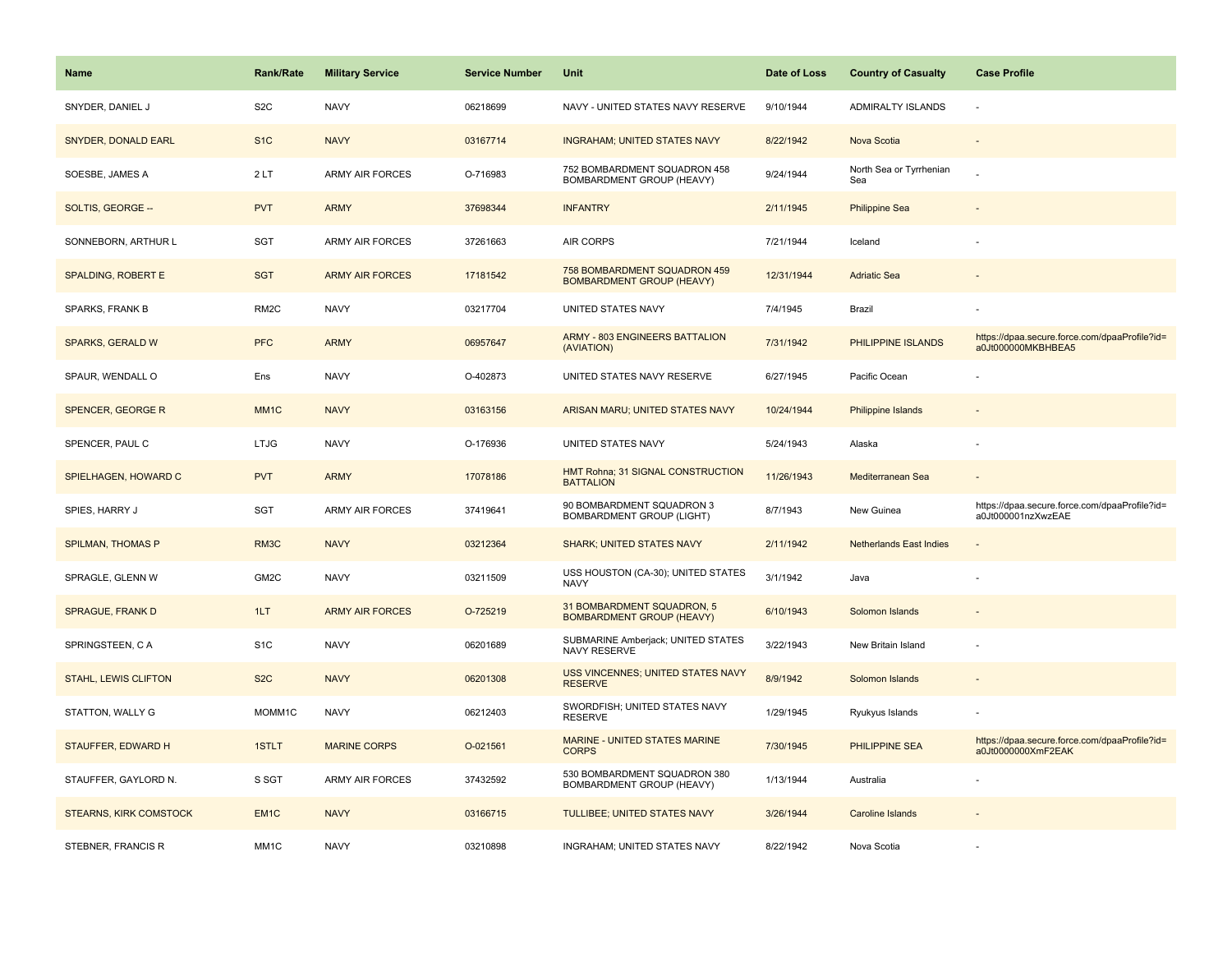| <b>Name</b>                  | <b>Rank/Rate</b> | <b>Military Service</b> | <b>Service Number</b> | Unit                                                             | Date of Loss | <b>Country of Casualty</b>     | <b>Case Profile</b>                                                 |
|------------------------------|------------------|-------------------------|-----------------------|------------------------------------------------------------------|--------------|--------------------------------|---------------------------------------------------------------------|
| <b>STEBURG, FRANK A</b>      | <b>CMM</b>       | <b>NAVY</b>             | 03209952              | NAVY - UNITED STATES NAVY RESERVE                                | 10/25/1944   | <b>PHILIPPINE SEA</b>          |                                                                     |
| STEEGE, ERWIN H              | TM1C             | <b>NAVY</b>             | 03211012              | CAPELIN; UNITED STATES NAVY                                      | 12/15/1943   | Celebes                        |                                                                     |
| <b>STEGMANN, EUGENE M</b>    | Ens              | <b>NAVY</b>             | O-419542              | UNITED STATES NAVY RESERVE                                       | 7/28/1945    | Pacific Ocean                  |                                                                     |
| STELCK, VIRGIL L             | <b>SGT</b>       | <b>ARMY AIR FORCES</b>  | 37661256              | 721 BOMBARDMENT SQUADRON 450<br>BOMBARDMENT GROUP (HEAVY)        | 3/24/1944    | Adriatic Sea                   |                                                                     |
| <b>STELLERN, EUGENE J</b>    | S <sub>1</sub> C | <b>NAVY</b>             | 07566348              | UNITED STATES NAVY RESERVE                                       | 6/27/1945    | <b>China Seas</b>              |                                                                     |
| STEPANEK, LYLE W             | S <sub>1</sub> C | <b>COAST GUARD</b>      | 00573457              | COAST GUARD - UNITED STATES<br><b>COAST GUARD</b>                | 3/9/1944     | Atlantic Ocean                 |                                                                     |
| STERNER, LEE R R             | <b>T SGT</b>     | <b>ARMY AIR FORCES</b>  | 17032970              | 42 BOMBARDMENT SQUADRON 11<br><b>BOMBARDMENT GROUP (HEAVY)</b>   | 7/24/1943    | <b>Wake Island</b>             |                                                                     |
| STEVEN, WILBUR C             | <b>LTJG</b>      | <b>NAVY</b>             | O-156554              | UNITED STATES NAVY RESERVE                                       | 1/1/1944     | Philippine Islands             |                                                                     |
| <b>STEVENS, LELAND R</b>     | <b>PFC</b>       | <b>ARMY AIR FORCES</b>  | 06935971              | 7 MATERIALS SQUADRON 5 AIR BASE<br><b>GROUP</b>                  | 10/20/1942   | Philippine Islands             | https://dpaa.secure.force.com/dpaaProfile?id=<br>a0Jt000000NGBeGEAX |
| STEVENS, RUSSELL L           | S <sub>1</sub> C | <b>NAVY</b>             | 08600837              | NAVY - UNITED STATES NAVY RESERVE                                | 10/24/1944   | PHILIPPINE SEA                 |                                                                     |
| <b>STICKLEY, CHARLES B</b>   | GM3C             | <b>NAVY</b>             | 06214271              | NAVY - UNITED STATES NAVY RESERVE                                | 7/30/1945    | PHILIPPINE SEA                 | https://dpaa.secure.force.com/dpaaProfile?id=<br>a0Jt0000000XmgXEAS |
| STILLMAN, ROLAND G           | S <sub>2</sub> C | <b>NAVY</b>             | 08605372              | NAVY - UNITED STATES NAVY RESERVE                                | 3/19/1945    | <b>JAPAN</b>                   |                                                                     |
| <b>STOCK, HENRY J</b>        | 2NDLT            | <b>ARMY</b>             | O-2007677             | ARMY - 1 INFANTRY 6 DIVISION                                     | 3/3/1945     | PHILIPPINE ISLANDS             |                                                                     |
| STOECKER, HERBERT O          | <b>SGT</b>       | ARMY AIR FORCES         | 37039808              | 877 BOMBARDMENT SQUADRON 499<br>BOMBARDMENT GROUP (VERY HEAVY)   | 1/9/1945     | Bonin & Volcano Islands        | ÷.                                                                  |
| <b>STONE, EDWARD S</b>       | 1LT              | <b>ARMY AIR FORCES</b>  | O-733745              | 549 BOMBARDMENT SQUADRON 385<br><b>BOMBARDMENT GROUP (HEAVY)</b> | 8/15/1943    | <b>English Channel</b>         |                                                                     |
| STOOKESBERRY, TJ             | 1 LT             | ARMY AIR FORCES         | O-711103              | 350 BOMBARDMENT SQUADRON 100<br>BOMBARDMENT GROUP (HEAVY)        | 9/3/1944     | English Channel                |                                                                     |
| <b>STORM, DONALD W</b>       | 2LT              | <b>ARMY AIR FORCES</b>  | O-722387              | <b>AIR CORPS</b>                                                 | 7/21/1944    | Iceland                        |                                                                     |
| STOUT, ARTHUR B              | EM2C             | <b>NAVY</b>             | 03217803              | RENO; UNITED STATES NAVY                                         | 11/3/1944    | Philippine Sea                 |                                                                     |
| <b>STRABALA, PATRICK J</b>   | Sgt              | <b>ARMY</b>             | 37191928              |                                                                  | 4/29/1945    | Japan/Okinawa                  |                                                                     |
| STRAIN, JOSEPH M             | S <sub>2</sub> C | <b>NAVY</b>             | 08599838              | NAVY - UNITED STATES NAVY RESERVE                                | 7/30/1945    | PHILIPPINE SEA                 | https://dpaa.secure.force.com/dpaaProfile?id=<br>a0Jt0000000XmVjEAK |
| STRANATHAN, DALE C           | <b>CMMA</b>      | <b>NAVY</b>             | 03162666              | <b>NAVY - UNITED STATES NAVY</b>                                 | 2/20/1943    | <b>AUSTRALIA</b>               |                                                                     |
| STRICKER, THOMAS A           | 1LT              | <b>ARMY AIR FORCES</b>  | O-661571              | 401 BOMBARDMENT SQUADRON 91<br>BOMBARDMENT GROUP (HEAVY)         | 2/26/1943    | North Sea or Tyrrhenian<br>Sea |                                                                     |
| <b>STROM, ARTHUR RICHARD</b> | S <sub>2</sub> C | <b>NAVY</b>             | 06201384              | USS VINCENNES; UNITED STATES NAVY<br><b>RESERVE</b>              | 8/9/1942     | Solomon Islands                |                                                                     |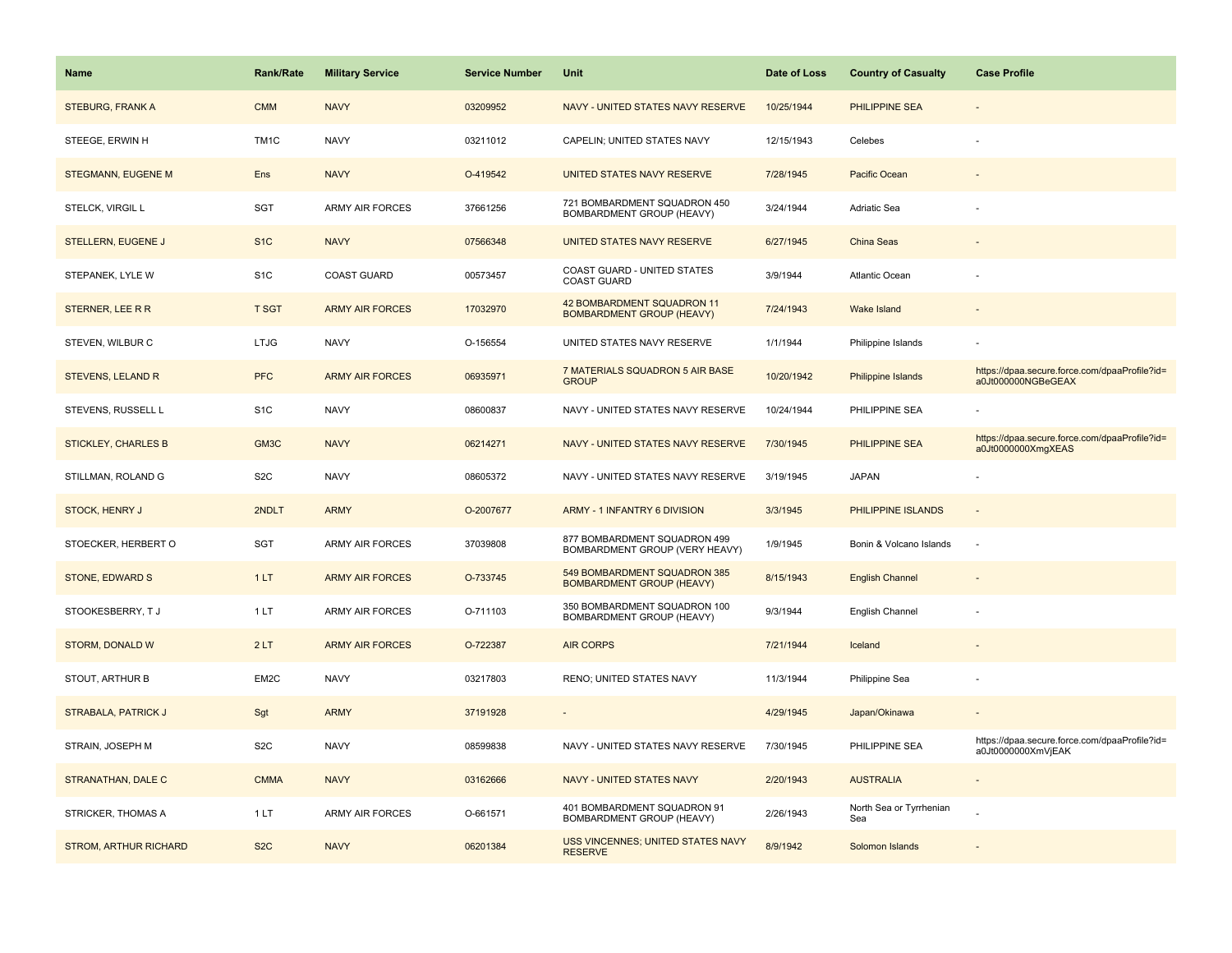| <b>Name</b>                 | Rank/Rate        | <b>Military Service</b> | <b>Service Number</b> | Unit                                                         | Date of Loss | <b>Country of Casualty</b>                             | <b>Case Profile</b>                                                 |
|-----------------------------|------------------|-------------------------|-----------------------|--------------------------------------------------------------|--------------|--------------------------------------------------------|---------------------------------------------------------------------|
| STRONG, ROBERT E            | FLT O            | <b>ARMY AIR FORCES</b>  | T-124960              | 100 BOMBARDMENT SQUADRON 42<br>BOMBARDMENT GROUP (MEDIUM)    | 4/6/1945     | Brunei Bay                                             |                                                                     |
| <b>STROZDAS, CRAIG LEO</b>  | S <sub>2</sub> C | <b>NAVY</b>             | 03214675              | Neosho; UNITED STATES NAVY                                   | 5/7/1942     | <b>Coral Sea</b>                                       |                                                                     |
| STRUMPELL, MARC E           | 1LT              | <b>ARMY AIR FORCES</b>  | O-737892              | 95 FIGHTER SQUADRON 82 FIGHTER<br><b>GROUP</b>               | 12/2/1943    | Adriatic Sea                                           |                                                                     |
| <b>STUBBE, HARRIS BLAKE</b> | F <sub>1</sub> C | <b>NAVY</b>             | 03213290              | Jacob Jones; UNITED STATES NAVY                              | 2/28/1942    | <b>Atlantic Ocean: North</b><br><b>American Waters</b> |                                                                     |
| STUERKE, OSCAR F            | GM3C             | <b>NAVY</b>             | 03214762              | USS BARTON; UNITED STATES NAVY                               | 11/13/1942   | Solomon Islands                                        |                                                                     |
| STUHLDREIER, JOHN R.        | <b>PFC</b>       | <b>MARINE CORPS</b>     | 00376000              | MARINE - UNITED STATES MARINE<br><b>CORPS</b>                | 11/21/1943   | Gilbert Islands                                        | https://dpaa.secure.force.com/dpaaProfile?id=<br>a0Jt0000000XkCuEAK |
| STUMPF, FREDERICK E         | SGT              | <b>ARMY AIR FORCES</b>  | 37478277              | 16 BOMBARDMENT SQUADRON 16<br>BOMBARDMENT GROUP (VERY HEAVY) | 7/13/1945    | Marianas Islands                                       |                                                                     |
| <b>STURGES, EDGAR A</b>     | MOMM1C           | <b>NAVY</b>             | 06201709              | <b>SCORPION; UNITED STATES NAVY</b><br><b>RESERVE</b>        | 2/22/1944    | <b>China Seas</b>                                      |                                                                     |
| SUESENS, RICHARD W          | <b>LTJG</b>      | <b>NAVY</b>             | O-081622              | UNITED STATES NAVY                                           | 6/4/1942     | Midway Island                                          |                                                                     |
| SULLIVAN, ALBERT LEO        | S <sub>2</sub> C | <b>NAVY</b>             | 06202069              | USS JUNEAU; UNITED STATES NAVY<br><b>RESERVE</b>             | 11/13/1942   | Solomon Islands                                        |                                                                     |
| SULLIVAN, FRANCIS H         | COX              | <b>NAVY</b>             | 03211593              | USS JUNEAU; UNITED STATES NAVY<br><b>RESERVE</b>             | 11/13/1942   | Solomon Islands                                        |                                                                     |
| <b>SULLIVAN, GEORGE T</b>   | GM <sub>2C</sub> | <b>NAVY</b>             | 03211592              | USS JUNEAU; UNITED STATES NAVY<br><b>RESERVE</b>             | 11/13/1942   | Solomon Islands                                        |                                                                     |
| SULLIVAN, JOSEPH D          | S SGT            | <b>ARMY AIR FORCES</b>  | 17029314              | 3 PHOTO RECONNAISSANCE<br>SQUADRON                           | 11/21/1944   | Marianas Islands                                       |                                                                     |
| <b>SULLIVAN, JOSEPH E</b>   | S <sub>2</sub> C | <b>NAVY</b>             | 06202070              | USS JUNEAU; UNITED STATES NAVY<br><b>RESERVE</b>             | 11/13/1942   | Solomon Islands                                        |                                                                     |
| SULLIVAN, MADISON A         | S <sub>2</sub> C | <b>NAVY</b>             | 06202071              | USS JUNEAU; UNITED STATES NAVY<br><b>RESERVE</b>             | 11/13/1942   | Pacific Ocean                                          |                                                                     |
| <b>SUMPTER, RAYMOND L</b>   | 1LT              | <b>ARMY AIR FORCES</b>  | O-740304              | 343 FIGHTER SQUADRON 55 FIGHTER<br><b>GROUP</b>              | 2/6/1944     | <b>English Channel</b>                                 |                                                                     |
| SUNBERG, JOHN L.            | T SGT            | <b>ARMY AIR FORCES</b>  | 17123628              | 837 BOMBARDMENT SQUADRON 487<br>BOMBARDMENT GROUP (HEAVY)    | 3/18/1945    | Germany                                                |                                                                     |
| SUPERNOIS, DONALD W         | <b>CMM</b>       | <b>NAVY</b>             | 03163438              | Rowan; UNITED STATES NAVY                                    | 9/11/1943    | North or Tyrrhenian Seas                               | $\sim$                                                              |
| SWAN, JOHN W                | 1st Lt           | <b>ARMY</b>             | O-447722              | 1 INFANTRY 6 DIVISION                                        | 6/24/1944    | New Guinea                                             |                                                                     |
| <b>SWANSON, CHARLES E</b>   | <b>PFC</b>       | <b>ARMY</b>             | 17082496              | SS Leopoldville; 262 INFANTRY 66<br><b>DIVISION</b>          | 12/24/1944   | <b>English Channel</b>                                 |                                                                     |
| SWANSON, WALTER F           | MOMM1C           | <b>NAVY</b>             | 06205170              | SC-700; UNITED STATES NAVY<br><b>RESERVE</b>                 | 3/10/1944    | Solomon Islands                                        | ÷,                                                                  |
| <b>SWARD, GEORGE S</b>      | <b>PVT</b>       | <b>ARMY</b>             | 37660197              | HMT Rohna; 853 ENGINEERS BATTALION<br>(AVIATION)             | 11/26/1943   | Mediterranean Sea                                      |                                                                     |
| SWARTZ, DONALD MILES        | AS               | <b>NAVY</b>             | 03216963              | UNITED STATES NAVY                                           | 1/11/1942    | <b>Atlantic Ocean</b>                                  |                                                                     |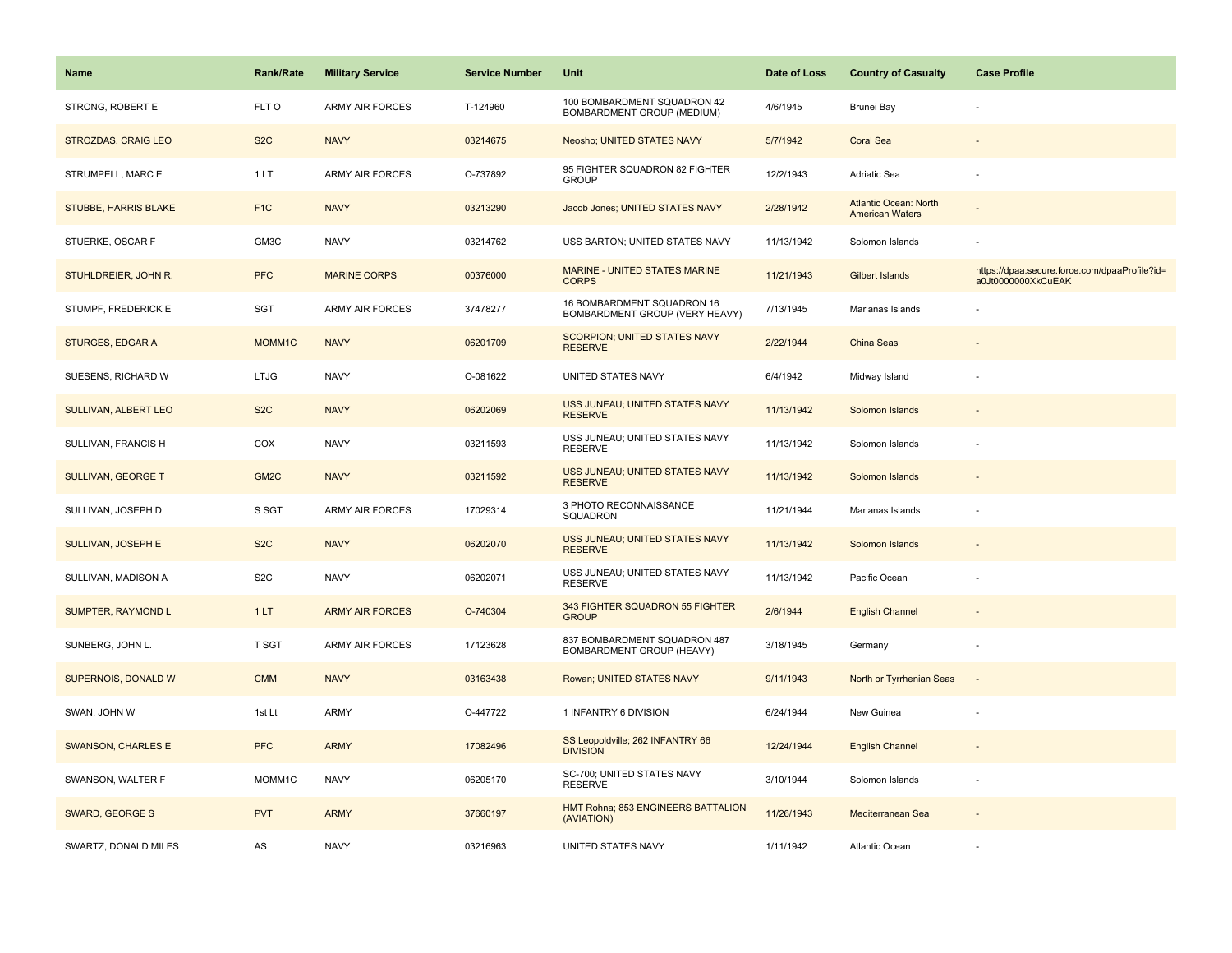| <b>Name</b>                | <b>Rank/Rate</b>   | <b>Military Service</b> | <b>Service Number</b> | Unit                                                             | Date of Loss | <b>Country of Casualty</b>     | <b>Case Profile</b>                                                 |
|----------------------------|--------------------|-------------------------|-----------------------|------------------------------------------------------------------|--------------|--------------------------------|---------------------------------------------------------------------|
| SWEENY, DUANE G H          | 1LT                | <b>ARMY AIR FORCES</b>  | O-770836              | 568 BOMBARDMENT SQUADRON 390<br><b>BOMBARDMENT GROUP (HEAVY)</b> | 12/30/1944   | North Sea or Tyrrhenian<br>Sea |                                                                     |
| TAGESEN, ALVIN R           | S <sub>1</sub> C   | <b>NAVY</b>             | 06201552              | GRAMPUS; UNITED STATES NAVY<br><b>RESERVE</b>                    | 3/22/1943    | New Britain Island             |                                                                     |
| <b>TAYLOR, CLIFFORD O</b>  | 2d Lt              | <b>ARMY AIR FORCES</b>  | O-666579              | 5TH BOMBER COMMAND 8 PHOTO<br><b>SQUADRON</b>                    | 9/10/1943    | <b>New Guinea</b>              |                                                                     |
| TAYLOR, DEAN E             | SGT                | <b>ARMY AIR FORCES</b>  | 06862465              | SHINYO MARU; HEADQUARTERS<br>SQUADRON 5 AIR BASE GROUP           | 9/7/1944     | Philippine Islands             |                                                                     |
| <b>TAYLOR, LEIGH L</b>     | <b>PVT</b>         | <b>ARMY</b>             | 37044345              | 133 INFANTRY 34 DIVISION                                         | 5/28/1944    | Italy                          |                                                                     |
| TAYLOR, LOREN F            | 1st Lt             | <b>ARMY AIR FORCES</b>  | O-692838              | 373 BOMBARDMENT SQUADRON 308<br>BOMBARDMENT GROUP (HEAVY)        | 2/11/1945    | French Indochina               | https://dpaa.secure.force.com/dpaaProfile?id=<br>a0Jt000001nzY8hEAE |
| TAYLOR, ROBERT DENZIL      | COX                | <b>NAVY</b>             | 03213494              | <b>USS Arizona; UNITED STATES NAVY</b>                           | 12/7/1941    | <b>Hawaiian Islands</b>        | https://dpaa.secure.force.com/dpaaProfile?id=<br>a0Jt0000000BSS3EAO |
| TEMPLE, WILLIARD M         | S <sub>2</sub> C   | <b>NAVY</b>             | 08601711              | KIMBERLY; UNITED STATES NAVY<br><b>RESERVE</b>                   | 3/26/1945    | Ryukyus Islands                |                                                                     |
| <b>TERPSTRA, ROBERT D</b>  | S <sub>1</sub> C   | <b>NAVY</b>             | 06218168              | NAVY - UNITED STATES NAVY RESERVE                                | 10/25/1944   | <b>PHILIPPINE SEA</b>          |                                                                     |
| TERRELL, ROBERT L          | S <sub>1</sub> C   | <b>NAVY</b>             | 06207666              | UNITED STATES NAVY RESERVE                                       | 3/10/1943    | <b>Atlantic Ocean</b>          |                                                                     |
| <b>TESSMANN, JACK W</b>    | TEC <sub>5</sub>   | <b>ARMY</b>             | 20744114              | 113 CAVALRY RECONNAISSANCE<br><b>SQUADRON</b>                    | 10/2/1944    | Germany                        |                                                                     |
| TEST, CHARLES D            | PFC                | <b>ARMY</b>             | 17027411              | ARISAN MARU; 59 COAST ARTILLERY<br><b>REGIMENT</b>               | 10/24/1944   | China Seas                     |                                                                     |
| THILL, JOHN --             | <b>LTJG</b>        | <b>NAVY</b>             | O-251389              | <b>USS ENTERPRISE; UNITED STATES</b><br><b>NAVY RESERVE</b>      | 5/1/1944     | <b>Caroline Islands</b>        |                                                                     |
| THOMPSON, DONALD V         | <b>PFC</b>         | <b>ARMY AIR FORCES</b>  | 06938068              | HEADQUARTERS SQUADRON 19<br>BOMBARDMENT GROUP (HEAVY)            | 7/4/1942     | Philippine Islands             | https://dpaa.secure.force.com/dpaaProfile?id=<br>a0Jt000000MW4xGEAT |
| THOMPSON, ELZA LAYMON      | MOMM <sub>2C</sub> | <b>NAVY</b>             | 06201315              | USS JUNEAU; UNITED STATES NAVY<br><b>RESERVE</b>                 | 11/13/1942   | Solomon Islands                |                                                                     |
| THOMPSON, JUNIOR T         | S <sub>2</sub> C   | <b>NAVY</b>             | 03218176              | Maddox; UNITED STATES NAVY                                       | 7/10/1943    | Mediterranean Sea              |                                                                     |
| THOMPSON, LELAND R         | MM <sub>2</sub> C  | <b>NAVY</b>             | 03213884              | USS JARVIS; UNITED STATES NAVY                                   | 8/9/1942     | Solomon Islands                |                                                                     |
| THOMPSON, MERLYN LYLE      | Pvt                | <b>MARINE CORPS</b>     | 328785                | MARINE - UNITED STATES MARINE<br><b>CORPS</b>                    | 8/8/1942     | Solomon Islands                | https://dpaa.secure.force.com/dpaaProfile?id=<br>a0Jt0000000XfFnEAK |
| THOMSEN, ARTHUR A          | <b>PFC</b>         | <b>MARINE CORPS</b>     | 00988599              | MARINE - UNITED STATES MARINE<br><b>CORPS</b>                    | 7/30/1945    | <b>PHILIPPINE SEA</b>          | https://dpaa.secure.force.com/dpaaProfile?id=<br>a0Jt0000000XmEsEAK |
| THOMSEN, WALTER P H        | <b>PFC</b>         | <b>ARMY</b>             | 37651579              | 83 CHEMICAL BATTALION                                            | 1/26/1944    | North Sea or Tyrrhenian<br>Sea |                                                                     |
| <b>THORINGTON, PERRY R</b> | <b>T SGT</b>       | <b>ARMY AIR FORCES</b>  | 37423740              | 868 BOMBARDMENT SQUADRON<br>(HEAVY)                              | 6/10/1944    | <b>Admiralty Islands</b>       |                                                                     |
| THORMAN, JOHN CHRISTOPHER  | EM2C               | <b>NAVY</b>             | 03212384              | USS Arizona; UNITED STATES NAVY                                  | 12/7/1941    | Hawaiian Islands               | https://dpaa.secure.force.com/dpaaProfile?id=<br>a0Jt0000000BSZiEAO |
| THROCKMORTON, HOBART H     | <b>LTJG</b>        | <b>NAVY</b>             | O-112255              | UNITED STATES NAVY RESERVE                                       | 9/25/1943    | Alaska                         |                                                                     |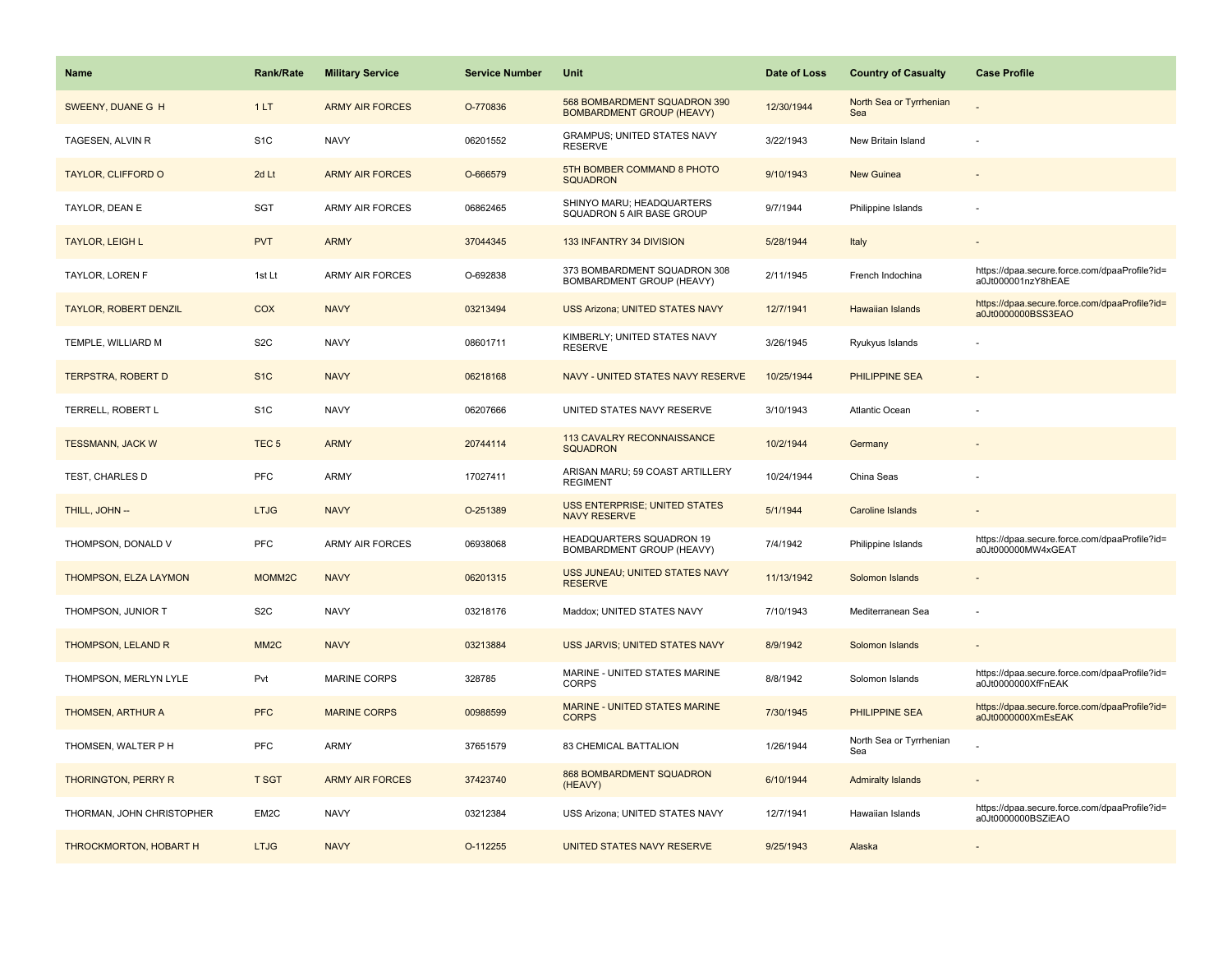| <b>Name</b>                    | <b>Rank/Rate</b>  | <b>Military Service</b> | <b>Service Number</b> | Unit                                                             | Date of Loss | <b>Country of Casualty</b>     | <b>Case Profile</b>                                                 |
|--------------------------------|-------------------|-------------------------|-----------------------|------------------------------------------------------------------|--------------|--------------------------------|---------------------------------------------------------------------|
| TITUS, JOHN E.                 | 1st Lt            | <b>ARMY AIR FORCES</b>  | O-435715              | 403 BOMBARDMENT SQUADRON 43<br>BOMBARDMENT GROUP (HEAVY)         | 1/7/1946     | New Guinea                     |                                                                     |
| <b>TOERBER, MEARL L</b>        | <b>PFC</b>        | <b>ARMY</b>             | 37659856              | ARMY - 3206 QUARTERMASTER<br><b>SERVICES COMPANY</b>             | 4/28/1944    | <b>ENGLISH CHANNEL</b>         |                                                                     |
| TOLL, KENNETH EUGENE           | AMM2C             | <b>NAVY</b>             | 03216733              | UNITED STATES NAVY                                               | 4/12/1943    | Pacific Ocean                  |                                                                     |
| TOMLINSON, FRANK E             | 2LT               | <b>ARMY AIR FORCES</b>  | O-746463              | 92 BOMBARDMENT GROUP (HEAVY), 326<br><b>BOMBARDMENT SQUADRON</b> | 10/9/1943    | North Sea or Tyrrhenian<br>Sea |                                                                     |
| TORGERSON, LEONARD G           | GM <sub>2</sub> C | <b>NAVY</b>             | 06203433              | Meredith: UNITED STATES NAVY<br><b>RESERVE</b>                   | 6/8/1944     | English Channel                |                                                                     |
| TOTEMEIER, EVERETT L           | <b>ENS</b>        | <b>NAVY</b>             | O-282913              | NAVY - UNITED STATES NAVY RESERVE                                | 4/7/1944     | PACIFIC OCEAN                  |                                                                     |
| TOWLE, RUSSELL                 | COX               | <b>NAVY</b>             | 08593176              | NAVY - UNITED STATES NAVY RESERVE                                | 10/25/1944   | PHILIPPINE SEA                 |                                                                     |
| <b>TRAVIS, PAIGE B</b>         | S <sub>1</sub> C  | <b>NAVY</b>             | 08604370              | SPECTACLE; UNITED STATES NAVY<br><b>RESERVE</b>                  | 5/25/1945    | Ryukyus Islands                |                                                                     |
| TRAVIS, WILLIAM W              | MM3C              | <b>NAVY</b>             | 06201490              | CISCO; UNITED STATES NAVY RESERVE                                | 9/28/1943    | China Seas                     |                                                                     |
| <b>TREIMER, WAYNE W</b>        | 1st Lt            | <b>ARMY AIR FORCES</b>  | O-730672              | 45 BOMBARDMENT SQUADRON 40<br>BOMBARDMENT GROUP (VERY HEAVY)     | 12/14/1944   | <b>Burma</b>                   |                                                                     |
| TREMMEL, LOUIS E               | MM1C              | <b>NAVY</b>             | 03212127              | <b>GRAMPUS; UNITED STATES NAVY</b>                               | 3/22/1943    | New Britain Island             |                                                                     |
| <b>TREVOR, RICHARD W</b>       | <b>PFC</b>        | <b>ARMY</b>             | 37677775              | 170 ENGINEERS COMBAT BATTALION                                   | 10/25/1944   | Philippine Islands             |                                                                     |
| TROSPER, FRANK                 | MM3C              | <b>NAVY</b>             | 08593055              | NAVY - UNITED STATES NAVY RESERVE                                | 11/1/1944    | PHILIPPINE ISLANDS             |                                                                     |
| TUCHEK, ARTHUR A.              | S SGT             | <b>ARMY AIR FORCES</b>  | 37048030              | 425 BOMBARDMENT SQUADRON 308<br><b>BOMBARDMENT GROUP (HEAVY)</b> | 8/24/1943    | China                          | $\sim$                                                              |
| TUDOR, NELSON CAMERON          | PFC               | <b>MARINE CORPS</b>     | 815907                | MARINE - UNITED STATES MARINE<br><b>CORPS</b>                    | 7/21/1944    | Marianas Islands               | https://dpaa.secure.force.com/dpaaProfile?id=<br>a0Jt000001nzSblEAE |
| TULLIS, HAROLD F               | <b>PVT</b>        | <b>ARMY</b>             | 37662081              | LCI-92; 149 ENGINEERS COMBAT<br><b>BATTALION</b>                 | 6/6/1944     | France                         | https://dpaa.secure.force.com/dpaaProfile?id=<br>a0Jt0000000XmCSEA0 |
| TURNER, FLOYD V                | MM3C              | <b>NAVY</b>             | 06207572              | USS HELENA; UNITED STATES NAVY<br><b>RESERVE</b>                 | 7/6/1943     | Solomon Islands                |                                                                     |
| TYLER, RALPH O                 | TM3C              | <b>NAVY</b>             | 03217733              | <b>WAHOO; UNITED STATES NAVY</b>                                 | 11/1/1943    | Sea of Japan                   |                                                                     |
| UNDERBAKKE, BEVIS A            | RDM3C             | <b>NAVY</b>             | 06218908              | UNITED STATES NAVY RESERVE                                       | 10/25/1944   | Philippine Sea                 |                                                                     |
| <b>USHER, KEITH M</b>          | AMM1C             | <b>NAVY</b>             | 03214788              | TICONDEROGA; UNITED STATES NAVY                                  | 1/21/1945    | <b>Philippine Sea</b>          |                                                                     |
| VAN CITTERS, RICHARD CORNELIUS | AOM3C             | <b>NAVY</b>             | 06213127              | UNITED STATES NAVY RESERVE                                       | 2/14/1944    | Marshall Islands               |                                                                     |
| VAN FLEET, ALVA D              | MM <sub>1</sub>   | <b>NAVY</b>             | 03210224              | USS JARVIS; UNITED STATES NAVY                                   | 8/9/1942     | Solomon Islands                |                                                                     |
| VAN GELDEREN, BUSTER --        | BM <sub>2c</sub>  | <b>NAVY</b>             | 06200518              | USS JOHN PENN; UNITED STATES NAVY<br><b>RESERVE</b>              | 8/13/1943    | Solomon Islands                |                                                                     |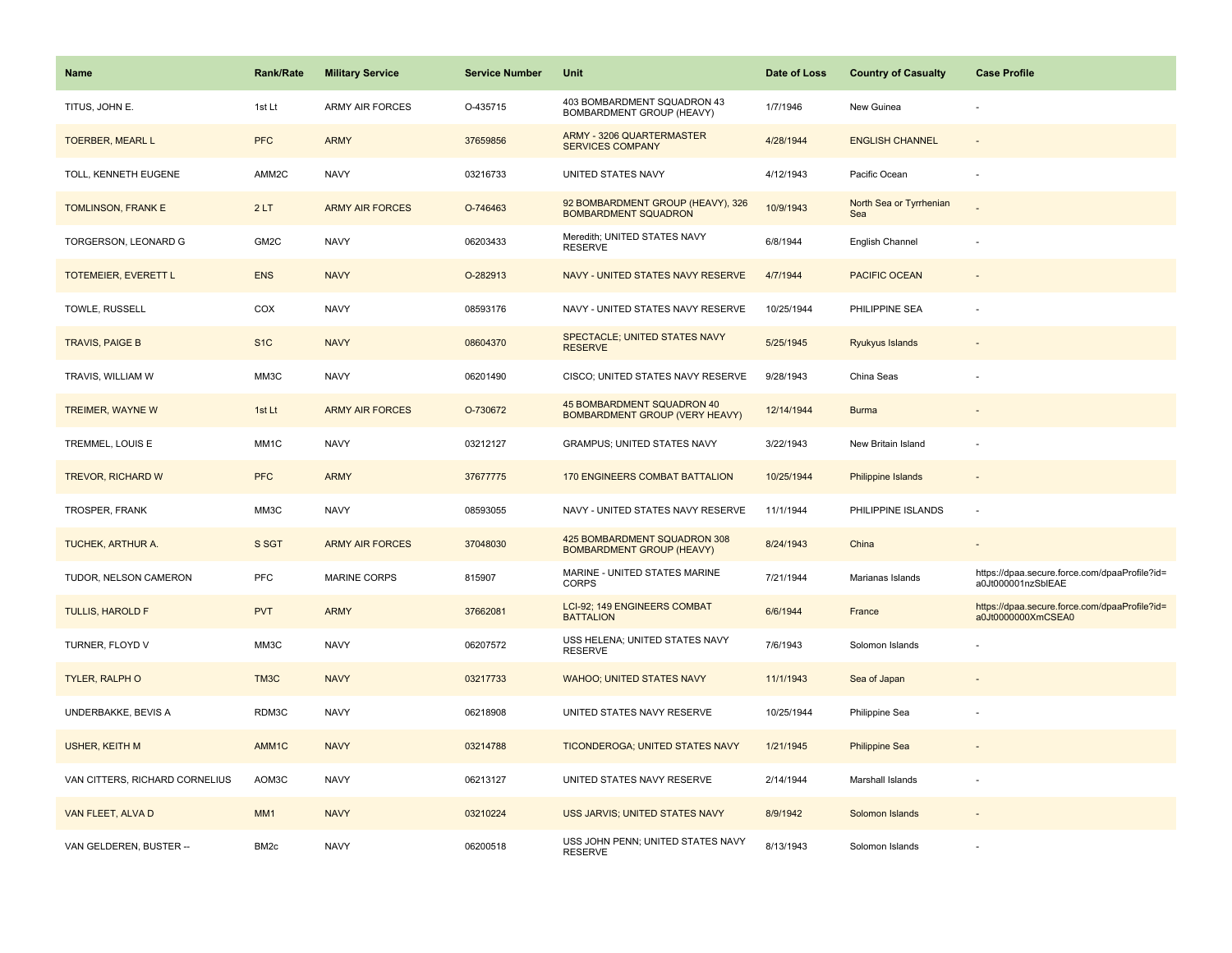| <b>Name</b>                  | <b>Rank/Rate</b> | <b>Military Service</b> | <b>Service Number</b> | Unit                                                             | Date of Loss | <b>Country of Casualty</b> | <b>Case Profile</b>                                                 |
|------------------------------|------------------|-------------------------|-----------------------|------------------------------------------------------------------|--------------|----------------------------|---------------------------------------------------------------------|
| VAN HOENACKER, J A           | <b>PFC</b>       | <b>MARINE CORPS</b>     | 00278299              | MARINE - UNITED STATES MARINE<br><b>CORPS</b>                    | 10/24/1944   | Pacific Ocean              |                                                                     |
| VAN METER, DON DOUGLAS       | EM <sub>1c</sub> | <b>NAVY</b>             | 03211703              | USS QUINCY; UNITED STATES NAVY                                   | 8/9/1942     | Solomon Islands            |                                                                     |
| VAN WINKLE, WILLIAM E        | 2d Lt            | <b>ARMY AIR FORCES</b>  | O-661252              | 415 BOMBARDMENT SQUADRON 98<br><b>BOMBARDMENT GROUP (HEAVY)</b>  | 3/2/1944     | Italy                      |                                                                     |
| VANCE, DALE L                | S <sub>2</sub> C | <b>COAST GUARD</b>      | 00513001              | COAST GUARD - UNITED STATES<br><b>COAST GUARD</b>                | 3/9/1944     | <b>Atlantic Ocean</b>      |                                                                     |
| <b>VAUGHN, LEONARD L</b>     | MM <sub>3</sub>  | <b>NAVY</b>             | 03212253              | Asheville; UNITED STATES NAVY                                    | 3/3/1942     | <b>Indian Ocean</b>        |                                                                     |
| VERMIE, LAYTON P             | 2LT              | <b>ARMY AIR FORCES</b>  | O-761213              | 570 BOMBARDMENT SQUADRON 390<br>BOMBARDMENT GROUP (HEAVY)        | 5/19/1944    | Germany                    |                                                                     |
| <b>VERSTEEGH, HOWARD D</b>   | S <sub>1</sub> C | <b>NAVY</b>             | 06210522              | UNITED STATES NAVY RESERVE                                       | 2/5/1943     | <b>Atlantic Ocean</b>      |                                                                     |
| VEVLE, FLOYD M               | 1 LT             | <b>ARMY AIR FORCES</b>  | O-774827              | 568 BOMBARDMENT SQUADRON 390<br>BOMBARDMENT GROUP (HEAVY)        | 1/14/1945    | Germany                    |                                                                     |
| <b>VIETOR, NAN MAURICE</b>   | S <sub>1</sub> C | <b>NAVY</b>             | 06210029              | UNITED STATES NAVY RESERVE                                       | 7/8/1943     | Pacific Ocean              |                                                                     |
| VIFQUAIN, RUSSELL M.         | Maj              | <b>ARMY AIR FORCES</b>  | O-409919              | HEADQUARTERS 499 BOMBARDMENT<br>GROUP (VERY HEAVY)               | 5/14/1945    | Bonin & Volcano Islands    | $\sim$                                                              |
| <b>VIRDEN, CALVIN C</b>      | F <sub>2</sub> C | <b>NAVY</b>             | 08593007              | NAVY - UNITED STATES NAVY                                        | 10/25/1944   | <b>PHILIPPINE SEA</b>      |                                                                     |
| VOSS, WENDELL C              | PFC              | <b>ARMY</b>             | 20743956              | 376 PARACHUTE FIELD ARTILLERY<br>BATTALION 82 AIRBORNE DIVISION  | 7/11/1943    | Sicily                     |                                                                     |
| WACH, LUDWIG J               | COX              | <b>NAVY</b>             | 06203914              | <b>WAHOO; UNITED STATES NAVY</b><br><b>RESERVE</b>               | 11/1/1943    | Sea of Japan               |                                                                     |
| WACHAL, GERALD J             | FLT <sub>0</sub> | <b>ARMY AIR FORCES</b>  | T-127638              | 400 BOMBARDMENT SQUADRON 90<br>BOMBARDMENT GROUP (HEAVY)         | 11/19/1944   | Philippine Sea             |                                                                     |
| <b>WAGGONER, FRANK J</b>     | F <sub>2</sub> C | <b>NAVY</b>             | 08599821              | NAVY - UNITED STATES NAVY RESERVE                                | 3/19/1945    | <b>JAPAN</b>               |                                                                     |
| WAGNER, BENJAMIN A           | CPL              | ARMY AIR FORCES         | 37675427              | AIR CORPS                                                        | 3/13/1945    | Pacific Ocean              |                                                                     |
| <b>WAGNER, EGBERT VERNON</b> | 1stLt            | <b>MARINE CORPS</b>     | O-9476                | MARINE - UNITED STATES MARINE<br><b>CORPS</b>                    | 1/26/1943    | Solomon Islands            |                                                                     |
| WAGNER, JOHN E.              | 2d Lt            | ARMY AIR FORCES         | O-734765              | 64 BOMBARDMENT SQUADRON 43<br>BOMBARDMENT GROUP (HEAVY)          | 10/18/1943   |                            |                                                                     |
| <b>WAGNER, QUENTINE L</b>    | 1st Lt           | <b>ARMY AIR FORCES</b>  | O-724659              | 424 BOMBARDMENT SQUADRON 307<br><b>BOMBARDMENT GROUP (HEAVY)</b> | 7/25/1943    | Solomon Islands            |                                                                     |
| WAHLERS, DONALD F            | F <sub>2</sub> C | <b>NAVY</b>             | 03216230              | USS QUINCY; UNITED STATES NAVY                                   | 8/9/1942     | Solomon Islands            |                                                                     |
| <b>WAKEFIELD, ERSEL R.</b>   | <b>CPL</b>       | <b>ARMY</b>             | 20705800              | 168 INFANTRY 34 DIVISION                                         | 10/13/1943   | Italy                      | https://dpaa.secure.force.com/dpaaProfile?id=<br>a0Jt000001nzWwOEAU |
| WALKER, LEROY E              | <b>CMM</b>       | <b>NAVY</b>             | 03212846              | USS Warrington; UNITED STATES NAVY                               | 9/13/1944    | Atlantic Ocean             |                                                                     |
| WALKUP, JOHN P               | S <sub>2</sub> C | <b>NAVY</b>             | 08601671              | NAVY - UNITED STATES NAVY RESERVE                                | 10/30/1944   | <b>PHILIPPINE SEA</b>      |                                                                     |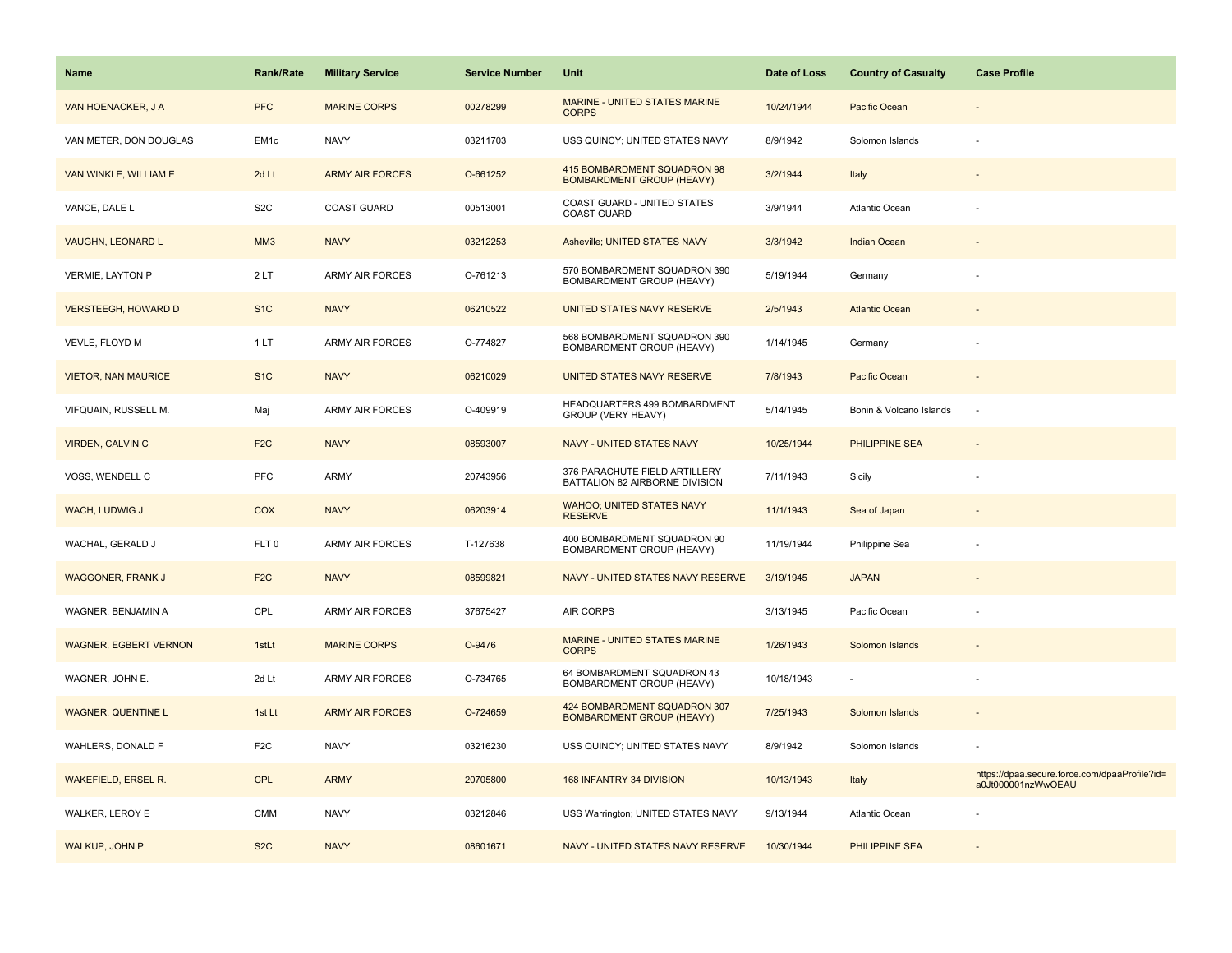| Name                          | <b>Rank/Rate</b>  | <b>Military Service</b> | <b>Service Number</b> | Unit                                                                  | Date of Loss | <b>Country of Casualty</b>                             | <b>Case Profile</b>                                                 |
|-------------------------------|-------------------|-------------------------|-----------------------|-----------------------------------------------------------------------|--------------|--------------------------------------------------------|---------------------------------------------------------------------|
| WALL, VERNON P                | MOMM1C            | <b>NAVY</b>             | 06480799              | SEAWOLF; UNITED STATES NAVY<br><b>RESERVE</b>                         | 10/3/1944    | Netherlands East Indies                                | ÷,                                                                  |
| <b>WALLACE, FLOYD C</b>       | <b>CPL</b>        | <b>ARMY AIR FORCES</b>  | 37685303              | 882 BOMBARDMENT SQUADRON 500<br><b>BOMBARDMENT GROUP (VERY HEAVY)</b> | 5/24/1945    | Japan/Okinawa                                          |                                                                     |
| WARREN, RALPH P               | 1st Lt            | <b>ARMY AIR FORCES</b>  | O-751218              | 770 BOMBARDMENT SQUADRON 462<br>BOMBARDMENT GROUP (VERY HEAVY)        | 9/5/1945     | Marshall Islands                                       |                                                                     |
| <b>WATSON, CLAUDE EVERETT</b> | <b>PFC</b>        | <b>MARINE CORPS</b>     | 815834                | MARINE - UNITED STATES MARINE<br><b>CORPS</b>                         | 9/22/1944    | <b>Caroline Islands</b>                                |                                                                     |
| WATSON, GLEN DALE             | S <sub>1</sub> C  | <b>NAVY</b>             | 06483579              | UNITED STATES NAVY RESERVE                                            | 12/31/1942   | French Morocco                                         |                                                                     |
| <b>WATSON, WILFRED C</b>      | Y <sub>2</sub> C  | <b>NAVY</b>             | 03243674              | <b>UNITED STATES NAVY</b>                                             | 10/21/1943   | <b>Atlantic Ocean: North</b><br><b>American Waters</b> |                                                                     |
| WATT, JAMES E                 | F <sub>2</sub> C  | <b>NAVY</b>             | 03214330              | USS HOUSTON (CA-30); UNITED STATES<br><b>NAVY</b>                     | 3/1/1942     | Java                                                   |                                                                     |
| WATTERSON, DALE F.            | 2LT               | <b>ARMY AIR FORCES</b>  | O-2068063             | 349 BOMBARDMENT SQUADRON 100<br><b>BOMBARDMENT GROUP (HEAVY)</b>      | 3/31/1945    | Germany                                                | https://dpaa.secure.force.com/dpaaProfile?id=<br>a0Jt0000000Xdl3EAC |
| WATTS, BURTON L               | 1st Lt            | ARMY AIR FORCES         | O-663437              | AIR CORPS                                                             | 4/1/1943     | India                                                  |                                                                     |
| <b>WEATHERMAN, DEAN --</b>    | EM <sub>2</sub> C | <b>NAVY</b>             | 03212816              | Langley; UNITED STATES NAVY                                           | 3/1/1942     | <b>Indian Ocean</b>                                    |                                                                     |
| WEAVER, DAVID O               | <b>CMM</b>        | <b>NAVY</b>             | 02789617              | USS HOUSTON (CA-30); UNITED STATES<br>NAVY                            | 3/1/1942     | Java                                                   |                                                                     |
| <b>WEAVER, SYDNEY E</b>       | <b>PVT</b>        | <b>ARMY</b>             | 37691327              | 112 INFANTRY 28 DIVISION                                              | 11/9/1945    | Germany                                                | $\overline{\phantom{a}}$                                            |
| <b>WEBB, FRANCIS E</b>        | PVT               | <b>ARMY</b>             | 37111232              | 126 INFANTRY 32 DIVISION                                              | 12/2/1942    | New Guinea                                             |                                                                     |
| <b>WEBB, FREDERICK W</b>      | S SGT             | <b>ARMY AIR FORCES</b>  | 17065548              | 16 SQUADRON 68 RECONNAISSANCE<br><b>GROUP</b>                         | 4/12/1945    | Mediterranean Sea                                      | $\sim$                                                              |
| WEBER, BURTON ROBERT          | BM1C              | <b>NAVY</b>             | 03211545              | USS QUINCY; UNITED STATES NAVY                                        | 8/9/1942     | Solomon Islands                                        |                                                                     |
| <b>WEBER, RAYMOND EDWARD</b>  | S <sub>1</sub> C  | <b>NAVY</b>             | 03215956              | USS MEREDITH; UNITED STATES NAVY                                      | 10/15/1942   | Solomon Islands                                        |                                                                     |
| WEIENETH, ARLYNN E.           | 1LT               | ARMY AIR FORCES         | O-728942              | 401 BOMBARDMENT SQUADRON 91<br>BOMBARDMENT GROUP (HEAVY)              | 8/17/1943    | Germany                                                |                                                                     |
| <b>WEIHS, ALFRED PETER</b>    | F <sub>1</sub> C  | <b>NAVY</b>             | 06203983              | <b>USS AARON WARD; UNITED STATES</b><br><b>NAVY RESERVE</b>           | 4/7/1943     | Solomon Islands                                        |                                                                     |
| WEINSCHENK, MELBERT M         | AOM1C             | <b>NAVY</b>             | 03216989              | UNITED STATES NAVY                                                    | 3/9/1944     | Caroline Islands                                       | $\sim$                                                              |
| <b>WEISS, VIRGIL C</b>        | S <sub>1</sub> C  | <b>NAVY</b>             | 03214520              | Langley; UNITED STATES NAVY                                           | 3/1/1942     | <b>Indian Ocean</b>                                    |                                                                     |
| WELBOURN, ELDRED O            | SGT               | <b>ARMY</b>             | 37484888              | SS Leopoldville; 262 INFANTRY 66<br><b>DIVISION</b>                   | 12/24/1944   | English Channel                                        |                                                                     |
| <b>WELSH, DALE C</b>          | TEC <sub>5</sub>  | <b>ARMY</b>             | 37678668              | ARMY - 575 FIELD ARTILLERY<br><b>BATTALION</b>                        | 8/15/1944    | <b>FRANCE</b>                                          |                                                                     |
| WELSH, DEAN M                 | CM <sub>1</sub> C | <b>COAST GUARD</b>      | 00225157              | COAST GUARD - UNITED STATES<br><b>COAST GUARD</b>                     | 6/13/1943    | Greenland                                              |                                                                     |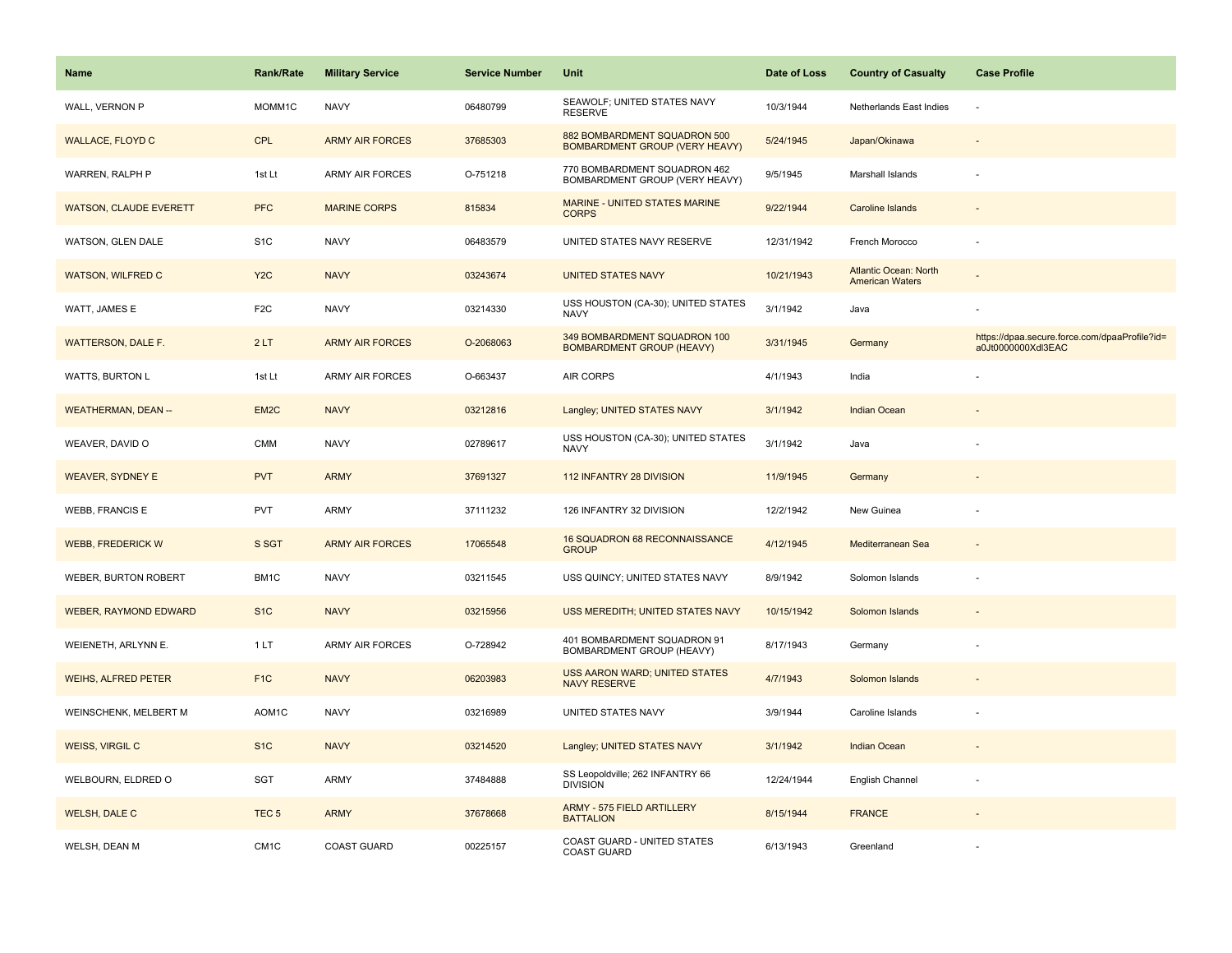| <b>Name</b>                  | <b>Rank/Rate</b>  | <b>Military Service</b> | <b>Service Number</b> | Unit                                                              | Date of Loss | <b>Country of Casualty</b>                             | <b>Case Profile</b>                                                 |
|------------------------------|-------------------|-------------------------|-----------------------|-------------------------------------------------------------------|--------------|--------------------------------------------------------|---------------------------------------------------------------------|
| WELTER, CHRISTOPHER --       | <b>PFC</b>        | <b>ARMY</b>             | 06790384              | <b>31 INFANTRY REGIMENT</b>                                       | 6/26/1942    | <b>Philippine Islands</b>                              | https://dpaa.secure.force.com/dpaaProfile?id=<br>a0Jt000000MW4vPEAT |
| WELTZ, FRED C                | CPL               | <b>ARMY AIR FORCES</b>  | 17065958              | <b>AIR CORPS</b>                                                  | 10/7/1944    | Newfoundland                                           |                                                                     |
| <b>WENSTRAND, ROBERT D</b>   | 2LT               | <b>ARMY AIR FORCES</b>  | O-701356              | 53 SQUADRON 61 TROOP CARRIER<br><b>GROUP</b>                      | 12/3/1944    | North Sea or Tyrrhenian<br>Sea                         |                                                                     |
| WENTHE, CLAUDE L             | MM3C              | <b>NAVY</b>             | 07022911              | NAVY - UNITED STATES NAVY RESERVE                                 | 10/25/1944   | PHILIPPINE SEA                                         |                                                                     |
| <b>WENTZ, WILLIAM F</b>      | <b>T SGT</b>      | <b>ARMY AIR FORCES</b>  | 17069660              | 785 BOMBARDMENT SQUADRON 466<br><b>BOMBARDMENT GROUP (HEAVY)</b>  | 4/9/1944     | North Sea or Tyrrhenian<br>Sea                         |                                                                     |
| WERTS, GORDON HELSING        | 1stLt             | <b>MARINE CORPS</b>     | O-030032              | MARINE - UNITED STATES MARINE<br><b>CORPS</b>                     | 7/18/1944    | Marshall Islands                                       |                                                                     |
| <b>WESTFALL, JAMES E</b>     | <b>CCS</b>        | <b>NAVY</b>             | 03213299              | <b>UNITED STATES NAVY</b>                                         | 11/30/1945   | Alaska                                                 |                                                                     |
| <b>WESTON, WILLIAM G</b>     | SGT               | <b>ARMY</b>             | 37658231              | 409 INFANTRY 103 DIVISION                                         | 12/3/1944    | France                                                 |                                                                     |
| <b>WETRICH, VERNARD OREN</b> | FC <sub>1</sub> C | <b>NAVY</b>             | 03209885              | USS Utah; UNITED STATES NAVY                                      | 12/7/1941    | Hawaiian Islands                                       | https://dpaa.secure.force.com/dpaaProfile?id=<br>a0Jt000000sPM0IEAW |
| WHEELER, JACK M              | S SGT             | <b>ARMY AIR FORCES</b>  | 17029322              | 367 BOMBARDMENT SQUADRON 306<br>BOMBARDMENT GROUP (HEAVY)         | 11/9/1942    | France                                                 |                                                                     |
| <b>WHEELER, MARION L</b>     | 1st Lt            | <b>ARMY AIR FORCES</b>  | O-412742              | 30 BOMBARDMENT SQUADRON 19<br><b>BOMBARDMENT GROUP (HEAVY)</b>    | 9/15/1942    | <b>New Guinea</b>                                      |                                                                     |
| WHITE, ELVIN E               | RT <sub>1</sub> C | <b>NAVY</b>             | 04107369              | RUNNER; UNITED STATES NAVY<br><b>RESERVE</b>                      | 7/11/1943    | Japan                                                  |                                                                     |
| <b>WHITTEMORE, FRANK --</b>  | 2LT               | <b>ARMY AIR FORCES</b>  | O-723488              | 779 BOMBARDMENT SQUADRON 464<br><b>BOMBARDMENT GROUP (HEAVY)</b>  | 10/29/1944   | <b>Adriatic Sea</b>                                    |                                                                     |
| WHITTERS, MARVIN O.          | S <sub>2</sub> C  | <b>NAVY</b>             | 06213102              | Bristol; UNITED STATES NAVY RESERVE                               | 10/13/1943   | Mediterranean Sea                                      |                                                                     |
| WICKS, HAROLD A.             | 1st Lt            | <b>ARMY AIR FORCES</b>  | O-756070              | 25 PHOTO SQUADRON 6<br><b>RECONNAISSANCE GROUP</b>                | 12/23/1944   | New Guinea                                             |                                                                     |
| WIEDNER, JOSEPH J            | T SGT             | <b>ARMY</b>             | 37420996              | SS Leopoldville; 262 INFANTRY 66<br><b>DIVISION</b>               | 12/24/1944   | English Channel                                        |                                                                     |
| <b>WILBOIS, JOHN A</b>       | 2LT               | <b>ARMY AIR FORCES</b>  | O-798624              | 448 BOMBARDMENT SQUADRON 321<br><b>BOMBARDMENT GROUP (MEDIUM)</b> | 8/10/1943    | Mediterranean Sea                                      |                                                                     |
| WILCOX, ARNOLD ALFRED        | QM2C              | <b>NAVY</b>             | 03210802              | USS Arizona; UNITED STATES NAVY                                   | 12/7/1941    | Hawaiian Islands                                       | https://dpaa.secure.force.com/dpaaProfile?id=<br>a0Jt000000n9ZKIEAM |
| <b>WILCOX, EUGENE --</b>     | 1LT               | <b>ARMY AIR FORCES</b>  | O-728789              | 413 BOMBARDMENT SQUADRON 96<br><b>BOMBARDMENT GROUP (HEAVY)</b>   | 9/23/1943    | France                                                 |                                                                     |
| WILCOX, STEWART L            | FLT <sub>0</sub>  | <b>ARMY AIR FORCES</b>  | T-062027              | 613 BOMBARDMENT SQUADRON 401<br><b>BOMBARDMENT GROUP (HEAVY)</b>  | 7/24/1944    | English Channel                                        |                                                                     |
| <b>WILDE, JOHN A</b>         | <b>SGT</b>        | <b>ARMY AIR FORCES</b>  | 37664503              | 757 BOMBARDMENT SQUADRON 459<br><b>BOMBARDMENT GROUP (HEAVY)</b>  | 1/14/1944    | <b>Atlantic Ocean: North</b><br><b>American Waters</b> |                                                                     |
| WILDER, RAYMOND L            | SC <sub>3</sub> C | <b>NAVY</b>             | 06213005              | Emmons; UNITED STATES NAVY<br><b>RESERVE</b>                      | 4/6/1945     | Japan                                                  |                                                                     |
| <b>WILDS, EDWARD ARTHUR</b>  | <b>PFC</b>        | <b>MARINE CORPS</b>     | 328764                | <b>MARINE - UNITED STATES MARINE</b><br><b>CORPS</b>              | 11/10/1942   | Solomon Islands                                        |                                                                     |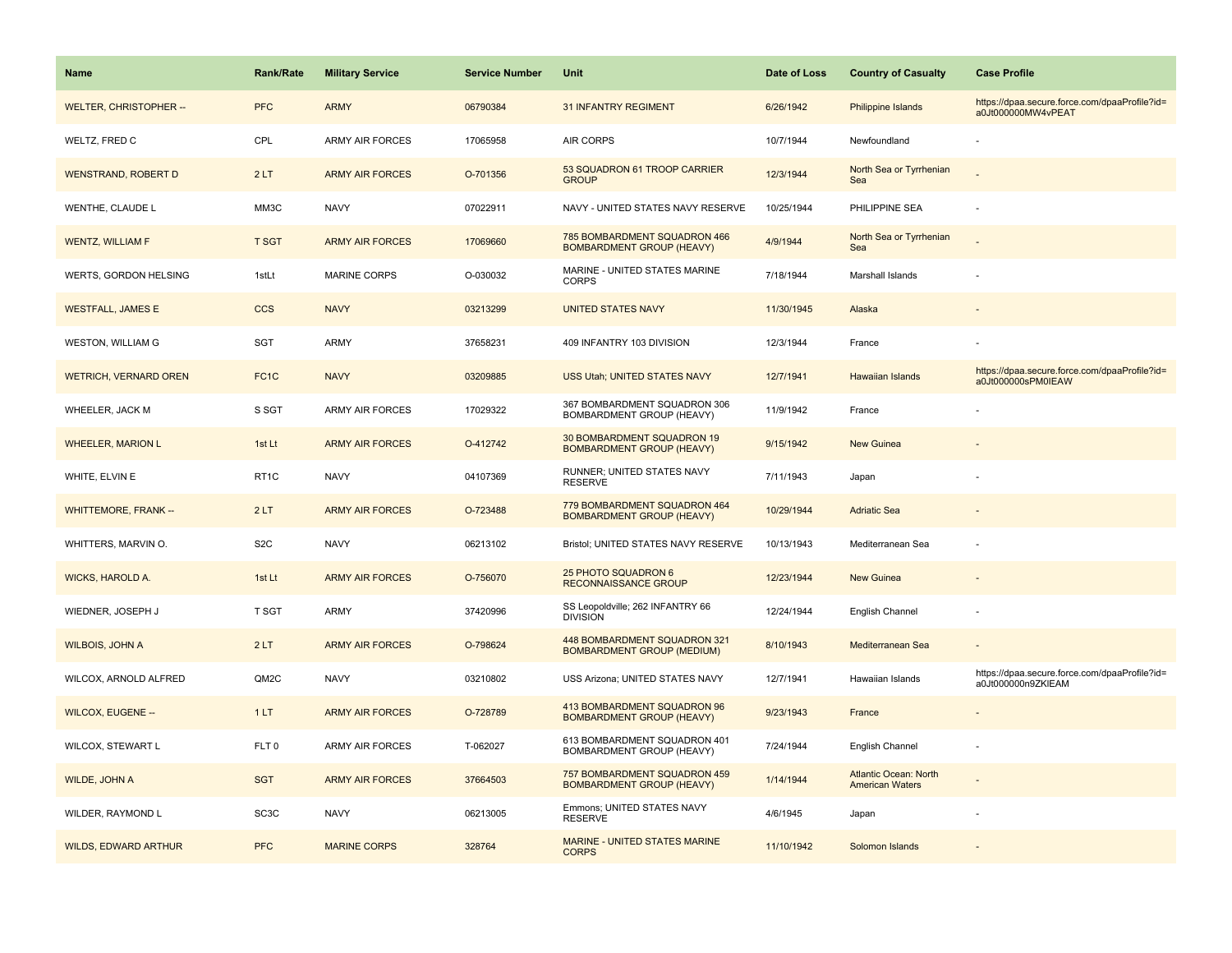| <b>Name</b>                 | <b>Rank/Rate</b>  | <b>Military Service</b> | <b>Service Number</b> | Unit                                                             | Date of Loss | <b>Country of Casualty</b> | <b>Case Profile</b>                                                 |
|-----------------------------|-------------------|-------------------------|-----------------------|------------------------------------------------------------------|--------------|----------------------------|---------------------------------------------------------------------|
| WILEY, JOHN B               | CPL               | <b>ARMY AIR FORCES</b>  | 37672373              | <b>ARMY AIR FORCE</b>                                            | 9/2/1944     | Caroline Islands           |                                                                     |
| <b>WILFON, ROY W</b>        | M SGT             | <b>ARMY AIR FORCES</b>  | 06454520              | 48 MATERIALS SQUADRON 5 AIR BASE<br><b>GROUP</b>                 | 9/24/1943    | <b>Philippine Islands</b>  |                                                                     |
| WILKENS, PAUL JOHN          | Cox               | <b>NAVY</b>             | 003212970             | USS CANOPUS (AS-9); UNITED STATES<br><b>NAVY</b>                 | 5/6/1942     | Philippine Islands         |                                                                     |
| <b>WILKIE, GERALD W</b>     | S <sub>2</sub> C  | <b>NAVY</b>             | 03685153              | Langley; UNITED STATES NAVY                                      | 3/1/1942     | Indian Ocean               |                                                                     |
| WILLERTON, ROBERT P         | Y <sub>2</sub> C  | <b>NAVY</b>             | 03209392              | NAVY - UNITED STATES NAVY                                        | 6/24/1944    | <b>JAPAN</b>               |                                                                     |
| WILLEY, JOHN S              | 1LT               | <b>ARMY AIR FORCES</b>  | O-730693              | 71 FIGHTER SQUADRON 1 FIGHTER<br><b>GROUP</b>                    | 8/30/1943    | Italy                      |                                                                     |
| WILLHITE, THEODORE E        | MAJ               | ARMY AIR FORCES         | O-406074              | HEADQUARTERS 451 BOMBARDMENT<br>GROUP (HEAVY)                    | 3/11/1944    | France                     |                                                                     |
| <b>WILLIAMS, HANS H</b>     | Capt              | <b>ARMY AIR FORCES</b>  | O-798626              | 400 BOMBARDMENT SQUADRON 90<br><b>BOMBARDMENT GROUP (HEAVY)</b>  | 6/6/1945     | Philippine Islands         |                                                                     |
| <b>WILLIAMS, LESTER LEE</b> | MM <sub>2</sub> C | <b>NAVY</b>             | 03208981              | Neosho; UNITED STATES NAVY                                       | 5/7/1942     | Coral Sea                  |                                                                     |
| <b>WILLIAMSON, L R</b>      | AS                | <b>NAVY</b>             | 06383473              | USS VINCENNES; UNITED STATES NAVY<br><b>RESERVE</b>              | 8/9/1942     | Solomon Islands            |                                                                     |
| WILLIS, CHARLES D           | S <sub>1</sub> C  | <b>NAVY</b>             | 06210953              | Morrison; UNITED STATES NAVY<br><b>RESERVE</b>                   | 5/4/1945     | China Seas                 |                                                                     |
| WILSON, DALE R.             | 2d Lt             | <b>ARMY AIR FORCES</b>  | O-738317              | 823 BOMBARDMENT SQUADRON 38<br><b>BOMBARDMENT GROUP (MEDIUM)</b> | 1/15/1946    | $\overline{\phantom{a}}$   |                                                                     |
| WILSON, EMMETTE L           | MM1C              | <b>NAVY</b>             | 03214692              | NAVY - UNITED STATES NAVY                                        | 4/12/1945    | <b>CHINA SEAS</b>          |                                                                     |
| <b>WILSON, JAMES R</b>      | <b>PVT</b>        | <b>ARMY AIR FORCES</b>  | 17030547              | 19 SQUADRON 20 AIR BASE GROUP                                    | 7/12/1942    | Philippine Islands         | https://dpaa.secure.force.com/dpaaProfile?id=<br>a0Jt0000000LI2XEAS |
| WILSON, MARION E            | BM2C              | <b>NAVY</b>             | 06212171              | HOEL; UNITED STATES NAVY RESERVE                                 | 10/25/1944   | Philippine Sea             |                                                                     |
| <b>WILSON, RAY MILO</b>     | RM3C              | <b>NAVY</b>             | 04103785              | <b>USS Arizona; UNITED STATES NAVY</b><br><b>RESERVE</b>         | 12/7/1941    | <b>Hawaiian Islands</b>    | https://dpaa.secure.force.com/dpaaProfile?id=<br>a0Jt000000n9US7EAM |
| WILSON, RICHARD C           | F <sub>2</sub> C  | <b>NAVY</b>             | 08592909              | UNITED STATES NAVY RESERVE                                       | 11/1/1943    | Pacific Ocean              |                                                                     |
| <b>WILSON, STUART S</b>     | HA <sub>1</sub> C | <b>NAVY</b>             | 03215305              | USS HOUSTON (CA-30); UNITED STATES<br><b>NAVY</b>                | 3/1/1942     | Java                       |                                                                     |
| WILTY, EDWIN O              | AMM1C             | <b>NAVY</b>             | 06204522              | USS BUNKER HILL; UNITED STATES<br>NAVY RESERVE                   | 5/11/1945    | Japan                      |                                                                     |
| WINFIELD, HAROLD W          | S <sub>1C</sub>   | <b>NAVY</b>             | 03214040              | <b>USS NEW ORLEANS; UNITED STATES</b><br><b>NAVY</b>             | 11/30/1942   | Solomon Islands            |                                                                     |
| WINKEL, LAWRENCE FRANCIS    | <b>PVT</b>        | <b>MARINE CORPS</b>     | 00375930              | VMSB-131, MAG-11, 1st MAW, UNITED<br><b>STATES MARINE CORPS</b>  | 4/8/1943     | Solomon Islands            |                                                                     |
| <b>WIRTJES, ANDREW J</b>    | TM <sub>3</sub> C | <b>NAVY</b>             | 03217841              | <b>USS LISCOME BAY; UNITED STATES</b><br><b>NAVY</b>             | 11/24/1943   | <b>Gilbert Islands</b>     |                                                                     |
| <b>WISEMAN, RUSSELL F</b>   | <b>SGT</b>        | ARMY                    | 20706850              | 168 INFANTRY 34 DIVISION                                         | 2/16/1943    | Tunisia                    |                                                                     |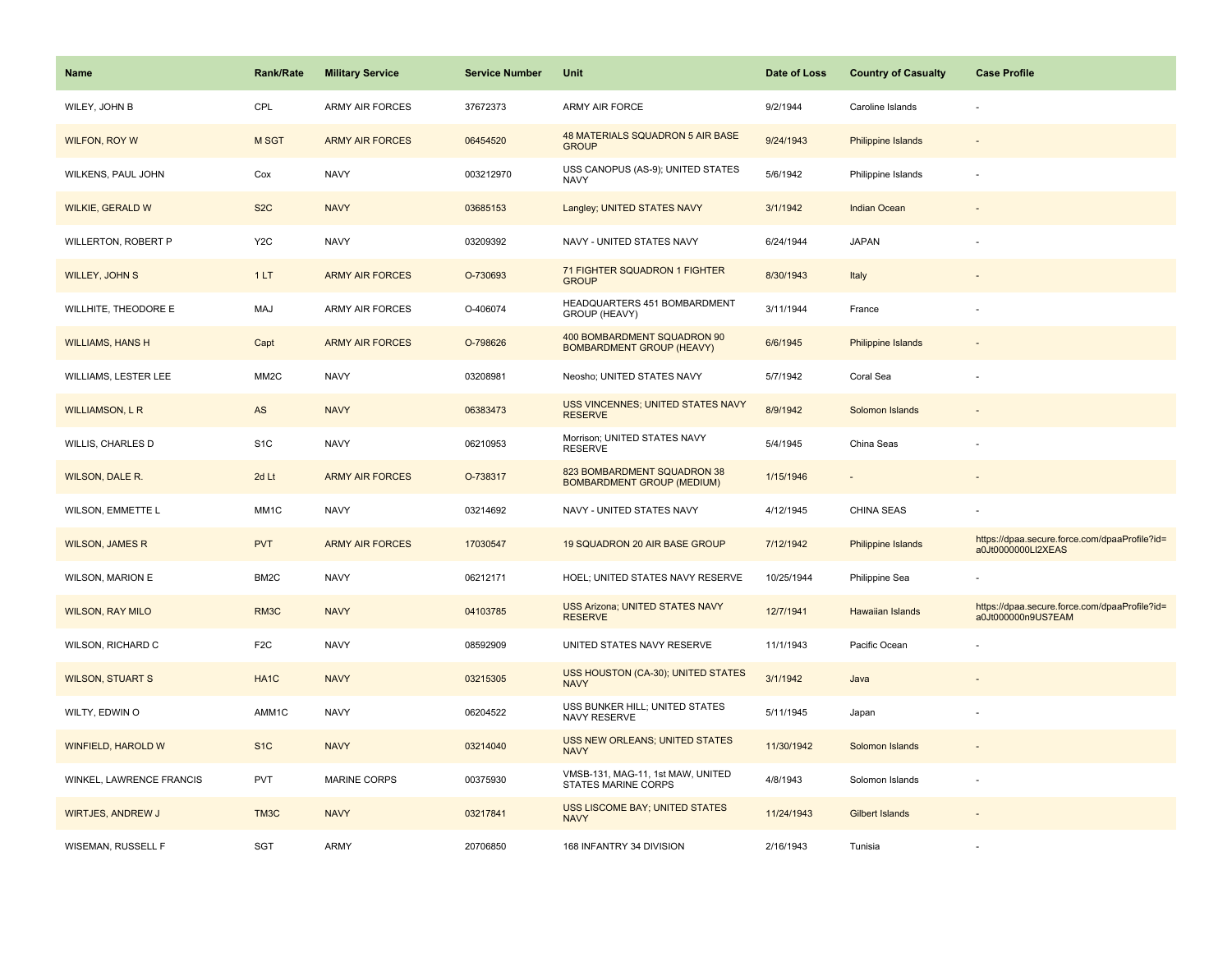| <b>Name</b>               | <b>Rank/Rate</b>  | <b>Military Service</b> | <b>Service Number</b> | Unit                                                                                              | Date of Loss | <b>Country of Casualty</b>              | <b>Case Profile</b>                                                 |
|---------------------------|-------------------|-------------------------|-----------------------|---------------------------------------------------------------------------------------------------|--------------|-----------------------------------------|---------------------------------------------------------------------|
| <b>WOLFE, JAMES J</b>     | S SGT             | <b>ARMY AIR FORCES</b>  | 37663885              | 710 BOMBARDMENT SQUADRON 447<br><b>BOMBARDMENT GROUP (HEAVY)</b>                                  | 6/19/1944    | <b>English Channel</b>                  |                                                                     |
| WOLFE, PAUL G             | S <sub>1</sub> C  | <b>NAVY</b>             | 08591021              | LONG; UNITED STATES NAVY                                                                          | 1/6/1945     | Philippine Islands                      |                                                                     |
| <b>WOLFE, PAUL WILSON</b> | 1LT               | <b>MARINE CORPS</b>     | O-011674              | MARINE - UNITED STATES MARINE<br><b>CORPS</b>                                                     | 2/7/1943     | North Atlantic Ocean                    |                                                                     |
| WOODHOUSE, LLOYD F        | Ens               | <b>NAVY</b>             | O-301707              | UNITED STATES NAVY RESERVE                                                                        | 6/17/1944    | Marianas Islands                        |                                                                     |
| WOODS, ODELL S            | Capt              | <b>ARMY AIR FORCES</b>  | O-429141              | 30 BOMBARDMENT SQUADRON 19<br><b>BOMBARDMENT GROUP (VERY HEAVY)</b>                               | 6/10/1945    | Japan/Okinawa                           |                                                                     |
| WOODS, ROBERT D           | MM1C              | <b>NAVY</b>             | 03215880              | PRINGLE; UNITED STATES NAVY                                                                       | 4/16/1945    | China Seas                              |                                                                     |
| <b>WOODSIDE, DARREL D</b> | AMM1C             | <b>NAVY</b>             | 03211769              | USS HORNET (CV-8); UNITED STATES<br><b>NAVY</b>                                                   | 6/4/1942     | Midway Island                           |                                                                     |
| WORLEY, FRANK MAURICE     | WT2C              | <b>NAVY</b>             | 03210471              | USS ASTORIA; UNITED STATES NAVY                                                                   | 8/9/1942     | Solomon Islands                         |                                                                     |
| <b>WORSTER, HAROLD T</b>  | Ens               | <b>NAVY</b>             | O-456062              | USS CAPE ESPERNACE (CVE-88);<br>UNITED STATES NAVY RESERVE                                        | 9/4/1945     | <b>Hawaiian Islands</b>                 |                                                                     |
| WRIGHT, DAVID F           | PFC               | ARMY                    | 37036584              | 14 TANK BATTALION 9 ARMORED<br><b>DIVISION</b>                                                    | 3/1/1945     | Germany                                 |                                                                     |
| <b>WRIGHT, HUGH E</b>     | AOM2C             | <b>NAVY</b>             | 06215017              | UNITED STATES NAVY RESERVE                                                                        | 12/20/1944   | <b>Caroline Islands</b>                 |                                                                     |
| WRIGHT, LYLE A            | QM3C              | <b>NAVY</b>             | 06296768              | HARADEN; UNITED STATES NAVY<br><b>RESERVE</b>                                                     | 12/13/1944   | Philippine Islands                      |                                                                     |
| <b>WRIGHT, WILLIAM J</b>  | BM <sub>2</sub> C | <b>NAVY</b>             | 03211832              | ARISAN MARU; UNITED STATES NAVY                                                                   | 10/24/1944   | <b>Central/South Pacific</b><br>Theater |                                                                     |
| WROE, JAMES EDWARD        | PFC               | MARINE CORPS RESERVE    | 00510666              | Company B, 1st Battalion, 8th Marines, 2nd<br>Marine Division, FMF, UNITED STATES<br>MARINE CORPS | 7/2/1944     | SAIPAN                                  |                                                                     |
| WULFEKUHLE, EDWIN C.      | S SGT             | <b>ARMY AIR FORCES</b>  | 37110772              | 337 BOMBARDMENT SQUADRON 96<br><b>BOMBARDMENT GROUP (HEAVY)</b>                                   | 7/28/1943    | North Sea or Tyrrhenian<br>Sea          |                                                                     |
| WUNDER, EDMUND EARL       | B <sub>1</sub> C  | <b>NAVY</b>             | 03211795              | USS LAFFEY; UNITED STATES NAVY                                                                    | 11/13/1942   | Solomon Islands                         |                                                                     |
| <b>WUNDER, FRANK G</b>    | 1st Lt            | <b>ARMY AIR FORCES</b>  | O-729400              | 9 FIGHTER SQUADRON 49 FIGHTER<br><b>GROUP</b>                                                     | 10/13/1943   | New Guinea                              | https://dpaa.secure.force.com/dpaaProfile?id=<br>a0Jt000001nzWGwEAM |
| WYKOFF, ROBERT H          | S <sub>2</sub> C  | <b>NAVY</b>             | 08590760              | USS LISCOME BAY; UNITED STATES<br><b>NAVY</b>                                                     | 11/24/1943   | Gilbert Islands                         |                                                                     |
| <b>WYLDES, JESSE C</b>    | <b>PVT</b>        | <b>ARMY</b>             | 37695468              | 141 INFANTRY 36 DIVISION                                                                          | 12/15/1945   | France                                  |                                                                     |
| WYLIE, ROBERT D           | MM3C              | <b>NAVY</b>             | 03215320              | SUBMARINE Argonaut; UNITED STATES<br><b>NAVY</b>                                                  | 1/10/1943    | New Britain Island                      |                                                                     |
| WYSE, ORLIN F.            | 1st Lt            | <b>ARMY AIR FORCES</b>  | O-662017              | 424 BOMBARDMENT SQUADRON 307<br><b>BOMBARDMENT GROUP (HEAVY)</b>                                  | 7/25/1943    | Solomon Islands                         |                                                                     |
| YAKISH, LE ROY E          | 2d Lt             | <b>ARMY AIR FORCES</b>  | O-774402              | 45 FIGHTER SQUADRON 15 FIGHTER<br><b>GROUP</b>                                                    | 5/8/1945     | Japan/Okinawa                           |                                                                     |
| YODER, ARTHUR W           | S <sub>2</sub> C  | <b>NAVY</b>             | 08590628              | UNITED STATES NAVY RESERVE                                                                        | 9/11/1943    | North or Tyrrhenian Seas                |                                                                     |